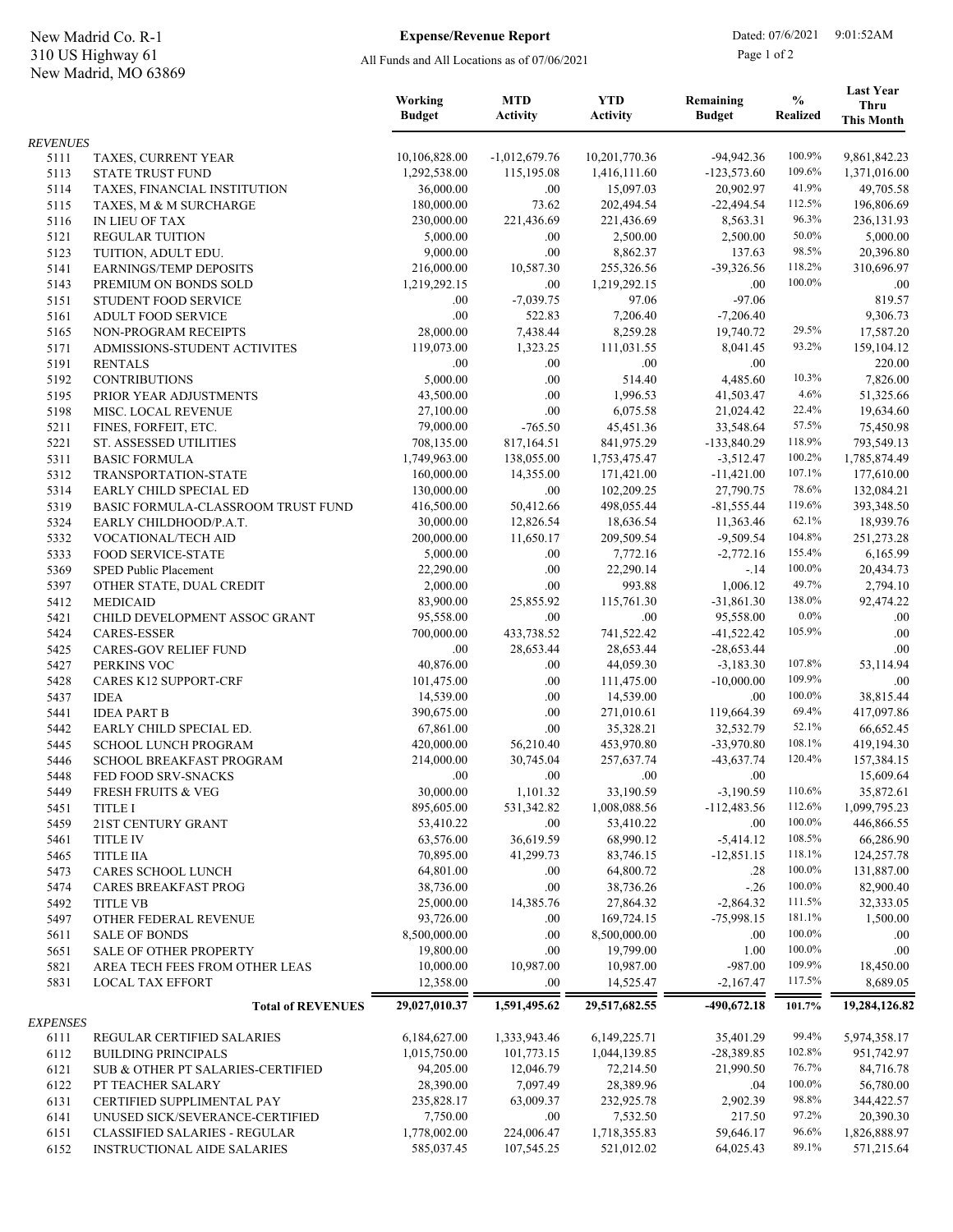All Funds and All Locations as of 07/06/2021

**Expense/Revenue Report** Dated: 07/6/2021 9:01:52AM **Expense/Revenue Report** Dated: 07/6/2021 9:01:52AM

Page 2 of 2

|                       |                                                            | Working<br><b>Budget</b> | <b>MTD</b><br><b>Activity</b> | <b>YTD</b><br>Activity | Remaining<br><b>Budget</b> | $\frac{0}{0}$<br><b>Realized</b> | <b>Last Year</b><br><b>Thru</b><br><b>This Month</b> |
|-----------------------|------------------------------------------------------------|--------------------------|-------------------------------|------------------------|----------------------------|----------------------------------|------------------------------------------------------|
| <b>EXPENSES</b> cont. |                                                            |                          |                               |                        |                            |                                  |                                                      |
| 6153                  | <b>CLASSIFIED SUB SALARIES</b>                             | 40,000.00                | .00.                          | 795.00                 | 39,205.00                  | 2.0%                             | 47,335.85                                            |
| 6161                  | <b>CLASSIFIED SALARIES - PART TIME</b>                     | 116,394.00               | 20,121.03                     | 150,236.33             | $-33,842.33$               | 129.1%                           | 162,401.60                                           |
| 6171                  | UNUSED SICK/SEVERANCE-NON CERT                             | 3,750.00                 | 5,372.50                      | 9,122.50               | $-5,372.50$                | 243.3%                           | .00                                                  |
| 6211                  | TEACHERS RETIREMENT                                        | 1,162,938.18             | 239,942.13                    | 1,165,231.84           | $-2,293.66$                | 100.2%                           | 1,134,758.62                                         |
| 6221                  | NON-TEACHER RETIREMENT                                     | 211,957.63               | 27,474.58                     | 196,745.53             | 15,212.10                  | 92.8%                            | 219,072.40                                           |
| 6231                  | <b>OASDI</b>                                               | 184,368.12               | 24,973.92                     | 168,399.16             | 15,968.96                  | 91.3%                            | 181,397.53                                           |
| 6232                  | MEDICARE TAX                                               | 150,482.48               | 26,075.76                     | 137,847.60             | 12,634.88                  | 91.6%<br>101.6%                  | 139,686.78                                           |
| 6241                  | <b>EMPLOYEE INSURANCE</b>                                  | 1,690,541.49             | 257,958.46                    | 1,717,907.38           | $-27,365.89$               | 98.9%                            | 1,715,925.09                                         |
| 6261                  | <b>WORKER'S COMP INSURANCE</b>                             | 115,000.00               | .00.                          | 113,752.30             | 1,247.70<br>10.035.70      | 33.1%                            | 106,836.97                                           |
| 6271                  | UNEMPLOYMENT COMPENSATION                                  | 15,000.00<br>143,300.00  | .00<br>5,037.21               | 4,964.30<br>156,362.04 | $-13,062.04$               | 109.1%                           | 5,220.00<br>142,930.78                               |
| 6311<br>6312          | PURCHASES INSTR SERVICES                                   | 14,600.00                | 1,466.54                      | 3,246.13               | 11,353.87                  | 22.2%                            | 14,883.34                                            |
| 6313                  | INSTRUCTIONAL PROGRAM IMPROVEMENT<br><b>PUPIL SERVICES</b> | 159,110.00               | 9,965.34                      | 155,614.24             | 3,495.76                   | 97.8%                            | 124,426.00                                           |
| 6315                  | <b>AUDIT SERVICES</b>                                      | 15,900.00                | .00                           | 15,900.00              | .00                        | 100.0%                           | 15,300.00                                            |
| 6316                  | DATA PROCESSING SERVICES                                   | 7,760.00                 | .00                           | 7,760.00               | .00                        | 100.0%                           | 4,410.00                                             |
| 6317                  | <b>LEGAL SERVICES</b>                                      | 12,000.00                | 550.00                        | 11.259.50              | 740.50                     | 93.8%                            | 3,548.50                                             |
| 6318                  | <b>ELECTION SERVICES</b>                                   | 8,500.00                 | .00                           | 17,108.79              | $-8,608.79$                | 201.3%                           | .00                                                  |
| 6319                  | OTHER PROFESSIONAL SERVICES                                | 257,080.00               | 12,883.64                     | 203,144.93             | 53,935.07                  | 79.0%                            | 148,937.77                                           |
| 6331                  | <b>CLEANING SERVICES</b>                                   | 18,500.00                | 2,089.28                      | 20,904.37              | $-2,404.37$                | 113.0%                           | 14,348.23                                            |
| 6332                  | REPAIRS & MAINTENANCE                                      | 429,822.00               | 16,765.50                     | 295,404.68             | 134,417.32                 | 68.7%                            | 346,579.93                                           |
| 6334                  | <b>EQUIPMENT RENTAL</b>                                    | 4,500.00                 | .00                           | 1,015.00               | 3,485.00                   | 22.6%                            | 475.00                                               |
| 6335                  | <b>WATER AND SEWER</b>                                     | 26,000.00                | 1,362.55                      | 17,083.11              | 8,916.89                   | 65.7%                            | 18,790.98                                            |
| 6336                  | <b>TRASH REMOVAL</b>                                       | 18,000.00                | 1,500.00                      | 18,000.00              | .00                        | 100.0%                           | 18,000.00                                            |
| 6337                  | TECHNOLOGY REPAIRS & MAINT                                 | 17,500.00                | .00                           | 9,391.32               | 8,108.68                   | 53.7%                            | 6,710.52                                             |
| 6338                  | <b>TECH RENTALS</b>                                        | 67,200.00                | 4,588.22                      | 62,099.60              | 5,100.40                   | 92.4%                            | 61,409.22                                            |
| 6339                  | OTHER PROPERTY SRVCS-PEST CONTROL                          | 8,500.00                 | .00                           | 6,600.00               | 1,900.00                   | 77.6%                            | 6,535.00                                             |
| 6343                  | <b>TRAVEL</b>                                              | 81,297.00                | 206.38                        | 8,774.58               | 72,522.42                  | 10.8%                            | 38,699.17                                            |
| 6349                  | OTHER TRANSPORTATION SERVICES                              | 1,600.00                 | .00                           | 1,503.89               | 96.11                      | 94.0%                            | 568.49                                               |
| 6351                  | PROPERTY INSURANCE                                         | 184,000.00               | $-377.49$                     | 179,920.15             | 4,079.85                   | 97.8%                            | 174,036.65                                           |
| 6352                  | <b>LIABILITY INSURANCE</b>                                 | 40,000.00                | 377.49                        | 32,788.55              | 7,211.45                   | 82.0%                            | 34,410.38                                            |
| 6361                  | <b>COMMUNICATION</b>                                       | 49,854.00                | 11.54                         | 38,818.50              | 11,035.50                  | 77.9%                            | 45,818.10                                            |
| 6362                  | <b>ADVERTISING</b>                                         | 5,800.00                 | 102.00                        | 4,089.75               | 1,710.25                   | 70.5%                            | 3,385.34                                             |
| 6371                  | <b>DUES &amp; MEMBERSHIPS</b>                              | 53,680.00                | .00                           | 37,516.85              | 16,163.15                  | 69.9%                            | 43,753.50                                            |
| 6391                  | OTHER PURCHASED SERVICES                                   | 745,000.00               | 79,099.40                     | 707,272.35             | 37,727.65                  | 94.9%                            | 748,239.96                                           |
| 6398                  | OTHER EXPENSE-PRIOR YR ADJ                                 | 500.00                   | .00                           | 500.00                 | .00.                       | 100.0%                           | .00                                                  |
| 6411                  | <b>GENERAL SUPPLIES</b>                                    | 990,206.00               | 24,860.40                     | 600,254.71             | 389,951.29                 | 60.6%                            | 546,926.40                                           |
| 6412                  | <b>TECHNOLOGY SUPPLIES</b>                                 | 873,425.00               | 192,736.98                    | 615,354.71             | 258,070.29                 | 70.5%                            | 235,266.01                                           |
| 6431                  | <b>INSTRUCTIONAL SUPPLIES</b>                              | 494,674.00               | 7,326.90                      | 390,139.79             | 104,534.21                 | 78.9%                            | 498,623.18                                           |
| 6451                  | <b>RESOURCE MATERIALS</b>                                  | 29,200.00                | 1,952.00                      | 14,638.20              | 14,561.80                  | 50.1%                            | 21,610.58                                            |
| 6471                  | <b>FOOD SUPPLIES</b>                                       | 20,650.00                | .00                           | 3,927.60               | 16,722.40                  | 19.0%                            | 8,382.85                                             |
| 6481                  | <b>ELECTRIC</b>                                            | 331,000.00               | 20,476.16                     | 301,529.10             | 29,470.90                  | 91.1%                            | 314,922.70                                           |
| 6484                  | <b>FUEL FOR HEATING</b>                                    | 63,000.00                | 22,876.44                     | 65,297.68              | $-2,297.68$                | 103.6%                           | 55,720.53                                            |
| 6486                  | GASOLINE/DIESEL                                            | 140,100.00               | 20,330.55                     | 105,821.25             | 34,278.75                  | 75.5%                            | 128,835.83                                           |
| 6491                  | OTHER SUPPLIES-FOOD SRV                                    | 45,800.00                | 1,101.32                      | 34,197.98              | 11,602.02                  | 74.7%                            | 43,021.53                                            |
| 6521                  | BUILDING-CONSTRUCTION                                      | 3,612,016.00             | 137,097.82                    | 3,542,199.26           | 69,816.74                  | 98.1%                            | 43,869.24                                            |
| 6531                  | CAPITAL IMPROVEMENT                                        | 400,000.00               | .00                           | 388,707.11             | 11,292.89                  | 97.2%                            | .00.                                                 |
| 6541                  | EQUIPMENT-GENERAL                                          | 15,325.00                | .00                           | 126,485.45             | $-111,160.45$              | 825.4%                           | 35,107.93                                            |
| 6542                  | EQUIP-INSTRUCTIONAL                                        | 26,137.00                | $-8,030.11$                   | 16,721.29              | 9,415.71                   | 64.0%                            | 184,418.96                                           |
| 6543                  | TECHNOLOGY EQUIP                                           | 95,139.00                | $-2,817.25$                   | 50,899.50              | 44,239.50                  | 53.5%                            | 14,534.00                                            |
| 6544                  | TECHNOLOGY SOFTWARE                                        | 148,104.00               | .00.                          | 33, 343. 63            | 114,760.37                 | 22.5%                            | 54,166.99                                            |
| 6551                  | VEHICLES-EXCEPT SCHOOL BUSES                               | .00.                     | .00                           | .00                    | .00.                       |                                  | 37,864.00                                            |
| 6552                  | <b>SCHOOL BUSES</b>                                        | 245,580.00               | .00                           | 245,580.90             | $-.90$                     | 100.0%                           | 240,317.94                                           |
| 6611                  | PRINCIPAL-BONDS                                            | 226,959.00               | .00                           | 226,958.18             | .82                        | 100.0%                           | 1,151,958.18                                         |
| 6613                  | LEASE PURCHASE PRINCIPAL                                   | .00                      | 8,030.11                      | 47,034.48              | $-47,034.48$               |                                  | 28,419.70                                            |
| 6621                  | <b>INTEREST-BONDS</b>                                      | 264,300.00               | .00                           | 264,300.00             | .00.                       | 100.0%                           | 48,575.00                                            |
| 6623                  | <b>INTEREST LEASE PURCHASE</b>                             | 20,961.00                | .00                           | 20,960.70              | .30                        | 100.0%                           | 24,382.14                                            |
| 6631                  | <b>FEES-BONDS</b>                                          | 114,018.00               | .00                           | 114,018.00             | .00.                       | 100.0%                           | 318.00                                               |
|                       | <b>Total of EXPENSES</b>                                   | 24,146,618.52            | 3,012,909.28                  | 22,659,245.94          | 1,487,372.58               | 93.8%                            | 19,276,588.79                                        |
|                       | <b>Revenue over (under) Expenses</b>                       | 4,880,391.85             | $-1,421,413.66$               | 6,858,436.61           | $-1,978,044.76$            |                                  | 7,538.03                                             |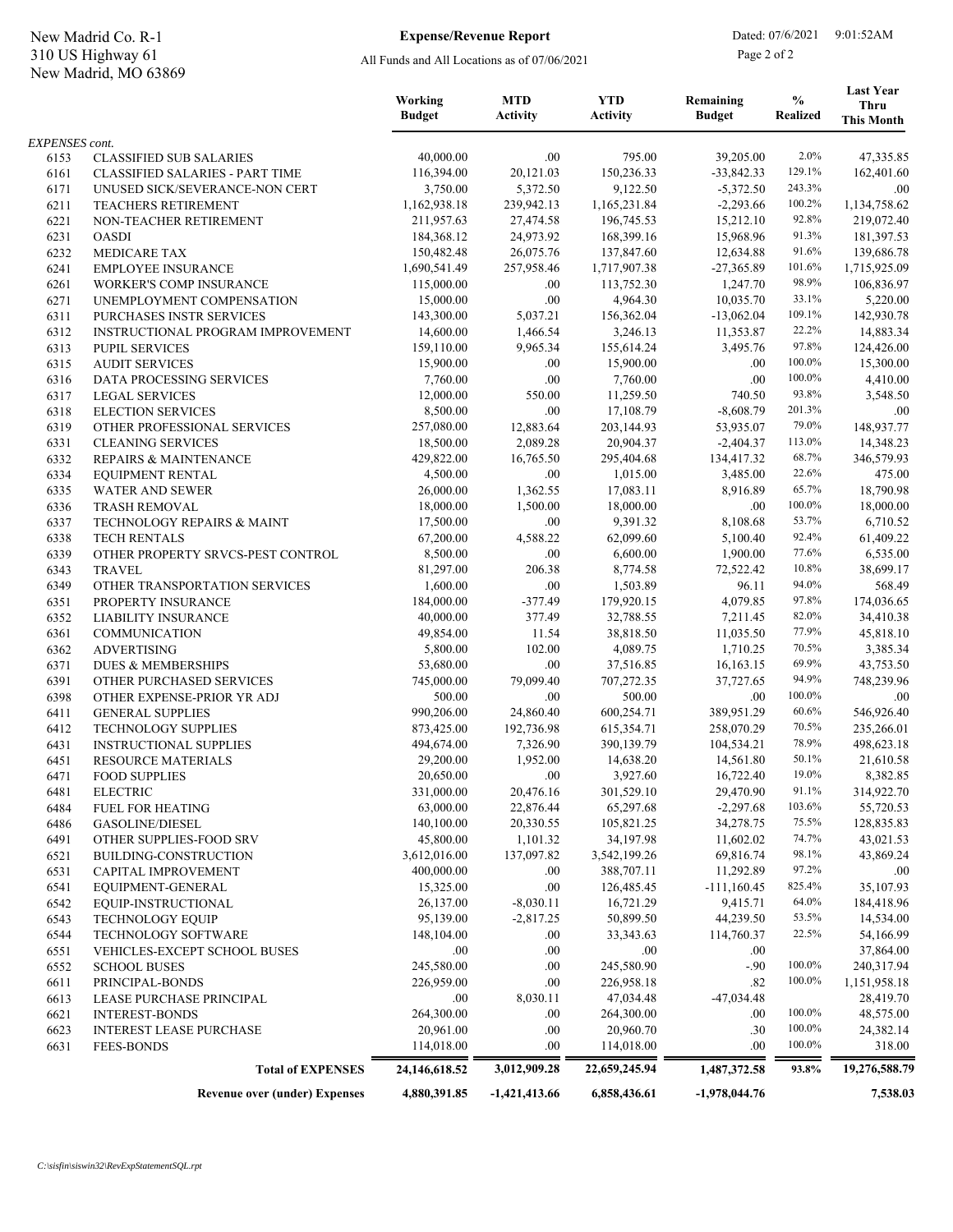New Madrid, MO 63869 310 US Highway 61 New Madrid Co. R-1

 Page No: 1 of

Period: From Jul To Jun Year: 2020-2021

Selection Criteria : Check Number Value < 100000 |

| Check No.       | Date           | <b>Description</b>                   | <b>Check Amount</b> | <b>Void Amount</b> | Month |
|-----------------|----------------|--------------------------------------|---------------------|--------------------|-------|
| Account Number: | 1893157        | <b>BANK OF NEW MADRID</b>            |                     |                    |       |
| 029415          | 07/01/20       | AMAZON CAPITAL SERVICES, INC.        | 1,437.39            | 0.00               | 7     |
| 029416          | 07/01/20       | AT & T MOBILITY                      | 280.86              | 0.00               | 7     |
| 029417          | 07/01/20       | <b>BANK OF NEW MADRID</b>            | 42,810.40           | 0.00               | 7     |
| 029418          | 07/01/20       | BETTY LOU EDDY                       | 130.00              | 0.00               | 7     |
| 029419          | 07/01/20       | <b>EDMENTUM</b>                      | 4,251.84            | 0.00               | 7     |
| 029420          | 07/01/20       | <b>ID WHOLESALER</b>                 | 3,036.07            | 0.00               | 7     |
| 029421          | 07/01/20       | <b>INSTRUCTURE</b>                   | 12,500.00           | 0.00               | 7     |
| 029422          | 07/01/20       | INTRADO INTERACTIVE SERVICES CORP    | 2,503.71            | 0.00               | 7     |
| 029423          | 07/01/20       | MICKES O'TOOLE, LLC                  | 110.00              | 0.00               | 7     |
| 029424          | 07/01/20       | ASSOCIATION FOR CAREER AND TECH EDU  | 315.00              | 0.00               | 7     |
| 029425          | 07/01/20       | <b>MVATA</b>                         | 230.00              | 0.00               | 7     |
| 029426          | 07/01/20       | NOVATECH, INC.                       | 1,643.00            | 0.00               | 7     |
| 029427          | 07/01/20       | <b>RESOURCES FOR EDUCATORS</b>       | 1,295.00            | 0.00               | 7     |
| 029428          | 07/01/20       | THE WEEKLY RECORD LLC.               | 100.00              | 0.00               | 7     |
| 029430          | 07/08/20       | AMAZON CAPITAL SERVICES, INC.        | 425.00              | 0.00               | 7     |
| 029431          | 07/08/20       | <b>AMEREN MISSOURI</b>               | 303.82              | 0.00               | 7     |
| 029432          | 07/08/20       | ANGELA ANDERSON                      | 118.00              | 0.00               | 7     |
| 029433          | 07/08/20       | <b>ARAMARK</b>                       | 392.31              | 0.00               | 7     |
| 029434          | 07/08/20       | AT & T MOBILITY                      | 45.46               | 0.00               | 7     |
| 029435          | 07/08/20       | AT & T                               | 2,388.73            | 0.00               | 7     |
| 029436          | 07/08/20       | <b>BEST SANITATION SERVICE</b>       | 1,500.00            | 0.00               | 7     |
| 029437          | 07/08/20       | <b>BSN SPORTS, LLC</b>               | 2,420.87            | 0.00               | 7     |
| 029438          | 07/08/20       | CAPE WINAIR CO.                      | 453.92              | 0.00               | 7     |
| 029439          | 07/08/20       | <b>CHARLESTON R1 SCHOOL DISTRICT</b> | 360.49              | 0.00               | 7     |
| 029440          | 07/08/20       | <b>COAST TO COAST SIGNS</b>          | 26,450.00           | 0.00               | 7     |
| 029441          | 07/08/20       | DORRIS PLB/MECH INC                  | 450.00              | 0.00               | 7     |
| 029442          | 07/08/20       | <b>EDUCATIONPLUS</b>                 | 370.00              | 0.00               | 7     |
| 029443          | 07/08/20       | ENVIRONMENTAL RESEARCH CENTER OF MO  | 2,580.00            | 0.00               | 7     |
| 029444          | 07/08/20       | FREDERICKTOWN R-1 SCHOOL             | 14,296.55           | 0.00               | 7     |
| 029445          | 07/08/20       | HEATHER SCHUERENBERG                 | 270.64              | 0.00               | 7     |
| 029446          | 07/08/20       | HERFF JONES LLC                      | 203.73              | 0.00               | 7     |
| 029447          | 07/08/20       | <b>HERFF JONES</b>                   | 164.80              | 0.00               |       |
| 029448          | 07/08/20       | HILLYARD/ST LOUIS                    | 14,629.10           | 0.00               | 7     |
| 029449          | 07/08/20       | <b>JUSTIN POLEY</b>                  | 41.75               | 0.00               | 7     |
| 029450          | 07/08/20       | KENS CAPE CLEANERS                   | 497.25              | 0.00               |       |
| 029451          | 07/08/20       | LESTERVILLE R-IV SCHOOLS             | 9,300.65            | 0.00               | 7     |
| 029452          | 07/08/20 LOWES |                                      | 4.26                | 0.00               | 7     |

Dated: 07/6/2021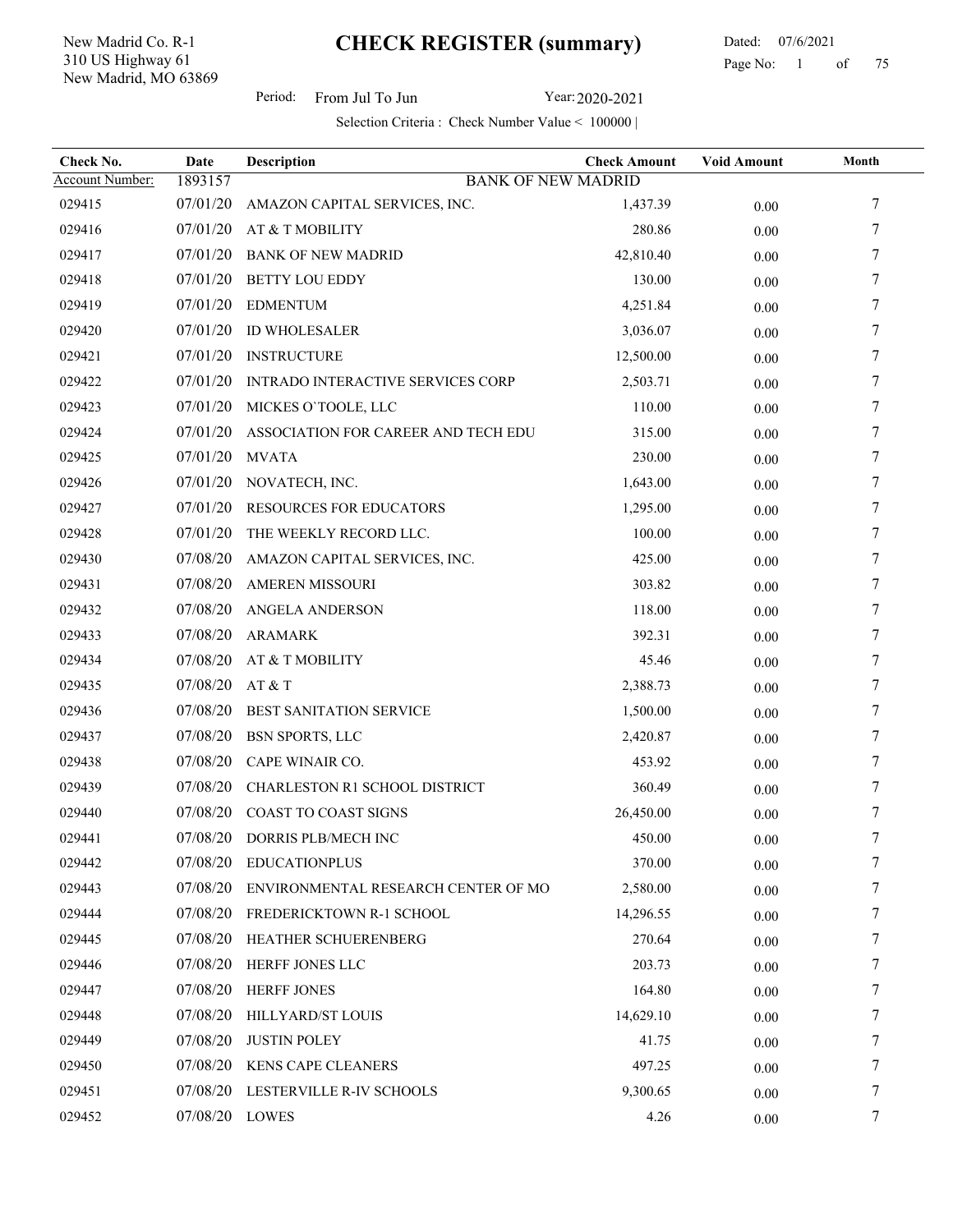New Madrid, MO 63869 310 US Highway 61 New Madrid Co. R-1

l,

### Dated: 07/6/2021 Page No: 2 of

Period: From Jul To Jun Year: 2020-2021

| Check No. | Date     | Description                             | <b>Check Amount</b> | <b>Void Amount</b> | Month |
|-----------|----------|-----------------------------------------|---------------------|--------------------|-------|
| 029453    | 07/08/20 | <b>MARE</b>                             | 500.00              | 0.00               |       |
| 029454    | 07/08/20 | METALWELD INC.                          | 71.20               | 0.00               | 7     |
| 029455    | 07/08/20 | MISSOURI DEPT. OF REVENUE               | 57.86               | 0.00               | 7     |
| 029456    | 07/08/20 | MISSOURI TEACHING JOBS                  | 200.00              | 0.00               | 7     |
| 029457    | 07/08/20 | Chk # 29457 was replaced by Chk # 30912 | 0.00                | 0.00               | 7     |
| 029458    | 07/08/20 | MO FOOTBALL COACHES ASSO                | 100.00              | $0.00\,$           | 7     |
| 029459    | 07/08/20 | <b>MSBA</b>                             | 700.40              | $0.00\,$           | 7     |
| 029460    | 07/08/20 | <b>MSBA</b>                             | 7,491.00            | 0.00               | 7     |
| 029461    | 07/08/20 | MUNICIPAL LIGHT & POWER                 | 13,926.53           | $0.00\,$           | 7     |
| 029462    | 07/08/20 | NAVIGATE BUILDING SOLUTIONS, LLC        | 9,590.00            | 0.00               | 7     |
| 029463    | 07/08/20 | NEW MADRID COUNTY CLERK                 | 7,727.64            | 0.00               | 7     |
| 029464    | 07/08/20 | NEW MADRID COUNTY WATER                 | 426.00              | 0.00               | 7     |
| 029465    | 07/08/20 | <b>NWEA</b>                             | 10,500.00           | 0.00               | 7     |
| 029466    | 07/08/20 | PATE HOGAN                              | 16.19               | 0.00               | 7     |
| 029467    | 07/08/20 | PROJECT LEAD THE WAY                    | 2,400.00            | $0.00\,$           | 7     |
| 029468    | 07/08/20 | <b>QUILL CORPORATION</b>                | 94.10               | 0.00               | 7     |
| 029469    | 07/08/20 | <b>REGINA GOSSETT</b>                   | 45.00               | $0.00\,$           | 7     |
| 029470    | 07/08/20 | RIDDELL ALL AMERICAN SPORTS CORP        | 6,961.18            | 0.00               | 7     |
| 029471    | 07/08/20 | SEMO ELECTRIC COOP.                     | 35.00               | 0.00               | 7     |
| 029472    | 07/08/20 | <b>SHOW ME CENTER</b>                   | 235.00              | 0.00               | 7     |
| 029473    | 07/08/20 | SLUSHER FARM & HOME INC.                | 35.96               | $0.00\,$           | 7     |
| 029474    | 07/08/20 | ST. JAMES R-I SCHOOL DST                | 1,874.01            | 0.00               | 7     |
| 029475    | 07/08/20 | STANDARD DEMOCRAT                       | 306.65              | $0.00\,$           | 7     |
| 029476    | 07/08/20 | T. J.S LANDSCAPE SERVICE                | 5,640.00            | $0.00\,$           | 7     |
| 029477    | 07/08/20 | <b>TEXTCASTER</b>                       | 1,495.00            | 0.00               | 7     |
| 029478    | 07/08/20 | THE MASTER TEACHER INC.                 | 2,499.00            | 0.00               | 7     |
| 029479    | 07/08/20 | WAGNER PORTRAIT GROUP                   | 210.00              | $0.00\,$           | 7     |
| 029480    | 07/08/20 | WAYNESVILLE R-VI SCHOOLS                | 9,023.94            | 0.00               | 7     |
| 029481    | 07/08/20 | WINSUPPLY OF CAPE GIRARDEAU             | 2,343.06            | 0.00               | 7     |
| 029482    | 07/15/20 | AMAZON CAPITAL SERVICES, INC.           | 588.81              | $0.00\,$           | 7     |
| 029483    | 07/15/20 | <b>CITY OF LILBOURN</b>                 | 118.32              | 0.00               | 7     |
| 029484    | 07/15/20 | <b>CITY OF MATTHEWS</b>                 | 71.04               | 0.00               |       |
| 029485    | 07/15/20 | HI TECH COMMUNICATIONS                  | 24,739.80           | 0.00               | 7     |
| 029486    | 07/15/20 | M & M CROSS SERVICE                     | 150.00              | 0.00               | 7     |
| 029487    | 07/15/20 | PROVISION DATA SOLUTIONS                | 22,331.40           | 0.00               |       |
| 029488    | 07/15/20 | <b>SCHOOL SPECIALTY</b>                 | 400.66              | 0.00               | 7     |
| 029489    | 07/20/20 | AMERICAN FIDELITY ASSURANCE COMPANY     | 3,470.08            | $0.00\,$           | 7     |
| 029490    | 07/20/20 | <b>BANK OF NEW MADRID</b>               | 1,270.00            | $0.00\,$           | 7     |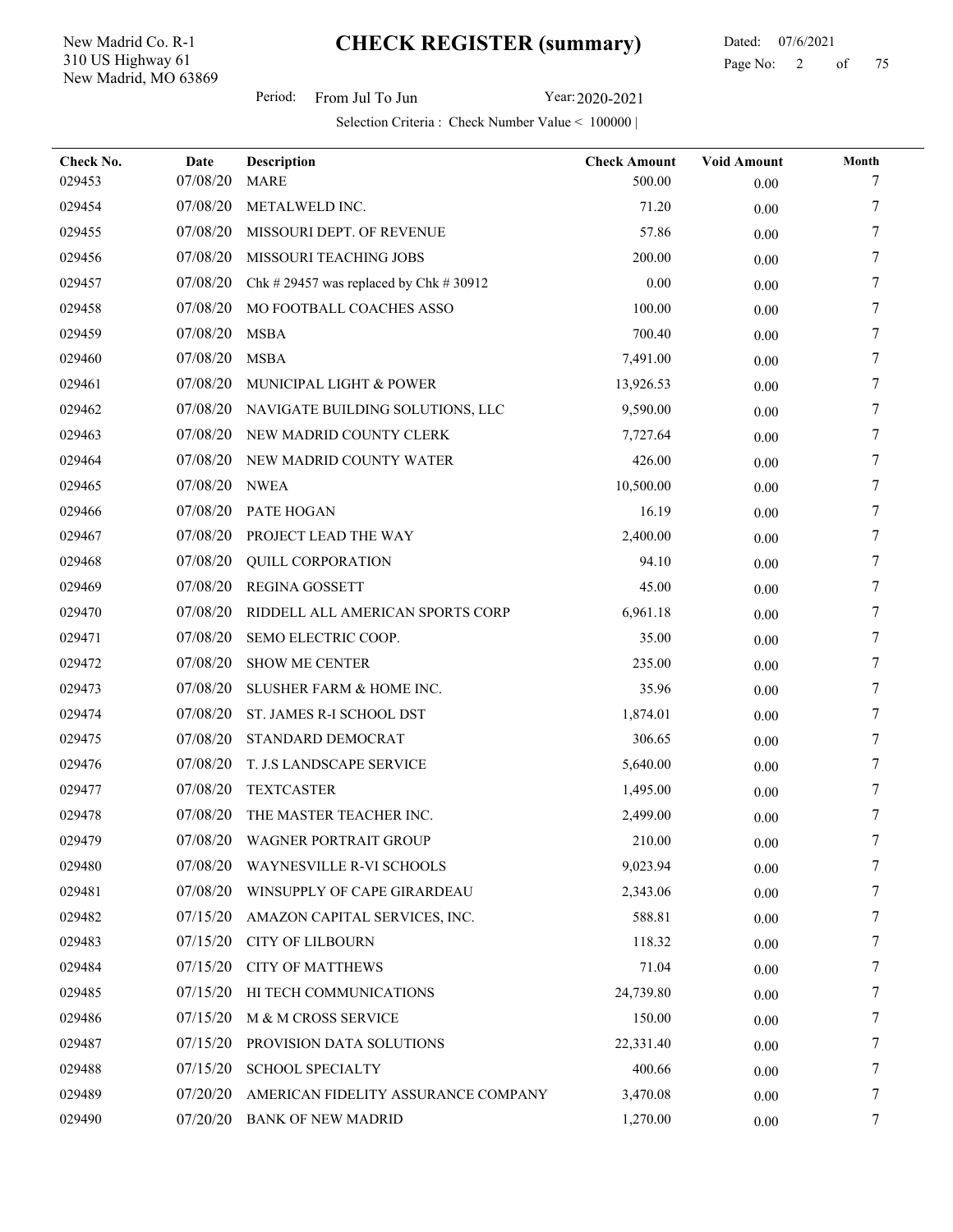New Madrid, MO 63869 310 US Highway 61 New Madrid Co. R-1

l,

 Dated: 07/6/2021 Page No: 3 of

Period: From Jul To Jun Year: 2020-2021

| Check No. | Date     | Description                          | <b>Check Amount</b> | <b>Void Amount</b> | Month |
|-----------|----------|--------------------------------------|---------------------|--------------------|-------|
| 029491    | 07/20/20 | COLONIAL LIFE PROCESSING CENTER      | 47.25               | 0.00               |       |
| 029492    | 07/20/20 | FIDELITY SECURITY LIFE INSURANCE CO  | 419.25              | 0.00               | 7     |
| 029493    | 07/20/20 | FAMILY SUPPORT PAY CTR               | 300.00              | 0.00               | 7     |
| 029494    | 07/20/20 | FAMILY SUPPORT PAY CTR               | 60.00               | 0.00               | 7     |
| 029495    | 07/20/20 | <b>MARSHA M HOLIMAN</b>              | 154.78              | 0.00               | 7     |
| 029496    | 07/20/20 | MID ATLANTIC TRUST COMPANY           | 1,690.00            | 0.00               | 7     |
| 029497    | 07/20/20 | <b>MO DEPT OF REVENUE</b>            | 4,398.00            | 0.00               | 7     |
| 029498    | 07/20/20 | NEW MADRID CO R-1                    | 30,591.00           | 0.00               | 7     |
| 029499    | 07/20/20 | NM CTY R-1                           | 29,020.45           | 0.00               | 7     |
| 029500    | 07/20/20 | <b>PEERS</b>                         | 16,578.53           | 0.00               | 7     |
| 029501    | 07/20/20 | PUBLIC SCHOOL RET SYSTEM             | 23,582.42           | 0.00               | 7     |
| 029502    | 07/20/20 | SUN LIFE ASSURANCE CO OF CANADA      | 915.20              | 0.00               | 7     |
| 029503    | 07/20/20 | SUN LIFE ASSURANCE CO OF CANADA      | 1,655.11            | 0.00               | 7     |
| 029504    | 07/22/20 | AMAZON CAPITAL SERVICES, INC.        | 2,298.29            | 0.00               | 7     |
| 029505    | 07/22/20 | <b>AMEREN MISSOURI</b>               | 3,307.67            | 0.00               | 7     |
| 029506    | 07/22/20 | <b>ARAMARK</b>                       | 154.35              | 0.00               | 7     |
| 029507    | 07/22/20 | AT & T MOBILITY                      | 281.02              | 0.00               | 7     |
| 029508    | 07/22/20 | AT & T MOBILITY                      | 270.30              | 0.00               | 7     |
| 029509    | 07/22/20 | <b>BLICK ART MATERIALS</b>           | 13.48               | 0.00               | 7     |
| 029510    | 07/22/20 | <b>BSN SPORTS, LLC</b>               | 588.50              | 0.00               | 7     |
| 029511    | 07/22/20 | <b>BUDGET LAUNDRY &amp; CLEANERS</b> | 12.00               | 0.00               | 7     |
| 029512    | 07/22/20 | <b>CARLA MOORE TREASURER</b>         | 483.59              | 0.00               | 7     |
| 029513    | 07/22/20 | CENTRALWIDE SUPPLIES                 | 203.71              | 0.00               | 7     |
| 029514    | 07/22/20 | DAVES BESTWAY #1                     | 35.10               | 0.00               | 7     |
| 029515    | 07/22/20 | DORRIS PLB/MECH INC                  | 450.00              | 0.00               | 7     |
| 029516    | 07/22/20 | ELEMENT 74 LLC                       | 3,960.00            | 0.00               | 7     |
| 029517    | 07/22/20 | <b>GOPHER</b>                        | 1,188.00            | 0.00               |       |
| 029518    | 07/22/20 | HAPARA INC                           | 4,284.00            | 0.00               | 7     |
| 029519    | 07/22/20 | HAWTHORNE ED SERVICES                | 435.00              | 0.00               | 7     |
| 029520    | 07/22/20 | HELENA AGRI-ENTERPRISES, LLC         | 317.50              | 0.00               | 7     |
| 029521    | 07/22/20 | HILLYARD/ST LOUIS                    | 5,148.41            | $0.00\,$           | 7     |
| 029522    | 07/22/20 | ID WHOLESALER                        | 1,553.02            | $0.00\,$           | 7     |
| 029523    | 07/22/20 | <b>JUJU PROMOTIONS</b>               | 80.50               | $0.00\,$           | 7     |
| 029524    | 07/22/20 | KATHERINE STANLEY                    | 39.69               | $0.00\,$           | 7     |
| 029525    | 07/22/20 | LEGACY EQUIPMENT                     | 48.39               | 0.00               |       |
| 029526    | 07/22/20 | LESLEE JOHNSON                       | 41.75               | $0.00\,$           | 7     |
| 029527    | 07/22/20 | WILLIAM V MACGILL & CO               | 499.69              | 0.00               | 7     |
| 029528    | 07/22/20 | MARTINDALE CHEV OLDS PON             | 136.82              | $0.00\,$           | 7     |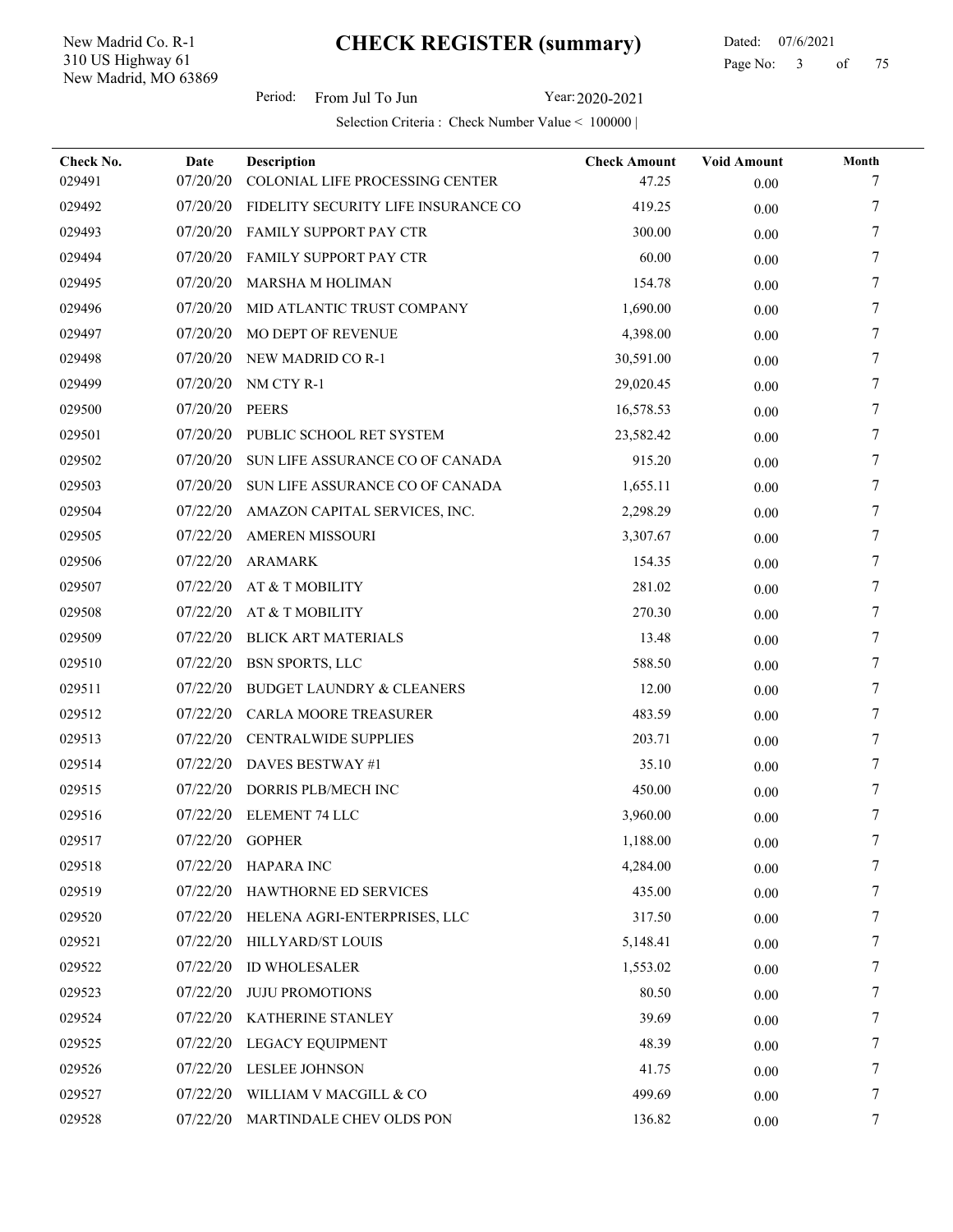New Madrid, MO 63869 310 US Highway 61 New Madrid Co. R-1

l,

 Dated: 07/6/2021 Page No: 4 of

Period: From Jul To Jun Year: 2020-2021

| Check No. | Date     | Description                      | <b>Check Amount</b> | <b>Void Amount</b> | Month |
|-----------|----------|----------------------------------|---------------------|--------------------|-------|
| 029529    | 07/22/20 | MICKES O'TOOLE, LLC              | 3,080.00            | 0.00               |       |
| 029530    | 07/22/20 | <b>MSBA</b>                      | 250.00              | 0.00               | 7     |
| 029531    | 07/22/20 | <b>MSHSAA</b>                    | 36.00               | 0.00               | 7     |
| 029532    | 07/22/20 | NEW MADRID FARM AND HOME         | 372.99              | $0.00\,$           | 7     |
| 029533    | 07/22/20 | NOVATECH, INC.                   | 25,434.00           | 0.00               | 7     |
| 029534    | 07/22/20 | NCS PEARSON INC.                 | 373.20              | 0.00               | 7     |
| 029535    | 07/22/20 | POSTMASTER/MATTHEWS              | 85.00               | 0.00               | 7     |
| 029536    | 07/22/20 | <b>QUILL CORPORATION</b>         | 2,655.74            | 0.00               | 7     |
| 029537    | 07/22/20 | <b>READ NATURALLY</b>            | 330.00              | 0.00               | 7     |
| 029538    | 07/22/20 | REALLY GOOD STUFF LLC            | 585.72              | $0.00\,$           | 7     |
| 029539    | 07/22/20 | REALLY GREAT READING COMPANY LLC | 429.88              | 0.00               | 7     |
| 029540    | 07/22/20 | <b>RENAISSANCE</b>               | 9,935.50            | 0.00               | 7     |
| 029541    | 07/22/20 | <b>SCHOOL NURSE SUPPLY</b>       | 138.06              | 0.00               | 7     |
| 029542    | 07/22/20 | <b>SCHOOL SPECIALTY</b>          | 163.73              | 0.00               | 7     |
| 029543    | 07/22/20 | <b>SHERWIN WILLIAMS</b>          | 325.28              | 0.00               | 7     |
| 029544    | 07/22/20 | SKEETER KELL SPORTING            | 224.00              | 0.00               | 7     |
| 029545    | 07/22/20 | SOCIAL STUDIES SCHOOL SERVICE    | 1,650.00            | 0.00               | 7     |
| 029546    | 07/22/20 | SYNOVIA SOLUTIONS, LLC           | 516.00              | $0.00\,$           | 7     |
| 029547    | 07/22/20 | <b>TEACHER DIRECT</b>            | 293.32              | 0.00               | 7     |
| 029548    | 07/22/20 | THOMAS DRUMMOND                  | 29.22               | 0.00               | 7     |
| 029549    | 07/22/20 | TONI LYNNE LAWFIELD              | 72.85               | 0.00               | 7     |
| 029550    | 07/22/20 | TYLER WAGNER: YHC-TV             | 400.00              | 0.00               | 7     |
| 029551    | 07/22/20 | <b>UPS</b>                       | 12.72               | 0.00               | 7     |
| 029552    | 07/22/20 | VOYAGER SOPRIS LEARNING          | 11,141.50           | 0.00               | 7     |
| 029553    | 07/22/20 | ZANER-BLOSER                     | 501.40              | 0.00               | 7     |
| 029554    | 07/23/20 | SUN LIFE ASSURANCE CO OF CANADA  | 17.35               | 0.00               | 7     |
| 029555    | 07/23/20 | UNITED STATES TREASURY           | 698.50              | $0.00\,$           | 7     |
| 029556    | 07/28/20 | CENTRAL BANK OF ST LOUIS         | 1,404.88            | $0.00\,$           | 7     |
| 029557    | 07/30/20 | AMAZON CAPITAL SERVICES, INC.    | 2,993.29            | 0.00               | 7     |
| 029558    | 07/30/20 | <b>AMEREN MISSOURI</b>           | 4,516.91            | 0.00               |       |
| 029559    | 07/30/20 | AMPLYUS DBA MINIPCR BIO          | 151.00              | $0.00\,$           | 7     |
| 029560    | 07/30/20 | Check was VOIDED by user         | 0.00                | 0.00               | 7     |
| 029561    | 07/30/20 | <b>BLICK ART MATERIALS</b>       | 719.63              | $0.00\,$           | 7     |
| 029562    | 07/30/20 | <b>BRIDGETT MASTERSON</b>        | 29.94               | $0.00\,$           | 7     |
| 029563    | 07/30/20 | <b>BSN SPORTS, LLC</b>           | 4,518.00            | $0.00\,$           | 7     |
| 029564    | 07/30/20 | CELL ZONE, INC                   | 387.00              | 0.00               | 7     |
| 029565    | 07/30/20 | <b>CHELSEA BAKER</b>             | 41.75               | $0.00\,$           | 7     |
| 029566    | 07/30/20 | CURRICULUM ASSOCIATE LLC         | 131.04              | $0.00\,$           | 7     |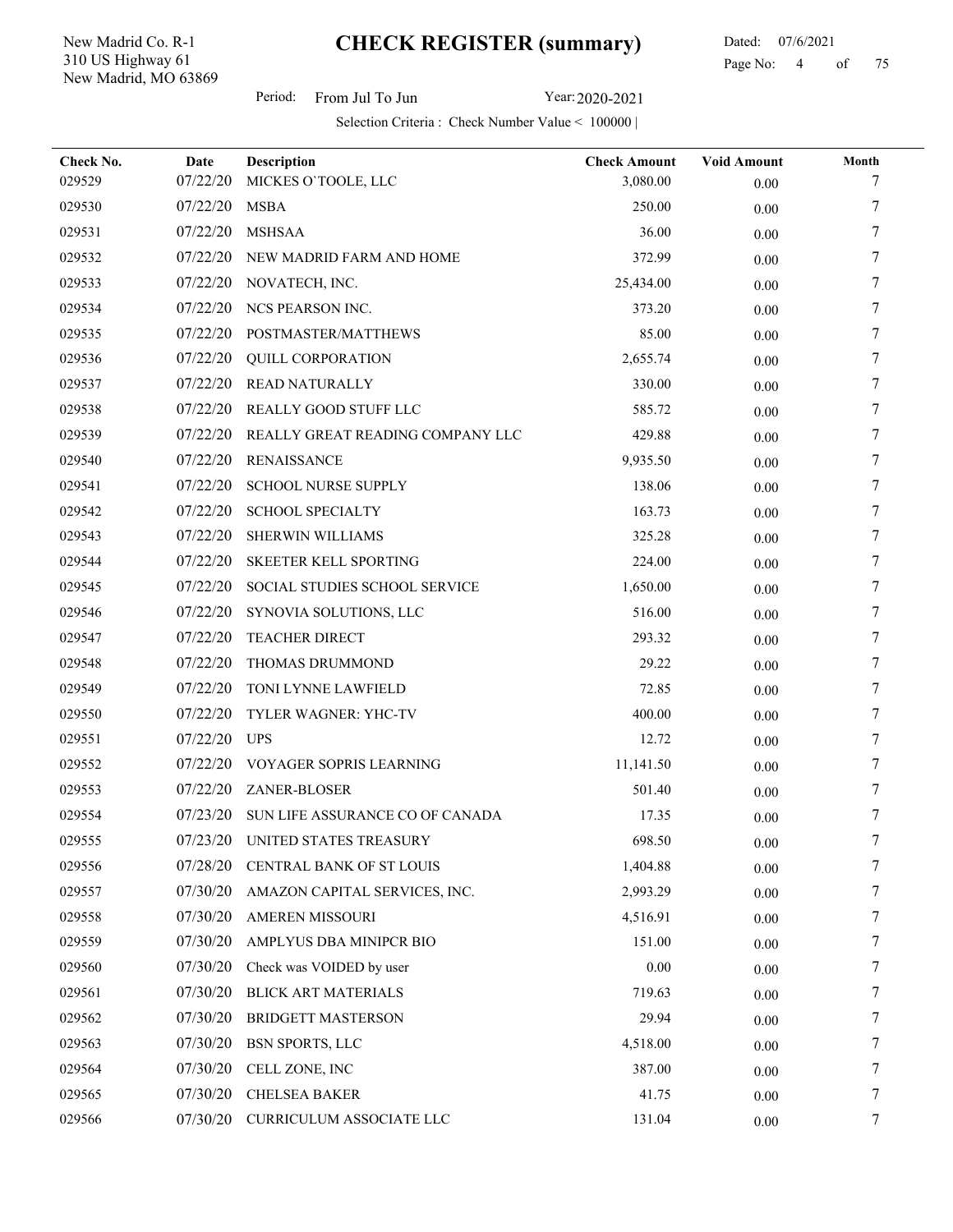New Madrid, MO 63869 310 US Highway 61 New Madrid Co. R-1

 Dated: 07/6/2021 Page No: 5 of

Period: From Jul To Jun Year: 2020-2021

| Check No.<br>029567 | Date<br>07/30/20 | Description<br>FANNIN MUSICAL PRODUCTION LLC | <b>Check Amount</b><br>2,250.00 | <b>Void Amount</b><br>0.00 | Month<br>7 |
|---------------------|------------------|----------------------------------------------|---------------------------------|----------------------------|------------|
| 029568              | 07/30/20         | Chk # 29568 was replaced by Chk # 29955      | 0.00                            | 0.00                       | 7          |
| 029569              | 07/30/20         | <b>GOPHER</b>                                | 2,507.02                        | 0.00                       | 7          |
| 029570              | 07/30/20         | <b>HAND 2 MIND</b>                           | 317.74                          | 0.00                       | 7          |
| 029571              | 07/30/20         | HILLYARD/ST LOUIS                            | 1,787.60                        | 0.00                       | 7          |
| 029572              | 07/30/20         | HUDL                                         | 7,000.00                        | $0.00\,$                   | 7          |
| 029573              | 07/30/20         | J. W. PEPPER & SON INC                       | 143.86                          | 0.00                       | 7          |
| 029574              | 07/30/20         | <b>JARETT ALLEN</b>                          | 100.00                          | 0.00                       | 7          |
| 029575              | 07/30/20         | <b>JORDAN YORK</b>                           | 41.75                           | 0.00                       | 7          |
| 029576              | 07/30/20         | K&K INSURANCE GROUP, INC                     | 198.00                          | 0.00                       | 7          |
| 029577              | 07/30/20         | WILLIAM V MACGILL & CO                       | 1,591.09                        | 0.00                       | 7          |
| 029578              | 07/30/20         | <b>MASA</b>                                  | 910.35                          | 0.00                       | 7          |
| 029579              | 07/30/20         | MCGRAW HILL SCHOOL EDUCATION                 | 43,883.22                       | 0.00                       | 7          |
| 029580              | 07/30/20         | MICHAELA KIMBALL                             | 41.75                           | $0.00\,$                   | 7          |
| 029581              | 07/30/20         | <b>NASCO</b>                                 | 178.35                          | 0.00                       | 7          |
| 029582              | 07/30/20         | NOVATECH, INC.                               | 13,529.93                       | 0.00                       | 7          |
| 029583              | 07/30/20         | PAR INC.                                     | 146.30                          | $0.00\,$                   | 7          |
| 029584              | 07/30/20         | PERFECTION LEARNING CORP                     | 341.15                          | 0.00                       | 7          |
| 029585              | 07/30/20         | POWER OF ICU                                 | 2,799.00                        | 0.00                       | 7          |
| 029586              | 07/30/20         | PRO PIZZA                                    | 134.72                          | 0.00                       | 7          |
| 029587              | 07/30/20         | <b>QUILL CORPORATION</b>                     | 1,616.80                        | 0.00                       | 7          |
| 029588              | 07/30/20         | REALLY GOOD STUFF LLC                        | 169.05                          | $0.00\,$                   | 7          |
| 029589              | 07/30/20         | RIDDELL ALL AMERICAN SPORTS CORP             | 736.72                          | 0.00                       | 7          |
| 029590              | 07/30/20         | SCHOLASTIC INC.                              | 208.78                          | 0.00                       | 7          |
| 029591              | 07/30/20         | <b>SCHOOL SPECIALTY</b>                      | 1,103.25                        | 0.00                       | 7          |
| 029592              | 07/30/20         | <b>SCIENCE TAKE OUT</b>                      | 130.64                          | $0.00\,$                   | 7          |
| 029593              |                  | 07/30/20 STARFALL EDUCATION                  | 270.00                          | 0.00                       |            |
| 029594              | 07/30/20         | <b>STUDIES WEEKLY</b>                        | 182.85                          | $0.00\,$                   | 7          |
| 029595              | 07/30/20         | SYMMETRY ENERGY SOLUTIONS, LLC               | 3,436.24                        | $0.00\,$                   | 7          |
| 029596              | 07/30/20         | TERRY STEVENS                                | 41.75                           | 0.00                       | 7          |
| 029597              | 07/30/20         | THE WEEKLY RECORD LLC.                       | 142.00                          | 0.00                       | 7          |
| 029598              | 07/30/20         | UNITED ART & EDUCATION                       | 1,122.99                        | $0.00\,$                   | 7          |
| 029599              | 07/30/20         | WINSUPPLY OF CAPE GIRARDEAU                  | 883.90                          | $0.00\,$                   | 7          |
| 029600              | 07/30/20         | <b>ZANER-BLOSER</b>                          | 1,105.81                        | 0.00                       |            |
| 029601              | 07/30/20         | <b>MPS</b>                                   | 6.61                            | $0.00\,$                   | 7          |
| 029602              | 08/05/20         | AMAZON CAPITAL SERVICES, INC.                | 8,374.62                        | $0.00\,$                   | 8          |
| 029603              | 08/05/20         | AT & T MOBILITY                              | 225.06                          | $0.00\,$                   | 8          |
| 029604              | 08/05/20         | <b>AUTO TIRE AND PARTS</b>                   | 2,785.74                        | $0.00\,$                   | 8          |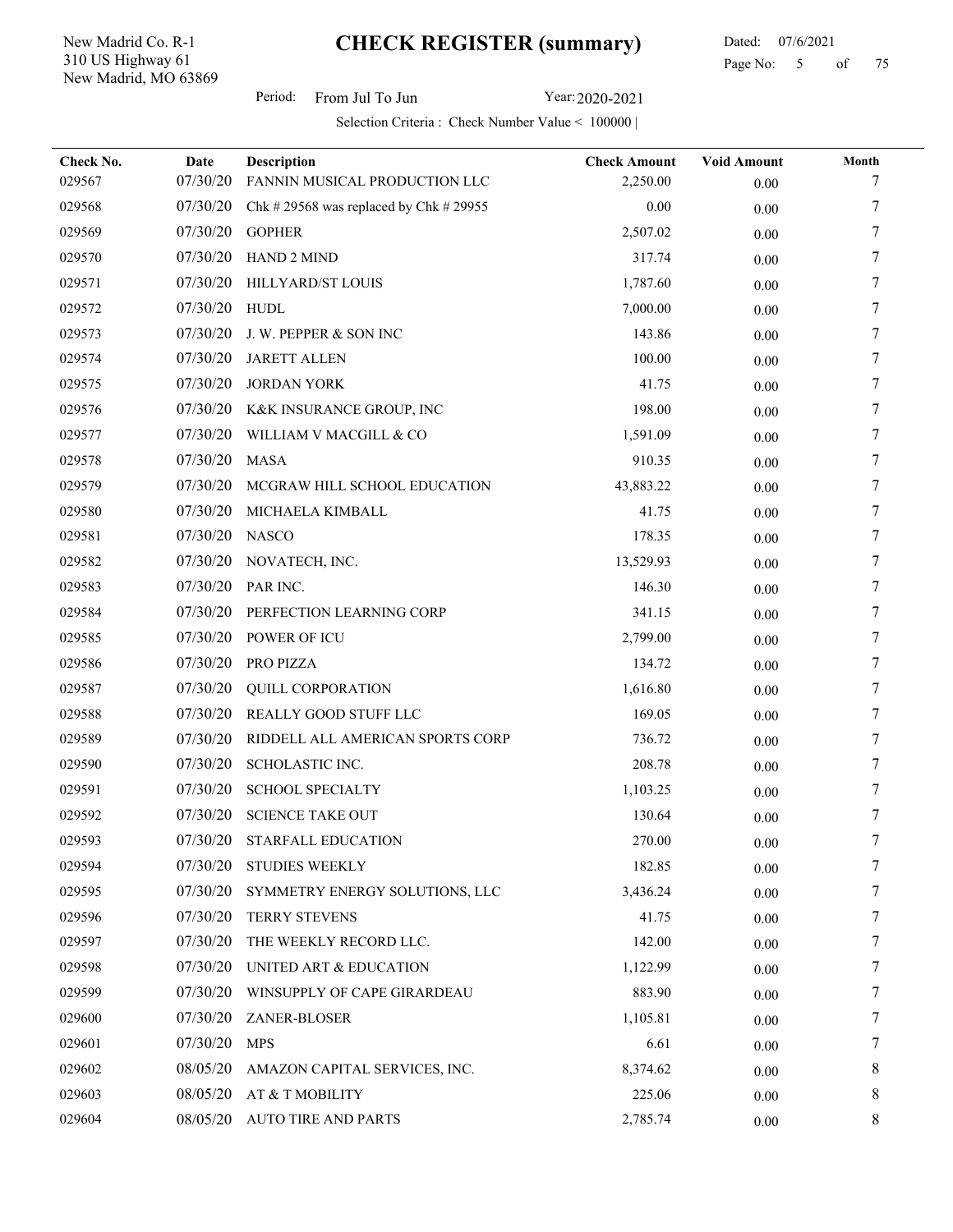New Madrid, MO 63869 310 US Highway 61 New Madrid Co. R-1

### Dated: 07/6/2021 Page No: 6 of

Period: From Jul To Jun Year: 2020-2021

| Check No. | Date     | Description                          | <b>Check Amount</b> | <b>Void Amount</b> | Month |
|-----------|----------|--------------------------------------|---------------------|--------------------|-------|
| 029605    | 08/05/20 | AXON ENTERPRISE INC                  | 1,725.00            | 0.00               | 8     |
| 029606    | 08/05/20 | <b>BEST SANITATION SERVICE</b>       | 1,500.00            | 0.00               | 8     |
| 029607    | 08/05/20 | <b>BILLY HOSKINS</b>                 | 100.00              | 0.00               | 8     |
| 029608    | 08/05/20 | <b>CENGAGE LEARNING</b>              | 2,110.39            | 0.00               | 8     |
| 029609    | 08/05/20 | <b>CHARLESTON R1 SCHOOL DISTRICT</b> | 216.29              | 0.00               | 8     |
| 029610    | 08/05/20 | <b>CITY OF LILBOURN</b>              | 229.25              | $0.00\,$           | 8     |
| 029611    | 08/05/20 | <b>JAMES COLLIER</b>                 | 1,322.50            | 0.00               | 8     |
| 029612    | 08/05/20 | <b>DELTA EDUCATION</b>               | 9,236.76            | 0.00               | 8     |
| 029613    | 08/05/20 | FLAGHOUSE INC.                       | 216.24              | $0.00\,$           | 8     |
| 029614    | 08/05/20 | FLINN SCIENTIFIC INC.                | 347.53              | 0.00               | 8     |
| 029615    | 08/05/20 | MCGRAW-HILL SCHOOL ED HOLDINGS LLC   | 602.40              | 0.00               | 8     |
| 029616    | 08/05/20 | LAKESHORE LEARNING                   | 135.63              | 0.00               | 8     |
| 029617    | 08/05/20 | MCGRAW HILL SCHOOL EDUCATION         | 1,872.00            | 0.00               | 8     |
| 029618    | 08/05/20 | <b>MEGHAN BIVENS</b>                 | 100.00              | $0.00\,$           | 8     |
| 029619    | 08/05/20 | METRO ELECTRIC SUPPLY                | 145.70              | 0.00               | 8     |
| 029620    | 08/05/20 | <b>MSBA</b>                          | 48.04               | 0.00               | 8     |
| 029621    | 08/05/20 | MUNICIPAL LIGHT & POWER              | 14,962.80           | $0.00\,$           | 8     |
| 029622    | 08/05/20 | <b>NASCO</b>                         | 398.95              | 0.00               | 8     |
| 029623    | 08/05/20 | NAVIGATE BUILDING SOLUTIONS, LLC     | 18,443.00           | 0.00               | 8     |
| 029624    | 08/05/20 | NEW MADRID CO R-1                    | 100,000.00          | 0.00               | 8     |
| 029625    | 08/05/20 | NOVATECH, INC.                       | 5,129.22            | 0.00               | 8     |
| 029626    | 08/05/20 | NCS PEARSON INC.                     | 1,078.35            | 0.00               | 8     |
| 029627    | 08/05/20 | PITNEY BOWES                         | 268.28              | 0.00               | 8     |
| 029628    | 08/05/20 | PORTAGEVILLE SCHOOL DISTRICT         | 5,167.03            | 0.00               | 8     |
| 029629    | 08/05/20 | PREMIUM MECHANICAL INC.              | 289.00              | 0.00               | 8     |
| 029630    | 08/05/20 | <b>QUILL CORPORATION</b>             | 5,027.76            | $0.00\,$           | 8     |
| 029631    |          | 08/05/20 SCHOOL HEALTH CORP          | 173.37              | 0.00               | 8     |
| 029632    | 08/05/20 | <b>SCHOOL SPECIALTY</b>              | 274.03              | 0.00               | 8     |
| 029633    | 08/05/20 | SEMO ELECTRIC COOP.                  | 35.00               | $0.00\,$           | 8     |
| 029634    | 08/05/20 | SHERWIN WILLIAMS                     | 243.01              | 0.00               | 8     |
| 029635    | 08/05/20 | SOCIAL STUDIES SCHOOL SERVICE        | 16.99               | 0.00               | 8     |
| 029636    | 08/05/20 | <b>SCHOOL SPECIALTY</b>              | 67.94               | 0.00               | 8     |
| 029637    | 08/05/20 | STRATEGOS INTERNATIONAL, LLC         | 7,500.00            | 0.00               | 8     |
| 029638    | 08/05/20 | SUPER DUPER PUBLICATIONS             | 284.35              | 0.00               | 8     |
| 029639    | 08/05/20 | THE WEEKLY RECORD LLC.               | 399.50              | $0.00\,$           | 8     |
| 029640    | 08/05/20 | <b>TRIARCO</b>                       | 295.44              | 0.00               | 8     |
| 029641    | 08/05/20 | ZANER-BLOSER                         | 2,652.79            | $0.00\,$           | 8     |
| 029642    | 08/12/20 | AMAZON CAPITAL SERVICES, INC.        | 2,142.27            | $0.00\,$           | 8     |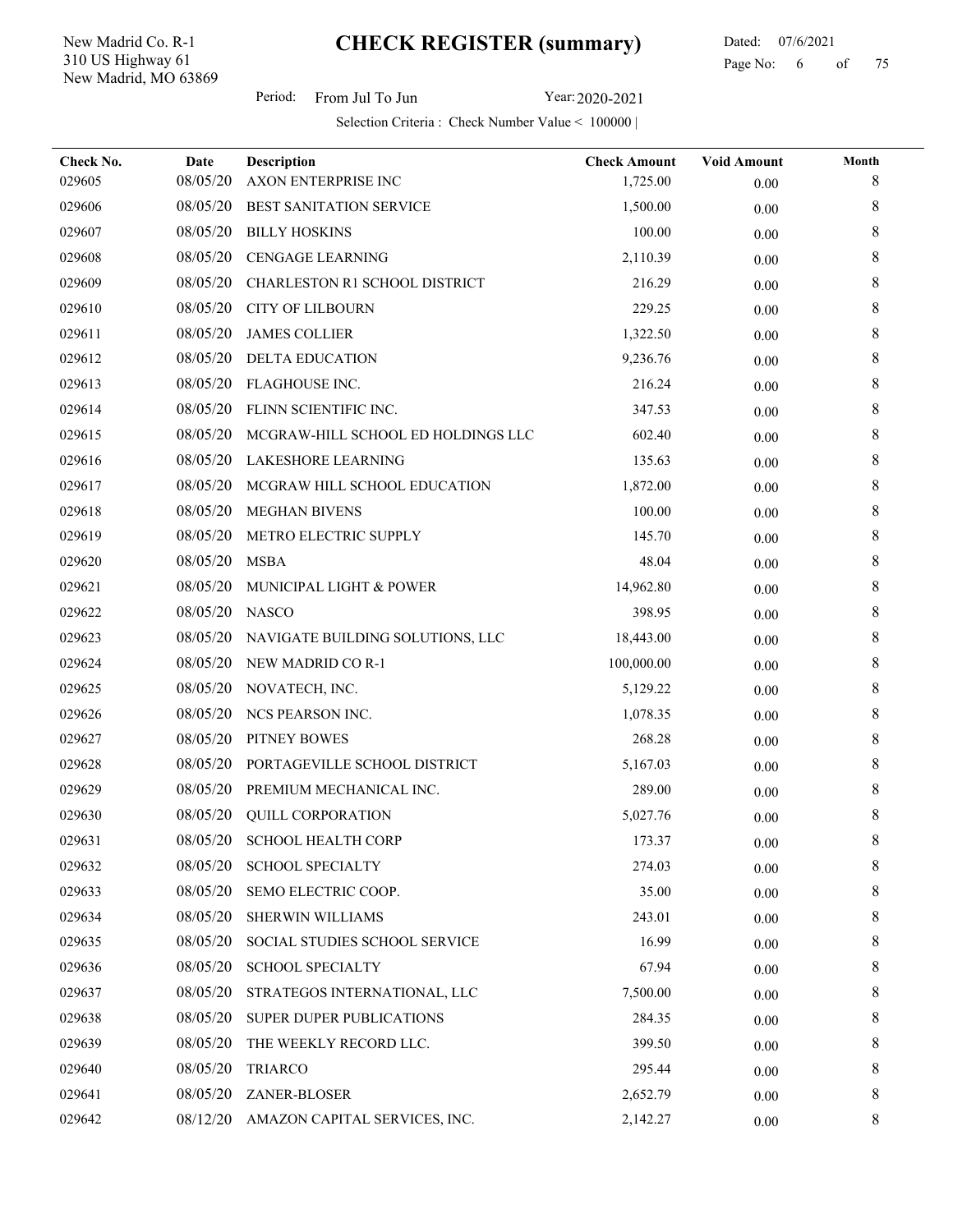New Madrid, MO 63869 310 US Highway 61 New Madrid Co. R-1

### Dated: 07/6/2021 Page No: 7 of

Period: From Jul To Jun Year: 2020-2021

| Check No. | Date     | Description                        | <b>Check Amount</b> | <b>Void Amount</b> | Month   |
|-----------|----------|------------------------------------|---------------------|--------------------|---------|
| 029643    | 08/12/20 | <b>ARAMARK</b>                     | 349.76              | 0.00               | 8       |
| 029644    | 08/12/20 | AT & T                             | 2,317.13            | 0.00               | 8       |
| 029645    | 08/12/20 | <b>MPS</b>                         | 432.00              | 0.00               | 8       |
| 029646    | 08/12/20 | <b>CENGAGE LEARNING</b>            | 1,912.50            | 0.00               | 8       |
| 029647    | 08/12/20 | <b>JAMES COLLIER</b>               | 2,096.60            | 0.00               | 8       |
| 029648    | 08/12/20 | <b>DALLAS ALLEN</b>                | 41.75               | 0.00               | 8       |
| 029649    | 08/12/20 | DELTA EDUCATION                    | 62.53               | 0.00               | 8       |
| 029650    | 08/12/20 | DEPCO INC.                         | 5,872.08            | 0.00               | 8       |
| 029651    | 08/12/20 | DIVISION EMPLOYMENT SECURITY       | 3,320.88            | 0.00               | 8       |
| 029652    | 08/12/20 | MCGRAW-HILL SCHOOL ED HOLDINGS LLC | 6,370.11            | 0.00               | 8       |
| 029653    | 08/12/20 | HAYES ORIENTATION AND MOBILITY LLC | 226.00              | 0.00               | 8       |
| 029654    | 08/12/20 | <b>HILLYARD/ST LOUIS</b>           | 90.67               | 0.00               | 8       |
| 029655    | 08/12/20 | <b>KELLY LAMBERT</b>               | 465.23              | 0.00               | 8       |
| 029656    | 08/12/20 | <b>LATRISHA DOWDY</b>              | 41.75               | 0.00               | 8       |
| 029657    | 08/12/20 | M & M CROSS SERVICE                | 312.00              | 0.00               | 8       |
| 029658    | 08/12/20 | MARMIC FIRE & SAFETY CO., INC.     | 5,574.29            | 0.00               | 8       |
| 029659    | 08/12/20 | MARTINDALE CHEV OLDS PON           | 132.10              | 0.00               | 8       |
| 029660    | 08/12/20 | <b>MATELYN BOLEN</b>               | 30.00               | $0.00\,$           | 8       |
| 029661    | 08/12/20 | MCGRAW HILL SCHOOL EDUCATION       | 11,373.29           | 0.00               | 8       |
| 029662    | 08/12/20 | METRO ELECTRIC SUPPLY              | 189.33              | 0.00               | 8       |
| 029663    | 08/12/20 | MICKES O'TOOLE, LLC                | 2,255.00            | 0.00               | 8       |
| 029664    | 08/12/20 | MIDLAND PAPER COMPANY              | 235.52              | 0.00               | 8       |
| 029665    | 08/12/20 | MIDWEST ENVIRONMENTAL STUDIES      | 875.00              | 0.00               | 8       |
| 029666    | 08/12/20 | <b>MSBA</b>                        | 250.00              | 0.00               | 8       |
| 029667    | 08/12/20 | MUNICIPAL LIGHT & POWER            | 2,960.93            | 0.00               | 8       |
| 029668    | 08/12/20 | <b>NASSP</b>                       | 480.00              | 0.00               | 8       |
| 029669    | 08/12/20 | NEW MADRID COUNTY WATER            | 450.00              | 0.00               | $\,8\,$ |
| 029670    |          | 08/12/20 NOVATECH, INC.            | 180.38              | 0.00               | 8       |
| 029671    | 08/12/20 | PREMIERE CHEER CAMPS               | 3,020.00            | 0.00               | 8       |
| 029672    | 08/12/20 | PROVISION DATA SOLUTIONS           | 862.10              | 0.00               | 8       |
| 029673    | 08/12/20 | <b>QUILL CORPORATION</b>           | 152.80              | 0.00               | 8       |
| 029674    | 08/12/20 | REALLY GREAT READING COMPANY LLC   | 380.00              | 0.00               | 8       |
| 029675    | 08/12/20 | <b>RIVERSIDE INSIGHTS</b>          | 538.58              | 0.00               | 8       |
| 029676    | 08/12/20 | DECKER EQUIPMENT                   | 363.55              | 0.00               | 8       |
| 029677    | 08/12/20 | SHERWIN WILLIAMS                   | 272.05              | 0.00               | 8       |
| 029678    | 08/12/20 | STANDARD DEMOCRAT                  | 467.58              | 0.00               | 8       |
| 029679    | 08/12/20 | SYMMETRY ENERGY SOLUTIONS, LLC     | 2,702.88            | 0.00               | 8       |
| 029680    | 08/12/20 | SYNOVIA SOLUTIONS, LLC             | 258.00              | 0.00               | 8       |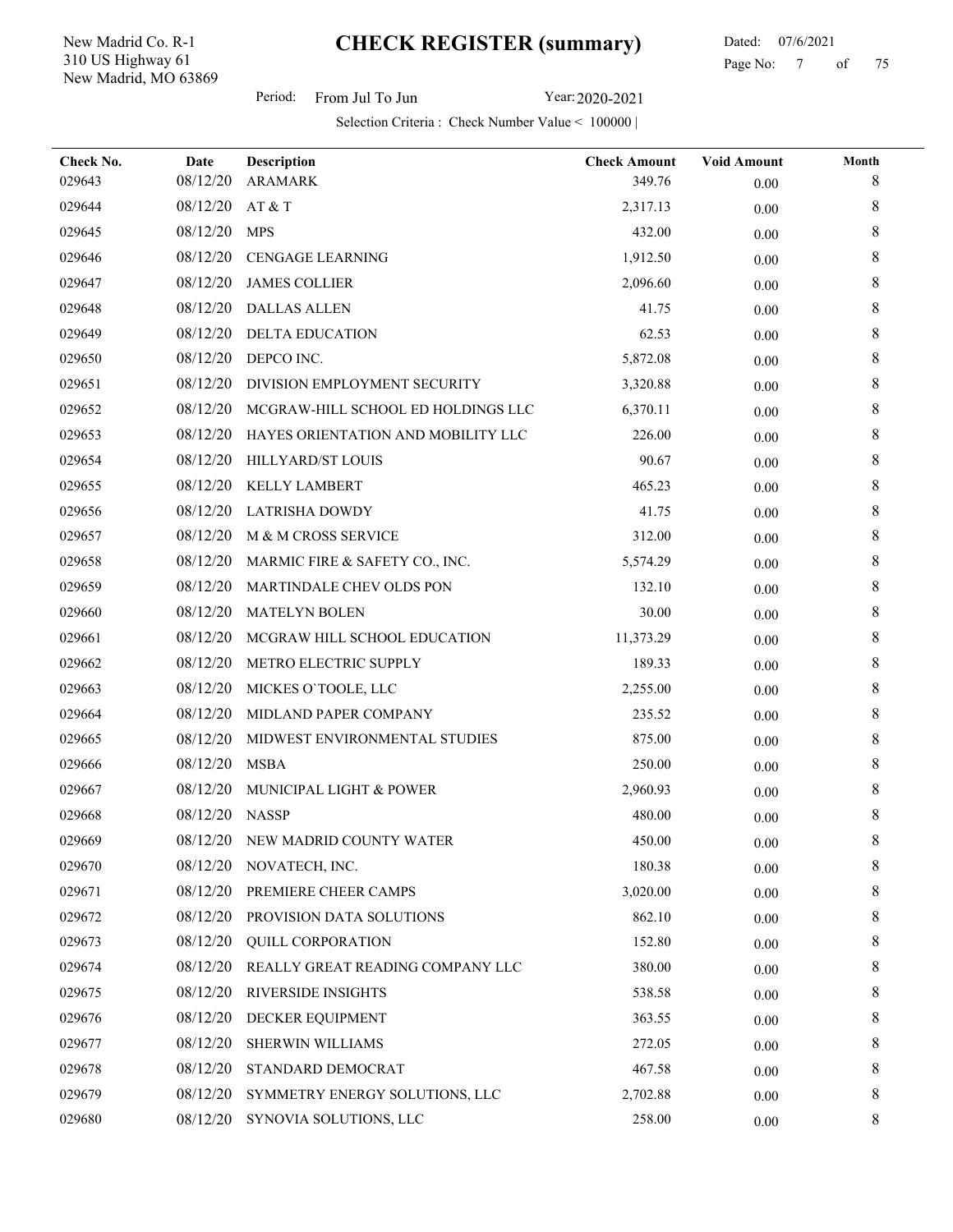New Madrid, MO 63869 310 US Highway 61 New Madrid Co. R-1

l,

 Dated: 07/6/2021 Page No: 8 of

Period: From Jul To Jun Year: 2020-2021

| Check No. | Date     | Description                         | <b>Check Amount</b> | <b>Void Amount</b> | Month |
|-----------|----------|-------------------------------------|---------------------|--------------------|-------|
| 029681    | 08/12/20 | THE WEEKLY RECORD LLC.              | 36.00               | 0.00               | 8     |
| 029682    | 08/12/20 | THOMAS DRUMMOND                     | 23.62               | 0.00               | 8     |
| 029683    | 08/12/20 | UNITED TERMITE & PEST CONTROL LLC   | 595.00              | 0.00               | 8     |
| 029684    | 08/12/20 | <b>WARDS SCIENCE</b>                | 141.01              | 0.00               | 8     |
| 029685    | 08/12/20 | WINSUPPLY OF CAPE GIRARDEAU         | 1,162.66            | 0.00               | 8     |
| 029686    | 08/12/20 | ZANER-BLOSER                        | 674.44              | 0.00               | 8     |
| 029687    | 08/17/20 | AMERICAN FIDELITY ASSURANCE COMPANY | 6,114.93            | 0.00               | 8     |
| 029687    | 08/18/20 | 29687 is VOIDED                     | 0.00                | 6,114.93           | 8     |
| 029688    | 08/17/20 | <b>BANK OF NEW MADRID</b>           | 1,645.00            | 0.00               | 8     |
| 029688    | 08/18/20 | 29688 is VOIDED                     | 0.00                | 1,645.00           | $8\,$ |
| 029689    | 08/17/20 | COLONIAL LIFE PROCESSING CENTER     | 47.25               | 0.00               | 8     |
| 029689    | 08/18/20 | 29689 is VOIDED                     | 0.00                | 47.25              | 8     |
| 029690    | 08/17/20 | FIDELITY SECURITY LIFE INSURANCE CO | 876.17              | 0.00               | 8     |
| 029690    | 08/18/20 | 29690 is VOIDED                     | 0.00                | 876.17             | 8     |
| 029691    | 08/17/20 | <b>MARSHA M HOLIMAN</b>             | 155.20              | 0.00               | 8     |
| 029691    | 08/18/20 | 29691 is VOIDED                     | 0.00                | 155.20             | 8     |
| 029692    | 08/17/20 | MID ATLANTIC TRUST COMPANY          | 2,255.00            | 0.00               | 8     |
| 029692    | 08/18/20 | 29692 is VOIDED                     | 0.00                | 2,255.00           | 8     |
| 029693    | 08/17/20 | MO DEPT OF REVENUE                  | 9,352.00            | 0.00               | 8     |
| 029693    | 08/18/20 | 29693 is VOIDED                     | 0.00                | 9,352.00           | 8     |
| 029694    | 08/17/20 | NEW MADRID CO R-1                   | 65,344.00           | $0.00\,$           | 8     |
| 029694    | 08/18/20 | 29694 is VOIDED                     | 0.00                | 65,344.00          | 8     |
| 029695    | 08/17/20 | NM CTY R-1                          | 53,126.52           | $0.00\,$           | 8     |
| 029695    | 08/18/20 | 29695 is VOIDED                     | 0.00                | 53,126.52          | 8     |
| 029696    | 08/17/20 | <b>PEERS</b>                        | 23,911.95           | 0.00               | 8     |
| 029696    | 08/18/20 | 29696 is VOIDED                     | 0.00                | 23,911.95          | 8     |
| 029697    | 08/17/20 | PUBLIC SCHOOL RET SYSTEM            | 80,441.78           | 0.00               | 8     |
| 029697    | 08/18/20 | 29697 is VOIDED                     | 0.00                | 80,441.78          | 8     |
| 029698    | 08/17/20 | SUN LIFE ASSURANCE CO OF CANADA     | 2,567.22            | $0.00\,$           | 8     |
| 029698    | 08/18/20 | 29698 is VOIDED                     | 0.00                | 2,567.22           | 8     |
| 029699    | 08/17/20 | SUN LIFE ASSURANCE CO OF CANADA     | 3,162.74            | 0.00               | 8     |
| 029699    | 08/18/20 | 29699 is VOIDED                     | 0.00                | 3,162.74           | 8     |
| 029700    | 08/20/20 | AED PROFESSIONALS                   | 4,578.50            | 0.00               | 8     |
| 029701    | 08/20/20 | AMAZON CAPITAL SERVICES, INC.       | 5,715.07            | 0.00               | 8     |
| 029702    | 08/20/20 | AMEREN MISSOURI                     | 3,650.99            | 0.00               | 8     |
| 029703    | 08/20/20 | <b>ARAMARK</b>                      | 123.48              | 0.00               | 8     |
| 029704    | 08/20/20 | <b>AUTO TIRE AND PARTS</b>          | 2,272.77            | $0.00\,$           | 8     |
| 029705    | 08/20/20 | <b>MPS</b>                          | 1,810.04            | $0.00\,$           | 8     |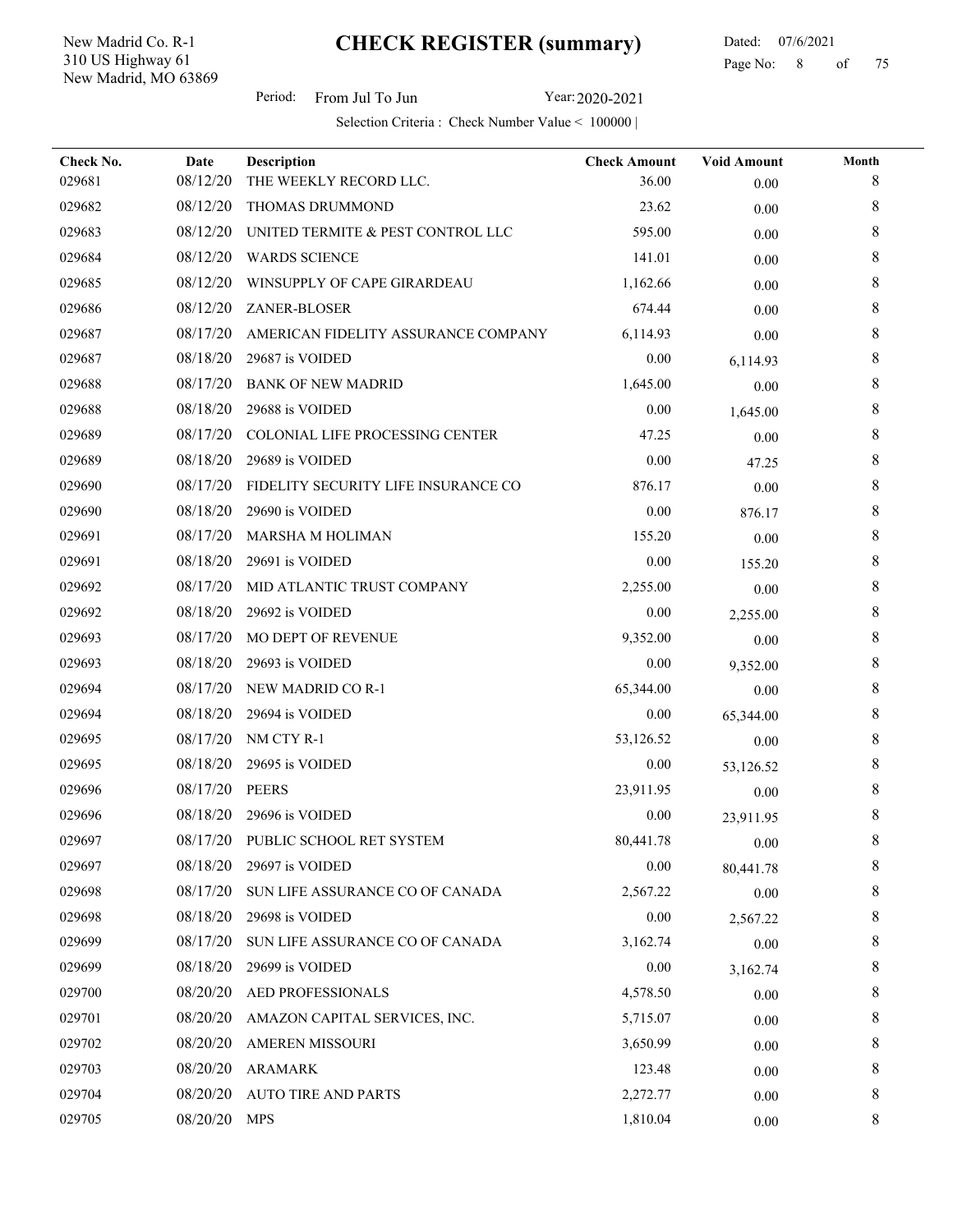New Madrid, MO 63869 310 US Highway 61 New Madrid Co. R-1

l,

Period: From Jul To Jun Year: 2020-2021

| Check No. | Date     | Description                          | <b>Check Amount</b> | <b>Void Amount</b> | Month |
|-----------|----------|--------------------------------------|---------------------|--------------------|-------|
| 029706    | 08/20/20 | <b>BIORAD</b>                        | 315.48              | 0.00               | 8     |
| 029707    | 08/20/20 | <b>BSN SPORTS, LLC</b>               | 3,977.00            | 0.00               | 8     |
| 029708    | 08/20/20 | C & K BLDG MATERIALS                 | 97.19               | 0.00               | 8     |
| 029709    | 08/20/20 | <b>CHARLES WALKER</b>                | 41.75               | $0.00\,$           | 8     |
| 029710    | 08/20/20 | <b>CITY OF MATTHEWS</b>              | 26.93               | 0.00               | 8     |
| 029711    | 08/20/20 | <b>JAMES COLLIER</b>                 | 885.00              | 0.00               | 8     |
| 029712    | 08/20/20 | <b>DELTA EDUCATION</b>               | 10.50               | 0.00               | 8     |
| 029713    | 08/20/20 | <b>DIANA COMER</b>                   | 16.45               | 0.00               | 8     |
| 029714    | 08/20/20 | ETHAN A HUNZIKER                     | 36.83               | 0.00               | 8     |
| 029715    | 08/20/20 | GALLS, LLC                           | 637.16              | 0.00               | 8     |
| 029716    | 08/20/20 | <b>GO EARN IT</b>                    | 1,518.00            | 0.00               | 8     |
| 029717    | 08/20/20 | GOODHEART-WILCOX PUBLISH             | 522.90              | 0.00               | 8     |
| 029718    | 08/20/20 | HELENA AGRI-ENTERPRISES, LLC         | 317.50              | 0.00               | 8     |
| 029719    | 08/20/20 | <b>IXL LEARNING</b>                  | 359.00              | 0.00               | 8     |
| 029720    | 08/20/20 | <b>JUJU PROMOTIONS</b>               | 257.00              | 0.00               | 8     |
| 029721    | 08/20/20 | <b>KRISTI BOND</b>                   | 107.10              | 0.00               | 8     |
| 029722    | 08/20/20 | KYLE MARSHALL                        | 310.00              | 0.00               | 8     |
| 029723    | 08/20/20 | LAKESHORE LEARNING                   | 74.99               | 0.00               | 8     |
| 029724    | 08/20/20 | MARMIC FIRE & SAFETY CO., INC.       | 1,234.38            | 0.00               | 8     |
| 029725    | 08/20/20 | <b>MCCTA</b>                         | 300.00              | 0.00               | 8     |
| 029726    | 08/20/20 | MICHAEL ANTHONY ROBERTS              | 51.25               | 0.00               | 8     |
| 029727    | 08/20/20 | MIKES MEATS & MORE                   | 220.00              | 0.00               | 8     |
| 029728    | 08/20/20 | MISSOURI DEPT. OF REVENUE            | 200.58              | 0.00               | 8     |
| 029729    | 08/20/20 | NEW MADRID FARM AND HOME             | 706.13              | 0.00               | 8     |
| 029730    | 08/20/20 | PRO-ED INC.                          | 798.60              | 0.00               | 8     |
| 029731    | 08/20/20 | <b>QUILL CORPORATION</b>             | 882.66              | $0.00\,$           | 8     |
| 029732    |          | 08/20/20 RAINBOW RESOURCE CENTER INC | 23.40               | 0.00               | 8     |
| 029733    | 08/20/20 | REALLY GREAT READING COMPANY LLC     | 190.00              | 0.00               | 8     |
| 029734    | 08/20/20 | <b>ROBIN PHILLIPS</b>                | 93.00               | 0.00               | 8     |
| 029735    | 08/20/20 | ROTH RESTAURANT SUPPLY               | 1,616.64            | 0.00               | 8     |
| 029736    | 08/20/20 | S/P2                                 | 897.00              | 0.00               | 8     |
| 029737    | 08/20/20 | <b>SCHOOL SPECIALTY</b>              | 335.11              | 0.00               | 8     |
| 029738    | 08/20/20 | <b>SEBO</b>                          | 190.00              | 0.00               | 8     |
| 029739    | 08/20/20 | <b>STANS CARPET</b>                  | 76,128.31           | 0.00               | 8     |
| 029740    | 08/20/20 | <b>STUDIES WEEKLY</b>                | 596.25              | 0.00               | 8     |
| 029741    | 08/20/20 | <b>TOOLS 4 READING</b>               | 750.00              | 0.00               | 8     |
| 029742    | 08/20/20 | AMERICAN FIDELITY ASSURANCE COMPANY  | 6,059.88            | 0.00               | 8     |
| 029743    | 08/20/20 | <b>BANK OF NEW MADRID</b>            | 1,645.00            | $0.00\,$           | 8     |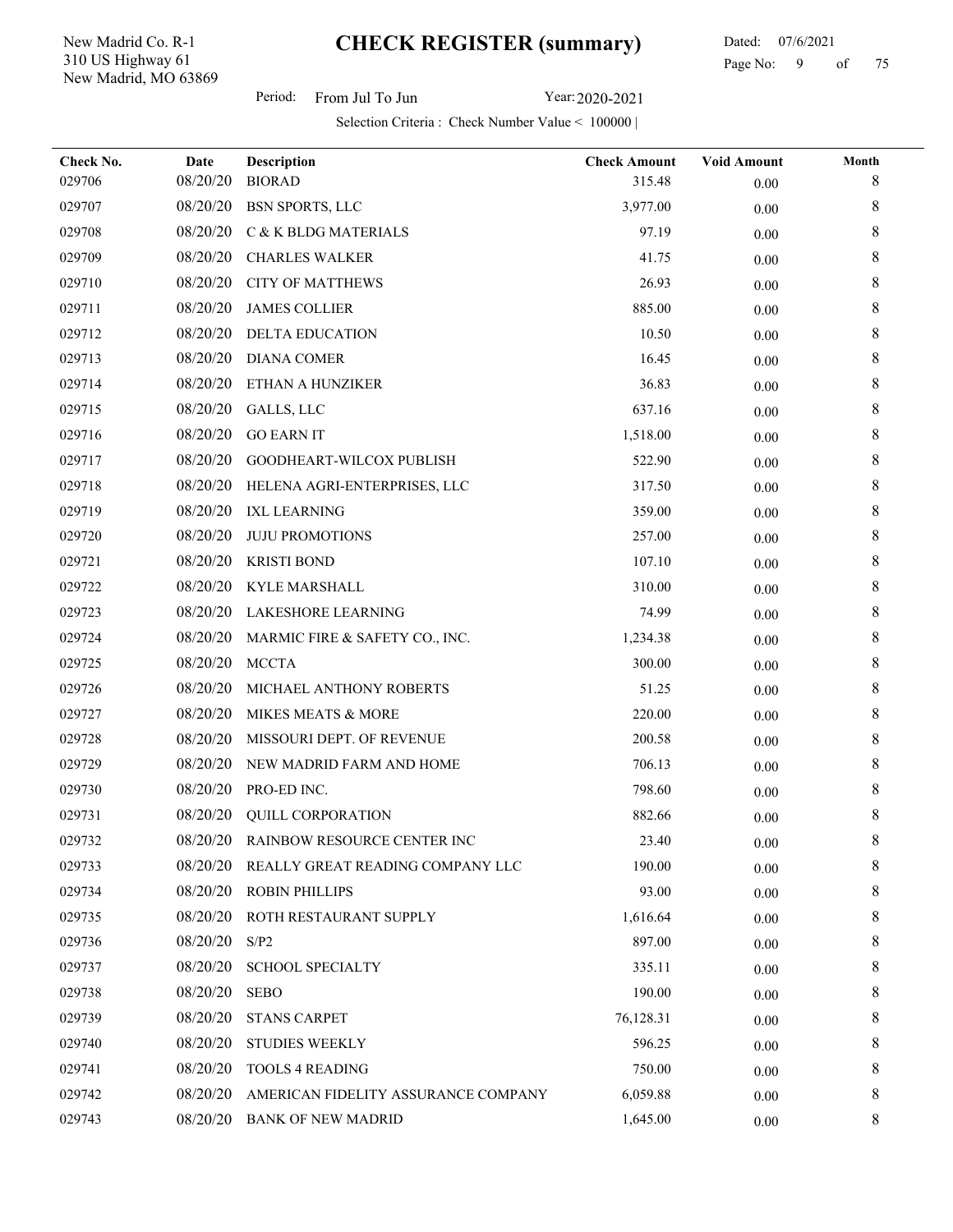New Madrid, MO 63869 310 US Highway 61 New Madrid Co. R-1

l,

 Dated: 07/6/2021 Page No: 10 of

Period: From Jul To Jun Year: 2020-2021

| Check No. | Date     | Description                         | <b>Check Amount</b> | <b>Void Amount</b> | Month       |
|-----------|----------|-------------------------------------|---------------------|--------------------|-------------|
| 029744    | 08/20/20 | COLONIAL LIFE PROCESSING CENTER     | 47.25               | 0.00               | 8           |
| 029745    | 08/20/20 | FIDELITY SECURITY LIFE INSURANCE CO | 867.71              | 0.00               | 8           |
| 029746    | 08/20/20 | <b>MARSHA M HOLIMAN</b>             | 155.20              | 0.00               | 8           |
| 029747    | 08/20/20 | MID ATLANTIC TRUST COMPANY          | 2,230.00            | 0.00               | 8           |
| 029748    | 08/20/20 | MO DEPT OF REVENUE                  | 9,345.00            | 0.00               | 8           |
| 029749    | 08/20/20 | NEW MADRID CO R-1                   | 64,839.00           | 0.00               | 8           |
| 029750    | 08/20/20 | NM CTY R-1                          | 52,860.87           | 0.00               | 8           |
| 029751    | 08/20/20 | <b>PEERS</b>                        | 23,632.49           | 0.00               | 8           |
| 029752    | 08/20/20 | PUBLIC SCHOOL RET SYSTEM            | 80,441.78           | 0.00               | 8           |
| 029753    | 08/20/20 | SUN LIFE ASSURANCE CO OF CANADA     | 2,550.86            | 0.00               | 8           |
| 029754    | 08/20/20 | SUN LIFE ASSURANCE CO OF CANADA     | 3,149.94            | 0.00               | 8           |
| 029755    | 08/27/20 | ADDISON MCGILL                      | 91.75               | 0.00               | 8           |
| 029756    | 08/27/20 | AMAZON CAPITAL SERVICES, INC.       | 3,798.21            | 0.00               | 8           |
| 029757    | 08/27/20 | <b>AMEREN MISSOURI</b>              | 5,816.44            | 0.00               | 8           |
| 029758    | 08/27/20 | ANW REFRIGERATION SERVICES          | 229.08              | 0.00               | 8           |
| 029759    | 08/27/20 | APRIL GRISSOM                       | 49.97               | 0.00               | 8           |
| 029760    | 08/27/20 | AT & T MOBILITY                     | 282.98              | 0.00               | 8           |
| 029761    | 08/27/20 | AT & T MOBILITY                     | 45.65               | 0.00               | 8           |
| 029762    | 08/27/20 | <b>BARBARA KEOWN</b>                | 127.89              | 0.00               | 8           |
| 029763    | 08/31/20 | 29763 is VOIDED                     | 0.00                | 70.00              | 8           |
| 029763    | 08/27/20 | <b>BART CHANCE</b>                  | 70.00               | 0.00               | 8           |
| 029764    | 08/27/20 | <b>BRAIN POP LLC</b>                | 2,195.00            | 0.00               | 8           |
| 029765    | 08/27/20 | <b>BRENT DOUGLAS</b>                | 70.00               | 0.00               | 8           |
| 029766    | 08/27/20 | <b>BSN SPORTS, LLC</b>              | 16,148.90           | 0.00               | 8           |
| 029767    | 08/27/20 | <b>CARMEN LYONS</b>                 | 82.75               | 0.00               | 8           |
| 029768    | 08/27/20 | <b>CARRIE FOWLER</b>                | 174.41              | 0.00               | $\,$ 8 $\,$ |
| 029769    |          | 08/27/20 COREY SISK                 | 70.00               | 0.00               | 8           |
| 029770    |          | 08/27/20 DATAKEEPER TECHNOLOGIES    | 265.00              | 0.00               | 8           |
| 029771    | 08/27/20 | <b>DERRICK PULLEN</b>               | 125.00              | 0.00               | 8           |
| 029772    | 08/27/20 | <b>DWIGHT MILLS</b>                 | 125.00              | 0.00               | 8           |
| 029773    | 08/27/20 | ESI.COMM                            | 11,790.54           | 0.00               | 8           |
| 029774    | 08/27/20 | GALLS, LLC                          | 92.39               | 0.00               | 8           |
| 029775    | 08/27/20 | <b>GEORGE BAYS</b>                  | 125.00              | 0.00               | 8           |
| 029776    | 08/27/20 | <b>GULF STATE DISTRIBUTORS INC.</b> | 723.00              | 0.00               | 8           |
| 029777    | 08/27/20 | HI TECH COMMUNICATIONS              | 3,328.00            | 0.00               | 8           |
| 029778    | 08/27/20 | HOLLOWAY DIST. CO.                  | 416.64              | 0.00               | 8           |
| 029779    | 08/27/20 | <b>JAMIE IVY</b>                    | 125.00              | 0.00               | 8           |
| 029780    | 08/27/20 | <b>JASON REED</b>                   | 125.00              | 0.00               | 8           |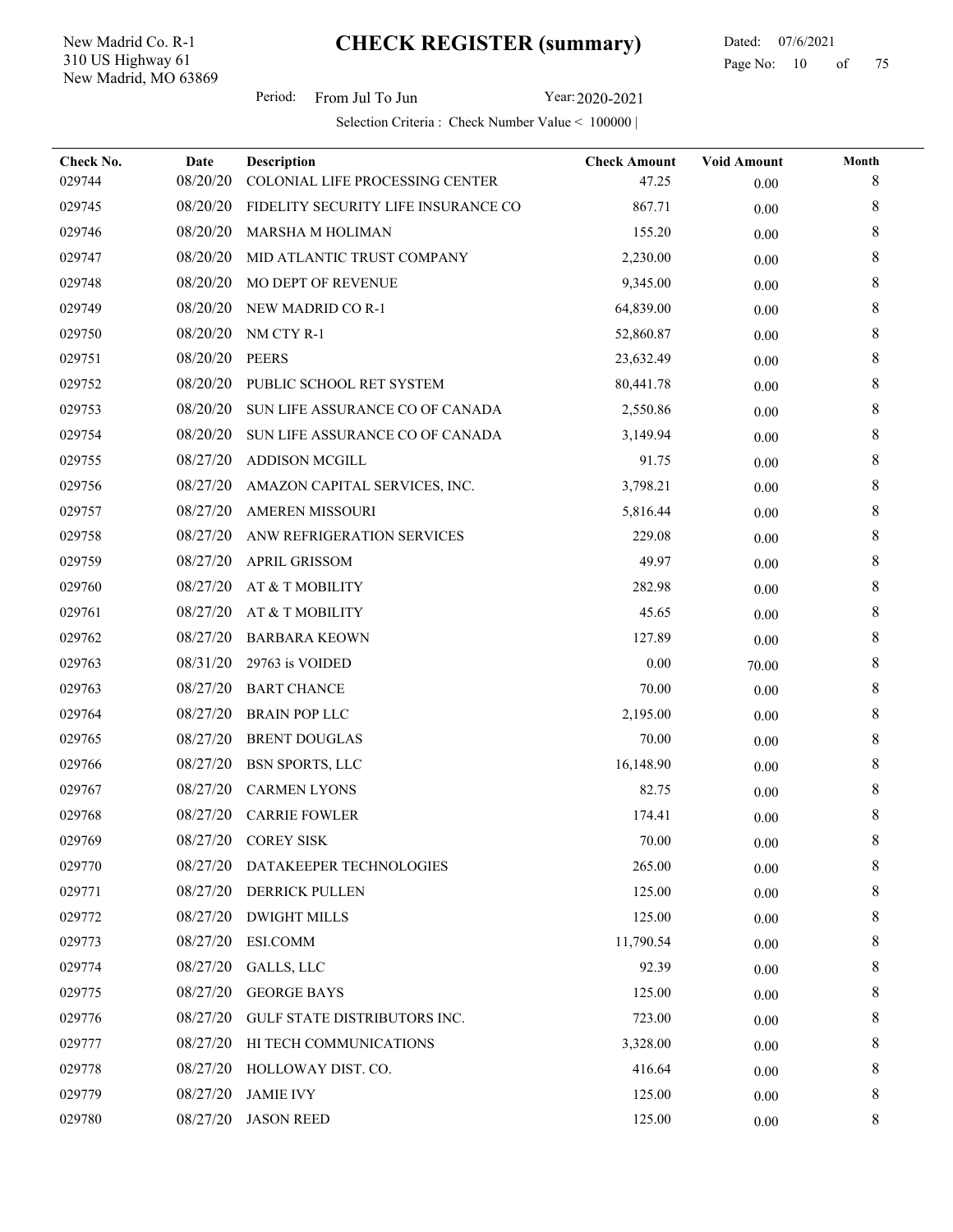New Madrid, MO 63869 310 US Highway 61 New Madrid Co. R-1

l,

### Dated: 07/6/2021 Page No: 11 of

Period: From Jul To Jun Year: 2020-2021

| Check No. | Date     | Description                        | <b>Check Amount</b> | <b>Void Amount</b> | Month |
|-----------|----------|------------------------------------|---------------------|--------------------|-------|
| 029781    | 08/27/20 | <b>JAZZMA THOMPSON</b>             | 41.75               | 0.00               | 8     |
| 029782    | 08/27/20 | <b>JOE MOSS</b>                    | 164.44              | 0.00               | 8     |
| 029783    | 08/27/20 | <b>KEN COOK</b>                    | 125.00              | 0.00               | 8     |
| 029784    | 08/27/20 | KYLE MARSHALL                      | 3,595.35            | 0.00               | 8     |
| 029785    | 08/27/20 | LYDIA A LAWFIELD                   | 41.75               | 0.00               | 8     |
| 029786    | 08/27/20 | MASC SOUTHEAST DISTRICT            | 100.00              | 0.00               | 8     |
| 029787    | 08/27/20 | <b>MASON KELLAMS</b>               | 125.00              | 0.00               | 8     |
| 029788    | 08/27/20 | MCGRAW HILL SCHOOL EDUCATION       | 5,759.58            | 0.00               | 8     |
| 029789    | 08/27/20 | <b>MICHAEL HELMS</b>               | 125.00              | 0.00               | 8     |
| 029790    | 08/27/20 | MIDLAND PAPER COMPANY              | 316.19              | 0.00               | 8     |
| 029791    | 08/27/20 | <b>MIKE KELLAMS</b>                | 125.00              | 0.00               | 8     |
| 029792    | 08/27/20 | MIKERENTALS INC.                   | 390.00              | 0.00               | 8     |
| 029793    | 08/27/20 | MISSOURI DEPT. OF PUBLIC SAFETY    | 20.00               | 0.00               | 8     |
| 029794    | 08/27/20 | <b>MSHSAA</b>                      | 1,233.45            | 0.00               | 8     |
| 029795    | 08/27/20 | NOVATECH, INC.                     | 6,767.75            | 0.00               | 8     |
| 029796    | 08/27/20 | PRO PIZZA                          | 119.70              | 0.00               | 8     |
| 029797    | 08/27/20 | <b>QUILL CORPORATION</b>           | 105.43              | 0.00               | 8     |
| 029798    | 08/27/20 | REALLY GREAT READING COMPANY LLC   | 585.36              | 0.00               | 8     |
| 029799    | 08/27/20 | <b>RICK WIESER</b>                 | 125.00              | 0.00               | 8     |
| 029800    | 08/27/20 | <b>SCHOOL SPECIALTY</b>            | 29.60               | 0.00               | 8     |
| 029801    | 08/27/20 | SUN LIFE ASSURANCE CO OF CANADA    | 17.35               | 0.00               | 8     |
| 029802    | 08/27/20 | <b>SVEN SVENSON</b>                | 125.00              | 0.00               | 8     |
| 029803    | 08/27/20 | THE WEEKLY RECORD LLC.             | 214.00              | 0.00               | 8     |
| 029804    | 08/27/20 | THOMAS DRUMMOND                    | 47.88               | 0.00               | 8     |
| 029805    | 08/27/20 | <b>TODD TURLINGTON</b>             | 125.00              | 0.00               | 8     |
| 029806    | 08/27/20 | UNIVERSITY OF MISSOURI             | 25,749.00           | 0.00               | 8     |
| 029807    |          | 08/27/20 WALMART COMMUNITY/RFCSLLC | 1,445.38            | 0.00               | 8     |
| 029808    | 08/27/20 | <b>CLAYTON S LIGHTFOOT</b>         | 177.52              | 0.00               | 8     |
| 029809    | 09/02/20 | PETTY CASH                         | 400.00              | 0.00               | 9     |
| 029810    | 09/02/20 | PETTY CASH                         | 800.00              | 0.00               | 9     |
| 029811    | 09/03/20 | AMAZON CAPITAL SERVICES, INC.      | 1,214.27            | 0.00               | 9     |
| 029812    | 09/03/20 | ANGELA D. JACKSON                  | 4,317.50            | 0.00               |       |
| 029813    | 09/03/20 | ANTHONY YOUNG                      | 129.30              | 0.00               | 9     |
| 029814    | 09/03/20 | ANW REFRIGERATION SERVICES         | 7,261.42            | 0.00               | 9     |
| 029815    | 09/03/20 | <b>BANK OF NEW MADRID</b>          | 797.00              | 0.00               | 9     |
| 029816    | 10/20/20 | 29816 is VOIDED                    | 0.00                | 70.00              | 10    |
| 029816    | 09/03/20 | <b>BRENT DOUGLAS</b>               | 70.00               | 0.00               | 9     |
| 029817    | 09/03/20 | <b>BRIAN GUNNELS</b>               | 70.00               | $0.00\,$           | 9     |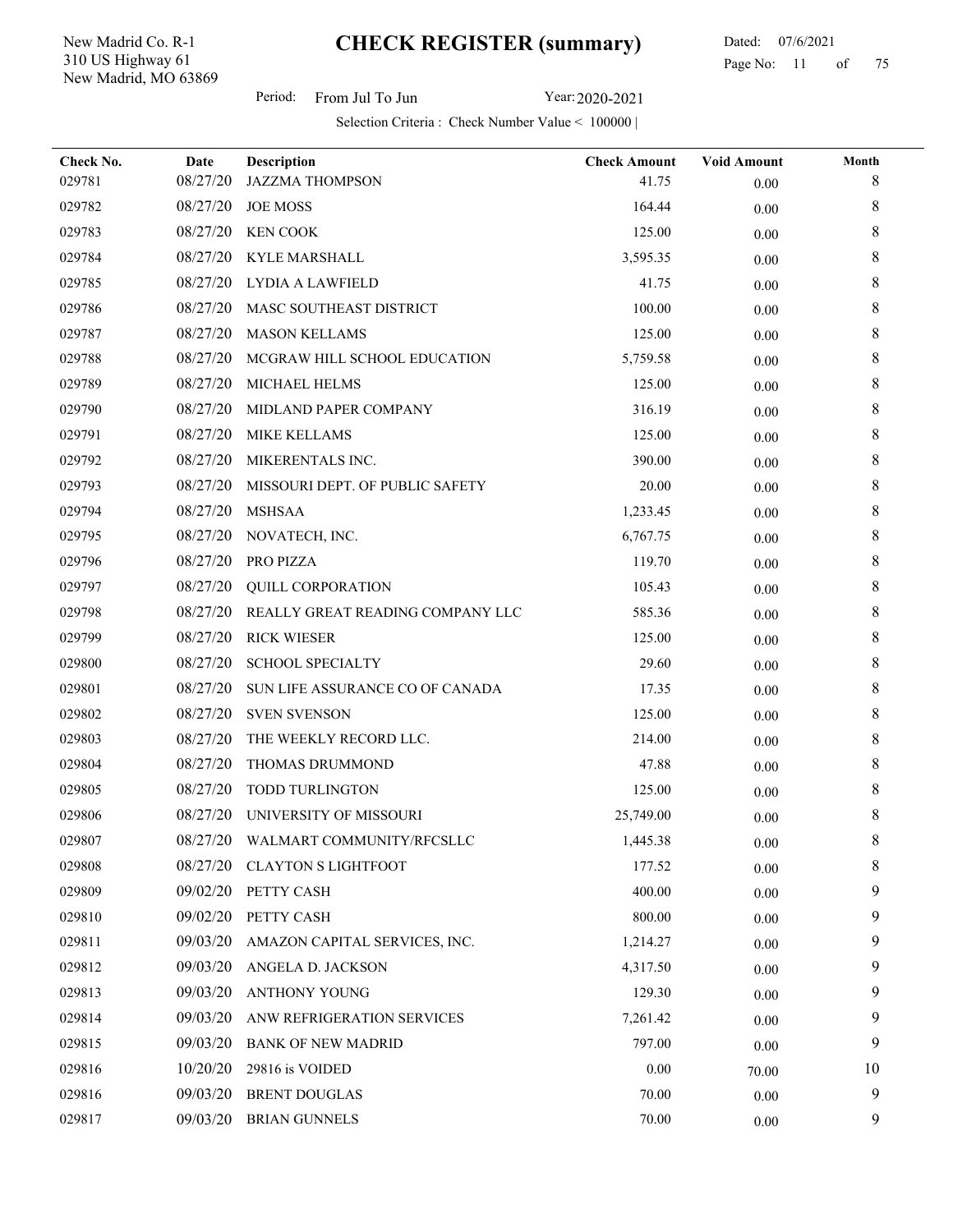New Madrid, MO 63869 310 US Highway 61 New Madrid Co. R-1

Period: From Jul To Jun Year: 2020-2021

| Check No. | Date     | Description                        | <b>Check Amount</b> | <b>Void Amount</b> | Month |
|-----------|----------|------------------------------------|---------------------|--------------------|-------|
| 029818    | 09/03/20 | <b>BUSTER KIMBALL PAINTING</b>     | 900.00              | 0.00               | 9     |
| 029819    | 09/03/20 | <b>CANDACE RIGGS</b>               | 49.06               | $0.00\,$           | 9     |
| 029820    | 09/03/20 | CARUTHERSVILLE HIGH SCH            | 220.00              | 0.00               | 9     |
| 029821    | 09/03/20 | <b>CLAYTON S LIGHTFOOT</b>         | 41.75               | 0.00               | 9     |
| 029822    | 10/20/20 | 29822 is VOIDED                    | 0.00                | 70.00              | 10    |
| 029822    | 09/03/20 | <b>COREY SISK</b>                  | 70.00               | $0.00\,$           | 9     |
| 029823    | 09/03/20 | <b>COREY SISK</b>                  | 70.00               | 0.00               | 9     |
| 029824    | 09/03/20 | <b>DAN MACHIRAN</b>                | 45.00               | $0.00\,$           | 9     |
| 029825    | 09/03/20 | <b>DAN MACHIRAN</b>                | 45.00               | $0.00\,$           | 9     |
| 029826    | 09/03/20 | <b>DAN MACHIRAN</b>                | 45.00               | 0.00               | 9     |
| 029827    | 09/03/20 | <b>DANIEL SPRAGUE</b>              | 70.00               | 0.00               | 9     |
| 029828    | 09/03/20 | <b>DENVER STUCKEY</b>              | 70.00               | 0.00               | 9     |
| 029829    | 09/03/20 | <b>DERRICK PULLEN</b>              | 100.00              | 0.00               | 9     |
| 029830    | 09/03/20 | <b>DERRICK PULLEN</b>              | 100.00              | $0.00\,$           | 9     |
| 029831    | 09/03/20 | <b>DERRICK PULLEN</b>              | 100.00              | 0.00               | 9     |
| 029831    | 09/29/20 | 29831 is VOIDED                    | 0.00                | 100.00             | 9     |
| 029832    | 09/03/20 | E3 DIAGNOSTICS                     | 657.00              | $0.00\,$           | 9     |
| 029833    | 09/03/20 | EDDY TRUCKING LLC                  | 2,025.00            | 0.00               | 9     |
| 029834    | 09/03/20 | <b>GEORGE BAYS</b>                 | 70.00               | 0.00               | 9     |
| 029835    | 10/20/20 | 29835 is VOIDED                    | 0.00                | 70.00              | 10    |
| 029835    | 09/03/20 | <b>GEORGE BAYS</b>                 | 70.00               | $0.00\,$           | 9     |
| 029836    | 09/03/20 | HAMILTON PLUMBING                  | 493.00              | $0.00\,$           | 9     |
| 029837    | 09/03/20 | HEARTLAND PRINTING                 | 855.00              | $0.00\,$           | 9     |
| 029838    | 09/03/20 | HI TECH COMMUNICATIONS             | 1,059.85            | 0.00               | 9     |
| 029839    | 09/03/20 | HILLYARD/ST LOUIS                  | 29,567.26           | $0.00\,$           | 9     |
| 029840    | 09/03/20 | <b>HOBART SALES &amp; SERVICES</b> | 176.00              | $0.00\,$           | 9     |
| 029841    |          | 09/03/20 HOLLOWAY DIST. CO.        | 416.64              | $0.00\,$           | 9     |
| 029842    | 09/03/20 | <b>JACOB KEENE</b>                 | 45.00               | $0.00\,$           | 9     |
| 029843    | 09/03/20 | <b>JACOB KEENE</b>                 | 45.00               | $0.00\,$           | 9     |
| 029843    | 09/28/20 | 29843 is VOIDED                    | 0.00                | 45.00              | 9     |
| 029844    | 09/08/20 | 29844 is VOIDED                    | 0.00                | 45.00              | 9     |
| 029844    | 09/03/20 | <b>JACOB KEENE</b>                 | 45.00               | $0.00\,$           | 9     |
| 029845    | 09/03/20 | <b>JAMES STAFFORD</b>              | 45.00               | $0.00\,$           | 9     |
| 029846    | 09/03/20 | <b>JAMES STAFFORD</b>              | 45.00               | 0.00               | 9     |
| 029847    | 09/03/20 | <b>JAMES STAFFORD</b>              | 45.00               | $0.00\,$           | 9     |
| 029848    | 09/03/20 | <b>JERRY WINBERRY</b>              | 61.18               | $0.00\,$           | 9     |
| 029849    | 09/03/20 | <b>JOE MOSS</b>                    | 63.14               | $0.00\,$           | 9     |
| 029850    | 09/03/20 | <b>KELLI HUNT</b>                  | 69.95               | $0.00\,$           | 9     |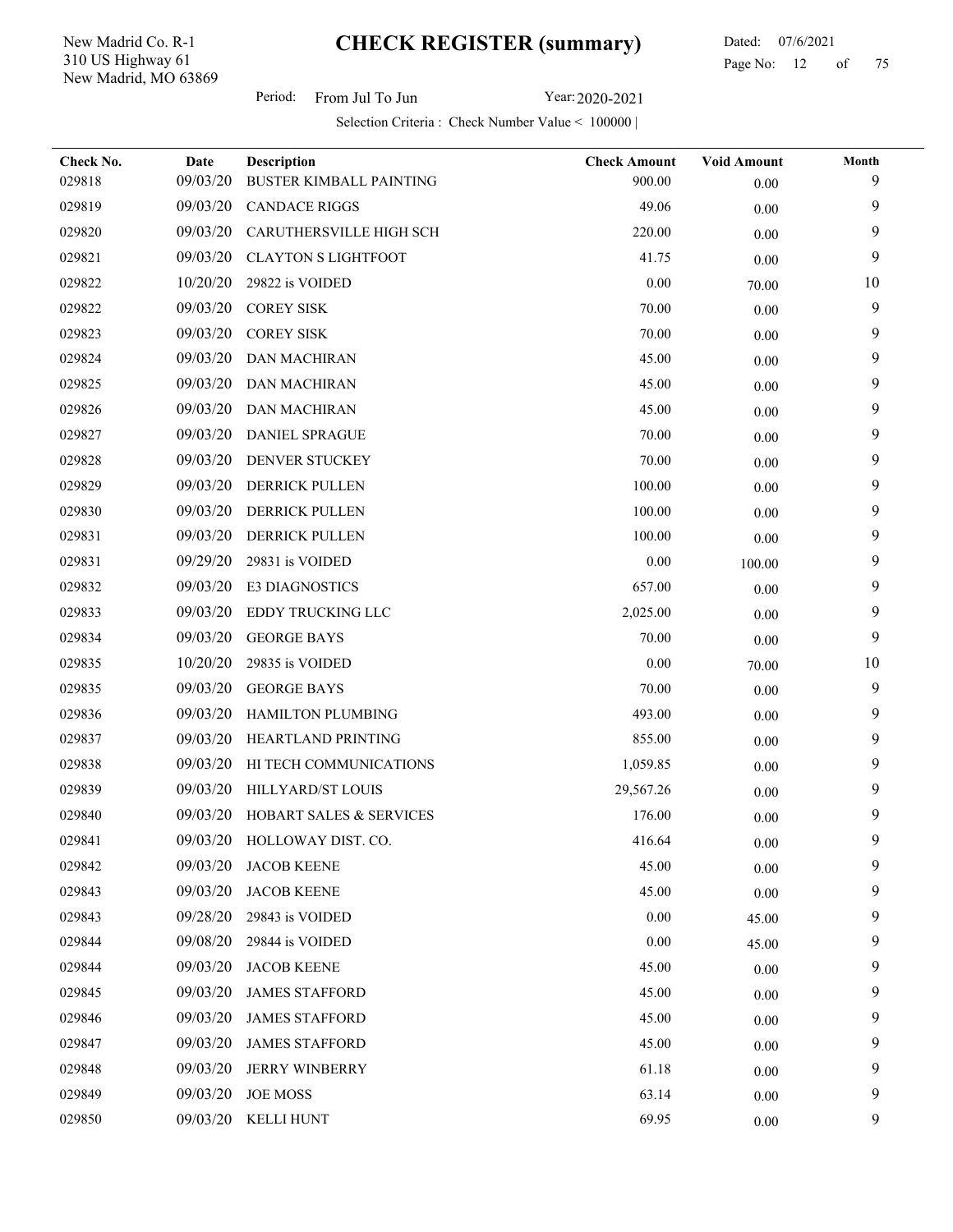New Madrid, MO 63869 310 US Highway 61 New Madrid Co. R-1

l,

Period: From Jul To Jun Year: 2020-2021

| Check No. | Date     | Description                      | <b>Check Amount</b> | <b>Void Amount</b> | Month |
|-----------|----------|----------------------------------|---------------------|--------------------|-------|
| 029851    | 10/20/20 | 29851 is VOIDED                  | 0.00                | 70.00              | 10    |
| 029851    | 09/03/20 | KOREY D ADAMS                    | 70.00               | 0.00               | 9     |
| 029852    | 09/03/20 | KOREY D ADAMS                    | 70.00               | 0.00               | 9     |
| 029853    | 09/03/20 | KYLE MARSHALL                    | 750.00              | $0.00\,$           | 9     |
| 029854    | 09/03/20 | LOWES                            | 2,324.14            | 0.00               | 9     |
| 029855    | 09/03/20 | <b>MADISON BOND</b>              | 41.75               | 0.00               | 9     |
| 029856    | 09/03/20 | MALDEN R-1 SCHOOL DIST           | 150.00              | 0.00               | 9     |
| 029857    | 09/03/20 | MICHAELA KIMBALL                 | 30.00               | 0.00               | 9     |
| 029858    | 09/03/20 | MISTY CUMMINS                    | 104.19              | $0.00\,$           | 9     |
| 029859    | 09/03/20 | MUNICIPAL LIGHT & POWER          | 19,336.37           | 0.00               | 9     |
| 029860    | 09/03/20 | <b>NASCO</b>                     | 331.47              | 0.00               | 9     |
| 029861    | 09/03/20 | NAVIGATE BUILDING SOLUTIONS, LLC | 18,164.00           | 0.00               | 9     |
| 029862    | 09/03/20 | NEW MADRID CO R-1                | 150,000.00          | 0.00               | 9     |
| 029863    | 09/03/20 | NICK MACHIRAN                    | 45.00               | 0.00               | 9     |
| 029864    | 09/03/20 | NICK MACHIRAN                    | 45.00               | $0.00\,$           | 9     |
| 029865    | 09/03/20 | NICK MACHIRAN                    | 45.00               | $0.00\,$           | 9     |
| 029866    | 09/03/20 | NORTH MOSBY                      | 70.00               | $0.00\,$           | 9     |
| 029867    | 09/03/20 | NOVATECH, INC.                   | 21,947.22           | 0.00               | 9     |
| 029868    | 09/03/20 | PLUMBERS SUPPLY/KBS              | 790.98              | 0.00               | 9     |
| 029869    | 09/03/20 | POWELL SUPPLY INC.               | 591.76              | $0.00\,$           | 9     |
| 029870    | 09/03/20 | PROJECT LEAD THE WAY             | 2,200.00            | 0.00               | 9     |
| 029871    | 09/03/20 | <b>QUALITY ROOFING</b>           | 742,744.20          | 0.00               | 9     |
| 029872    | 09/03/20 | <b>QUILL CORPORATION</b>         | 124.56              | 0.00               | 9     |
| 029873    | 09/03/20 | <b>RENEE SMITH</b>               | 66.50               | $0.00\,$           | 9     |
| 029874    | 09/03/20 | <b>ROBERT GREEN</b>              | 41.75               | 0.00               | 9     |
| 029875    | 09/03/20 | <b>SALLY OBRIEN</b>              | 100.00              | $0.00\,$           | 9     |
| 029876    | 09/03/20 | <b>SALLY OBRIEN</b>              | 100.00              | $0.00\,$           | 9     |
| 029877    | 09/03/20 | SEC LOCKSMITH SHOP LLC           | 125.00              | 0.00               | 9     |
| 029878    | 09/03/20 | <b>SECURLY INC</b>               | 6,986.00            | 0.00               | 9     |
| 029879    | 09/03/20 | SEMO ELECTRIC COOP.              | 35.00               | 0.00               | 9     |
| 029880    | 09/03/20 | SEMO FOOTBALL OFFICIALS ASSOC    | 100.00              | $0.00\,$           | 9     |
| 029881    | 09/03/20 | <b>SHERWIN WILLIAMS</b>          | 97.73               | $0.00\,$           | 9     |
| 029882    | 09/03/20 | SYMMETRY ENERGY SOLUTIONS, LLC   | 2,035.08            | 0.00               | 9     |
| 029883    | 09/03/20 | T. J.S LANDSCAPE SERVICE         | 7,350.00            | 0.00               | 9     |
| 029884    | 09/03/20 | THOMAS GUEST                     | 125.00              | 0.00               | 9     |
| 029885    | 09/03/20 | TURF RENOVATIONS LLC             | 1,750.00            | $0.00\,$           | 9     |
| 029886    | 09/03/20 | <b>WARDS SCIENCE</b>             | 71.12               | 0.00               | 9     |
| 029887    | 09/03/20 | <b>WAYMON SIMS</b>               | 100.00              | $0.00\,$           | 9     |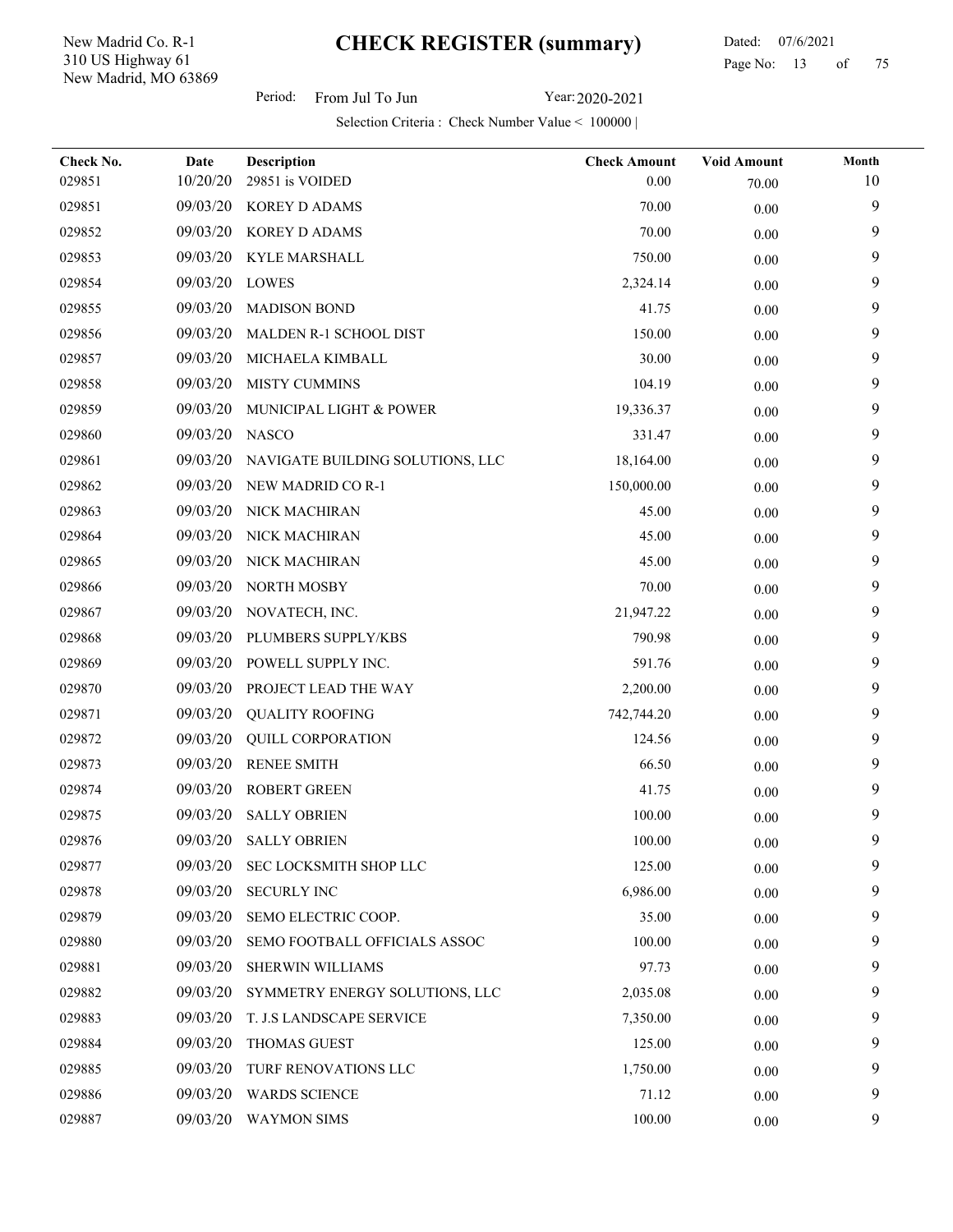New Madrid, MO 63869 310 US Highway 61 New Madrid Co. R-1

l,

Period: From Jul To Jun Year: 2020-2021

| Check No. | Date     | Description                         | <b>Check Amount</b> | <b>Void Amount</b> | Month |
|-----------|----------|-------------------------------------|---------------------|--------------------|-------|
| 029888    | 09/03/20 | <b>WAYMON SIMS</b>                  | 100.00              | 0.00               | 9     |
| 029889    | 09/03/20 | <b>WAYMON SIMS</b>                  | 100.00              | 0.00               | 9     |
| 029890    | 09/03/20 | <b>WAYMON SIMS</b>                  | 100.00              | 0.00               | 9     |
| 029890    | 09/29/20 | 29890 is VOIDED                     | 0.00                | 100.00             | 9     |
| 029891    | 09/03/20 | <b>WAYMON SIMS</b>                  | 100.00              | 0.00               | 9     |
| 029892    | 09/08/20 | Check was VOIDED by user            | 0.00                | 0.00               | 9     |
| 029893    | 08/31/20 | CENTRAL BANK OF ST LOUIS            | 5,521.82            | 0.00               | 8     |
| 029894    | 09/10/20 | 3P LEARNING INC                     | 594.00              | 0.00               | 9     |
| 029895    | 09/10/20 | AMAZON CAPITAL SERVICES, INC.       | 268.07              | 0.00               | 9     |
| 029896    | 09/10/20 | <b>ARAMARK</b>                      | 47.54               | 0.00               | 9     |
| 029897    | 09/10/20 | BEST SANITATION SERVICE             | 1,500.00            | 0.00               | 9     |
| 029898    | 09/10/20 | <b>BIO CORPORATION</b>              | 236.17              | 0.00               | 9     |
| 029899    | 09/10/20 | <b>BRIAN GUNNELS</b>                | 60.00               | 0.00               | 9     |
| 029900    | 09/10/20 | <b>BURCH FOOD SERVICE</b>           | 563.63              | 0.00               | 9     |
| 029901    | 09/10/20 | C & K BLDG MATERIALS                | 88.94               | 0.00               | 9     |
| 029902    | 09/10/20 | CENTRAL STATES BUS SALES INC.       | 683.91              | 0.00               | 9     |
| 029903    | 09/10/20 | CHORALTRACKS.COM                    | 999.99              | $0.00\,$           | 9     |
| 029904    | 09/10/20 | <b>CITY OF LILBOURN</b>             | 106.20              | $0.00\,$           | 9     |
| 029905    | 09/10/20 | <b>CITY OF MATTHEWS</b>             | 57.27               | 0.00               | 9     |
| 029906    | 09/10/20 | <b>CLINTON CORLEW</b>               | 60.00               | 0.00               | 9     |
| 029907    | 09/10/20 | HEARTLAND COCA-COLA BOTTLING CO LLC | 1,284.12            | 0.00               | 9     |
| 029908    | 09/10/20 | <b>CUMMINS MID-SOUTH LLC</b>        | 373.22              | 0.00               | 9     |
| 029909    | 09/10/20 | DAVES BESTWAY #1                    | 28.96               | 0.00               | 9     |
| 029910    | 09/10/20 | DECOTA ELECTRIC SUPPLY              | 9.34                | $0.00\,$           | 9     |
| 029911    | 09/10/20 | DONNIE JENKINS                      | 60.00               | $0.00\,$           | 9     |
| 029912    | 09/10/20 | <b>EDDY MOORE</b>                   | 60.00               | $0.00\,$           | 9     |
| 029913    |          | 09/10/20 GALLS, LLC                 | 144.82              | $0.00\,$           | 9     |
| 029914    | 09/10/20 | <b>GAYLON ORF</b>                   | 60.00               | 0.00               | 9     |
| 029915    | 09/10/20 | <b>GO EARN IT</b>                   | 300.00              | 0.00               | 9     |
| 029916    | 09/10/20 | <b>GOPHER</b>                       | 1,636.83            | 0.00               | 9     |
| 029917    | 09/10/20 | GULF STATE DISTRIBUTORS INC.        | 325.10              | $0.00\,$           | 9     |
| 029918    | 09/10/20 | HILLYARD/ST LOUIS                   | 12,443.01           | $0.00\,$           | 9     |
| 029919    | 09/10/20 | HOLLOWAY DIST. CO.                  | 1,610.88            | $0.00\,$           | 9     |
| 029920    | 09/10/20 | <b>JERRY WINBERRY</b>               | 11.02               | $0.00\,$           | 9     |
| 029921    | 09/10/20 | <b>JOE RICE</b>                     | 70.00               | $0.00\,$           | 9     |
| 029922    | 09/10/20 | <b>JUSTIN POLEY</b>                 | 168.36              | $0.00\,$           | 9     |
| 029923    | 09/10/20 | KENNY ROGERS CHILDREN CT            | 992.00              | 0.00               | 9     |
| 029924    | 09/10/20 | KIM CAMPBELL                        | 60.00               | $0.00\,$           | 9     |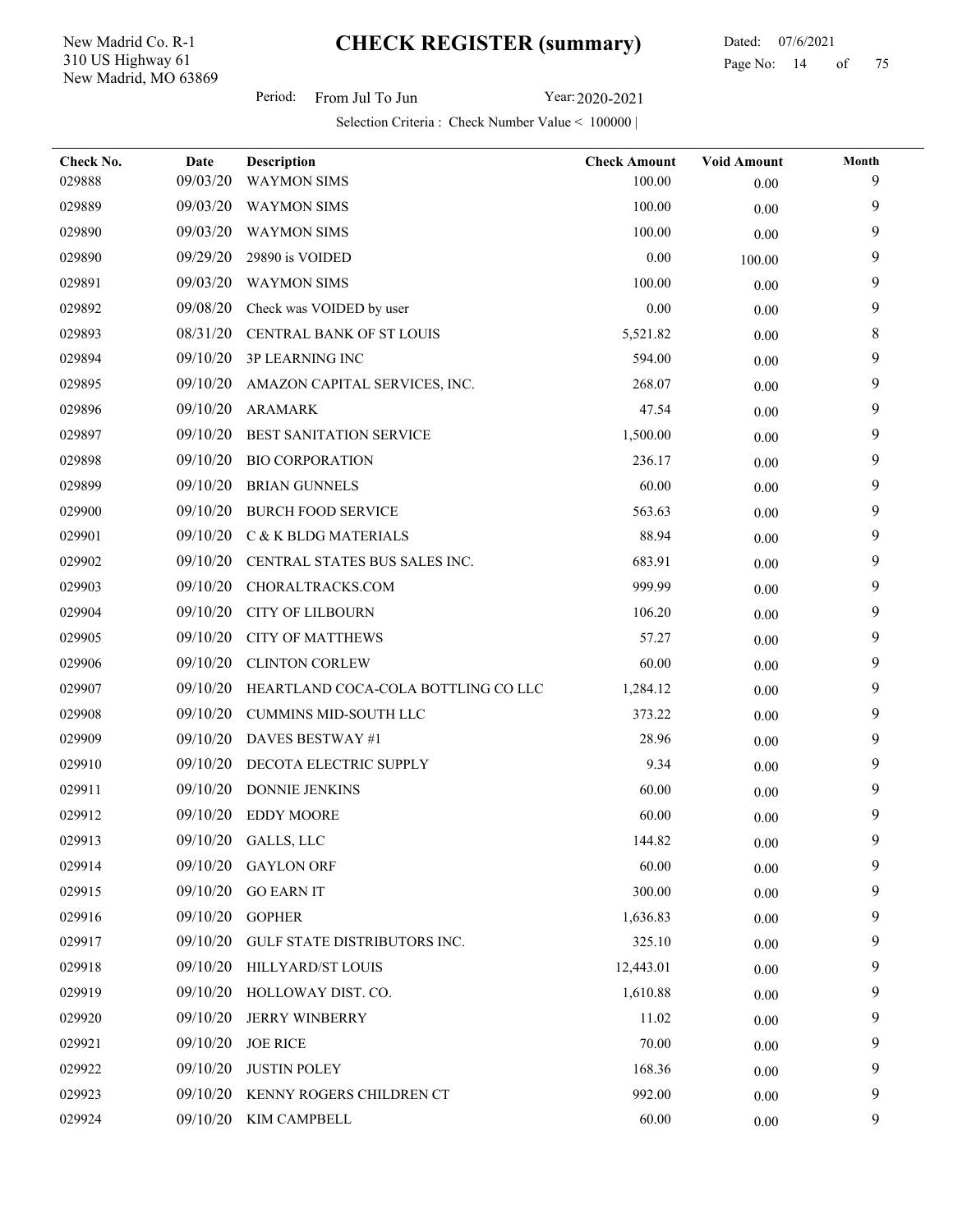New Madrid, MO 63869 310 US Highway 61 New Madrid Co. R-1

l,

 Dated: 07/6/2021 Page No: 15 of

Period: From Jul To Jun Year: 2020-2021

| Check No. | <b>Date</b> | Description                       | <b>Check Amount</b> | <b>Void Amount</b> | Month |
|-----------|-------------|-----------------------------------|---------------------|--------------------|-------|
| 029925    | 09/10/20    | LEARNING INSIGHTS INC.            | 1,250.00            | $0.00\,$           | 9     |
| 029926    | 09/10/20    | <b>LOGAN NORTHERN</b>             | 60.00               | 0.00               | 9     |
| 029927    | 09/10/20    | MARTINDALE CHEV OLDS PON          | 323.20              | 0.00               | 9     |
| 029928    | 09/10/20    | METRO ELECTRIC SUPPLY             | 1,400.00            | 0.00               | 9     |
| 029929    | 09/10/20    | MICHAEL RICHMOND                  | 60.00               | 0.00               | 9     |
| 029930    | 09/10/20    | MICKES O'TOOLE, LLC               | 599.00              | 0.00               | 9     |
| 029931    | 09/10/20    | MISSOURI DEPT. OF REVENUE         | 63.86               | 0.00               | 9     |
| 029932    | 09/10/20    | <b>MSBA</b>                       | 265.28              | 0.00               | 9     |
| 029933    | 09/10/20    | MUNICIPAL LIGHT & POWER           | 3,339.13            | 0.00               | 9     |
| 029934    | 09/10/20    | NEW MADRID COUNTY WATER           | 365.00              | 0.00               | 9     |
| 029935    | 09/10/20    | NORTH MOSBY                       | 70.00               | 0.00               | 9     |
| 029936    | 09/10/20    | NOVATECH, INC.                    | 1,422.98            | $0.00\,$           | 9     |
| 029937    | 09/10/20    | PETTY CASH                        | 300.00              | 0.00               | 9     |
| 029938    | 09/10/20    | PETTY CASH                        | 547.50              | 0.00               | 9     |
| 029939    | 09/10/20    | PETTY CASH                        | 400.00              | 0.00               | 9     |
| 029940    | 09/10/20    | PETTY CASH                        | 200.00              | 0.00               | 9     |
| 029941    | 09/10/20    | PETTY CASH                        | 200.00              | 0.00               | 9     |
| 029942    | 09/10/20    | POSITIVE PROMOTIONS, INC.         | 277.91              | 0.00               | 9     |
| 029943    | 09/10/20    | <b>QUILL CORPORATION</b>          | 116.07              | 0.00               | 9     |
| 029944    | 09/10/20    | <b>SCHOOL OUTFITTERS</b>          | 118.48              | 0.00               | 9     |
| 029945    | 09/10/20    | <b>SCHOOL SPECIALTY</b>           | 428.65              | 0.00               | 9     |
| 029946    | 09/10/20    | <b>SHANE GRISSOM</b>              | 60.00               | 0.00               | 9     |
| 029947    | 09/10/20    | SLUSHER FARM & HOME INC.          | 276.92              | 0.00               | 9     |
| 029948    | 09/10/20    | SPRINGFIELD MUSIC, INC.           | 1,786.69            | 0.00               | 9     |
| 029949    | 09/10/20    | <b>TIMOTHY D GAGE</b>             | 60.00               | 0.00               | 9     |
| 029950    | 09/10/20    | UNITED TERMITE & PEST CONTROL LLC | 595.00              | 0.00               | 9     |
| 029951    |             | 09/10/20 VARSITY SPIRIT FASHIONS  | 5,712.00            | 0.00               | 9     |
| 029952    | 09/10/20    | <b>WARDS SCIENCE</b>              | 513.04              | 0.00               | 9     |
| 029953    | 09/10/20    | WILSON LANGUAGE TRAINING CORP.    | 361.58              | $0.00\,$           | 9     |
| 029954    | 09/10/20    | ZANER-BLOSER                      | 599.50              | 0.00               | 9     |
| 029955    | 09/15/20    | FLAGHOUSE INC.                    | 180.99              | 0.00               | 8     |
| 029956    | 09/18/20    | <b>JOHN R MALOYED</b>             | 92.35               | 0.00               | 9     |
| 029957    | 09/17/20    | AED PROFESSIONALS                 | 239.85              | 0.00               | 9     |
| 029958    | 09/17/20    | AMAZON CAPITAL SERVICES, INC.     | 3,748.91            | 0.00               | 9     |
| 029959    | 09/17/20    | AMEREN MISSOURI                   | 3,508.29            | 0.00               | 9     |
| 029960    | 09/17/20    | AMERICAN BAND ACCESSORIES LLC     | 1,691.14            | 0.00               | 9     |
| 029961    | 09/17/20    | ANW REFRIGERATION SERVICES        | 4,394.66            | 0.00               | 9     |
| 029962    | 09/17/20    | ARAMARK                           | 2,206.79            | $0.00\,$           | 9     |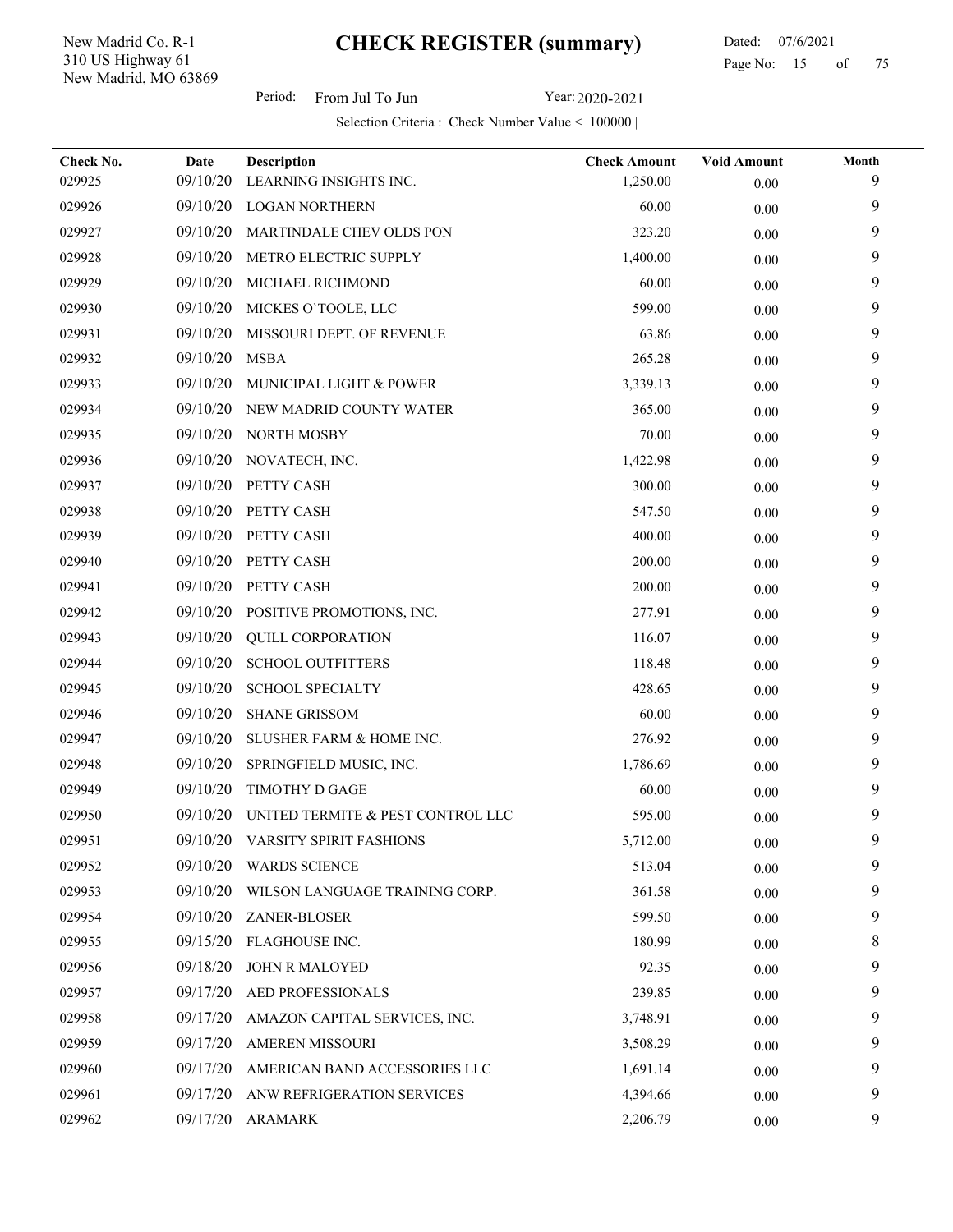New Madrid, MO 63869 310 US Highway 61 New Madrid Co. R-1

l,

 Dated: 07/6/2021 Page No: 16 of

Period: From Jul To Jun Year: 2020-2021

| Check No. | Date     | Description                     | <b>Check Amount</b> | <b>Void Amount</b> | Month |
|-----------|----------|---------------------------------|---------------------|--------------------|-------|
| 029963    | 09/17/20 | AT & T MOBILITY                 | 226.70              | 0.00               | 9     |
| 029964    | 09/17/20 | AT & T                          | 2,418.48            | 0.00               | 9     |
| 029965    | 09/17/20 | AUTOMOTIVE SHOP EQUIPMENT       | 415.00              | 0.00               | 9     |
| 029966    | 09/17/20 | <b>BURCH FOOD SERVICE</b>       | 309.00              | 0.00               | 9     |
| 029967    | 09/17/20 | CENGAGE LEARNING                | 2,776.09            | 0.00               | 9     |
| 029968    | 09/17/20 | <b>CTS SERVICES</b>             | 9,750.00            | $0.00\,$           | 9     |
| 029969    | 09/17/20 | DANIEL DARNALL                  | 200.00              | $0.00\,$           | 9     |
| 029970    | 09/17/20 | DANNY J. BAEHR                  | 41.75               | 0.00               | 9     |
| 029971    | 09/17/20 | DAVES BESTWAY #1                | 356.01              | $0.00\,$           | 9     |
| 029972    | 09/17/20 | DITTRONICS INC.                 | 126.84              | 0.00               | 9     |
| 029973    | 09/17/20 | DANIEL EDDY                     | 1,215.00            | 0.00               | 9     |
| 029974    | 09/17/20 | ESI.COMM                        | 10,168.28           | 0.00               | 9     |
| 029975    | 09/17/20 | FANNIN MUSICAL PRODUCTION LLC   | 3,750.00            | 0.00               | 9     |
| 029976    | 09/17/20 | FOLLETT SCHOOL SOLUTIONS        | 4,062.85            | $0.00\,$           | 9     |
| 029977    | 09/17/20 | GALLS, LLC                      | 25.88               | $0.00\,$           | 9     |
| 029978    | 09/17/20 | HAMILTON PLUMBING               | 1,179.00            | 0.00               | 9     |
| 029979    | 09/17/20 | HILLYARD/ST LOUIS               | 8,444.11            | 0.00               | 9     |
| 029980    | 09/17/20 | HILLYARD/COLUMBIA               | 223.08              | 0.00               | 9     |
| 029981    | 09/17/20 | HOLLOWAY DIST. CO.              | 1,198.64            | 0.00               | 9     |
| 029982    | 09/17/20 | J. W. PEPPER & SON INC          | 135.59              | 0.00               | 9     |
| 029983    | 09/17/20 | <b>JOSTENS</b>                  | 3,250.67            | $0.00\,$           | 9     |
| 029984    | 09/17/20 | KATHERINE CUBA                  | 21.41               | 0.00               | 9     |
| 029985    | 09/17/20 | <b>MELISSA BROWN</b>            | 41.75               | $0.00\,$           | 9     |
| 029986    | 09/17/20 | <b>MIKES MEATS &amp; MORE</b>   | 220.00              | 0.00               | 9     |
| 029987    | 09/17/20 | MISSOURI DEPT. OF PUBLIC SAFETY | 220.00              | 0.00               | 9     |
| 029988    | 09/17/20 | <b>MSBA</b>                     | 3,479.00            | 0.00               | 9     |
| 029989    | 09/17/20 | NATIONAL RESTAURANT ASSOCIATION | 1,367.90            | 0.00               | 9     |
| 029990    | 09/17/20 | NEW MADRID FARM AND HOME        | 1,365.43            | 0.00               | 9     |
| 029991    | 09/17/20 | NOVATECH, INC.                  | 225.78              | 0.00               | 9     |
| 029992    | 09/17/20 | NCS PEARSON INC.                | 4,322.50            | $0.00\,$           | 9     |
| 029993    | 09/17/20 | PETTY CASH                      | 400.00              | 0.00               | 9     |
| 029994    | 09/17/20 | PREMIUM MECHANICAL INC.         | 46,400.00           | 0.00               | 9     |
| 029995    | 09/17/20 | PRO PIZZA                       | 125.99              | 0.00               | 9     |
| 029996    | 09/17/20 | PROJECT LEAD THE WAY            | 9,845.25            | 0.00               | 9     |
| 029997    | 09/17/20 | PUBLIC SCHOOL RET SYSTEM        | 12,905.16           | 0.00               | 9     |
| 029998    | 09/17/20 | <b>REBECCA TREECE</b>           | 17.99               | $0.00\,$           | 9     |
| 029999    | 09/17/20 | <b>SAM'S CLUB</b>               | 100.00              | $0.00\,$           | 9     |
| 030000    | 09/17/20 | SHERWIN WILLIAMS                | 903.00              | $0.00\,$           | 9     |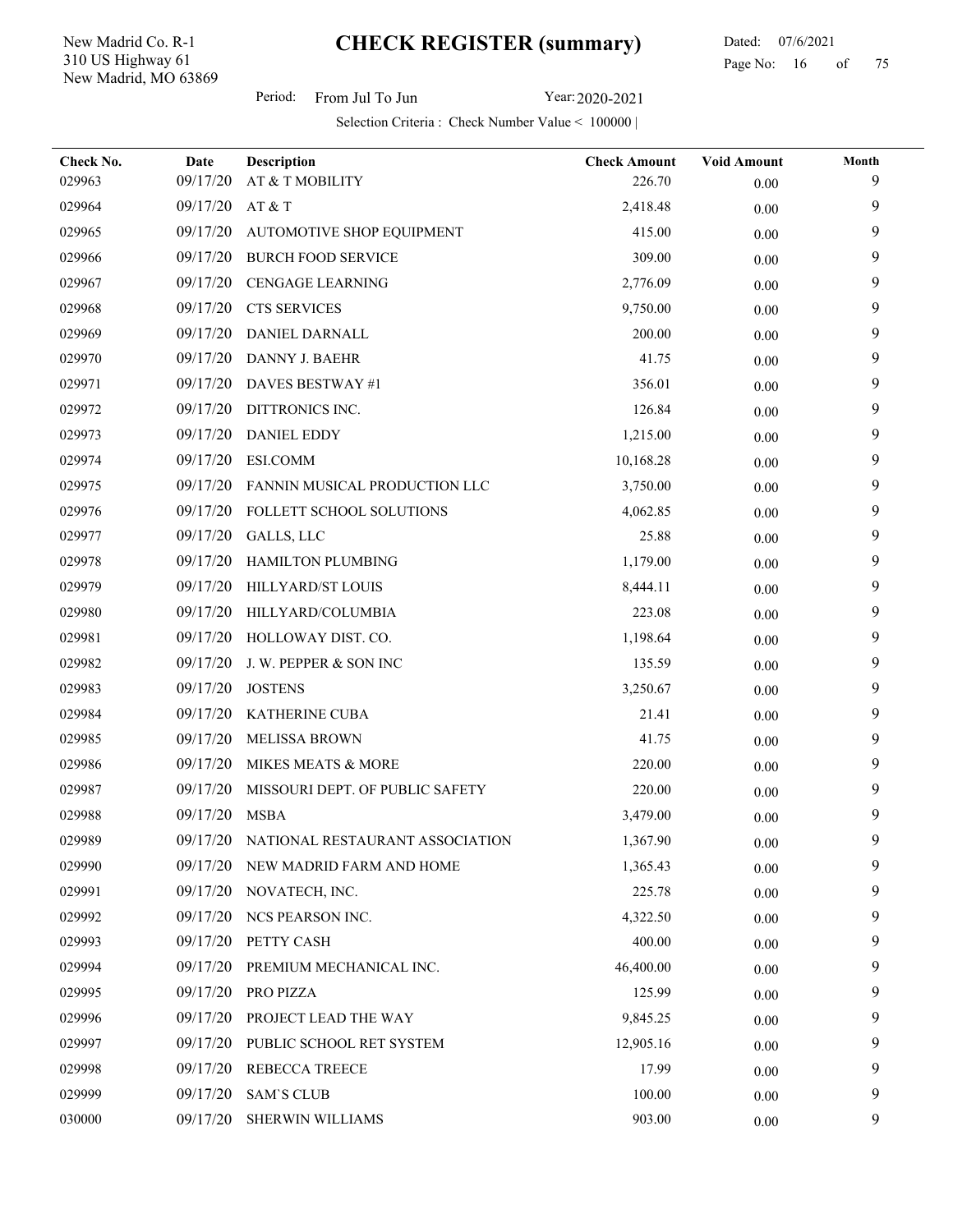New Madrid, MO 63869 310 US Highway 61 New Madrid Co. R-1

l,

 Dated: 07/6/2021 Page No: 17 of

Period: From Jul To Jun Year: 2020-2021

| Check No. | Date     | Description                         | <b>Check Amount</b> | <b>Void Amount</b> | Month |
|-----------|----------|-------------------------------------|---------------------|--------------------|-------|
| 030001    | 09/17/20 | SHIVELBINES MUSIC INC.              | 64.00               | 0.00               | 9     |
| 030002    | 09/17/20 | SIKESTON TROPHIES AND AWARDS        | 48.00               | 0.00               | 9     |
| 030003    | 09/17/20 | SPRINGFIELD MUSIC, INC.             | 145.00              | 0.00               | 9     |
| 030004    | 09/17/20 | STANBURY UNIFORMS INC.              | 260.25              | 0.00               | 9     |
| 030005    | 09/17/20 | SUN LIFE ASSURANCE CO OF CANADA     | 17.35               | 0.00               | 9     |
| 030006    | 09/17/20 | TNTX, LLC                           | 432.52              | 0.00               | 9     |
| 030007    | 09/17/20 | THE FLAG LOFT                       | 891.20              | 0.00               | 9     |
| 030008    | 09/17/20 | THOMAS SCHOEMEHL                    | 94.58               | 0.00               | 9     |
| 030009    | 09/17/20 | TONI LYNNE LAWFIELD                 | 46.61               | 0.00               | 9     |
| 030010    | 09/17/20 | TURF RENOVATIONS LLC                | 15,575.00           | 0.00               | 9     |
| 030011    | 09/17/20 | <b>UPS</b>                          | 21.41               | 0.00               | 9     |
| 030012    | 09/17/20 | ZANER-BLOSER                        | 156.83              | 0.00               | 9     |
| 030013    | 09/18/20 | AMERICAN FIDELITY ASSURANCE COMPANY | 15,783.08           | 0.00               | 9     |
| 030014    | 09/18/20 | AMERICAN HERITAGE LIFE              | 217.35              | 0.00               | 9     |
| 030015    | 09/18/20 | <b>BANK OF NEW MADRID</b>           | 3,281.00            | 0.00               | 9     |
| 030016    | 09/18/20 | COLONIAL LIFE PROCESSING CENTER     | 96.75               | 0.00               | 9     |
| 030017    | 09/18/20 | EDWARD JONES INVESTMENT             | 270.00              | 0.00               | 9     |
| 030018    | 09/18/20 | FIDELITY SECURITY LIFE INSURANCE CO | 1,666.20            | 0.00               | 9     |
| 030019    | 09/18/20 | FABER AND BRAND, LLC                | 341.85              | 0.00               | 9     |
| 030020    | 09/18/20 | FABER AND BRAND, LLC                | 152.66              | 0.00               | 9     |
| 030021    | 09/18/20 | <b>MARSHA M HOLIMAN</b>             | 155.20              | 0.00               | 9     |
| 030022    | 09/18/20 | MID ATLANTIC TRUST COMPANY          | 4,655.00            | 0.00               | 9     |
| 030023    | 09/18/20 | <b>MO DEPT OF REVENUE</b>           | 19,749.00           | 0.00               | 9     |
| 030024    | 09/18/20 | NEW MADRID CO R-1                   | 124,681.00          | 0.00               | 9     |
| 030025    | 09/18/20 | NM CTY R-1                          | 101,170.98          | 0.00               | 9     |
| 030026    | 09/18/20 | <b>PEERS</b>                        | 32,929.48           | 0.00               | 9     |
| 030027    | 09/18/20 | PUBLIC SCHOOL RET SYSTEM            | 193,926.62          | 0.00               | 9     |
| 030028    | 09/18/20 | SUN LIFE ASSURANCE CO OF CANADA     | 4,881.86            | $0.00\,$           | 9     |
| 030029    | 09/18/20 | SUN LIFE ASSURANCE CO OF CANADA     | 5,471.96            | 0.00               | 9     |
| 030030    | 09/18/20 | <b>QUALITY ROOFING</b>              | 1,231,865.00        | $0.00\,$           | 9     |
| 030031    | 09/24/20 | AIDEX                               | 101,091.00          | 0.00               | 9     |
| 030032    | 09/24/20 | AMAZON CAPITAL SERVICES, INC.       | 2,319.65            | 0.00               | 9     |
| 030033    | 09/24/20 | AMEREN MISSOURI                     | 5,839.62            | 0.00               | 9     |
| 030034    | 09/24/20 | ANW REFRIGERATION SERVICES          | 602.27              | 0.00               | 9     |
| 030035    | 09/24/20 | <b>ARAMARK</b>                      | 220.64              | $0.00\,$           | 9     |
| 030036    | 09/24/20 | <b>ARCHIMAGES</b>                   | 13,283.98           | 0.00               | 9     |
| 030037    | 09/24/20 | AT & T MOBILITY                     | 1,960.66            | $0.00\,$           | 9     |
| 030038    | 09/24/20 | AT & T MOBILITY                     | 45.65               | 0.00               | 9     |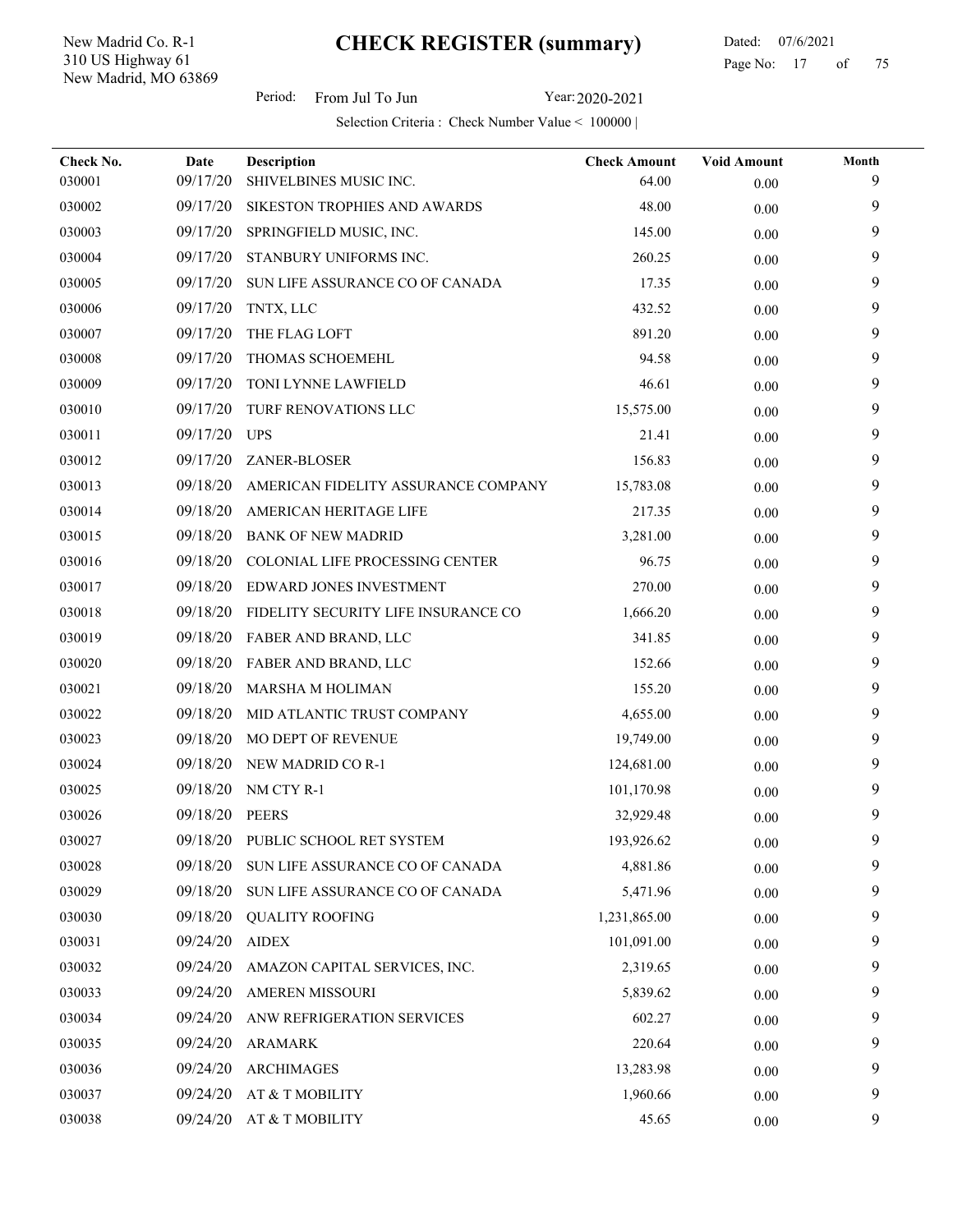New Madrid, MO 63869 310 US Highway 61 New Madrid Co. R-1

 Dated: 07/6/2021 Page No: 18 of

Period: From Jul To Jun Year: 2020-2021

| Check No.<br>030039 | Date<br>09/24/20 | Description<br>PRODUCTIVITY PLUS ACCOUNT | <b>Check Amount</b><br>579.72 | <b>Void Amount</b><br>0.00 | Month<br>9 |
|---------------------|------------------|------------------------------------------|-------------------------------|----------------------------|------------|
| 030040              | 09/24/20         | <b>BSN SPORTS, LLC</b>                   | 3,196.40                      | 0.00                       | 9          |
| 030041              | 09/24/20         | HEARTLAND COCA-COLA BOTTLING CO LLC      | 594.08                        | 0.00                       | 9          |
| 030042              | 09/24/20         | <b>COMPUTER SOLUTIONS</b>                | 745.00                        | 0.00                       | 9          |
| 030043              | 09/24/20         | <b>CUMMINS SALES AND SERVICE</b>         | 770.00                        | 0.00                       | 9          |
| 030044              | 09/24/20         | DITTRONICS INC.                          | 126.84                        | 0.00                       | 9          |
| 030045              | 09/24/20         | DORRIS PLB/MECH INC                      | 450.00                        | 0.00                       | 9          |
| 030046              | 09/24/20         | <b>GATEWAY TRUCK &amp; REFRIGERATION</b> | 555.73                        | 0.00                       | 9          |
| 030047              | 09/24/20         | HEATHER SCHUERENBERG                     | 406.80                        | 0.00                       | 9          |
| 030048              | 09/24/20         | HI TECH COMMUNICATIONS                   | 150.00                        | 0.00                       | 9          |
| 030049              | 09/24/20         | <b>HILLYARD/ST LOUIS</b>                 | 2,797.15                      | 0.00                       | 9          |
| 030050              | 09/24/20         | <b>HOBART SALES &amp; SERVICES</b>       | 446.99                        | 0.00                       | 9          |
| 030051              | 09/24/20         | HOLLOWAY DIST. CO.                       | 208.32                        | 0.00                       | 9          |
| 030052              | 09/24/20         | J. W. PEPPER & SON INC                   | 1.80                          | 0.00                       | 9          |
| 030053              | 09/24/20         | <b>JOSTENS</b>                           | 5,016.73                      | 0.00                       | 9          |
| 030054              | 09/24/20         | <b>KELLY LAMBERT</b>                     | 107.28                        | 0.00                       | 9          |
| 030055              | 09/24/20         | <b>KIDACCOUNT</b>                        | 9,900.00                      | 0.00                       | 9          |
| 030056              | 09/24/20         | KNOWLEDGE TREE-SUMMER AV                 | 2,548.75                      | 0.00                       | 9          |
| 030057              | 09/24/20         | LAKESHORE LEARNING                       | 315.24                        | 0.00                       | 9          |
| 030058              | 09/24/20         | NOVATECH, INC.                           | 5,692.27                      | 0.00                       | 9          |
| 030059              | 09/24/20         | <b>OMNI CHEER</b>                        | 183.72                        | 0.00                       | 9          |
| 030060              | 09/24/20         | OPAA FOOD MANAGEMENT INC                 | 19,154.74                     | 0.00                       | 9          |
| 030061              | 09/24/20         | PERMA BOUND                              | 834.70                        | 0.00                       | 9          |
| 030062              | 09/24/20         | PROJECT LEAD THE WAY                     | 15.75                         | 0.00                       | 9          |
| 030063              | 09/24/20         | <b>QUILL CORPORATION</b>                 | 1.94                          | $0.00\,$                   | 9          |
| 030064              | 09/24/20         | RIGGS TREE & LIGHT SERVICE, LLC          | 950.00                        | 0.00                       | 9          |
| 030065              |                  | 09/24/20 SCHOLASTIC INC.                 | 905.25                        | $0.00\,$                   | 9          |
| 030066              | 09/24/20         | STARFALL EDUCATION                       | 270.00                        | $0.00\,$                   | 9          |
| 030067              | 09/24/20         | SYNOVIA SOLUTIONS, LLC                   | 258.00                        | $0.00\,$                   | 9          |
| 030068              | 09/24/20         | <b>TERRY STEVENS</b>                     | 20.00                         | 0.00                       | 9          |
| 030069              | 09/24/20         | VARSITY SPIRIT FASHIONS                  | 1,142.45                      | 0.00                       | 9          |
| 030070              | 09/24/20         | WINSUPPLY OF CAPE GIRARDEAU              | 1,111.80                      | 0.00                       | 9          |
| 030071              | 09/24/20         | WOODS LUMBER COMPANY                     | 121.61                        | 0.00                       | 9          |
| 030072              | 09/24/20         | ZANER-BLOSER                             | 1,879.16                      | 0.00                       | 9          |
| 030073              | 09/29/20         | PETTY CASH                               | 287.50                        | 0.00                       | 9          |
| 030074              | 10/01/20         | <b>ALLDATA</b>                           | 975.00                        | 0.00                       | 10         |
| 030075              | 10/01/20         | AMAZON CAPITAL SERVICES, INC.            | 1,693.53                      | 0.00                       | 10         |
| 030076              | 10/01/20         | AMERICAN BAND ACCESSORIES LLC            | 700.90                        | $0.00\,$                   | 10         |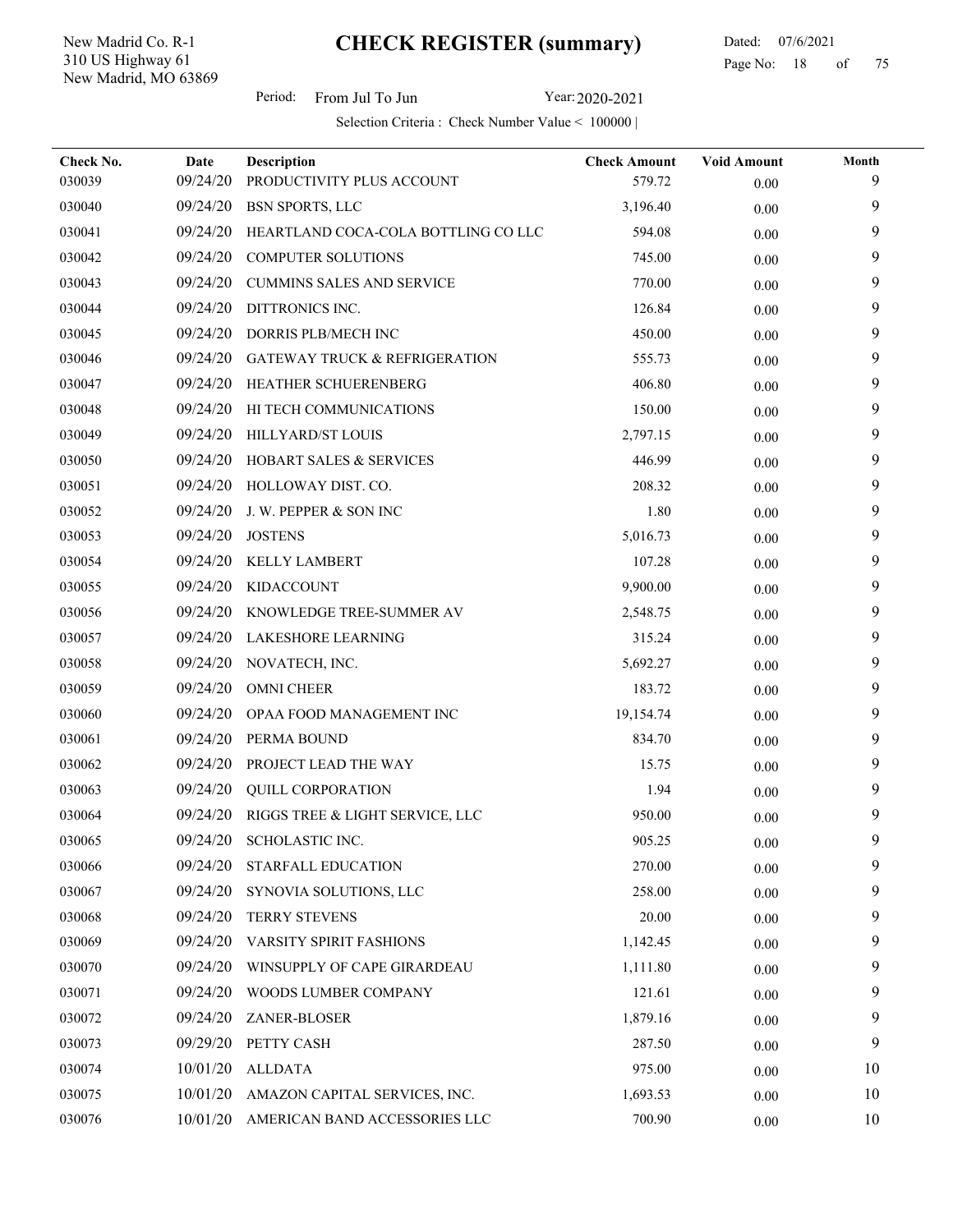New Madrid, MO 63869 310 US Highway 61 New Madrid Co. R-1

l,

Period: From Jul To Jun Year: 2020-2021

| Check No. | Date     | Description                  | <b>Check Amount</b> | <b>Void Amount</b> | Month |
|-----------|----------|------------------------------|---------------------|--------------------|-------|
| 030077    | 10/01/20 | <b>BRIAN GUNNELS</b>         | 125.00              | 0.00               | 10    |
| 030078    | 10/01/20 | <b>BRIAN GUNNELS</b>         | 70.00               | 0.00               | 10    |
| 030079    | 10/01/20 | <b>BULTE COMPANY</b>         | 51,560.00           | 0.00               | 10    |
| 030080    | 10/01/20 | <b>BURCH FOOD SERVICE</b>    | 112.42              | 0.00               | 10    |
| 030081    | 10/01/20 | <b>CARMEN LYONS</b>          | 77.00               | 0.00               | 10    |
| 030082    | 10/01/20 | COLLEEN HUNTER PEARSON MD    | 130.00              | $0.00\,$           | 10    |
| 030083    | 10/01/20 | <b>DANIEL SPRAGUE</b>        | 125.00              | $0.00\,$           | 10    |
| 030084    | 10/01/20 | DEMCO INC.                   | 151.53              | $0.00\,$           | 10    |
| 030085    | 10/01/20 | DERRICK PULLEN               | 75.00               | $0.00\,$           | 10    |
| 030085    | 10/05/20 | 30085 is VOIDED              | $0.00\,$            | 75.00              | 10    |
| 030086    | 10/01/20 | DONALD BACKFISH              | 70.00               | 0.00               | 10    |
| 030087    | 10/01/20 | <b>EDUCATIONPLUS</b>         | 32,647.50           | 0.00               | 10    |
| 030088    | 10/01/20 | <b>ESI.COMM</b>              | 3,706.40            | 0.00               | 10    |
| 030089    | 10/01/20 | HAMILTON PLUMBING            | 95.00               | $0.00\,$           | 10    |
| 030090    | 10/01/20 | HOLLOWAY DIST. CO.           | 1,391.96            | $0.00\,$           | 10    |
| 030091    | 10/01/20 | HOUCHINS DONUTS              | 49.19               | 0.00               | 10    |
| 030092    | 10/01/20 | <b>ID WHOLESALER</b>         | 155.94              | $0.00\,$           | 10    |
| 030093    | 10/01/20 | <b>JEFF ROSS</b>             | 28.00               | 0.00               | 10    |
| 030094    | 10/01/20 | <b>JOE RICE</b>              | 70.00               | 0.00               | 10    |
| 030095    | 10/01/20 | <b>JOE ROSS</b>              | 75.00               | 0.00               | 10    |
| 030096    | 10/01/20 | <b>JUJU PROMOTIONS</b>       | 580.00              | $0.00\,$           | 10    |
| 030097    | 10/01/20 | <b>JUSTIN LAURENTIUS</b>     | 125.00              | 0.00               | 10    |
| 030098    | 10/01/20 | <b>KAREN BROWN</b>           | 142.50              | $0.00\,$           | 10    |
| 030099    | 10/01/20 | <b>KEVIN ELLIS</b>           | 125.00              | 0.00               | 10    |
| 030100    | 10/01/20 | <b>LAURA DEAN</b>            | 41.75               | 0.00               | 10    |
| 030101    |          | 10/01/20 LEGACY EQUIPMENT    | 307.46              | 0.00               | 10    |
| 030102    |          | 10/01/20 LOUIS JACKSON       | 125.00              | $0.00\,$           | 10    |
| 030103    | 10/01/20 | <b>MATTHEW LAMBERT</b>       | 70.00               | 0.00               | 10    |
| 030104    | 10/01/20 | MCGRAW HILL SCHOOL EDUCATION | 2,028.00            | $0.00\,$           | 10    |
| 030105    | 10/01/20 | MFA OIL COMPANY              | 4,795.59            | 0.00               | 10    |
| 030106    | 10/01/20 | MIDLAND PAPER COMPANY        | 134.59              | $0.00\,$           | 10    |
| 030107    | 10/01/20 | MIKE KELLAMS                 | 70.00               | $0.00\,$           | 10    |
| 030108    | 10/01/20 | NEC CORPORATION OF AMERICA   | 363.51              | 0.00               | 10    |
| 030109    | 10/01/20 | NEW MADRID PHARMACY          | 22.69               | 0.00               | 10    |
| 030110    | 10/01/20 | NORTH MOSBY                  | 125.00              | 0.00               | 10    |
| 030111    | 10/01/20 | NOVATECH, INC.               | 2,982.80            | 0.00               | 10    |
| 030112    | 10/01/20 | PERMA BOUND                  | 1,339.52            | $0.00\,$           | 10    |
| 030113    | 10/01/20 | PLUMBERS SUPPLY/KBS          | 172.65              | $0.00\,$           | 10    |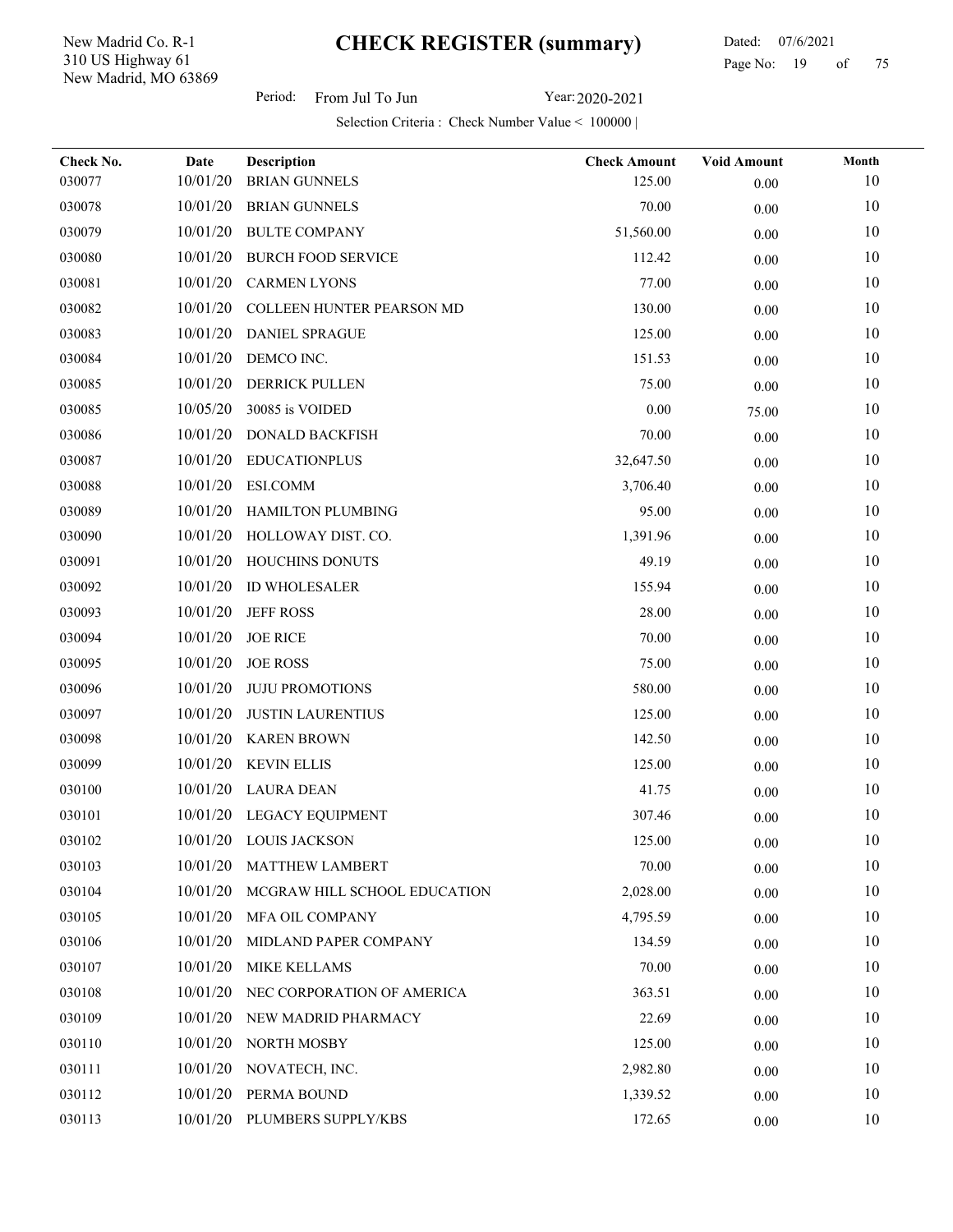New Madrid, MO 63869 310 US Highway 61 New Madrid Co. R-1

Period: From Jul To Jun Year: 2020-2021

| Check No. | Date     | Description                             | <b>Check Amount</b> | <b>Void Amount</b> | Month  |
|-----------|----------|-----------------------------------------|---------------------|--------------------|--------|
| 030114    | 10/01/20 | REGINA JACKSON                          | 28.65               | 0.00               | 10     |
| 030115    | 10/01/20 | ROY L WHITE                             | 157.50              | 0.00               | 10     |
| 030116    | 10/01/20 | <b>SABRINA MINNER</b>                   | 41.75               | 0.00               | 10     |
| 030117    | 10/01/20 | <b>SALLY OBRIEN</b>                     | 75.00               | 0.00               | 10     |
| 030118    | 10/01/20 | <b>SALLY OBRIEN</b>                     | 75.00               | 0.00               | 10     |
| 030118    | 10/05/20 | 30118 is VOIDED                         | 0.00                | 75.00              | 10     |
| 030119    | 10/01/20 | SHERWIN WILLIAMS                        | 727.40              | 0.00               | 10     |
| 030120    | 10/01/20 | SLUSHER FARM & HOME INC.                | 123.67              | 0.00               | 10     |
| 030121    | 10/01/20 | SOCIAL STUDIES SCHOOL SERVICE           | 29.10               | 0.00               | $10\,$ |
| 030122    | 10/01/20 | SPECIAL SUPPLIES                        | 27.64               | 0.00               | 10     |
| 030123    | 10/01/20 | SPRINGFIELD MUSIC, INC.                 | 146.69              | 0.00               | 10     |
| 030124    | 10/01/20 | STONIES SAUSAGE SHOP, INC               | 2,831.32            | 0.00               | 10     |
| 030125    | 10/01/20 | THOMAS SCHOEMEHL                        | 65.24               | 0.00               | 10     |
| 030126    | 10/01/20 | Chk # 30126 was replaced by Chk # 31891 | 0.00                | $0.00\,$           | 10     |
| 030127    | 10/01/20 | TONI LYNNE LAWFIELD                     | 75.00               | 0.00               | 10     |
| 030128    | 10/01/20 | <b>TYSON TIBBS</b>                      | 125.00              | 0.00               | 10     |
| 030129    | 10/01/20 | UNITED TERMITE & PEST CONTROL LLC       | 595.00              | $0.00\,$           | 10     |
| 030130    | 10/01/20 | <b>UPS</b>                              | 22.42               | 0.00               | 10     |
| 030131    | 10/01/20 | WALMART COMMUNITY/RFCSLLC               | 1,085.38            | 0.00               | 10     |
| 030132    | 10/01/20 | <b>WAYMON SIMS</b>                      | 75.00               | 0.00               | 10     |
| 030133    | 10/01/20 | <b>WAYMON SIMS</b>                      | 75.00               | 0.00               | 10     |
| 030133    | 10/05/20 | 30133 is VOIDED                         | 0.00                | 75.00              | 10     |
| 030134    | 10/01/20 | <b>WAYMON SIMS</b>                      | 75.00               | 0.00               | 10     |
| 030134    | 10/05/20 | 30134 is VOIDED                         | 0.00                | 75.00              | 10     |
| 030135    | 10/01/20 | ZANER-BLOSER                            | 89.93               | 0.00               | 10     |
| 030136    | 10/05/20 | <b>DENVER STUCKEY</b>                   | 70.00               | 0.00               | 10     |
| 030137    |          | 10/05/20 GEORGE BAYS                    | 70.00               | $0.00\,$           | $10\,$ |
| 030138    | 10/05/20 | <b>JARRETT BULLOCK</b>                  | 70.00               | $0.00\,$           | 10     |
| 030139    | 10/05/20 | <b>JIM VAUGHN</b>                       | 70.00               | $0.00\,$           | 10     |
| 030140    | 09/30/20 | <b>CENTRAL BANK OF ST LOUIS</b>         | 6,940.25            | 0.00               | 9      |
| 030141    | 10/08/20 | <b>ABILITY NETWORK</b>                  | 743.82              | 0.00               | 10     |
| 030142    | 10/08/20 | AMAZON CAPITAL SERVICES, INC.           | 13.98               | 0.00               | 10     |
| 030143    | 10/08/20 | <b>ARAMARK</b>                          | 144.96              | 0.00               | 10     |
| 030144    | 10/08/20 | <b>AUTO TIRE AND PARTS</b>              | 2,076.08            | 0.00               | 10     |
| 030145    | 10/08/20 | <b>BEST SANITATION SERVICE</b>          | 1,500.00            | 0.00               | 10     |
| 030146    | 10/08/20 | BOUND TO STAY BOUND BOOK, INC.          | 417.36              | $0.00\,$           | 10     |
| 030147    | 10/08/20 | CENTRAL STATES BUS SALES INC.           | 1,954.01            | 0.00               | 10     |
| 030148    | 10/08/20 | <b>CITY OF LILBOURN</b>                 | 324.12              | $0.00\,$           | 10     |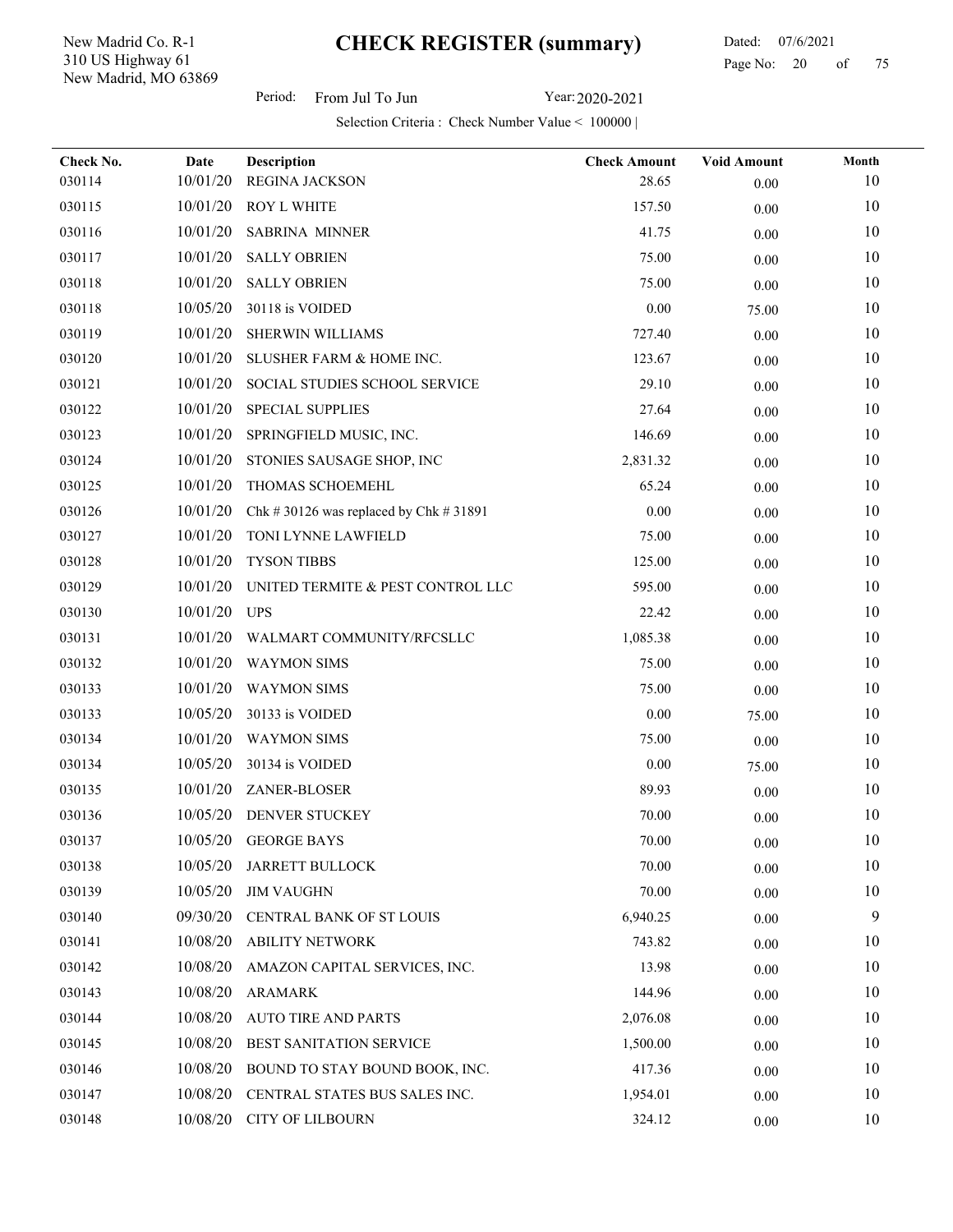New Madrid, MO 63869 310 US Highway 61 New Madrid Co. R-1

Period: From Jul To Jun Year: 2020-2021

| Check No. | Date     | <b>Description</b>               | <b>Check Amount</b> | <b>Void Amount</b> | Month |
|-----------|----------|----------------------------------|---------------------|--------------------|-------|
| 030149    | 10/08/20 | <b>CITY OF MATTHEWS</b>          | 89.10               | 0.00               | 10    |
| 030150    | 10/08/20 | <b>CLAYTON S LIGHTFOOT</b>       | 177.52              | 0.00               | 10    |
| 030151    | 10/08/20 | <b>CUMMINS SALES AND SERVICE</b> | 882.16              | 0.00               | 10    |
| 030152    | 10/08/20 | <b>DANIEL DARNALL</b>            | 100.00              | 0.00               | 10    |
| 030153    | 10/08/20 | DECOTA ELECTRIC SUPPLY           | 17.25               | 0.00               | 10    |
| 030154    | 10/08/20 | <b>DERRICK PULLEN</b>            | 100.00              | 0.00               | 10    |
| 030155    | 10/08/20 | <b>ESI.COMM</b>                  | 5,059.90            | 0.00               | 10    |
| 030156    | 10/08/20 | ETHAN G FLOOD                    | 100.92              | 0.00               | 10    |
| 030157    | 10/08/20 | ETHAN A HUNZIKER                 | 6.65                | 0.00               | 10    |
| 030158    | 10/08/20 | <b>GRAINGER</b>                  | 1,871.21            | 0.00               | 10    |
| 030159    | 10/08/20 | HI TECH COMMUNICATIONS           | 600.00              | 0.00               | 10    |
| 030160    | 10/08/20 | HILLYARD/ST LOUIS                | 8,339.64            | 0.00               | 10    |
| 030161    | 10/08/20 | HOLLOWAY DIST. CO.               | 656.94              | 0.00               | 10    |
| 030162    | 10/08/20 | <b>JOEY CUMMINS</b>              | 1,004.90            | $0.00\,$           | 10    |
| 030163    | 10/08/20 | <b>KAREN LIVELY</b>              | 5.47                | 0.00               | 10    |
| 030164    | 10/08/20 | <b>LINDI SPROUSE</b>             | 26.97               | 0.00               | 10    |
| 030165    | 10/08/20 | LOWES                            | 302.93              | 0.00               | 10    |
| 030166    | 10/08/20 | M & M CROSS SERVICE              | 562.20              | 0.00               | 10    |
| 030167    | 10/08/20 | <b>MARCIE SNIDER</b>             | 20.00               | 0.00               | 10    |
| 030168    | 10/08/20 | MCGRAW HILL SCHOOL EDUCATION     | 6,771.60            | 0.00               | 10    |
| 030169    | 10/08/20 | <b>MSBA</b>                      | 1,102.73            | 0.00               | 10    |
| 030170    | 10/08/20 | <b>MSTA DUES</b>                 | 160.00              | $0.00\,$           | 10    |
| 030171    | 10/08/20 | MUNICIPAL LIGHT & POWER          | 23,484.28           | 0.00               | 10    |
| 030172    | 10/08/20 | NAVIGATE BUILDING SOLUTIONS, LLC | 15,923.00           | 0.00               | 10    |
| 030173    | 10/08/20 | NOVATECH, INC.                   | 7,077.22            | 0.00               | 10    |
| 030174    | 10/08/20 | OPAA FOOD MANAGEMENT INC         | 5,941.48            | 0.00               | 10    |
| 030175    |          | 10/08/20 PETTY CASH              | 100.00              | $0.00\,$           | 10    |
| 030176    | 10/08/20 | PETTY CASH                       | 100.00              | $0.00\,$           | 10    |
| 030177    | 10/08/20 | PETTY CASH                       | 100.00              | $0.00\,$           | 10    |
| 030178    | 10/08/20 | PETTY CASH                       | 100.00              | 0.00               | 10    |
| 030179    | 10/08/20 | POSTMASTER/LILBOURN              | 124.00              | $0.00\,$           | 10    |
| 030180    | 10/08/20 | PREMIUM MECHANICAL INC.          | 170.76              | 0.00               | 10    |
| 030181    | 10/08/20 | <b>QUILL CORPORATION</b>         | 649.39              | 0.00               | 10    |
| 030182    | 10/08/20 | <b>ROBERT GREEN</b>              | 56.58               | 0.00               | 10    |
| 030183    | 10/08/20 | S & S ACTIVE WEAR, LLC           | 421.83              | 0.00               | 10    |
| 030184    | 10/08/20 | <b>SABRINA MINNER</b>            | 51.25               | $0.00\,$           | 10    |
| 030185    | 10/08/20 | <b>SALLY OBRIEN</b>              | 100.00              | 0.00               | 10    |
| 030186    | 10/08/20 | <b>SALLY OBRIEN</b>              | 25.00               | $0.00\,$           | 10    |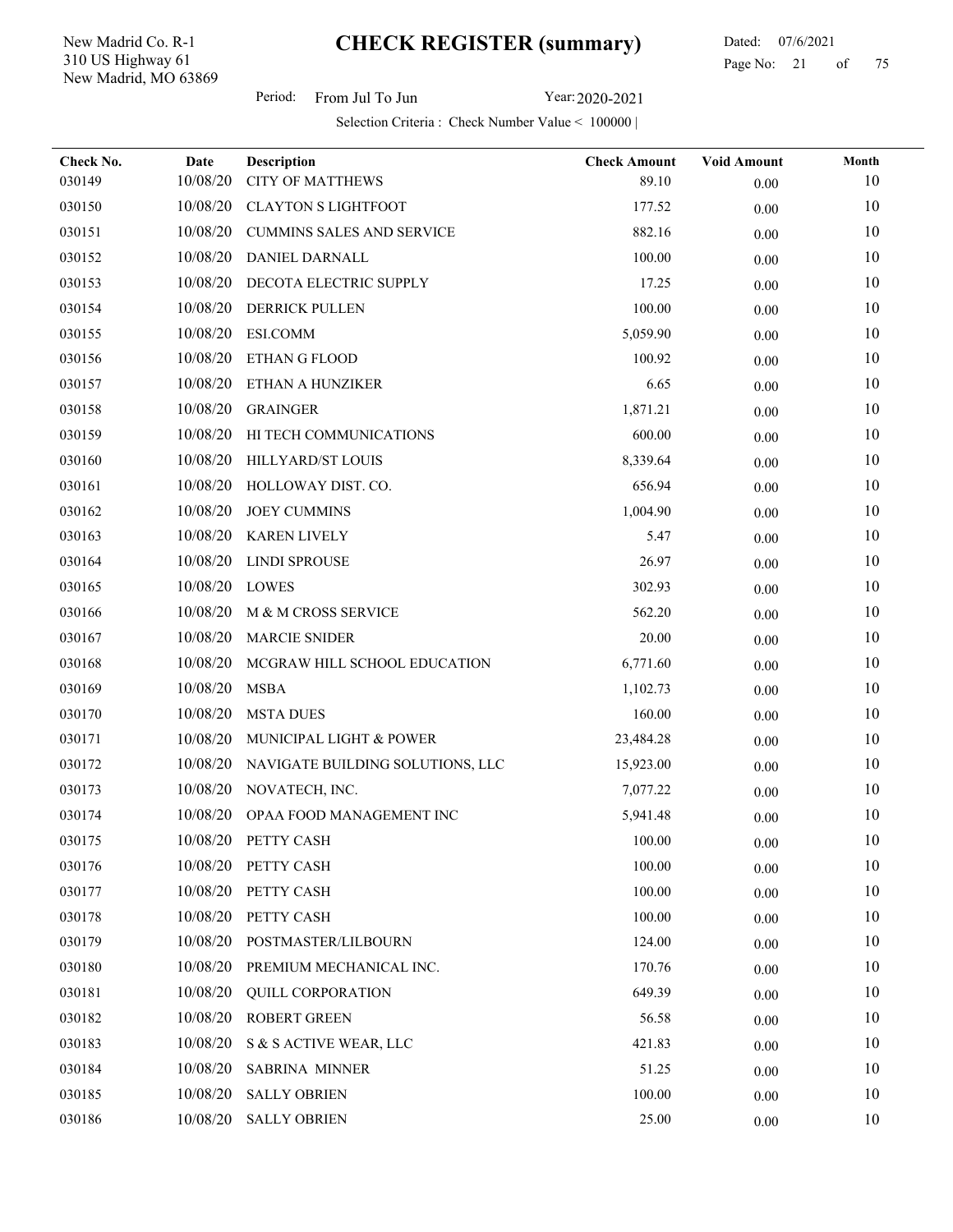New Madrid, MO 63869 310 US Highway 61 New Madrid Co. R-1

 Dated: 07/6/2021 Page No: 22 of

Period: From Jul To Jun Year: 2020-2021

| Check No. | Date     | Description                           | <b>Check Amount</b> | <b>Void Amount</b> | Month  |
|-----------|----------|---------------------------------------|---------------------|--------------------|--------|
| 030187    | 10/08/20 | SEMO ELECTRIC COOP.                   | 35.00               | 0.00               | 10     |
| 030188    | 10/08/20 | SOUTHEAST HEALTH PHYSICIANS LLC       | 1,390.00            | $0.00\,$           | 10     |
| 030189    | 10/08/20 | ST FRANCIS MEDICAL CENTER             | 35.00               | 0.00               | 10     |
| 030190    | 10/08/20 | <b>STEVEN CLARK</b>                   | 13.91               | 0.00               | 10     |
| 030191    | 10/08/20 | SYNOVIA SOLUTIONS, LLC                | 250.00              | 0.00               | 10     |
| 030192    | 10/08/20 | THOMAS DRUMMOND                       | 67.84               | $0.00\,$           | 10     |
| 030193    | 10/08/20 | TREASURER STATE OF MO                 | 68,851.38           | 0.00               | 10     |
| 030194    | 10/08/20 | <b>WAYMON SIMS</b>                    | 100.00              | 0.00               | 10     |
| 030195    | 10/08/20 | <b>WAYMON SIMS</b>                    | 100.00              | 0.00               | 10     |
| 030196    | 10/08/20 | <b>WAYMON SIMS</b>                    | 25.00               | 0.00               | 10     |
| 030197    | 10/08/20 | WINSUPPLY OF CAPE GIRARDEAU           | 76.44               | 0.00               | 10     |
| 030198    | 10/08/20 | ZANER-BLOSER                          | 89.93               | 0.00               | 10     |
| 030199    | 10/20/20 | JOHN R MALOYED                        | 92.35               | 0.00               | 10     |
| 030200    | 10/15/20 | CENTRAL BANK OF ST LOUIS              | 1,139.18            | 0.00               | 10     |
| 030201    | 10/15/20 | AMAZON CAPITAL SERVICES, INC.         | 2,216.92            | 0.00               | 10     |
| 030202    | 10/15/20 | ANTHONY YOUNG                         | 95.05               | 0.00               | $10\,$ |
| 030203    | 10/15/20 | ANW REFRIGERATION SERVICES            | 280.55              | $0.00\,$           | 10     |
| 030204    | 10/15/20 | ARAMARK                               | 2,053.74            | 0.00               | 10     |
| 030205    | 10/15/20 | <b>ASHLEY LONG</b>                    | 158.25              | 0.00               | 10     |
| 030206    | 10/15/20 | <b>BAND SHOPPE</b>                    | 65.85               | 0.00               | 10     |
| 030207    | 10/15/20 | <b>BIO CORPORATION</b>                | 24.00               | 0.00               | 10     |
| 030208    | 10/15/20 | BOOTHEEL COUNSELING SVCS              | 250.00              | $0.00\,$           | 10     |
| 030209    | 10/15/20 | <b>BSN SPORTS, LLC</b>                | 366.90              | 0.00               | 10     |
| 030210    | 10/15/20 | <b>BULTE COMPANY</b>                  | 6,200.00            | $0.00\,$           | 10     |
| 030211    | 10/15/20 | CAPE PAINT AND GLASS, INC             | 729.95              | 0.00               | 10     |
| 030212    |          | 10/15/20 CAPITOL PLAZA HOTEL          | 102.72              | $0.00\,$           | 10     |
| 030213    |          | 10/15/20 CENGAGE LEARNING             | 13.08               | 0.00               | 10     |
| 030214    | 10/15/20 | <b>COAST TO COAST SIGNS</b>           | 2,165.00            | $0.00\,$           | 10     |
| 030215    | 10/15/20 | HEARTLAND COCA-COLA BOTTLING CO LLC   | 3,233.84            | 0.00               | 10     |
| 030216    | 10/15/20 | DAVES BESTWAY #1                      | 211.02              | 0.00               | 10     |
| 030217    | 10/15/20 | <b>FBLA-PBL</b>                       | 310.00              | 0.00               | 10     |
| 030218    | 10/15/20 | GALLS, LLC                            | 99.89               | 0.00               | 10     |
| 030219    | 10/15/20 | <b>GRAINGER</b>                       | 508.22              | 0.00               | 10     |
| 030220    | 10/15/20 | <b>GRANDVIEW R-II SCHOOL DISTRICT</b> | 218.50              | 0.00               | 10     |
| 030221    | 10/15/20 | HELENA AGRI-ENTERPRISES, LLC          | 137.50              | 0.00               | 10     |
| 030222    | 10/15/20 | HILLYARD/ST LOUIS                     | 1,497.00            | 0.00               | 10     |
| 030223    | 10/15/20 | HOLLOWAY DIST. CO.                    | 447.36              | 0.00               | 10     |
| 030224    | 10/15/20 | HOPE EXCHANGE                         | 541.00              | $0.00\,$           | $10\,$ |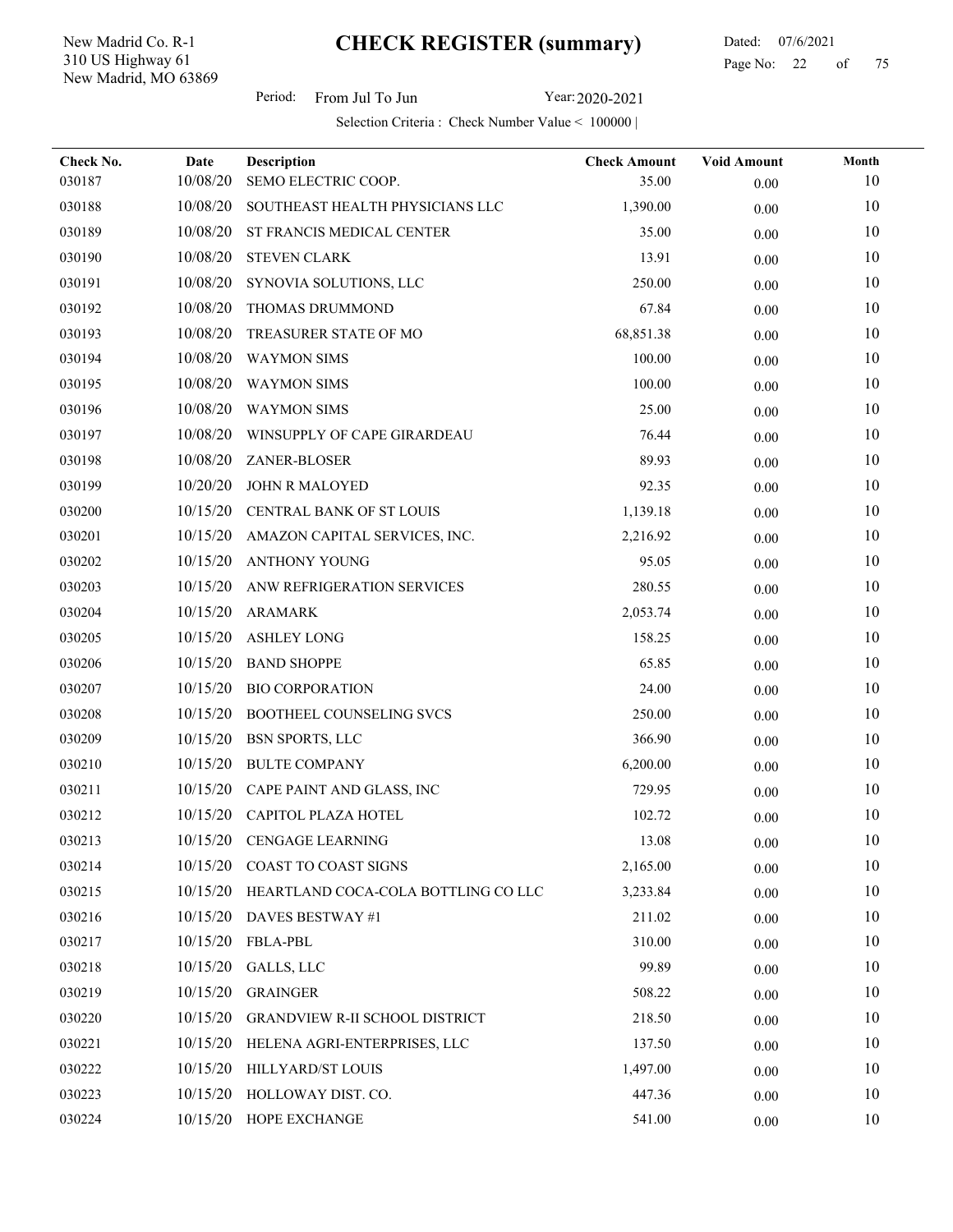New Madrid, MO 63869 310 US Highway 61 New Madrid Co. R-1

Period: From Jul To Jun Year: 2020-2021

| Check No. | Date     | <b>Description</b>                  | <b>Check Amount</b> | <b>Void Amount</b> | Month |
|-----------|----------|-------------------------------------|---------------------|--------------------|-------|
| 030225    | 10/15/20 | HOUCHINS DONUTS                     | 83.72               | $0.00\,$           | 10    |
| 030226    | 10/15/20 | HUNTER SEMO                         | 409.57              | $0.00\,$           | 10    |
| 030227    | 10/15/20 | <b>IXL LEARNING</b>                 | 4,016.00            | $0.00\,$           | 10    |
| 030228    | 10/15/20 | <b>JARETT ALLEN</b>                 | 28.00               | 0.00               | 10    |
| 030229    | 10/15/20 | <b>JEREMY FRAZIER</b>               | 126.32              | 0.00               | 10    |
| 030230    | 10/15/20 | <b>JERRY WINBERRY</b>               | 15.66               | $0.00\,$           | 10    |
| 030231    | 10/15/20 | <b>JUJU PROMOTIONS</b>              | 105.00              | $0.00\,$           | 10    |
| 030232    | 10/15/20 | <b>KAREN LIVELY</b>                 | 9.92                | $0.00\,$           | 10    |
| 030233    | 10/15/20 | <b>KELLY LAMBERT</b>                | 57.75               | $0.00\,$           | 10    |
| 030234    | 10/15/20 | KENNY ROGERS CHILDREN CT            | 9,900.00            | $0.00\,$           | 10    |
| 030235    | 10/15/20 | LANDSCAPE STRUCTURES, INC.          | 97,650.00           | $0.00\,$           | 10    |
| 030236    | 10/15/20 | LEGACY EQUIPMENT                    | 246.39              | 0.00               | 10    |
| 030237    | 10/15/20 | <b>MARCIE SNIDER</b>                | 35.00               | 0.00               | 10    |
| 030238    | 10/15/20 | MARTINDALE CHEV OLDS PON            | 719.88              | $0.00\,$           | 10    |
| 030239    | 10/15/20 | MEDICALESHOP INC                    | 376.00              | 0.00               | 10    |
| 030240    | 10/15/20 | METRO ELECTRIC SUPPLY               | 1,484.40            | $0.00\,$           | 10    |
| 030241    | 10/15/20 | MIKERENTALS INC.                    | 575.00              | $0.00\,$           | 10    |
| 030242    | 10/15/20 | <b>MIKES MEATS &amp; MORE</b>       | 220.00              | 0.00               | 10    |
| 030243    | 10/15/20 | MISTY MITCHEM                       | 25.00               | 0.00               | 10    |
| 030244    | 10/15/20 | <b>MSBA</b>                         | 411.55              | 0.00               | 10    |
| 030245    | 10/15/20 | NEW MADRID COUNTY WATER             | 450.00              | $0.00\,$           | 10    |
| 030246    | 10/15/20 | <b>OMNI CHEER</b>                   | 1,022.20            | $0.00\,$           | 10    |
| 030247    | 10/15/20 | PERMA BOUND                         | 392.79              | $0.00\,$           | 10    |
| 030248    | 10/15/20 | PETTY CASH                          | 139.32              | $0.00\,$           | 10    |
| 030249    | 10/15/20 | PETTY CASH                          | 150.00              | $0.00\,$           | 10    |
| 030250    |          | 10/15/20 POSITIVE PROMOTIONS, INC.  | 400.43              | $0.00\,$           | 10    |
| 030251    |          | 10/15/20 RPCS, INC.                 | 37.90               | 0.00               | 10    |
| 030252    | 10/15/20 | <b>QUILL CORPORATION</b>            | 119.57              | 0.00               | 10    |
| 030253    | 10/15/20 | <b>REGINA JACKSON</b>               | 9.92                | 0.00               | 10    |
| 030254    | 10/15/20 | <b>RENEE SMITH</b>                  | 178.10              | 0.00               | 10    |
| 030255    | 10/15/20 | ROTH RESTAURANT SUPPLY              | 4,713.09            | $0.00\,$           | 10    |
| 030256    | 10/15/20 | <b>SCHOOL SPECIALTY</b>             | 203.66              | 0.00               | 10    |
| 030257    | 10/15/20 | SEMO AUTOMOTIVE PARTS WHSE.         | 26.62               | 0.00               | 10    |
| 030258    | 10/15/20 | SHIVELBINES MUSIC INC.              | 122.60              | 0.00               | 10    |
| 030259    | 10/15/20 | SOUTHEAST MISSOURI STATE UNIVERSITY | 420.00              | 0.00               | 10    |
| 030260    | 10/15/20 | ST FRANCIS MEDICAL CENTER           | 100.00              | 0.00               | 10    |
| 030261    | 10/15/20 | SYMMETRY ENERGY SOLUTIONS, LLC      | 1,954.80            | $0.00\,$           | 10    |
| 030262    | 10/15/20 | T. J.S LANDSCAPE SERVICE            | 4,635.00            | $0.00\,$           | 10    |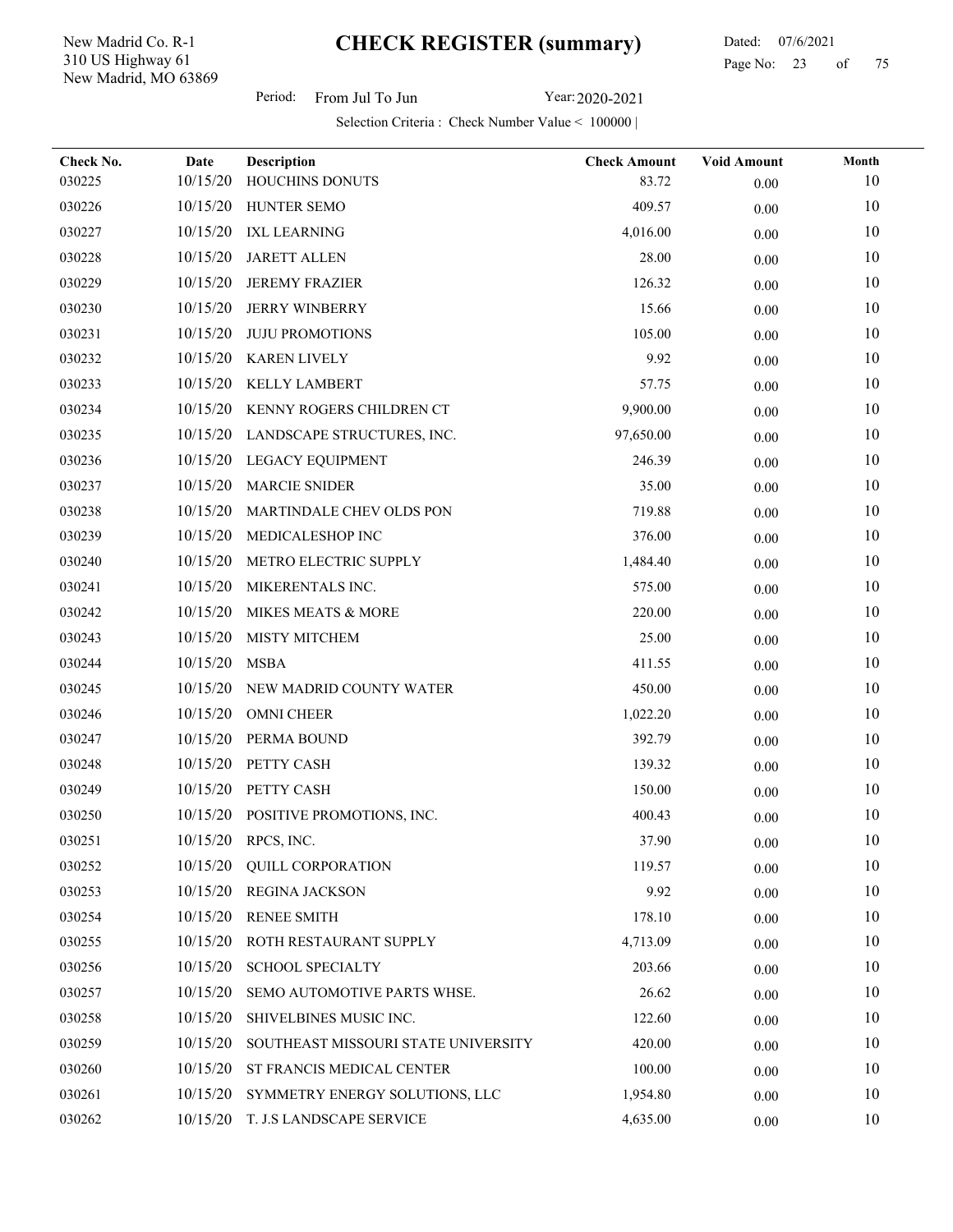New Madrid, MO 63869 310 US Highway 61 New Madrid Co. R-1

 Dated: 07/6/2021 Page No: 24 of

Period: From Jul To Jun Year: 2020-2021

| Check No.<br>030263 | Date<br>10/15/20 | <b>Description</b><br>TONI LYNNE LAWFIELD | <b>Check Amount</b><br>177.45 | <b>Void Amount</b><br>0.00 | Month<br>10 |
|---------------------|------------------|-------------------------------------------|-------------------------------|----------------------------|-------------|
| 030264              | 10/15/20         | Chk # 30264 was replaced by Chk # 31812   | 0.00                          | 0.00                       | 10          |
| 030265              | 10/15/20         | WRIGHT CITY BAND BOOSTERS                 | 600.00                        | 0.00                       | 10          |
| 030266              | 10/20/20         | AMERICAN FIDELITY ASSURANCE COMPANY       | 687.48                        | 0.00                       | 10          |
| 030267              | 10/20/20         | AMERICAN FIDELITY ASSURANCE COMPANY       | 15,544.78                     | 0.00                       | 10          |
| 030268              | 10/20/20         | AMERICAN HERITAGE LIFE                    | 217.35                        | 0.00                       | 10          |
| 030269              | 10/20/20         | <b>BANK OF NEW MADRID</b>                 | 3,256.00                      | 0.00                       | 10          |
| 030270              | 10/20/20         | COLONIAL LIFE PROCESSING CENTER           | 96.75                         | 0.00                       | 10          |
| 030271              | 10/20/20         | <b>CTA</b>                                | 80.00                         | 0.00                       | 10          |
| 030272              | 10/20/20         | EDWARD JONES INVESTMENT                   | 270.00                        | 0.00                       | 10          |
| 030273              | 10/20/20         | FIDELITY SECURITY LIFE INSURANCE CO       | 1,622.52                      | 0.00                       | 10          |
| 030274              | 10/20/20         | FABER AND BRAND, LLC                      | 341.85                        | 0.00                       | 10          |
| 030275              | 10/20/20         | FAMILY SUPPORT PAY CTR                    | 90.00                         | 0.00                       | 10          |
| 030276              | 10/20/20         | MARSHA M HOLIMAN                          | 155.20                        | $0.00\,$                   | 10          |
| 030277              | 10/20/20         | MID ATLANTIC TRUST COMPANY                | 4,655.00                      | 0.00                       | 10          |
| 030278              | 10/20/20         | MO DEPT OF REVENUE                        | 19,600.00                     | 0.00                       | 10          |
| 030279              | 10/20/20         | <b>MSTA DUES</b>                          | 3,941.86                      | 0.00                       | 10          |
| 030280              | 10/20/20         | NEW MADRID CO R-1                         | 122,438.00                    | 0.00                       | 10          |
| 030281              | 10/20/20         | NM CTY R-1                                | 102,610.77                    | 0.00                       | 10          |
| 030282              | 10/20/20         | <b>PEERS</b>                              | 33,198.82                     | 0.00                       | 10          |
| 030283              | 10/20/20         | PUBLIC SCHOOL RET SYSTEM                  | 195,344.81                    | 0.00                       | 10          |
| 030284              | 10/20/20         | SUN LIFE ASSURANCE CO OF CANADA           | 6,150.12                      | $0.00\,$                   | 10          |
| 030285              | 10/20/20         | SUN LIFE ASSURANCE CO OF CANADA           | 4,462.29                      | 0.00                       | 10          |
| 030286              | 10/22/20         | AMAZON CAPITAL SERVICES, INC.             | 248.68                        | 0.00                       | 10          |
| 030287              | 10/22/20         | <b>AMEREN MISSOURI</b>                    | 1,867.51                      | 0.00                       | 10          |
| 030288              | 10/22/20         | ANGELA D. JACKSON                         | 4,042.50                      | 0.00                       | 10          |
| 030289              |                  | 10/22/20 ANTHONY YOUNG                    | 48.00                         | $0.00\,$                   | 10          |
| 030290              | 10/22/20         | <b>ARAMARK</b>                            | 231.44                        | $0.00\,$                   | 10          |
| 030291              | 10/22/20         | <b>AUTO TIRE AND PARTS</b>                | 2,213.98                      | $0.00\,$                   | 10          |
| 030292              | 10/22/20         | <b>BRIAN GUNNELS</b>                      | 80.00                         | 0.00                       | 10          |
| 030293              | 10/22/20         | <b>BROUGHTON CATERING</b>                 | 158.25                        | $0.00\,$                   | $10\,$      |
| 030294              | 10/22/20         | <b>BSN SPORTS, LLC</b>                    | 5,344.95                      | 0.00                       | 10          |
| 030295              | 10/22/20         | <b>BURCH FOOD SERVICE</b>                 | 183.09                        | 0.00                       | 10          |
| 030296              | 10/22/20         | <b>CLAYTON S LIGHTFOOT</b>                | 177.52                        | 0.00                       | 10          |
| 030297              | 10/22/20         | <b>CLINTON CORLEW</b>                     | 80.00                         | $0.00\,$                   | 10          |
| 030298              | 10/22/20         | <b>COAST TO COAST SIGNS</b>               | 8,095.00                      | $0.00\,$                   | 10          |
| 030299              | 10/22/20         | <b>DANIEL WHITE</b>                       | 80.00                         | $0.00\,$                   | 10          |
| 030300              | 10/22/20         | DAVES BESTWAY #1                          | 320.76                        | $0.00\,$                   | $10\,$      |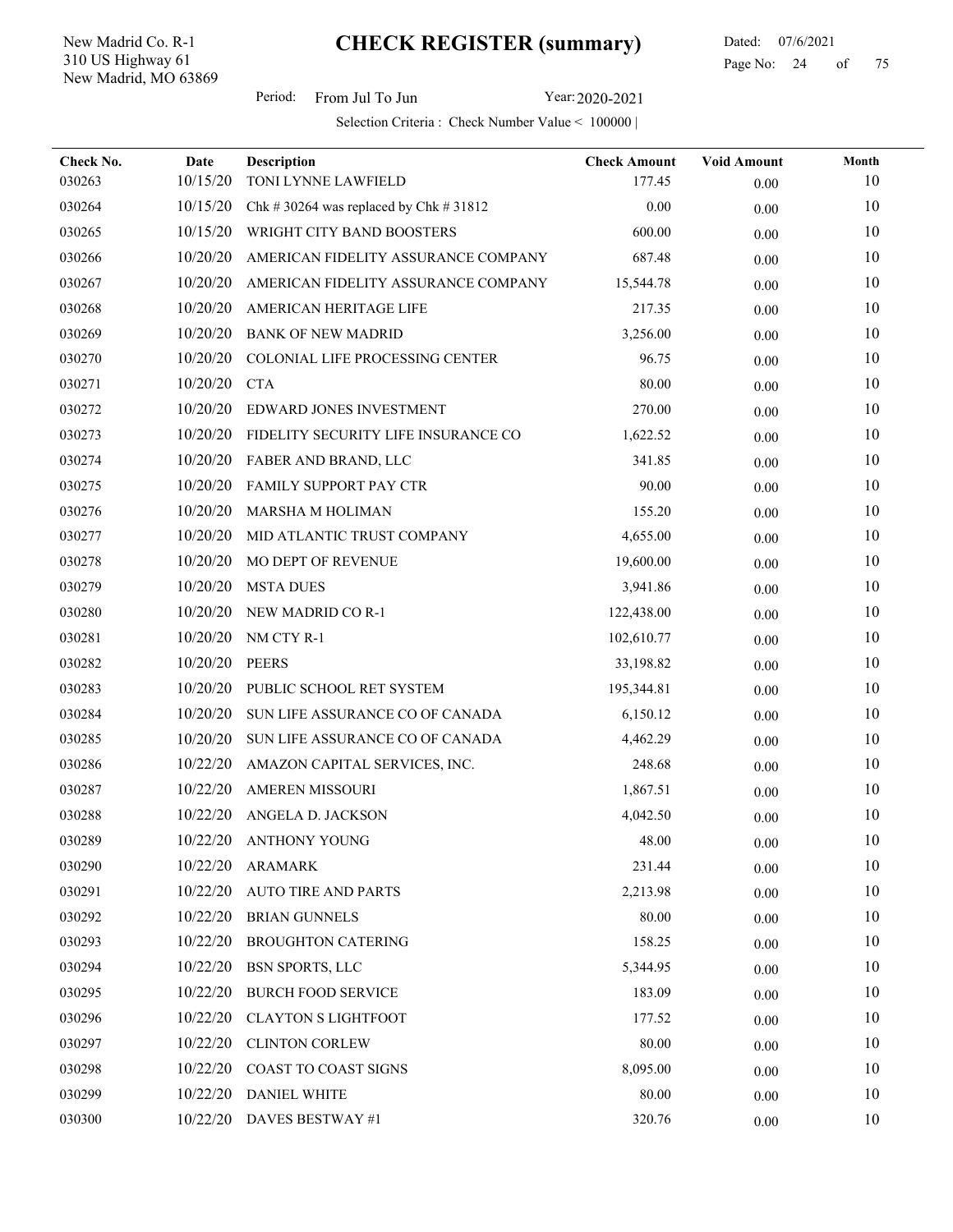New Madrid, MO 63869 310 US Highway 61 New Madrid Co. R-1

l,

Period: From Jul To Jun Year: 2020-2021

| Check No. | Date     | <b>Description</b>                    | <b>Check Amount</b> | <b>Void Amount</b> | Month        |
|-----------|----------|---------------------------------------|---------------------|--------------------|--------------|
| 030301    | 10/22/20 | <b>DENISE WOODSIDE</b>                | 46.95               | 0.00               | 10           |
| 030302    | 10/22/20 | DENVER STUCKEY                        | 80.00               | 0.00               | 10           |
| 030303    | 10/22/20 | <b>EDMENTUM</b>                       | 7,762.52            | 0.00               | 10           |
| 030304    | 10/22/20 | <b>ELLIS BATTERY</b>                  | 15.70               | $0.00\,$           | $10\,$       |
| 030305    | 10/22/20 | <b>FBLA-PBL</b>                       | 30.00               | 0.00               | 10           |
| 030306    | 10/22/20 | <b>GARY MOORE</b>                     | 80.00               | 0.00               | 10           |
| 030306    | 01/20/21 | 30306 is VOIDED                       | $0.00\,$            | 80.00              | $\mathbf{1}$ |
| 030307    | 10/22/20 | <b>GRAINGER</b>                       | 122.60              | 0.00               | 10           |
| 030308    | 10/22/20 | <b>GRANDVIEW R-II SCHOOL DISTRICT</b> | 1,185.89            | 0.00               | 10           |
| 030309    | 10/22/20 | <b>GUINN M KELLY</b>                  | 80.00               | 0.00               | 10           |
| 030310    | 10/22/20 | HAMILTON PLUMBING                     | 95.00               | $0.00\,$           | 10           |
| 030311    | 10/22/20 | HOLLOWAY DIST. CO.                    | 481.20              | 0.00               | 10           |
| 030312    | 10/22/20 | HOPE INTERNATIONAL                    | 860.00              | 0.00               | 10           |
| 030313    | 10/22/20 | HOUCHINS DONUTS                       | 49.24               | 0.00               | 10           |
| 030314    | 10/22/20 | <b>KAREN LIVELY</b>                   | 62.64               | 0.00               | 10           |
| 030315    | 10/22/20 | <b>MFA OIL COMPANY</b>                | 12,796.63           | 0.00               | 10           |
| 030316    | 10/22/20 | MISSOURI FFA ASSOCIATION              | 737.00              | 0.00               | 10           |
| 030317    | 10/22/20 | <b>MSBA</b>                           | 173.80              | $0.00\,$           | $10\,$       |
| 030318    | 10/22/20 | MSC INDUSTRIAL SUPPLY CO              | 7,547.61            | 0.00               | 10           |
| 030319    | 10/22/20 | NEW MADRID FARM AND HOME              | 1,055.13            | 0.00               | 10           |
| 030320    | 10/22/20 | NOVATECH, INC.                        | 168,860.98          | 0.00               | $10\,$       |
| 030321    | 10/22/20 | OTC BRANDS, INC.                      | 250.77              | 0.00               | 10           |
| 030322    | 10/22/20 | PARENTS AS TEACHERS                   | 705.00              | 0.00               | 10           |
| 030323    | 10/22/20 | PERMA BOUND                           | 66.94               | 0.00               | 10           |
| 030324    | 10/22/20 | PETTY CASH                            | 125.00              | $0.00\,$           | 10           |
| 030325    | 10/22/20 | POTOSI BAND BOOSTERS                  | 575.00              | 0.00               | 10           |
| 030326    |          | 10/22/20 POWELL SUPPLY INC.           | 120.12              | 0.00               | 10           |
| 030327    | 10/22/20 | <b>QUALITY ROOFING</b>                | 150,936.80          | 0.00               | 10           |
| 030328    | 10/22/20 | REALLY GREAT READING COMPANY LLC      | 1,305.26            | 0.00               | 10           |
| 030329    | 10/22/20 | REGINA JACKSON                        | 9.30                | 0.00               | 10           |
| 030330    | 10/22/20 | S & S ACTIVE WEAR, LLC                | 259.32              | 0.00               | 10           |
| 030331    | 10/22/20 | SCHOLASTIC MAGAZINES                  | 622.00              | 0.00               | 10           |
| 030332    | 10/22/20 | SEMO AUTOMOTIVE PARTS WHSE.           | 179.52              | $0.00\,$           | 10           |
| 030333    | 10/22/20 | <b>SHANE GRISSOM</b>                  | 80.00               | 0.00               | 10           |
| 030334    | 10/22/20 | SHIVELBINES MUSIC INC.                | 21.98               | 0.00               | 10           |
| 030335    | 10/22/20 | SKILLSUSA MISSOURI                    | 264.00              | $0.00\,$           | 10           |
| 030336    | 10/22/20 | <b>SKILLSUSA</b>                      | 888.00              | 0.00               | 10           |
| 030337    | 10/22/20 | SPRINGFIELD MUSIC, INC.               | 3,206.37            | $0.00\,$           | 10           |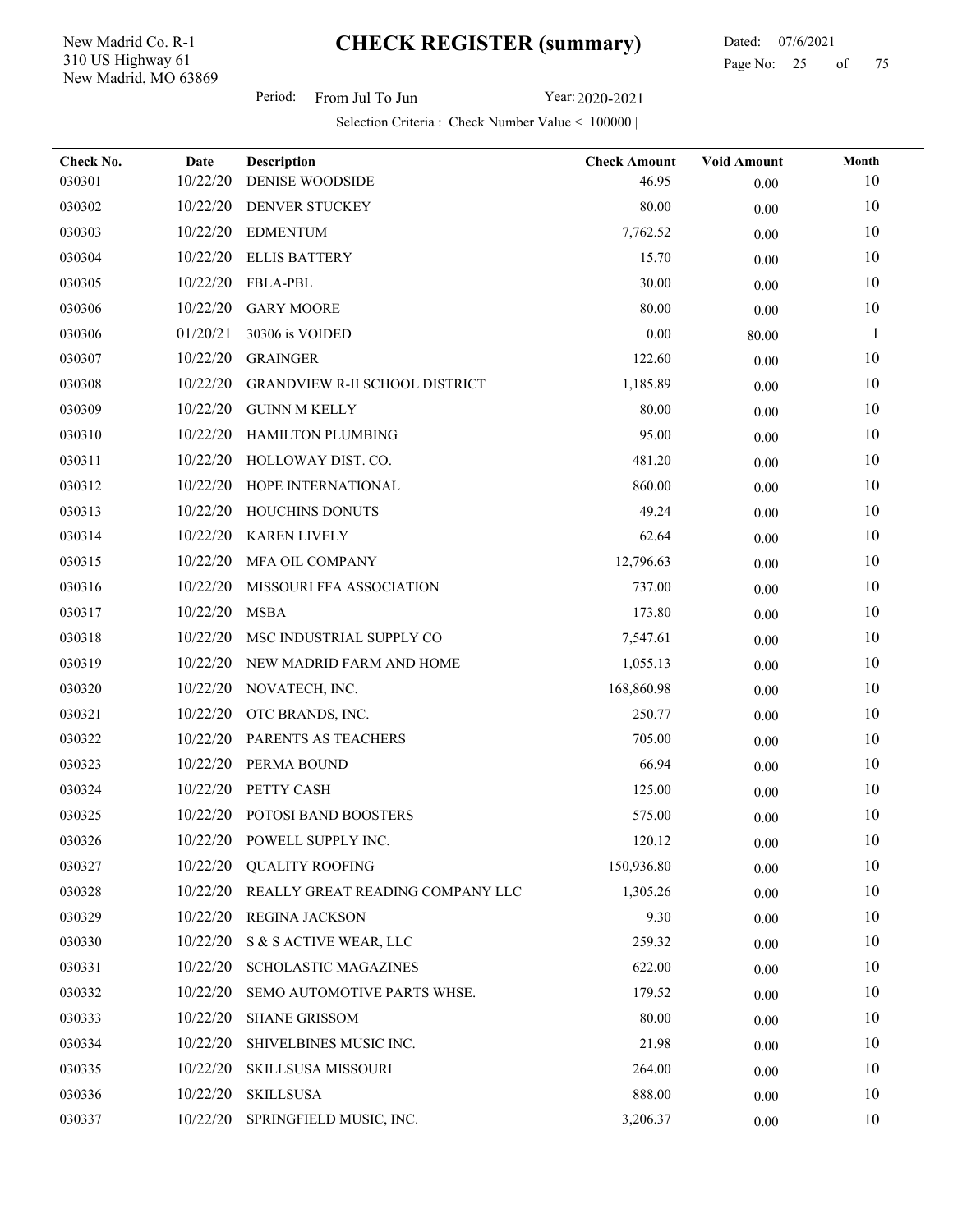New Madrid, MO 63869 310 US Highway 61 New Madrid Co. R-1

 Dated: 07/6/2021 Page No: 26 of

Period: From Jul To Jun Year: 2020-2021

| Check No. | Date     | <b>Description</b>                        | <b>Check Amount</b> | <b>Void Amount</b> | Month<br>10 |
|-----------|----------|-------------------------------------------|---------------------|--------------------|-------------|
| 030338    | 10/22/20 | SUN LIFE ASSURANCE CO OF CANADA           | 17.35               | 0.00               |             |
| 030339    | 10/22/20 | <b>SUSIES BAKE SHOPPE</b>                 | 202.90              | 0.00               | 10          |
| 030340    | 10/22/20 | SYNOVIA SOLUTIONS, LLC                    | 258.00              | 0.00               | 10          |
| 030341    | 10/22/20 | <b>TERRY STEVENS</b>                      | 20.00               | 0.00               | 10          |
| 030342    | 10/22/20 | THOMAS DRUMMOND                           | 302.00              | 0.00               | 10          |
| 030343    | 10/22/20 | <b>TYLER TROVER</b>                       | 80.00               | $0.00\,$           | 10          |
| 030344    | 10/22/20 | <b>TYLER TROVER</b>                       | 80.00               | 0.00               | 10          |
| 030345    | 10/22/20 | UMB BANK N.A.                             | 318.00              | 0.00               | 10          |
| 030346    | 10/22/20 | VARSITY SPIRIT FASHIONS                   | 2,203.65            | 0.00               | 10          |
| 030347    | 10/22/20 | <b>WAYMON SIMS</b>                        | 80.00               | 0.00               | 10          |
| 030347    | 01/20/21 | 30347 is VOIDED                           | 0.00                | 80.00              | -1          |
| 030348    | 10/22/20 | ZANER-BLOSER                              | 89.93               | 0.00               | 10          |
| 030349    | 10/22/20 | ZEECRAFT TECH LLC                         | 30.00               | 0.00               | 10          |
| 030350    | 10/29/20 | ALPHA SYSTEMS                             | 2,000.00            | $0.00\,$           | 10          |
| 030351    | 10/29/20 | AMAZON CAPITAL SERVICES, INC.             | 1,564.46            | 0.00               | 10          |
| 030352    | 10/29/20 | <b>AMEREN MISSOURI</b>                    | 3,270.41            | 0.00               | 10          |
| 030353    | 10/29/20 | ANGELA D. JACKSON                         | 4,620.00            | 0.00               | 10          |
| 030354    | 10/29/20 | ANW REFRIGERATION SERVICES                | 529.31              | 0.00               | 10          |
| 030355    | 10/29/20 | <b>ARCHIMAGES</b>                         | 26,171.81           | 0.00               | 10          |
| 030356    | 10/29/20 | AT & T MOBILITY                           | 743.88              | 0.00               | 10          |
| 030357    | 10/29/20 | AT & T MOBILITY                           | 45.70               | 0.00               | 10          |
| 030358    | 10/29/20 | <b>BEN GODWIN</b>                         | 125.00              | $0.00\,$           | 10          |
| 030359    | 10/29/20 | BOUND TO STAY BOUND BOOK, INC.            | 465.75              | 0.00               | 10          |
| 030360    | 10/29/20 | <b>BSN SPORTS, LLC</b>                    | 6,045.52            | 0.00               | 10          |
| 030361    | 10/29/20 | <b>BULTE COMPANY</b>                      | 26,495.00           | 0.00               | 10          |
| 030362    |          | 10/29/20 CALE WILLIAMS                    | 125.00              | 0.00               | 10          |
| 030363    |          | 10/29/20 CAMCODE DIVISION OF HORIZONS INC | 681.53              | 0.00               | 10          |
| 030364    | 10/29/20 | CAPE ELECTRICAL SUPPLY                    | 621.54              | 0.00               | 10          |
| 030365    | 10/29/20 | <b>CHRIS RUSHIN</b>                       | 125.00              | $0.00\,$           | 10          |
| 030366    | 10/29/20 | CHRISTINA TAYLOR                          | 243.42              | 0.00               | 10          |
| 030367    | 10/29/20 | COAST TO COAST SIGNS                      | 2,900.00            | 0.00               | 10          |
| 030368    | 10/29/20 | <b>CUMMINS SALES AND SERVICE</b>          | 484.93              | 0.00               | 10          |
| 030369    | 10/29/20 | <b>DAN MACHIRAN</b>                       | 90.00               | 0.00               | 10          |
| 030370    | 10/29/20 | ETHAN A HUNZIKER                          | 150.00              | 0.00               | 10          |
| 030371    | 10/29/20 | <b>EWELL EDUCATION SERVICES</b>           | 325.00              | 0.00               | 10          |
| 030372    | 10/29/20 | <b>HAMILTON PLUMBING</b>                  | 100.00              | 0.00               | 10          |
| 030373    | 10/29/20 | HEATHER SCHUERENBERG                      | 33.19               | 0.00               | 10          |
| 030374    | 10/29/20 | HI TECH COMMUNICATIONS                    | 435.00              | $0.00\,$           | 10          |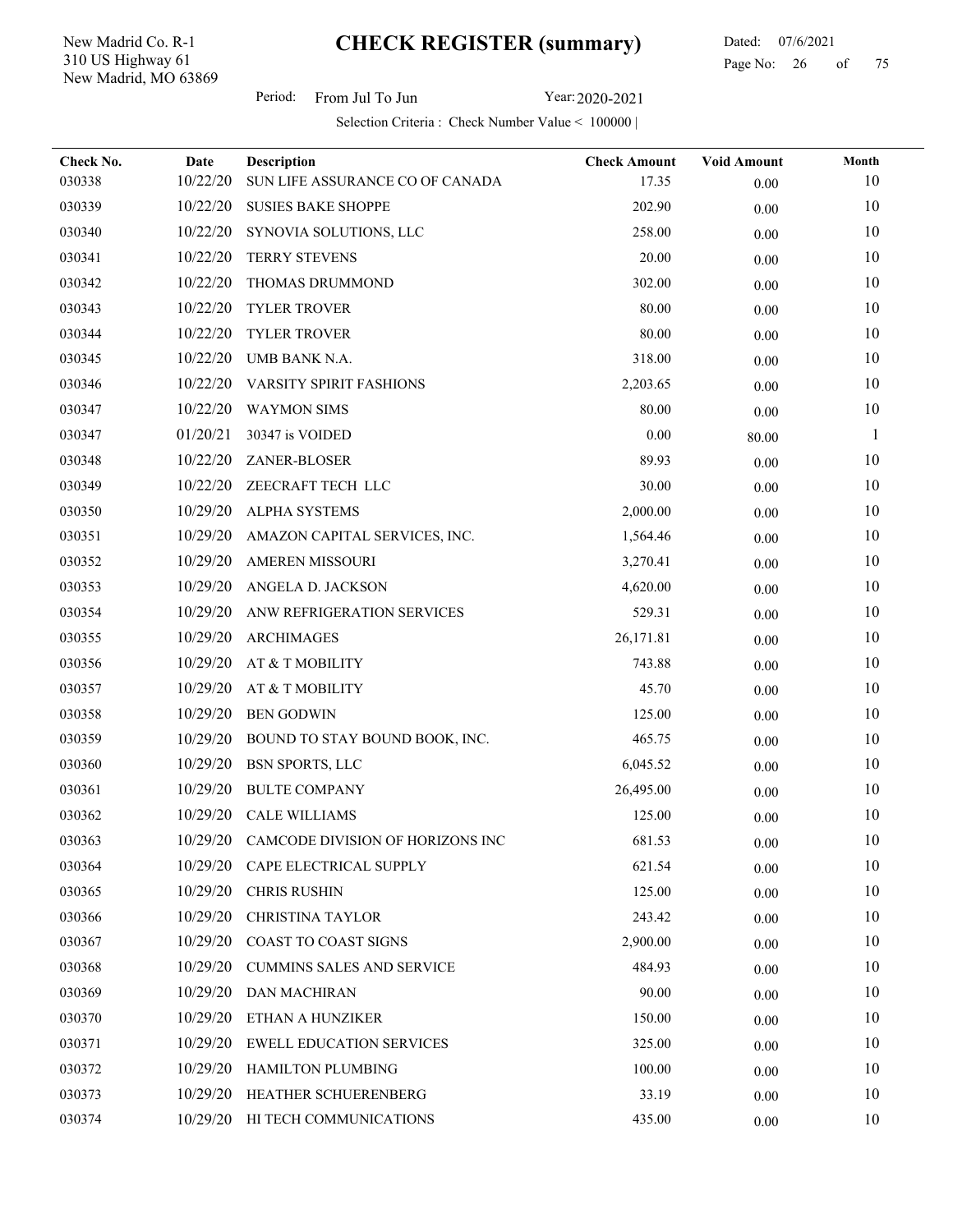New Madrid, MO 63869 310 US Highway 61 New Madrid Co. R-1

l,

 Dated: 07/6/2021 Page No: 27 of

Period: From Jul To Jun Year: 2020-2021

| Check No. | Date     | <b>Description</b>                    | <b>Check Amount</b> | <b>Void Amount</b> | Month |
|-----------|----------|---------------------------------------|---------------------|--------------------|-------|
| 030375    | 10/29/20 | HOLLOWAY DIST. CO.                    | 208.32              | 0.00               | 10    |
| 030376    | 10/29/20 | <b>JAMES STAFFORD</b>                 | 45.00               | 0.00               | 10    |
| 030377    | 10/29/20 | <b>JERRY WINBERRY</b>                 | 98.06               | $0.00\,$           | 10    |
| 030378    | 10/29/20 | <b>JIM VAUGHN</b>                     | 125.00              | $0.00\,$           | 10    |
| 030379    | 10/29/20 | <b>JUJU PROMOTIONS</b>                | 839.00              | 0.00               | 10    |
| 030380    | 10/29/20 | <b>JUNIOR LIBRARY GUILD</b>           | 598.40              | 0.00               | 10    |
| 030381    | 10/29/20 | <b>KAREN LIVELY</b>                   | 12.00               | 0.00               | 10    |
| 030382    | 10/29/20 | <b>KELLI HUNT</b>                     | 34.22               | 0.00               | 10    |
| 030383    | 10/29/20 | LEGACY EQUIPMENT                      | 12.13               | 0.00               | 10    |
| 030384    | 10/29/20 | MARTINDALE CHEV OLDS PON              | 613.82              | $0.00\,$           | 10    |
| 030385    | 10/29/20 | MCGRAW HILL SCHOOL EDUCATION          | 541.15              | 0.00               | 10    |
| 030386    | 10/29/20 | METRO ELECTRIC SUPPLY                 | 1,400.00            | $0.00\,$           | 10    |
| 030387    | 10/29/20 | MIDLAND PAPER COMPANY                 | 46.36               | 0.00               | 10    |
| 030388    | 10/29/20 | MID-SOUTH STEEL PRODUCTS              | 641.67              | 0.00               | 10    |
| 030389    | 10/29/20 | MISSOURI FFA ASSOCIATION              | 100.00              | 0.00               | 10    |
| 030390    | 10/29/20 | NICK MACHIRAN                         | 90.00               | 0.00               | 10    |
| 030391    | 10/29/20 | NOVATECH, INC.                        | 1,152.00            | 0.00               | 10    |
| 030392    | 10/29/20 | OPAA FOOD MANAGEMENT INC              | 71,577.53           | $0.00\,$           | 10    |
| 030393    | 10/29/20 | PERMA BOUND                           | 250.18              | 0.00               | 10    |
| 030394    | 10/29/20 | PETTY CASH                            | 97.50               | 0.00               | 10    |
| 030395    | 10/29/20 | PHYLLIS CARTER                        | 41.75               | 0.00               | 10    |
| 030396    | 10/29/20 | <b>QUILL CORPORATION</b>              | 312.73              | 0.00               | 10    |
| 030397    | 10/29/20 | <b>RENEE SMITH</b>                    | 59.86               | 0.00               | 10    |
| 030398    | 10/29/20 | SAINT FRANCIS MEDICAL CENTER          | 210.00              | 0.00               | 10    |
| 030399    | 10/29/20 | <b>SCHOOL HEALTH CORP</b>             | 37.55               | $0.00\,$           | 10    |
| 030400    | 10/29/20 | STUMP PRINTING COMPANY, INC           | 196.00              | $0.00\,$           | 10    |
| 030401    | 10/29/20 | SYMMETRY ENERGY SOLUTIONS, LLC        | 2,056.59            | 0.00               | 10    |
| 030402    | 10/29/20 | THE WEEKLY RECORD LLC.                | 50.00               | $0.00\,$           | 10    |
| 030403    | 10/29/20 | <b>TIM HARMON</b>                     | 125.00              | 0.00               | 10    |
| 030404    | 10/29/20 | <b>TOBY HEEB</b>                      | 26.09               | 0.00               | 10    |
| 030405    | 10/29/20 | TOM JONES                             | 300.00              | 0.00               | 10    |
| 030406    | 10/29/20 | TWIN RIVERS R-X SCHOOLS               | 150.00              | 0.00               | 10    |
| 030407    | 10/29/20 | Chk #30407 was replaced by Chk #30851 | 0.00                | $0.00\,$           | 10    |
| 030408    | 10/29/20 | VARSITY SPIRIT FASHIONS               | 3,584.70            | $0.00\,$           | 10    |
| 030409    | 10/29/20 | W T COX SUBSCRIPTION INC              | 195.83              | $0.00\,$           | 10    |
| 030410    | 10/29/20 | WALMART COMMUNITY/RFCSLLC             | 600.82              | 0.00               | 10    |
| 030411    | 10/29/20 | WILSON LANGUAGE TRAINING CORP.        | 165.89              | $0.00\,$           | 10    |
| 030412    | 10/29/20 | WINSUPPLY OF CAPE GIRARDEAU           | 41.84               | $0.00\,$           | 10    |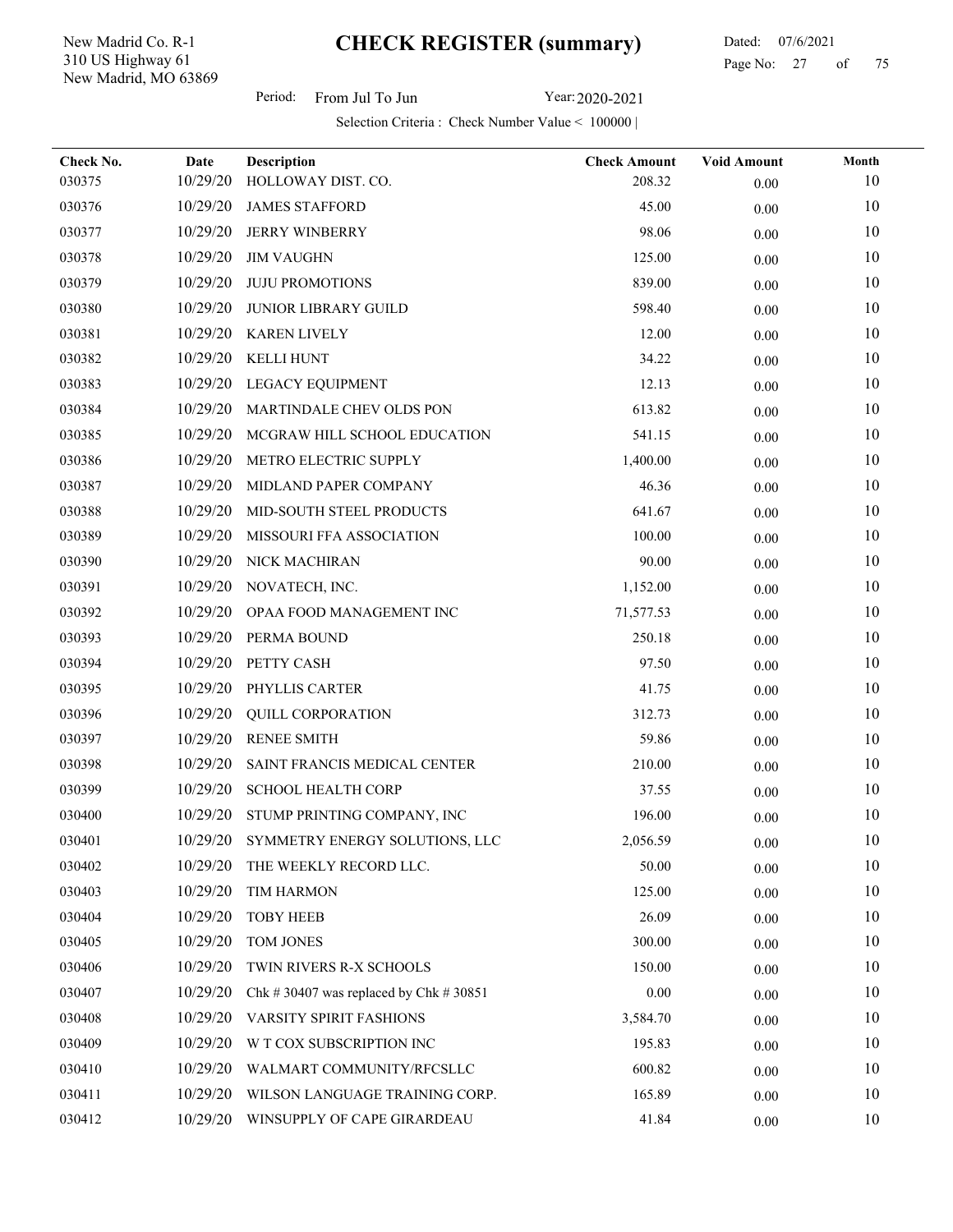New Madrid, MO 63869 310 US Highway 61 New Madrid Co. R-1

l,

Period: From Jul To Jun Year: 2020-2021

| Check No. | Date     | Description                       | <b>Check Amount</b> | <b>Void Amount</b> | Month |
|-----------|----------|-----------------------------------|---------------------|--------------------|-------|
| 030413    | 11/05/20 | <b>ABILITY NETWORK</b>            | 1,627.20            | $0.00\,$           | 11    |
| 030414    | 11/05/20 | AMAZON CAPITAL SERVICES, INC.     | 561.92              | 0.00               | 11    |
| 030415    | 11/05/20 | ANDY TILMON                       | 39.30               | 0.00               | 11    |
| 030416    | 11/05/20 | ANW REFRIGERATION SERVICES        | 1,054.86            | 0.00               | 11    |
| 030417    | 11/05/20 | BEST SANITATION SERVICE           | 1,500.00            | 0.00               | 11    |
| 030418    | 11/05/20 | <b>BIGGER FASTER STRONGER INC</b> | 477.00              | 0.00               | 11    |
| 030419    | 11/05/20 | <b>BSN SPORTS, LLC</b>            | 3,553.13            | 0.00               | 11    |
| 030420    | 11/05/20 | C & K BLDG MATERIALS              | 86.47               | 0.00               | 11    |
| 030421    | 11/05/20 | DECOTA ELECTRIC SUPPLY            | 799.82              | 0.00               | 11    |
| 030422    | 11/05/20 | <b>EASTBAY</b>                    | 241.00              | 0.00               | 11    |
| 030423    | 11/05/20 | <b>GLORIA HOUSTON</b>             | 148.44              | 0.00               | 11    |
| 030424    | 11/05/20 | LITERACY RESOURCES, LLC           | 744.97              | $0.00\,$           | 11    |
| 030425    | 11/05/20 | HOLLOWAY DIST CO                  | 230.23              | 0.00               | 11    |
| 030426    | 11/05/20 | <b>JERRY WINBERRY</b>             | 56.00               | 0.00               | 11    |
| 030427    | 11/05/20 | <b>JUJU PROMOTIONS</b>            | 1,540.00            | 0.00               | 11    |
| 030428    | 11/05/20 | LAWRENCE E SMITH & ASSOCIATES INC | 6,254.00            | 0.00               | 11    |
| 030429    | 11/05/20 | <b>LINDA BELL</b>                 | 13.00               | 0.00               | 11    |
| 030430    | 11/05/20 | LOWES                             | 543.32              | 0.00               | 11    |
| 030431    | 11/05/20 | MO DIV OF YOUTH SERVICES          | 26,885.30           | 0.00               | 11    |
| 030432    | 11/05/20 | <b>MSBA</b>                       | 185.42              | 0.00               | 11    |
| 030433    | 11/05/20 | MSC INDUSTRIAL SUPPLY CO          | 235.27              | 0.00               | 11    |
| 030434    | 11/05/20 | MUNICIPAL LIGHT & POWER           | 18,287.58           | 0.00               | 11    |
| 030435    | 11/05/20 | NAVIGATE BUILDING SOLUTIONS, LLC  | 8,433.00            | 0.00               | 11    |
| 030436    | 11/05/20 | NOVATECH, INC.                    | 4,588.22            | 0.00               | 11    |
| 030437    | 11/05/20 | OPAA FOOD MANAGEMENT INC          | 1,866.19            | 0.00               | 11    |
| 030438    | 11/05/20 | PROJECT LEAD THE WAY              | 21.00               | $0.00\,$           | 11    |
| 030438    | 02/22/21 | 30438 is VOIDED                   | 0.00                | 21.00              | 2     |
| 030439    | 11/05/20 | <b>SCHOOL SPECIALTY</b>           | 346.16              | 0.00               | 11    |
| 030440    | 11/05/20 | SEMO ELECTRIC COOP.               | 35.00               | $0.00\,$           | 11    |
| 030441    | 11/05/20 | SHERWIN WILLIAMS                  | 70.24               | 0.00               | 11    |
| 030442    | 11/05/20 | SLUSHER FARM & HOME INC.          | 76.77               | 0.00               | 11    |
| 030443    | 11/05/20 | THE WEEKLY RECORD LLC.            | 85.00               | 0.00               | 11    |
| 030444    | 11/05/20 | TONI LYNNE LAWFIELD               | 56.54               | 0.00               | 11    |
| 030445    | 11/05/20 | VOLLEYBALL USA                    | 158.90              | 0.00               | 11    |
| 030446    | 11/12/20 | AL MCFERREN                       | 240.00              | $0.00\,$           | 11    |
| 030446    | 01/20/21 | 30446 is VOIDED                   | 0.00                | 240.00             | -1    |
| 030447    | 11/12/20 | AMAZON CAPITAL SERVICES, INC.     | 170.39              | 0.00               | 11    |
| 030448    | 11/12/20 | AMEREN MISSOURI                   | 878.17              | $0.00\,$           | 11    |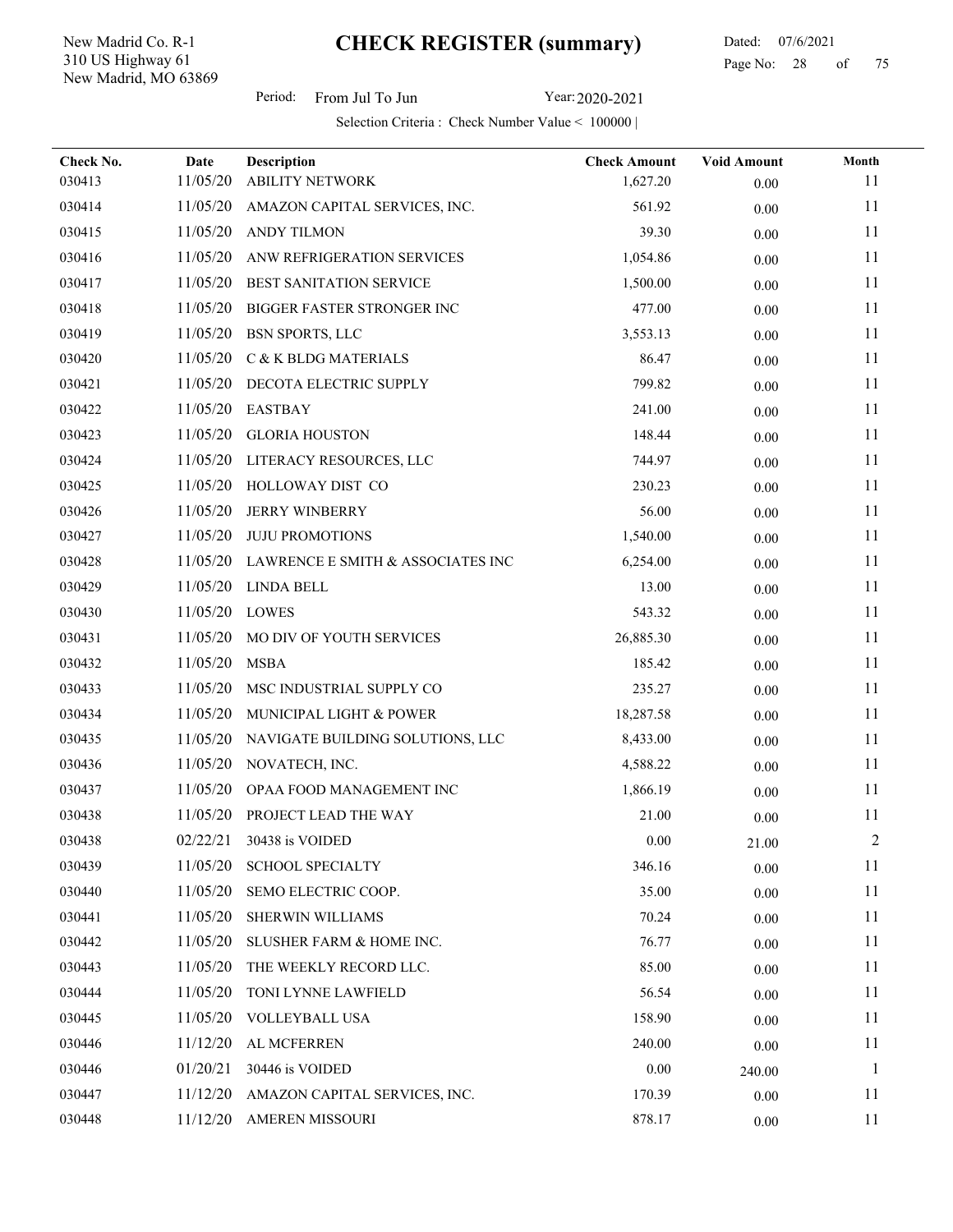New Madrid, MO 63869 310 US Highway 61 New Madrid Co. R-1

### Dated: 07/6/2021 Page No: 29 of

Period: From Jul To Jun Year: 2020-2021

| Check No.<br>030449 | Date<br>11/12/20 | Description<br><b>AMY HAY</b> | <b>Check Amount</b><br>270.00 | <b>Void Amount</b> | Month<br>11  |
|---------------------|------------------|-------------------------------|-------------------------------|--------------------|--------------|
| 030450              | 11/12/20         | <b>ANDREA WHITE</b>           | 187.50                        | 0.00               | 11           |
| 030451              | 11/12/20         | AT & T                        | 408.01                        | 0.00               | 11           |
| 030452              | 11/12/20         | <b>BEVERLY STEVENER</b>       | 45.00                         | 0.00               | 11           |
| 030452              | 12/04/20         | 30452 is VOIDED               | 0.00                          | 0.00               | 12           |
| 030453              | 11/12/20         | <b>BEVERLY STEVENER</b>       | 45.00                         | 45.00              | 11           |
| 030454              | 11/12/20         | BOOTHEEL REGIONAL PLANNING    | 4,000.00                      | $0.00\,$           | 11           |
| 030455              | 11/12/20         | <b>BSN SPORTS, LLC</b>        | 1,189.61                      | 0.00               | 11           |
| 030456              | 11/12/20         | CAPE PAINT AND GLASS, INC     | 48,927.00                     | $0.00\,$           | 11           |
| 030457              | 11/12/20         | CENTRAL STATES BUS SALES INC. | 627.76                        | 0.00               | 11           |
| 030458              | 11/12/20         | <b>CITY OF LILBOURN</b>       | 194.73                        | 0.00               | 11           |
| 030459              | 11/12/20         | <b>CITY OF MATTHEWS</b>       | 127.05                        | 0.00               | 11           |
| 030460              | 11/12/20         | <b>CLOIS TAYLOR</b>           | 41.75                         | 0.00               | 11           |
| 030461              | 11/12/20         | COVINGTON HIGH SCHOOL         | 1,000.00                      | 0.00               | 11           |
| 030461              | 11/16/20         | 30461 is VOIDED               | 0.00                          | $0.00\,$           | 11           |
| 030462              | 11/12/20         | CYNTHIA ANN LEWIS             | 74.50                         | 1,000.00<br>0.00   | 11           |
| 030463              | 11/12/20         | DANIEL DARNALL                | 200.00                        | 0.00               | 11           |
| 030464              | 11/12/20         | <b>DANNY MANNING</b>          | 80.00                         | 0.00               | 11           |
| 030464              | 01/20/21         | 30464 is VOIDED               | 0.00                          | 80.00              | $\mathbf{1}$ |
| 030465              | 11/12/20         | <b>DONNIE JENKINS</b>         | 240.00                        | 0.00               | 11           |
| 030465              | 01/20/21         | 30465 is VOIDED               | 0.00                          | 240.00             | -1           |
| 030466              | 11/12/20         | DONTRE GERARD JENKINS         | 39.14                         | 0.00               | 11           |
| 030467              | 11/12/20         | <b>EASTBAY</b>                | 3,745.00                      | 0.00               | 11           |
| 030468              | 11/12/20         | <b>EMILEY KISER</b>           | 41.75                         | $0.00\,$           | 11           |
| 030469              | 11/12/20         | ETHAN G FLOOD                 | 79.22                         | 0.00               | 11           |
| 030470              | 11/12/20         | HOLLOWAY DIST CO              | 641.89                        | 0.00               | 11           |
| 030471              |                  | 11/12/20 J W PEPPER & SON INC | 79.99                         | $0.00\,$           | 11           |
| 030472              | 11/12/20         | <b>JAMIE PINKSTON</b>         | 80.00                         | $0.00\,$           | 11           |
| 030473              | 11/12/20         | <b>JARETT ALLEN</b>           | 229.00                        | $0.00\,$           | 11           |
| 030474              | 11/12/20         | <b>JASON HOUSE</b>            | 80.00                         | 0.00               | 11           |
| 030475              | 11/12/20         | <b>JASON REED</b>             | 320.00                        | 0.00               | 11           |
| 030475              | 01/20/21         | 30475 is VOIDED               | 0.00                          | 320.00             | 1            |
| 030476              | 11/12/20         | <b>JASON VANDEVEN</b>         | 320.00                        | 0.00               | 11           |
| 030476              | 01/20/21         | 30476 is VOIDED               | 0.00                          | 320.00             | $\mathbf{1}$ |
| 030477              | 11/12/20         | <b>JAY PYLES</b>              | 160.00                        | $0.00\,$           | 11           |
| 030477              | 01/20/21         | 30477 is VOIDED               | 0.00                          | 160.00             | $\mathbf{1}$ |
| 030478              | 11/12/20         | <b>JERRY WINBERRY</b>         | 50.00                         | $0.00\,$           | 11           |
| 030479              | 11/12/20         | <b>JOE BILL DAVIS</b>         | 240.00                        | $0.00\,$           | 11           |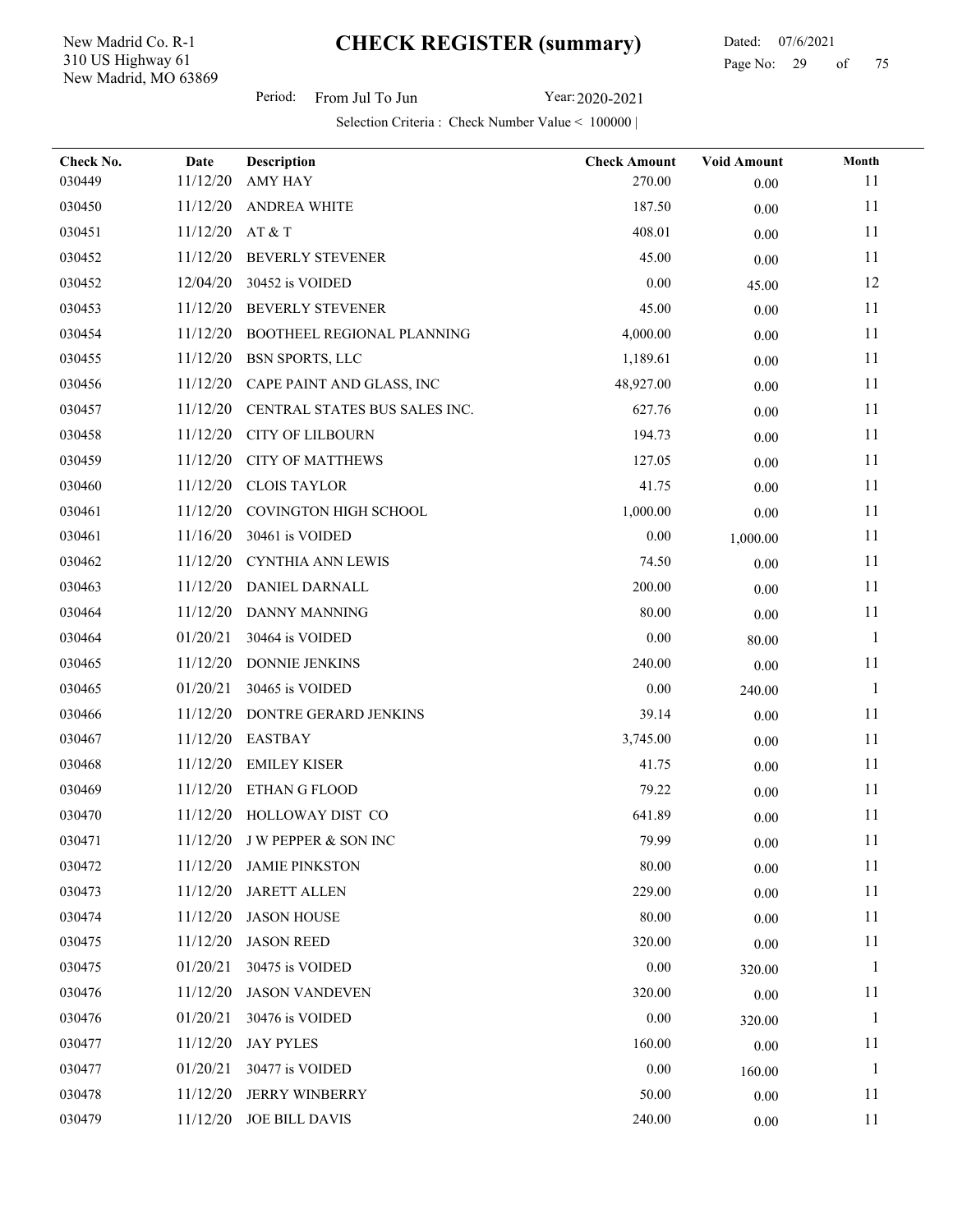New Madrid, MO 63869 310 US Highway 61 New Madrid Co. R-1

l,

 Dated: 07/6/2021 Page No: 30 of

Period: From Jul To Jun Year: 2020-2021

| Check No. | Date     | Description                 | <b>Check Amount</b> | <b>Void Amount</b> | Month |
|-----------|----------|-----------------------------|---------------------|--------------------|-------|
| 030479    | 01/20/21 | 30479 is VOIDED             | 0.00                | 240.00             | 1     |
| 030480    | 11/12/20 | <b>JOSH CROWELL</b>         | 150.00              | 0.00               | 11    |
| 030481    | 11/12/20 | <b>JOSTENS</b>              | 7,523.75            | 0.00               | 11    |
| 030482    | 11/12/20 | <b>JUDSON HALL</b>          | 150.00              | 0.00               | 11    |
| 030483    | 11/12/20 | <b>JUJU PROMOTIONS</b>      | 1,045.50            | 0.00               | 11    |
| 030484    | 11/12/20 | <b>JULIE HALL</b>           | 165.00              | $0.00\,$           | 11    |
| 030485    | 11/12/20 | <b>KAREN BROWN</b>          | 292.50              | $0.00\,$           | 11    |
| 030486    | 11/12/20 | KENNY ROGERS CHILDREN CT    | 10,173.00           | 0.00               | 11    |
| 030487    | 11/12/20 | LEE ANN GREMARD             | 41.75               | 0.00               | 11    |
| 030488    | 11/12/20 | LEE JONES                   | 320.00              | $0.00\,$           | 11    |
| 030488    | 01/20/21 | 30488 is VOIDED             | 0.00                | 320.00             | 1     |
| 030489    | 11/12/20 | <b>MARC STEVENER</b>        | 150.00              | $0.00\,$           | 11    |
| 030489    | 12/04/20 | 30489 is VOIDED             | $0.00\,$            | 150.00             | 12    |
| 030490    | 11/12/20 | <b>MARC STEVENER</b>        | 100.00              | $0.00\,$           | 11    |
| 030491    | 11/12/20 | MARTINDALE CHEV OLDS PON    | 51.52               | 0.00               | 11    |
| 030492    | 11/12/20 | <b>MELISSA BROWN</b>        | 45.00               | 0.00               | 11    |
| 030493    | 11/12/20 | <b>MEMPHIS DAY</b>          | 1,000.00            | $0.00\,$           | 11    |
| 030493    | 11/16/20 | 30493 is VOIDED             | 0.00                | 1,000.00           | 11    |
| 030494    | 11/12/20 | MICKES O'TOOLE, LLC         | 266.00              | 0.00               | 11    |
| 030495    | 11/12/20 | <b>MSBA</b>                 | 35.74               | $0.00\,$           | 11    |
| 030496    | 11/12/20 | MUNICIPAL LIGHT & POWER     | 1,456.86            | $0.00\,$           | 11    |
| 030497    | 11/12/20 | NATIONAL BETA CLUB          | 595.24              | 0.00               | 11    |
| 030498    | 11/12/20 | NEW MADRID COUNTY WATER     | 540.00              | $0.00\,$           | 11    |
| 030499    | 11/12/20 | NEW MADRID FARM AND HOME    | 1,169.05            | 0.00               | 11    |
| 030500    | 11/12/20 | NOVATECH, INC.              | 479.00              | 0.00               | 11    |
| 030501    | 11/12/20 | <b>OMNI CHEER</b>           | 1,141.74            | $0.00\,$           | 11    |
| 030502    | 11/12/20 | PITNEY BOWES                | 254.04              | 0.00               | 11    |
| 030503    |          | 11/12/20 POWELL SUPPLY INC. | 54.52               | $0.00\,$           | 11    |
| 030504    | 11/12/20 | PREMIUM MECHANICAL INC.     | 5,045.00            | 0.00               | 11    |
| 030505    | 11/12/20 | <b>REGINA JACKSON</b>       | 150.00              | 0.00               | 11    |
| 030506    | 11/12/20 | <b>RICK HEURING</b>         | 80.00               | 0.00               | 11    |
| 030507    | 11/12/20 | ROBIN PHILLIPS              | 270.00              | 0.00               | 11    |
| 030508    | 11/12/20 | ROGER SICKREY               | 300.00              | 0.00               | 11    |
| 030509    | 11/12/20 | ROTH RESTAURANT SUPPLY      | 2,515.85            | 0.00               | 11    |
| 030510    | 11/12/20 | ROY L WHITE                 | 480.00              | $0.00\,$           | 11    |
| 030511    | 11/12/20 | SEMO AUTOMOTIVE PARTS WHSE. | 453.73              | $0.00\,$           | 11    |
| 030512    | 11/12/20 | <b>SEMO IMPRINTS</b>        | 1,344.00            | $0.00\,$           | 11    |
| 030513    | 11/12/20 | SHIVELBINES MUSIC INC.      | 136.62              | $0.00\,$           | 11    |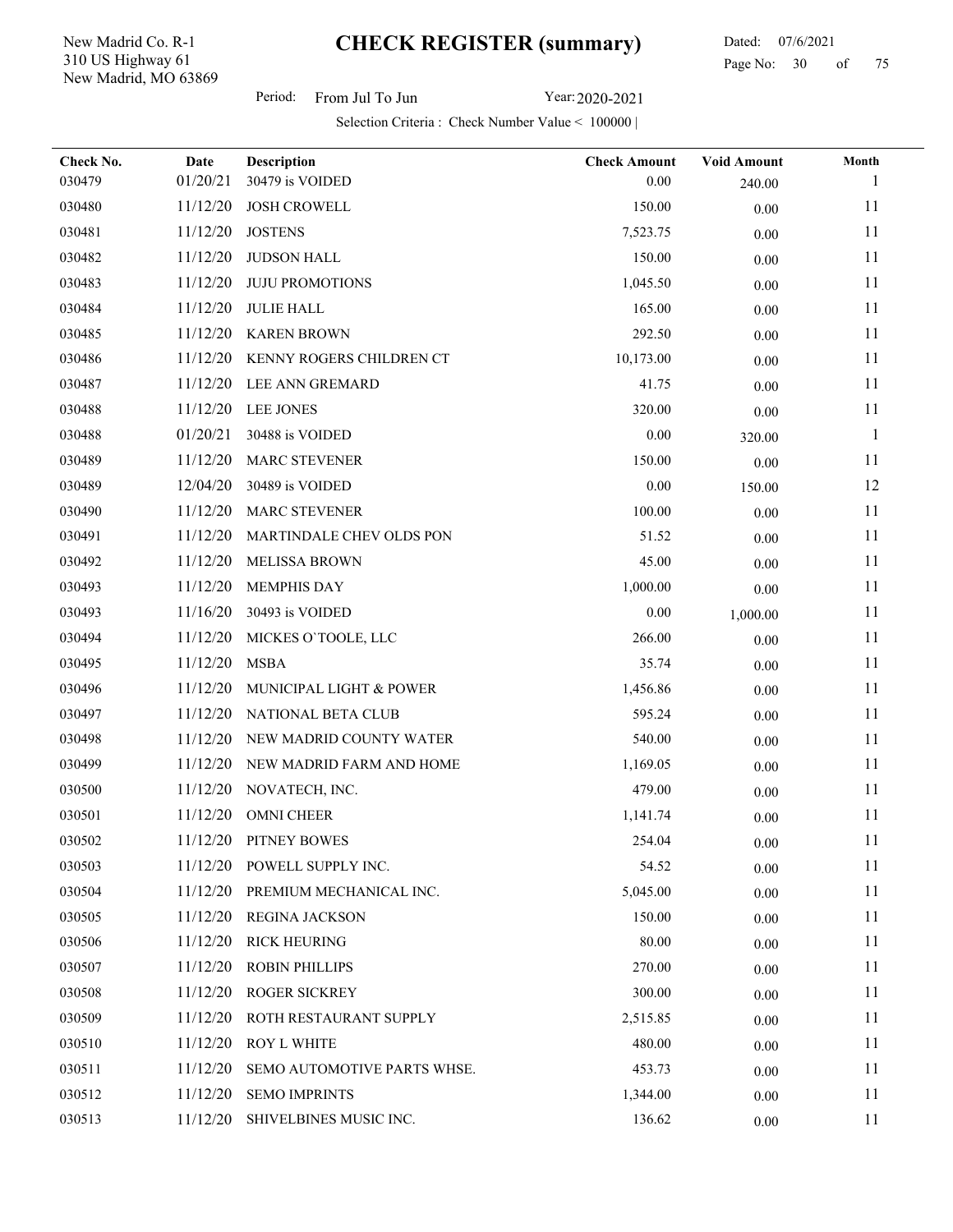New Madrid, MO 63869 310 US Highway 61 New Madrid Co. R-1

l,

 Dated: 07/6/2021 Page No: 31 of

Period: From Jul To Jun Year: 2020-2021

| Check No. | Date     | Description                         | <b>Check Amount</b> | <b>Void Amount</b> | Month        |
|-----------|----------|-------------------------------------|---------------------|--------------------|--------------|
| 030514    | 11/12/20 | SYNOVIA SOLUTIONS, LLC              | 774.00              | 0.00               | 11           |
| 030515    | 11/12/20 | <b>TIM HARMON</b>                   | 320.00              | 0.00               | 11           |
| 030515    | 01/20/21 | 30515 is VOIDED                     | 0.00                | 320.00             | $\mathbf{1}$ |
| 030516    | 11/12/20 | <b>US CUTTER</b>                    | 193.90              | 0.00               | 11           |
| 030517    | 11/12/20 | <b>ZACHARY BOWERS</b>               | 82.50               | 0.00               | 11           |
| 030518    | 11/12/20 | ZANER-BLOSER                        | 89.93               | 0.00               | 11           |
| 030519    | 11/13/20 | DARRYL HOWARD                       | 80.00               | 0.00               | 11           |
| 030520    | 11/17/20 | <b>FOOD GIANT</b>                   | 88.28               | 0.00               | 11           |
| 030521    | 11/20/20 | <b>JOHN R MALOYED</b>               | 92.35               | 0.00               | 11           |
| 030522    | 11/19/20 | AMAZON CAPITAL SERVICES, INC.       | 525.58              | 0.00               | 11           |
| 030523    | 11/19/20 | <b>AMEREN MISSOURI</b>              | 3,325.63            | 0.00               | 11           |
| 030524    | 11/19/20 | <b>ANDY TILMON</b>                  | 94.20               | $0.00\,$           | 11           |
| 030525    | 11/19/20 | ANW REFRIGERATION SERVICES          | 1,105.10            | 0.00               | 11           |
| 030526    | 11/19/20 | <b>ARAMARK</b>                      | 2,550.40            | 0.00               | 11           |
| 030527    | 11/19/20 | AT & T MOBILITY                     | 450.19              | $0.00\,$           | 11           |
| 030528    | 11/19/20 | <b>AUTO TIRE AND PARTS</b>          | 2,383.82            | 0.00               | 11           |
| 030529    | 11/19/20 | <b>BSN SPORTS, LLC</b>              | 2,286.61            | 0.00               | 11           |
| 030530    | 11/19/20 | <b>BUSTER KIMBALL PAINTING</b>      | 3,000.00            | 0.00               | 11           |
| 030531    | 11/19/20 | <b>CLAYTON S LIGHTFOOT</b>          | 177.52              | 0.00               | 11           |
| 030532    | 11/19/20 | HEARTLAND COCA-COLA BOTTLING CO LLC | 703.08              | $0.00\,$           | 11           |
| 030533    | 11/19/20 | <b>COREY KELLY</b>                  | 120.00              | $0.00\,$           | 11           |
| 030534    | 11/19/20 | DIVISION EMPLOYMENT SECURITY        | 1,634.00            | 0.00               | 11           |
| 030535    | 11/19/20 | DONTRE GERARD JENKINS               | 164.58              | 0.00               | 11           |
| 030536    | 11/19/20 | <b>ESI.COMM</b>                     | 109.00              | 0.00               | 11           |
| 030537    | 11/19/20 | <b>HAPPY CHEF</b>                   | 104.35              | 0.00               | 11           |
| 030538    | 11/19/20 | HEATHER SCHUERENBERG                | 271.30              | 0.00               | 11           |
| 030539    | 11/19/20 | HILLYARD/ST LOUIS                   | 3,176.75            | 0.00               | 11           |
| 030540    |          | 11/19/20 HOLLOWAY DIST CO           | 816.19              | $0.00\,$           | 11           |
| 030541    | 11/19/20 | <b>JERRY WINBERRY</b>               | 55.09               | $0.00\,$           | 11           |
| 030542    | 11/19/20 | <b>JUDSON HALL</b>                  | 184.25              | $0.00\,$           | 11           |
| 030543    | 11/19/20 | <b>JULIE HALL</b>                   | 52.50               | 0.00               | 11           |
| 030544    | 11/19/20 | <b>JUSTIN POLEY</b>                 | 431.40              | 0.00               | 11           |
| 030545    | 11/19/20 | <b>KAREN BROWN</b>                  | 22.50               | 0.00               | 11           |
| 030546    | 11/19/20 | MARTINDALE CHEV OLDS PON            | 912.85              | 0.00               | 11           |
| 030547    | 11/19/20 | MFA OIL COMPANY                     | 15,363.19           | $0.00\,$           | 11           |
| 030548    | 11/19/20 | MIKES MEATS & MORE                  | 220.00              | 0.00               | 11           |
| 030549    | 11/19/20 | MO DEPT OF NATURAL RESOU            | 150.00              | $0.00\,$           | 11           |
| 030550    | 11/19/20 | <b>MSHSAA</b>                       | 50.00               | $0.00\,$           | 11           |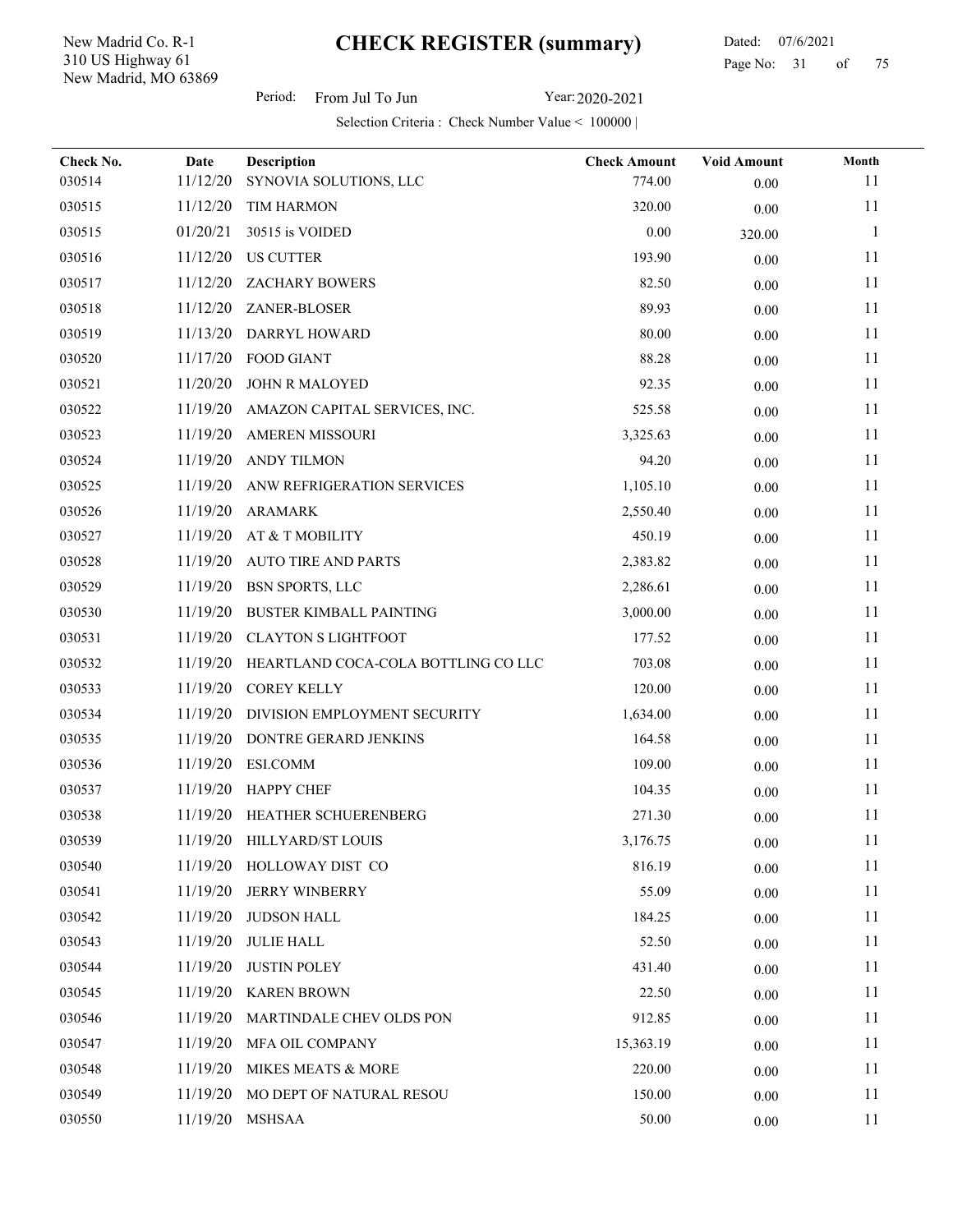New Madrid, MO 63869 310 US Highway 61 New Madrid Co. R-1

l,

Period: From Jul To Jun Year: 2020-2021

| Check No. | Date     | <b>Description</b>                  | <b>Check Amount</b> | <b>Void Amount</b> | Month |
|-----------|----------|-------------------------------------|---------------------|--------------------|-------|
| 030551    | 11/19/20 | NATIONAL FFA ORGANIZATION           | 261.00              | 0.00               | 11    |
| 030552    | 11/19/20 | NOVATECH, INC.                      | 758.76              | 0.00               | 11    |
| 030553    | 11/19/20 | OPAA FOOD MANAGEMENT INC            | 87,795.34           | 0.00               | 11    |
| 030554    | 11/19/20 | PERMA BOUND                         | 43.92               | 0.00               | 11    |
| 030555    | 11/19/20 | PROVISION DATA SOLUTIONS            | 3,048.25            | 0.00               | 11    |
| 030556    | 11/19/20 | RIGGS TREE & LIGHT SERVICE, LLC     | 1,125.00            | 0.00               | 11    |
| 030557    | 11/19/20 | <b>ROGER SICKREY</b>                | 112.50              | 0.00               | 11    |
| 030558    | 11/19/20 | ROY L WHITE                         | 37.50               | 0.00               | 11    |
| 030559    | 11/19/20 | S & S ACTIVE WEAR, LLC              | 385.08              | 0.00               | 11    |
| 030560    | 11/19/20 | SHERWIN WILLIAMS                    | 21.69               | 0.00               | 11    |
| 030561    | 11/19/20 | <b>STAAT INC</b>                    | 232,815.00          | 0.00               | 11    |
| 030562    | 11/19/20 | SUN LIFE ASSURANCE CO OF CANADA     | 17.35               | $0.00\,$           | 11    |
| 030563    | 11/19/20 | THOMAS DRUMMOND                     | 131.40              | 0.00               | 11    |
| 030564    | 11/19/20 | THOMAS SCHOEMEHL                    | 120.00              | 0.00               | 11    |
| 030565    | 11/19/20 | TONI LYNNE LAWFIELD                 | 87.19               | 0.00               | 11    |
| 030566    | 11/20/20 | AMERICAN FIDELITY ASSURANCE COMPANY | 229.16              | 0.00               | 11    |
| 030567    | 11/20/20 | AMERICAN FIDELITY ASSURANCE COMPANY | 15,946.28           | 0.00               | 11    |
| 030568    | 11/20/20 | AMERICAN HERITAGE LIFE              | 217.35              | 0.00               | 11    |
| 030569    | 11/20/20 | <b>BANK OF NEW MADRID</b>           | 3,156.00            | 0.00               | 11    |
| 030570    | 11/20/20 | COLONIAL LIFE PROCESSING CENTER     | 96.75               | 0.00               | 11    |
| 030571    | 11/20/20 | EDWARD JONES INVESTMENT             | 270.00              | 0.00               | 11    |
| 030572    | 11/20/20 | FIDELITY SECURITY LIFE INSURANCE CO | 1,630.65            | 0.00               | 11    |
| 030573    | 11/20/20 | FABER AND BRAND, LLC                | 341.85              | 0.00               | 11    |
| 030574    | 11/20/20 | FABER AND BRAND, LLC                | 118.66              | 0.00               | 11    |
| 030575    | 11/20/20 | <b>FAMILY SUPPORT PAY CTR</b>       | 30.00               | 0.00               | 11    |
| 030576    | 11/20/20 | <b>GAMACHE &amp; MYERS</b>          | 539.90              | 0.00               | 11    |
| 030577    |          | 11/20/20 MARSHA M HOLIMAN           | 155.20              | $0.00\,$           | 11    |
| 030578    | 11/20/20 | MID ATLANTIC TRUST COMPANY          | 4,255.00            | 0.00               | 11    |
| 030579    | 11/20/20 | MO DEPT OF REVENUE                  | 19,385.00           | $0.00\,$           | 11    |
| 030580    | 11/20/20 | <b>MSTA DUES</b>                    | 2,039.86            | $0.00\,$           | 11    |
| 030581    | 11/20/20 | NEW MADRID CO R-1                   | 121,832.00          | 0.00               | 11    |
| 030582    | 11/20/20 | NM CTY R-1                          | 101,373.86          | 0.00               | 11    |
| 030583    | 11/20/20 | <b>PEERS</b>                        | 32,966.73           | 0.00               | 11    |
| 030584    | 11/20/20 | PUBLIC SCHOOL RET SYSTEM            | 192,658.03          | 0.00               | 11    |
| 030585    | 11/20/20 | SUN LIFE ASSURANCE CO OF CANADA     | 6,133.76            | $0.00\,$           | 11    |
| 030586    | 11/20/20 | SUN LIFE ASSURANCE CO OF CANADA     | 4,853.07            | 0.00               | 11    |
| 030587    | 11/20/20 | AMERICAN FIDELITY ASSURANCE COMPANY | 31.14               | $0.00\,$           | 11    |
| 030588    | 11/20/20 | MID ATLANTIC TRUST COMPANY          | 400.00              | $0.00\,$           | 11    |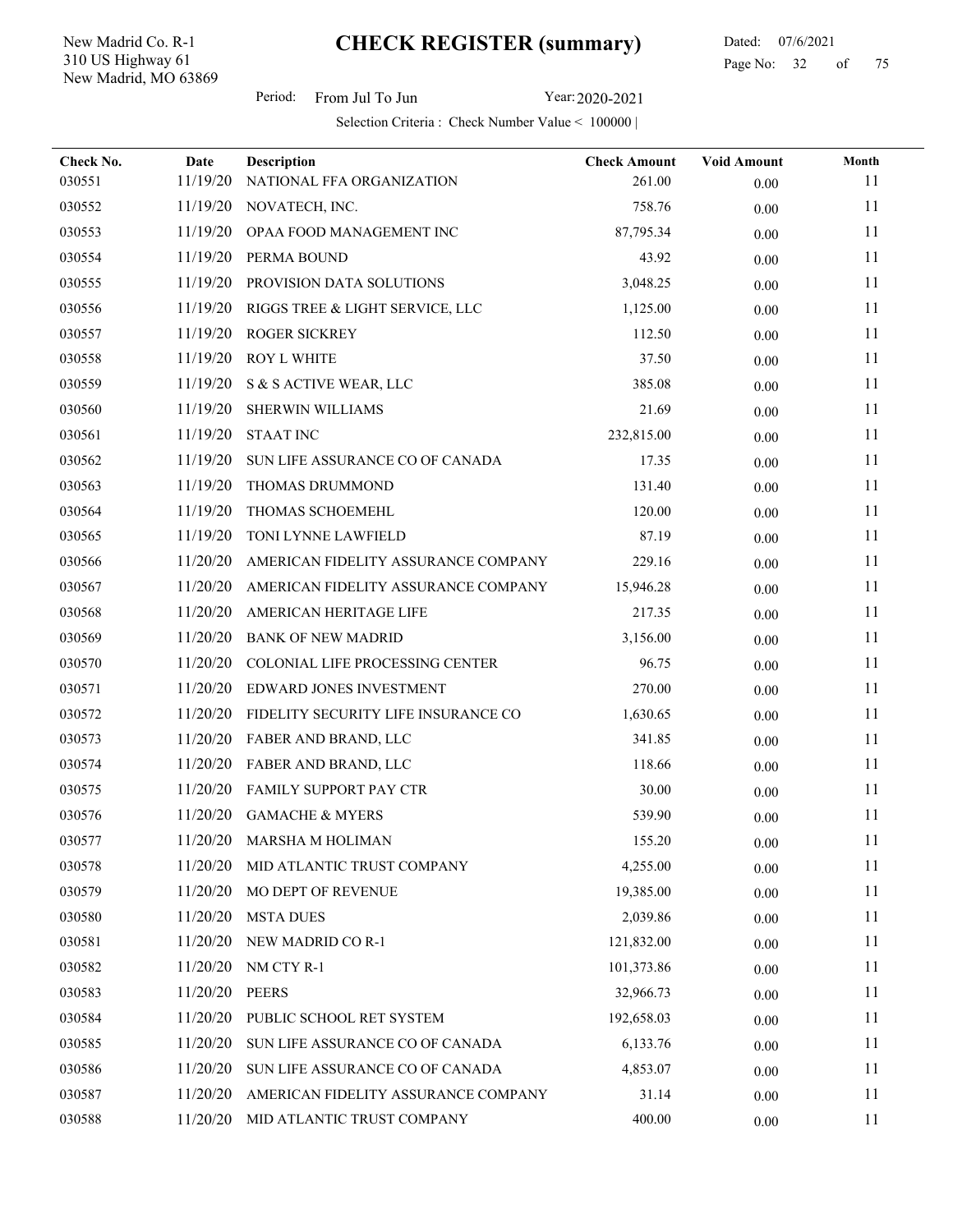New Madrid, MO 63869 310 US Highway 61 New Madrid Co. R-1

l,

 Dated: 07/6/2021 Page No: 33 of

Period: From Jul To Jun Year: 2020-2021

| Check No. | <b>Date</b> | Description                     | <b>Check Amount</b> | <b>Void Amount</b> | Month |
|-----------|-------------|---------------------------------|---------------------|--------------------|-------|
| 030589    | 11/20/20    | MO DEPT OF REVENUE              | 31.00               | 0.00               | 11    |
| 030590    | 11/20/20    | NEW MADRID CO R-1               | 505.00              | 0.00               | 11    |
| 030591    | 11/20/20    | NM CTY R-1                      | 471.06              | 0.00               | 11    |
| 030592    | 11/20/20    | <b>PEERS</b>                    | 413.18              | $0.00\,$           | 11    |
| 030593    | 11/20/20    | SUN LIFE ASSURANCE CO OF CANADA | 6.48                | 0.00               | 11    |
| 030594    | 12/03/20    | <b>ABILITY NETWORK</b>          | 1,391.76            | 0.00               | 12    |
| 030595    | 12/03/20    | ADOBE SYSTEMS INCORPORATED      | 990.00              | 0.00               | 12    |
| 030596    | 12/03/20    | <b>ALLEN FRY</b>                | 4.62                | 0.00               | 12    |
| 030597    | 12/03/20    | AMAZON CAPITAL SERVICES, INC.   | 1,777.43            | $0.00\,$           | 12    |
| 030598    | 12/03/20    | AMERICAN BAND ACCESSORIES LLC   | 46.90               | 0.00               | 12    |
| 030599    | 12/03/20    | AT & T MOBILITY                 | 45.70               | 0.00               | 12    |
| 030600    | 12/03/20    | BOOTHEEL COLLECTION SPEC        | 1,780.00            | 0.00               | 12    |
| 030601    | 12/03/20    | <b>BRIAN GUNNELS</b>            | 65.00               | 0.00               | 12    |
| 030601    | 12/17/20    | 30601 is VOIDED                 | $0.00\,$            | 65.00              | 12    |
| 030602    | 12/03/20    | CENGAGE LEARNING                | 160.33              | 0.00               | 12    |
| 030603    | 12/03/20    | <b>CLINTON CORLEW</b>           | 120.00              | 0.00               | 12    |
| 030603    | 12/17/20    | 30603 is VOIDED                 | $0.00\,$            | 120.00             | 12    |
| 030604    | 12/03/20    | <b>CLINTON CORLEW</b>           | 120.00              | 0.00               | 12    |
| 030605    | 12/03/20    | <b>COMPUTER SOLUTIONS</b>       | 4,380.00            | 0.00               | 12    |
| 030606    | 12/03/20    | DARRYL HOWARD                   | 65.00               | 0.00               | 12    |
| 030606    | 12/17/20    | 30606 is VOIDED                 | $0.00\,$            | 65.00              | 12    |
| 030607    | 12/03/20    | DARRYL HOWARD                   | 120.00              | 0.00               | 12    |
| 030607    | 12/17/20    | 30607 is VOIDED                 | 0.00                | 120.00             | 12    |
| 030608    | 12/03/20    | DARRYL LEWIS                    | 65.00               | 0.00               | 12    |
| 030609    | 12/03/20    | DARRYL LEWIS                    | 120.00              | $0.00\,$           | 12    |
| 030610    | 12/03/20    | <b>DAVID ENDERLE</b>            | 180.00              | $0.00\,$           | 12    |
| 030611    |             | 12/03/20 DAVID SPRIGGS          | 120.00              | $0.00\,$           | 12    |
| 030612    | 12/03/20    | DENVER STUCKEY                  | 120.00              | 0.00               | 12    |
| 030613    | 12/03/20    | DESTINY MCSPADDEN               | 103.50              | 0.00               | 12    |
| 030614    | 12/03/20    | DEXTER R-XI SCHOOL DISTRICT     | 5,711.94            | 0.00               | 12    |
| 030615    | 12/03/20    | DONNIE JENKINS                  | 120.00              | 0.00               | 12    |
| 030615    | 12/17/20    | 30615 is VOIDED                 | 0.00                | 120.00             | 12    |
| 030616    | 12/03/20    | DONTRE GERARD JENKINS           | 90.00               | 0.00               | 12    |
| 030617    | 12/03/20    | <b>EDDY MOORE</b>               | 65.00               | 0.00               | 12    |
| 030617    | 12/17/20    | 30617 is VOIDED                 | 0.00                | 65.00              | 12    |
| 030618    | 12/03/20    | <b>ERIC BUMPUS</b>              | 41.75               | 0.00               | 12    |
| 030619    | 12/03/20    | ERIC L BENNETT                  | 120.00              | 0.00               | 12    |
| 030620    | 12/03/20    | ESI.COMM                        | 97.00               | $0.00\,$           | 12    |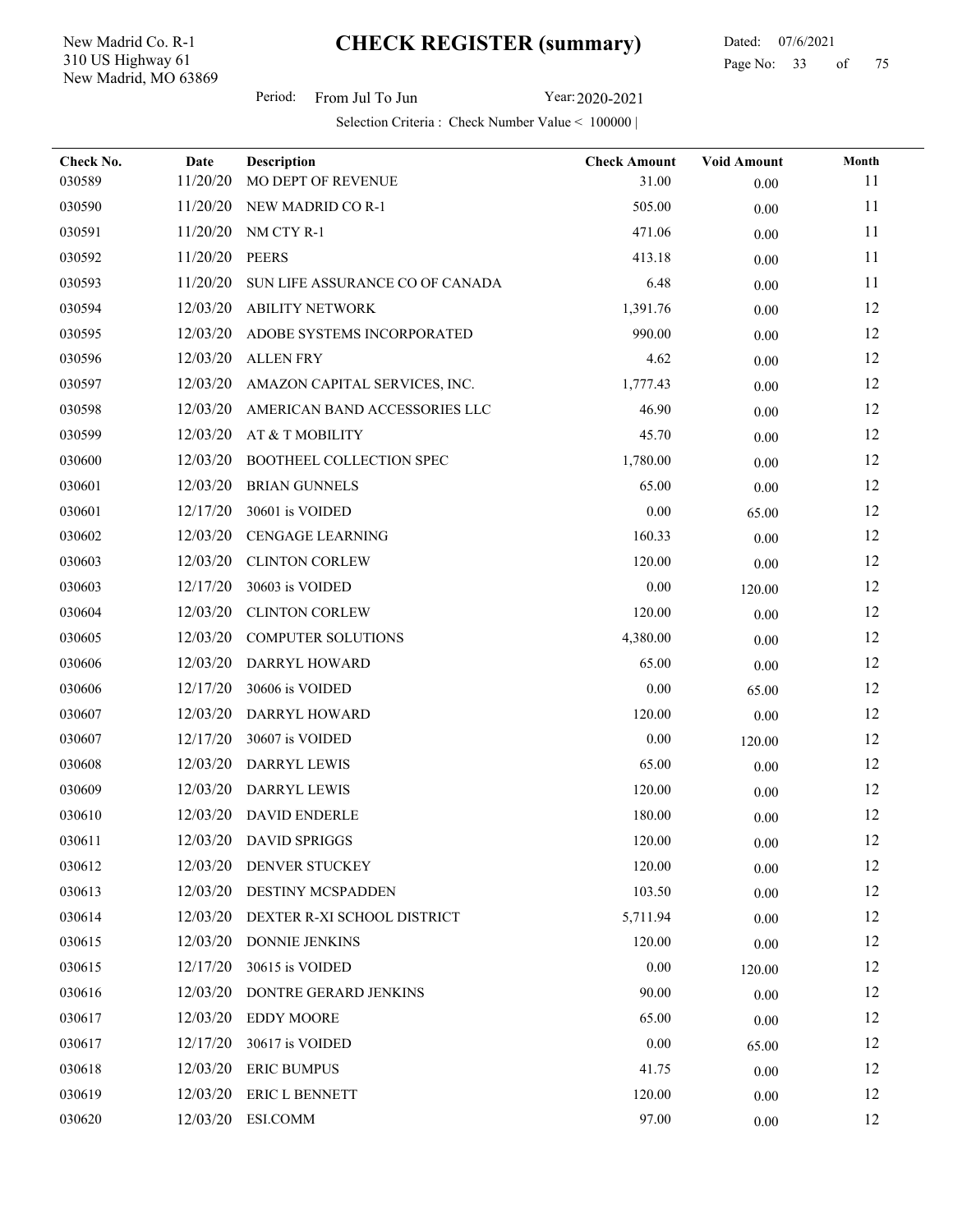New Madrid, MO 63869 310 US Highway 61 New Madrid Co. R-1

Period: From Jul To Jun Year: 2020-2021

| Check No. | Date     | <b>Description</b>               | <b>Check Amount</b> | <b>Void Amount</b> | Month |
|-----------|----------|----------------------------------|---------------------|--------------------|-------|
| 030621    | 12/03/20 | ETHAN A HUNZIKER                 | 45.00               | 0.00               | 12    |
| 030622    | 12/03/20 | <b>FIRST BOOK</b>                | 160.65              | $0.00\,$           | 12    |
| 030623    | 12/03/20 | <b>GARY MOORE</b>                | 65.00               | 0.00               | 12    |
| 030623    | 12/17/20 | 30623 is VOIDED                  | 0.00                | 65.00              | 12    |
| 030624    | 12/03/20 | <b>GOPHER</b>                    | 1,188.00            | 0.00               | 12    |
| 030625    | 12/03/20 | <b>JASON REED</b>                | 120.00              | $0.00\,$           | 12    |
| 030626    | 12/03/20 | JEROME STONE                     | 120.00              | 0.00               | 12    |
| 030627    | 12/03/20 | <b>JERRY DEMENT</b>              | 120.00              | $0.00\,$           | 12    |
| 030628    | 12/03/20 | <b>JERRY DEMENT</b>              | 120.00              | 0.00               | 12    |
| 030629    | 12/03/20 | <b>JESSICA C LOTT</b>            | 41.75               | 0.00               | 12    |
| 030630    | 12/03/20 | <b>JIM VAUGHN</b>                | 120.00              | 0.00               | 12    |
| 030631    | 12/03/20 | <b>KELSIE BRANDS</b>             | 21.84               | 0.00               | 12    |
| 030632    | 12/03/20 | <b>KEVIN LAWRENCE</b>            | 120.00              | 0.00               | 12    |
| 030633    | 12/03/20 | <b>LEE JONES</b>                 | 120.00              | $0.00\,$           | 12    |
| 030634    | 12/03/20 | LOWES                            | 723.85              | 0.00               | 12    |
| 030635    | 12/03/20 | METRO ELECTRIC SUPPLY            | 101.92              | 0.00               | 12    |
| 030636    | 12/03/20 | MICHAEL RICHMOND                 | 65.00               | 0.00               | 12    |
| 030636    | 12/17/20 | 30636 is VOIDED                  | 0.00                | 65.00              | 12    |
| 030637    | 12/03/20 | MIDLAND PAPER COMPANY            | 135.95              | 0.00               | 12    |
| 030638    | 12/03/20 | MISSOURI HEALTHCARE ASSO         | 260.00              | 0.00               | 12    |
| 030639    | 12/03/20 | <b>MSBA</b>                      | 257.70              | $0.00\,$           | 12    |
| 030640    | 12/03/20 | MUNICIPAL LIGHT & POWER          | 14,835.43           | $0.00\,$           | 12    |
| 030641    | 12/03/20 | NAVIGATE BUILDING SOLUTIONS, LLC | 10,044.00           | 0.00               | 12    |
| 030642    | 12/03/20 | NEC CORPORATION OF AMERICA       | 1,073.01            | $0.00\,$           | 12    |
| 030643    | 12/03/20 | NOTRE DAME BOOSTER CLUB          | 50.00               | 0.00               | 12    |
| 030644    |          | 12/03/20 NOVATECH, INC.          | 6,088.30            | 0.00               | 12    |
| 030645    |          | 12/03/20 PREMIUM MECHANICAL INC. | 16,829.22           | $0.00\,$           | 12    |
| 030646    | 12/03/20 | RPCS, INC.                       | 39.28               | $0.00\,$           | 12    |
| 030647    | 12/03/20 | <b>QUILL CORPORATION</b>         | 254.70              | $0.00\,$           | 12    |
| 030648    | 12/03/20 | RESERVE ACCOUNT                  | 2,000.00            | 0.00               | 12    |
| 030649    | 12/03/20 | <b>RUTH A MATLOCK</b>            | 23.60               | $0.00\,$           | 12    |
| 030650    | 12/03/20 | <b>RYAN MILLER</b>               | 120.00              | 0.00               | 12    |
| 030651    | 12/03/20 | S & S ACTIVE WEAR, LLC           | 139.06              | 0.00               | 12    |
| 030652    | 12/03/20 | <b>SCOTT BROWN</b>               | 120.00              | 0.00               | 12    |
| 030653    | 12/03/20 | <b>SCOTT BROWN</b>               | 120.00              | $0.00\,$           | 12    |
| 030654    | 12/03/20 | SCOTT CITY R-1 SCH DIST          | 197.60              | $0.00\,$           | 12    |
| 030655    | 12/03/20 | SEMO ELECTRIC COOP.              | 35.00               | $0.00\,$           | 12    |
| 030656    | 12/03/20 | <b>SHANE GRISSOM</b>             | 65.00               | $0.00\,$           | 12    |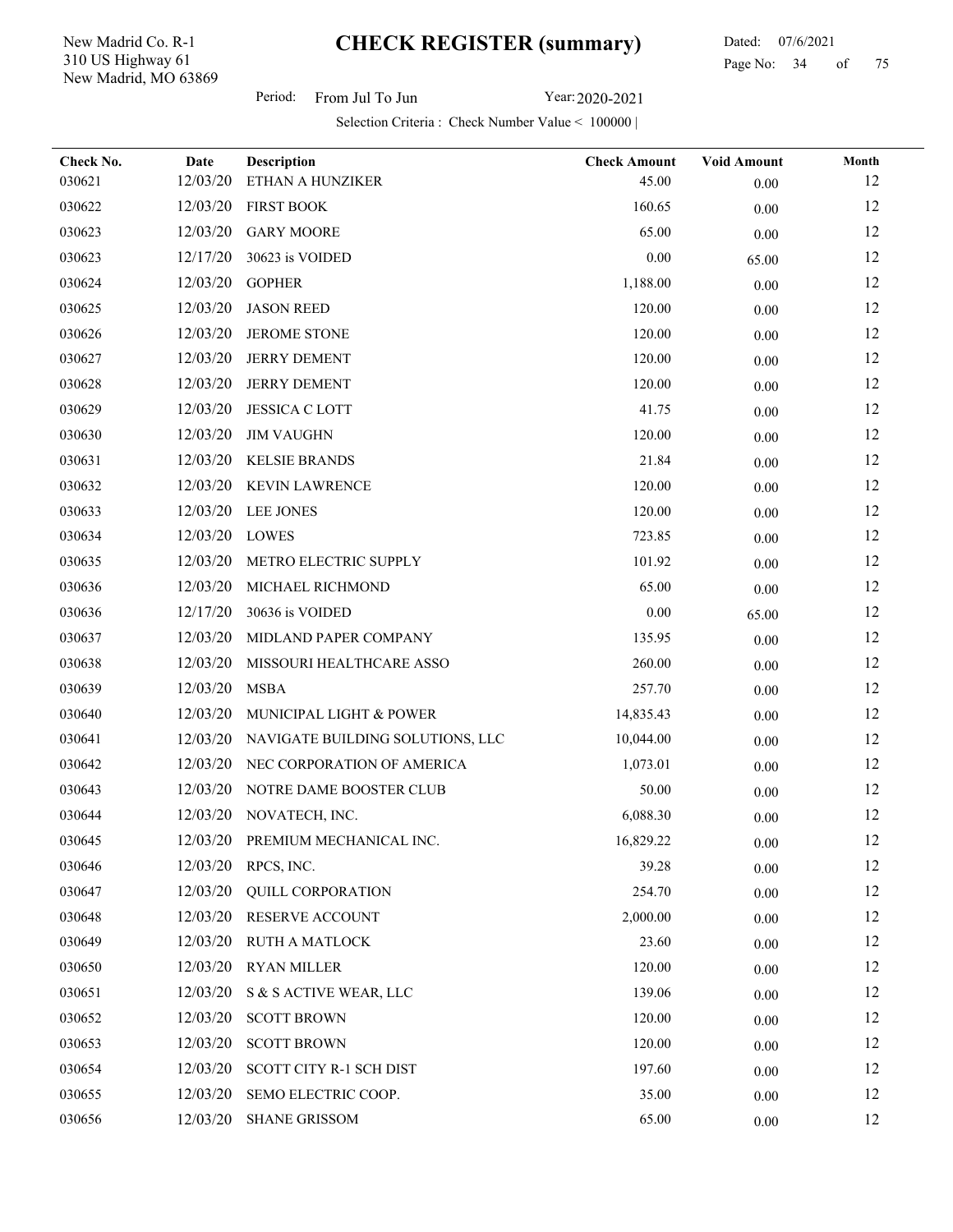New Madrid, MO 63869 310 US Highway 61 New Madrid Co. R-1

l,

Period: From Jul To Jun Year: 2020-2021

| Check No. | <b>Date</b> | Description                             | <b>Check Amount</b> | <b>Void Amount</b> | $\bf{Month}$ |
|-----------|-------------|-----------------------------------------|---------------------|--------------------|--------------|
| 030657    | 12/03/20    | <b>SHANNON FOSTER</b>                   | 120.00              | 0.00               | 12           |
| 030658    | 12/03/20    | <b>SHANNON FOSTER</b>                   | 120.00              | 0.00               | 12           |
| 030659    | 12/03/20    | SLUSHER FARM & HOME INC.                | 59.93               | 0.00               | 12           |
| 030660    | 12/03/20    | SOUTH PEMISCOT H.S.                     | 89.29               | $0.00\,$           | 12           |
| 030661    | 12/03/20    | SPRINGFIELD MUSIC, INC.                 | 634.67              | 0.00               | 12           |
| 030662    | 12/03/20    | STEPHEN DUNNING                         | 120.00              | 0.00               | 12           |
| 030663    | 12/03/20    | SYNOVIA SOLUTIONS, LLC                  | 258.00              | 0.00               | 12           |
| 030664    | 12/03/20    | THE WEEKLY RECORD LLC.                  | 84.00               | 0.00               | 12           |
| 030665    | 12/03/20    | <b>TIM HARMON</b>                       | 120.00              | 0.00               | 12           |
| 030666    | 12/03/20    | TYLER TROVER                            | 120.00              | 0.00               | 12           |
| 030667    | 12/03/20    | TYLER TROVER                            | 120.00              | $0.00\,$           | 12           |
| 030668    | 12/03/20    | UNITED TERMITE & PEST CONTROL LLC       | 595.00              | $0.00\,$           | 12           |
| 030669    | 12/03/20    | US BANK OPERATIONS CENT                 | 51,958.18           | 0.00               | 12           |
| 030670    | 12/03/20    | <b>VARSITY SPIRIT FASHIONS</b>          | 622.50              | 0.00               | 12           |
| 030671    | 12/03/20    | WALMART COMMUNITY/RFCSLLC               | 1,512.44            | 0.00               | 12           |
| 030672    | 12/03/20    | ZACHARY BOWERS                          | 43.00               | 0.00               | 12           |
| 030673    | 12/10/20    | AMAZON CAPITAL SERVICES, INC.           | 2,580.18            | 0.00               | 12           |
| 030674    | 12/10/20    | AREA 16 FFA ASSOCIATION                 | 54.00               | $0.00\,$           | 12           |
| 030675    | 12/10/20    | <b>ASHA</b>                             | 731.00              | 0.00               | 12           |
| 030675    | 01/29/21    | 30675 is VOIDED                         | 0.00                | 731.00             | -1           |
| 030676    | 12/10/20    | AT & T MOBILITY                         | 30.73               | 0.00               | 12           |
| 030677    | 12/10/20    | AT & T                                  | 10,045.06           | 0.00               | 12           |
| 030678    | 12/10/20    | BEST SANITATION SERVICE                 | 1,500.00            | 0.00               | 12           |
| 030679    | 12/10/20    | BEUSSINK HEY ROE & STROD                | 15,900.00           | 0.00               | 12           |
| 030680    | 12/10/20    | <b>BEVERLY STEVENER</b>                 | 45.00               | $0.00\,$           | 12           |
| 030681    | 12/10/20    | BOOTHEEL COLLECTION SPEC                | 8,074.00            | 0.00               | 12           |
| 030682    |             | 12/10/20 BOUND TO STAY BOUND BOOK, INC. | 43.42               | 0.00               | 12           |
| 030683    | 12/10/20    | <b>BSN SPORTS, LLC</b>                  | 340.02              | 0.00               | 12           |
| 030684    | 12/10/20    | <b>CAMILLE LANCASTER</b>                | 253.00              | $0.00\,$           | 12           |
| 030685    | 12/10/20    | <b>CITY OF LILBOURN</b>                 | 174.30              | 0.00               | 12           |
| 030686    | 12/10/20    | COAST TO COAST SIGNS                    | 2,900.00            | 0.00               | 12           |
| 030687    | 12/10/20    | <b>CUMMINS SALES AND SERVICE</b>        | 1,067.10            | 0.00               | 12           |
| 030688    | 12/10/20    | DONTRE GERARD JENKINS                   | 268.44              | $0.00\,$           | 12           |
| 030689    | 12/10/20    | HILLYARD/ST LOUIS                       | 10,708.91           | 0.00               | 12           |
| 030690    | 12/10/20    | HOLLOWAY DIST CO                        | 1,001.90            | 0.00               | 12           |
| 030691    | 12/10/20    | KENNY ROGERS CHILDREN CT                | 5,307.00            | 0.00               | 12           |
| 030692    | 12/10/20    | MARC STEVENER                           | 250.00              | 0.00               | 12           |
| 030693    | 12/10/20    | MIKERENTALS INC.                        | 50.00               | $0.00\,$           | 12           |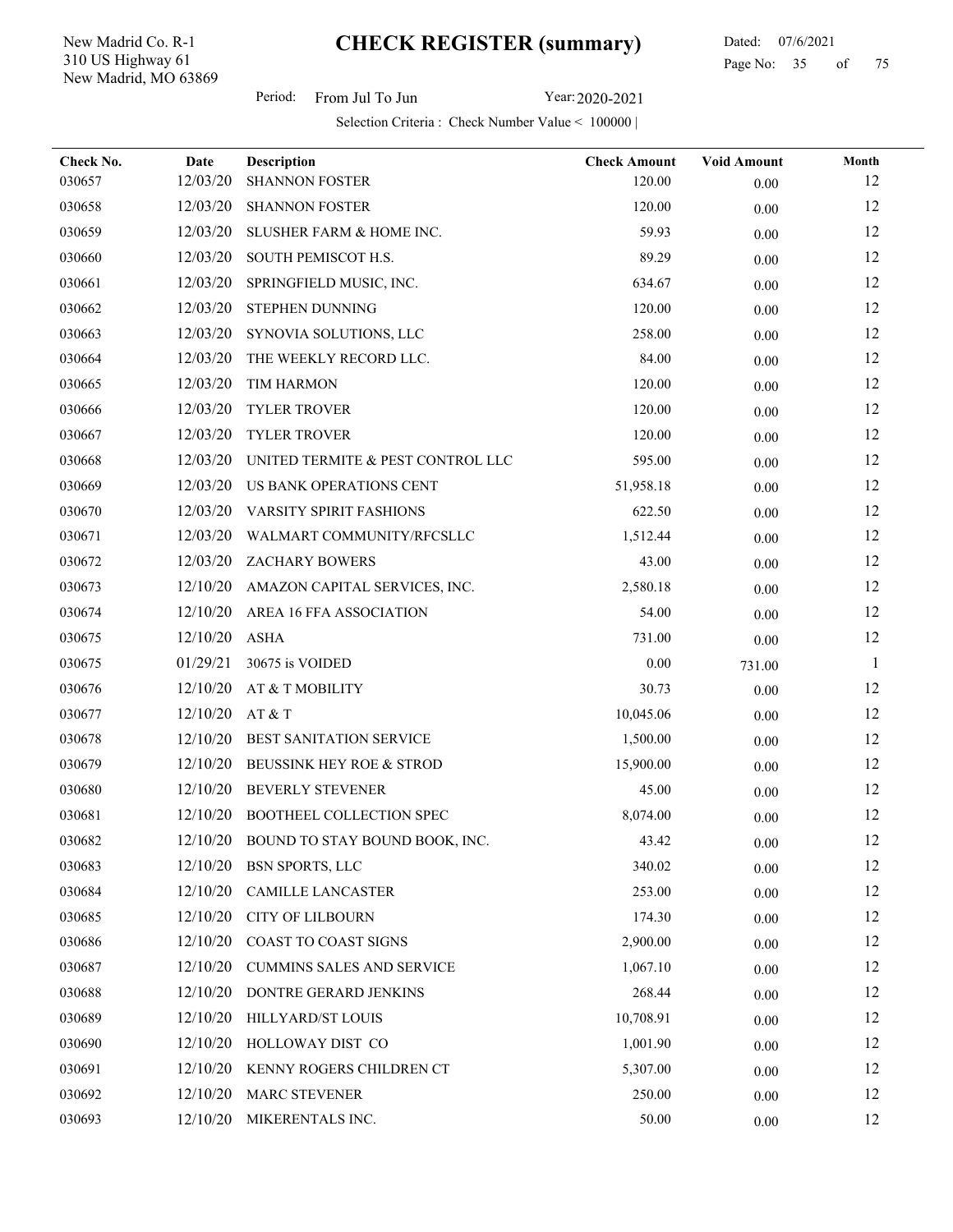New Madrid, MO 63869 310 US Highway 61 New Madrid Co. R-1

 Dated: 07/6/2021 Page No: 36 of

Period: From Jul To Jun Year: 2020-2021

| Check No. | <b>Date</b> | Description                           | <b>Check Amount</b> | <b>Void Amount</b> | Month |
|-----------|-------------|---------------------------------------|---------------------|--------------------|-------|
| 030694    | 12/10/20    | MISSOURI FBLA-PBL                     | 320.00              | 0.00               | 12    |
| 030695    | 12/10/20    | <b>MSHSAA</b>                         | 25.00               | 0.00               | 12    |
| 030696    | 12/10/20    | MUNICIPAL LIGHT & POWER               | 2,883.69            | $0.00\,$           | 12    |
| 030697    | 12/10/20    | <b>NASCO</b>                          | 25.92               | $0.00\,$           | 12    |
| 030698    | 12/10/20    | NEW MADRID COUNTY WATER               | 360.00              | 0.00               | 12    |
| 030699    | 12/10/20    | NOVATECH, INC.                        | 4,321.00            | 0.00               | 12    |
| 030700    | 12/10/20    | OPAA FOOD MANAGEMENT INC              | 3,683.54            | 0.00               | 12    |
| 030701    | 12/10/20    | PREMIUM MECHANICAL INC.               | 1,401.00            | 0.00               | 12    |
| 030702    | 12/10/20    | S & S ACTIVE WEAR, LLC                | 139.73              | 0.00               | 12    |
| 030703    | 12/10/20    | SEMO AUTOMOTIVE PARTS WHSE.           | 317.61              | $0.00\,$           | 12    |
| 030704    | 12/10/20    | <b>SKILLSUSA</b>                      | 39.00               | 0.00               | 12    |
| 030705    | 12/10/20    | TWIN RIVERS HIGH SCHOOL               | 175.00              | 0.00               | 12    |
| 030706    | 12/10/20    | <b>UPS</b>                            | 25.15               | 0.00               | 12    |
| 030707    | 12/17/20    | NOVATECH, INC.                        | 3,775.00            | 0.00               | 12    |
| 030708    | 12/17/20    | <b>RD ENTERPRISES</b>                 | 11,844.00           | 0.00               | 12    |
| 030709    | 12/17/20    | AMAZON CAPITAL SERVICES, INC.         | 1,991.48            | 0.00               | 12    |
| 030710    | 12/17/20    | <b>AMEREN MISSOURI</b>                | 4,679.96            | 0.00               | 12    |
| 030711    | 12/17/20    | ANGELA D. JACKSON                     | 10,725.00           | $0.00\,$           | 12    |
| 030712    | 12/17/20    | <b>ANGIE MILLER</b>                   | 179.55              | 0.00               | 12    |
| 030713    | 12/17/20    | ANW REFRIGERATION SERVICES            | 736.32              | 0.00               | 12    |
| 030714    | 12/17/20    | ARAMARK                               | 3,473.68            | $0.00\,$           | 12    |
| 030715    | 12/17/20    | <b>AUTO TIRE AND PARTS</b>            | 1,254.47            | 0.00               | 12    |
| 030716    | 12/17/20    | <b>BJ S TRAVEL CENTER</b>             | 120.00              | 0.00               | 12    |
| 030717    | 12/17/20    | <b>BSN SPORTS, LLC</b>                | 374.50              | 0.00               | 12    |
| 030718    | 12/17/20    | <b>BULTE COMPANY</b>                  | 43,585.00           | $0.00\,$           | 12    |
| 030719    | 12/17/20    | <b>CASEY ROST</b>                     | 95.94               | $0.00\,$           | 12    |
| 030720    | 12/17/20    | <b>CITY OF MATTHEWS</b>               | 57.82               | 0.00               | 12    |
| 030721    | 12/17/20    | <b>CLAYTON S LIGHTFOOT</b>            | 177.52              | $0.00\,$           | 12    |
| 030722    | 12/17/20    | <b>COMPUTER SUPPLIES AND SERVICES</b> | 274.99              | 0.00               | 12    |
| 030723    | 12/17/20    | <b>DAVES GROCERY</b>                  | 539.62              | 0.00               | 12    |
| 030724    | 12/17/20    | DITTRONICS INC.                       | 457.45              | 0.00               | 12    |
| 030725    | 12/17/20    | <b>DONNIE JENKINS</b>                 | 120.00              | 0.00               | 12    |
| 030725    | 12/17/20    | 30725 is VOIDED                       | 0.00                | 120.00             | 12    |
| 030726    | 12/17/20    | DONTRE GERARD JENKINS                 | 52.18               | 0.00               | 12    |
| 030727    | 12/17/20    | <b>HAMILTON PLUMBING</b>              | 125.00              | 0.00               | 12    |
| 030728    | 12/17/20    | HEATHER SCHUERENBERG                  | 135.65              | 0.00               | 12    |
| 030729    | 12/17/20    | HILLYARD/ST LOUIS                     | 2,336.32            | 0.00               | 12    |
| 030730    | 12/17/20    | JARED SHACKLEFORD                     | 99.00               | 0.00               | 12    |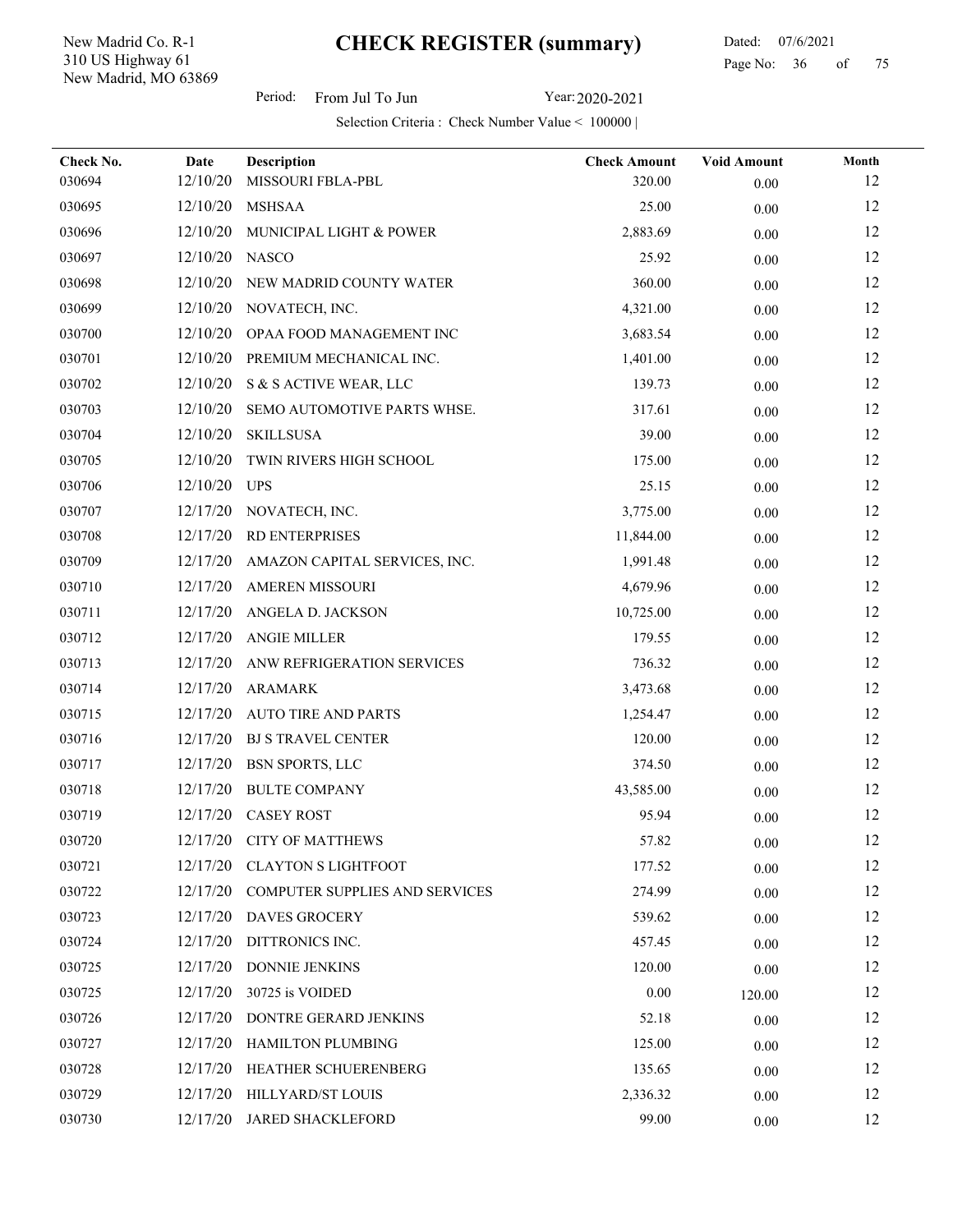New Madrid, MO 63869 310 US Highway 61 New Madrid Co. R-1

 Dated: 07/6/2021 Page No: 37 of

Period: From Jul To Jun Year: 2020-2021

| Check No.<br>030731 | Date<br>12/17/20 | Description<br>JOSEPH MCCLARTY           | <b>Check Amount</b><br>9.33 | <b>Void Amount</b><br>$0.00\,$ | Month<br>12 |
|---------------------|------------------|------------------------------------------|-----------------------------|--------------------------------|-------------|
| 030732              | 12/17/20         | KELLY MURPHY                             | 59.37                       | $0.00\,$                       | 12          |
| 030733              | 12/17/20         | <b>KEVIN LYONS</b>                       | 45.00                       | 0.00                           | 12          |
| 030734              | 12/17/20         | M.U.S.I.C.                               | 308,079.00                  | 0.00                           | 12          |
| 030735              | 12/17/20         | MARTINDALE CHEV OLDS PON                 | 48.99                       | 0.00                           | 12          |
| 030736              | 12/17/20         | MAVERICK GLASS INC.                      | 199.00                      | $0.00\,$                       | 12          |
| 030737              | 12/17/20         | <b>MEDCA</b>                             | 1,949.00                    | 0.00                           | 12          |
| 030738              | 12/17/20         | MFA OIL COMPANY                          | 6,589.58                    | 0.00                           | 12          |
| 030739              | 12/17/20         | MICKES O'TOOLE, LLC                      | 104.00                      | 0.00                           | 12          |
| 030740              | 12/17/20         | MID-SOUTH STEEL PRODUCTS                 | 1,135.02                    | 0.00                           | 12          |
| 030741              | 12/17/20         | MIDWEST BUS SALES                        | 129.96                      | 0.00                           | 12          |
| 030742              | 12/17/20         | MUHL TECH BASEBALL                       | 219.00                      | 0.00                           | 12          |
| 030743              | 12/17/20         | NEW MADRID FARM AND HOME                 | 1,048.42                    | 0.00                           | 12          |
| 030744              | 12/17/20         | NOVATECH, INC.                           | 476.00                      | 0.00                           | 12          |
| 030745              | 12/17/20         | OPAA FOOD MANAGEMENT INC                 | 74,126.54                   | 0.00                           | 12          |
| 030746              | 12/17/20         | PERMA BOUND                              | 335.14                      | 0.00                           | 12          |
| 030747              | 12/17/20         | POWELL SUPPLY INC.                       | 156.00                      | 0.00                           | 12          |
| 030748              | 12/17/20         | RPCS, INC.                               | 42.59                       | 0.00                           | 12          |
| 030749              | 12/17/20         | <b>RENEE SMITH</b>                       | 270.00                      | 0.00                           | 12          |
| 030750              | 12/17/20         | RIGGS TREE & LIGHT SERVICE, LLC          | 1,800.00                    | 0.00                           | 12          |
| 030751              | 12/17/20         | <b>SETH MCMILLEN</b>                     | 41.75                       | 0.00                           | 12          |
| 030752              | 12/17/20         | SHARDONNEY PERKINS                       | 86.78                       | $0.00\,$                       | 12          |
| 030753              | 12/17/20         | SOUTHEAST HEALTH PHYSICIANS LLC          | 1,985.00                    | 0.00                           | 12          |
| 030754              | 12/17/20         | SPRINGFIELD MUSIC, INC.                  | 27.31                       | 0.00                           | 12          |
| 030755              | 12/17/20         | STANDARD DEMOCRAT                        | 229.33                      | 0.00                           | 12          |
| 030756              |                  | 12/17/20 SUN LIFE ASSURANCE CO OF CANADA | 17.35                       | 0.00                           | 12          |
| 030757              |                  | 12/17/20 SYNOVIA SOLUTIONS, LLC          | 258.00                      | $0.00\,$                       | 12          |
| 030758              | 12/17/20         | T J S LANDSCAPE SERVICE                  | 2,640.00                    | 0.00                           | 12          |
| 030759              | 12/17/20         | THE WEEKLY RECORD LLC.                   | 163.50                      | $0.00\,$                       | 12          |
| 030760              | 12/17/20         | <b>TOBY HEEB</b>                         | 39.14                       | 0.00                           | 12          |
| 030761              | 12/18/20         | AMERICAN FIDELITY ASSURANCE COMPANY      | 229.16                      | 0.00                           | 12          |
| 030762              | 12/18/20         | AMERICAN FIDELITY ASSURANCE COMPANY      | 15,778.44                   | 0.00                           | 12          |
| 030763              | 12/18/20         | AMERICAN HERITAGE LIFE                   | 217.35                      | 0.00                           | 12          |
| 030764              | 12/18/20         | <b>BANK OF NEW MADRID</b>                | 3,236.00                    | 0.00                           | 12          |
| 030765              | 12/18/20         | COLONIAL LIFE PROCESSING CENTER          | 96.75                       | 0.00                           | 12          |
| 030766              | 12/18/20         | EDWARD JONES INVESTMENT                  | 270.00                      | 0.00                           | 12          |
| 030767              | 12/18/20         | FIDELITY SECURITY LIFE INSURANCE CO      | 1,630.65                    | $0.00\,$                       | 12          |
| 030768              | 12/18/20         | FABER AND BRAND, LLC                     | 341.85                      | $0.00\,$                       | 12          |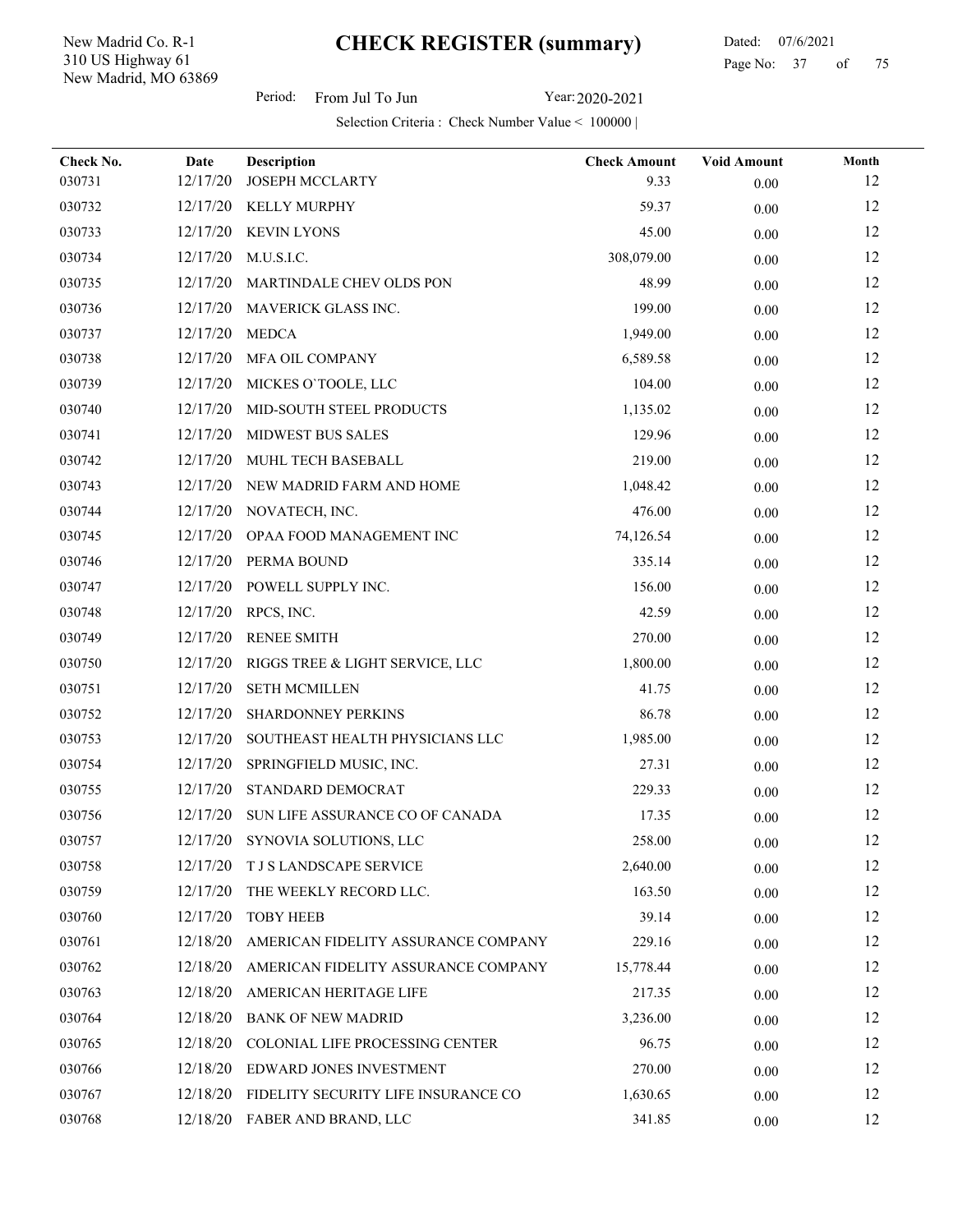New Madrid, MO 63869 310 US Highway 61 New Madrid Co. R-1

 Dated: 07/6/2021 Page No: 38 of

Period: From Jul To Jun Year: 2020-2021

| Check No. | Date     | Description                     | <b>Check Amount</b> | <b>Void Amount</b> | Month |
|-----------|----------|---------------------------------|---------------------|--------------------|-------|
| 030769    | 12/18/20 | FABER AND BRAND, LLC            | 118.66              | 0.00               | 12    |
| 030770    | 12/18/20 | FAMILY SUPPORT PAY CTR          | 90.00               | 0.00               | 12    |
| 030771    | 12/18/20 | <b>GAMACHE &amp; MYERS</b>      | 539.90              | 0.00               | 12    |
| 030772    | 12/18/20 | MID ATLANTIC TRUST COMPANY      | 4,655.00            | 0.00               | 12    |
| 030773    | 12/18/20 | MO DEPT OF REVENUE              | 20,758.00           | 0.00               | 12    |
| 030774    | 12/18/20 | <b>MSTA DUES</b>                | 2,169.86            | 0.00               | 12    |
| 030775    | 12/18/20 | NEW MADRID CO R-1               | 123,111.00          | 0.00               | 12    |
| 030776    | 12/18/20 | NM CTY R-1                      | 106,356.09          | 0.00               | 12    |
| 030777    | 12/18/20 | <b>PEERS</b>                    | 33,259.00           | 0.00               | 12    |
| 030778    | 12/18/20 | PUBLIC SCHOOL RET SYSTEM        | 198,018.93          | 0.00               | 12    |
| 030779    | 12/18/20 | SUN LIFE ASSURANCE CO OF CANADA | 6,166.48            | 0.00               | 12    |
| 030780    | 12/18/20 | SUN LIFE ASSURANCE CO OF CANADA | 4,826.86            | 0.00               | 12    |
| 030781    | 01/07/21 | <b>ABILITY NETWORK</b>          | 1,129.26            | 0.00               | 1     |
| 030782    | 01/07/21 | AJG RISK MGMT SERVICE           | 18,382.00           | 0.00               |       |
| 030783    | 01/07/21 | AMAZON CAPITAL SERVICES, INC.   | 438.82              | 0.00               |       |
| 030784    | 01/07/21 | ANTHONY YOUNG                   | 54.79               | 0.00               |       |
| 030785    | 01/07/21 | AT & T MOBILITY                 | 615.80              | 0.00               |       |
| 030786    | 01/07/21 | AT & T MOBILITY                 | 270.83              | 0.00               |       |
| 030787    | 01/07/21 | <b>BEST SANITATION SERVICE</b>  | 1,500.00            | 0.00               |       |
| 030788    | 01/07/21 | <b>BOB GARNER</b>               | 120.00              | 0.00               |       |
| 030789    | 01/07/21 | <b>BOB GODWIN</b>               | 120.00              | 0.00               |       |
| 030790    | 01/07/21 | <b>BSN SPORTS, LLC</b>          | 2,919.76            | 0.00               |       |
| 030791    | 01/07/21 | CALBERT PHOTOGRAPHY             | 240.00              | 0.00               |       |
| 030792    | 01/07/21 | CAPE PAINT AND GLASS, INC       | 1,303.00            | 0.00               |       |
| 030793    | 01/07/21 | CAPE WINAIR CO.                 | 1,111.80            | 0.00               |       |
| 030794    | 01/07/21 | CENTRAL STATES BUS SALES INC.   | 1,247.20            | 0.00               |       |
| 030795    |          | 01/07/21 CITY OF LILBOURN       | 167.49              | 0.00               | 1     |
| 030796    | 01/07/21 | COMPUTER SUPPLIES AND SERVICES  | 88.84               | 0.00               | 1     |
| 030797    | 01/07/21 | <b>DAVID SPRIGGS</b>            | 120.00              | 0.00               | T     |
| 030797    | 02/22/21 | 30797 is VOIDED                 | 0.00                | 120.00             | 2     |
| 030798    | 01/07/21 | DEMCO INC.                      | 1,243.71            | 0.00               | 1     |
| 030799    | 01/07/21 | <b>DONNIE JENKINS</b>           | 120.00              | 0.00               |       |
| 030799    | 02/05/21 | 30799 is VOIDED                 | 0.00                | 120.00             | 2     |
| 030800    | 01/07/21 | <b>DONNIE JENKINS</b>           | 120.00              | 0.00               |       |
| 030800    | 02/22/21 | 30800 is VOIDED                 | 0.00                | 120.00             | 2     |
| 030801    | 01/07/21 | <b>EDUCATIONPLUS</b>            | 189,659.50          | 0.00               |       |
| 030802    | 01/07/21 | <b>ERIC JOHNSON</b>             | 120.00              | 0.00               |       |
| 030803    | 01/07/21 | FRANK KILLIAN                   | 120.00              | $0.00\,$           | 1     |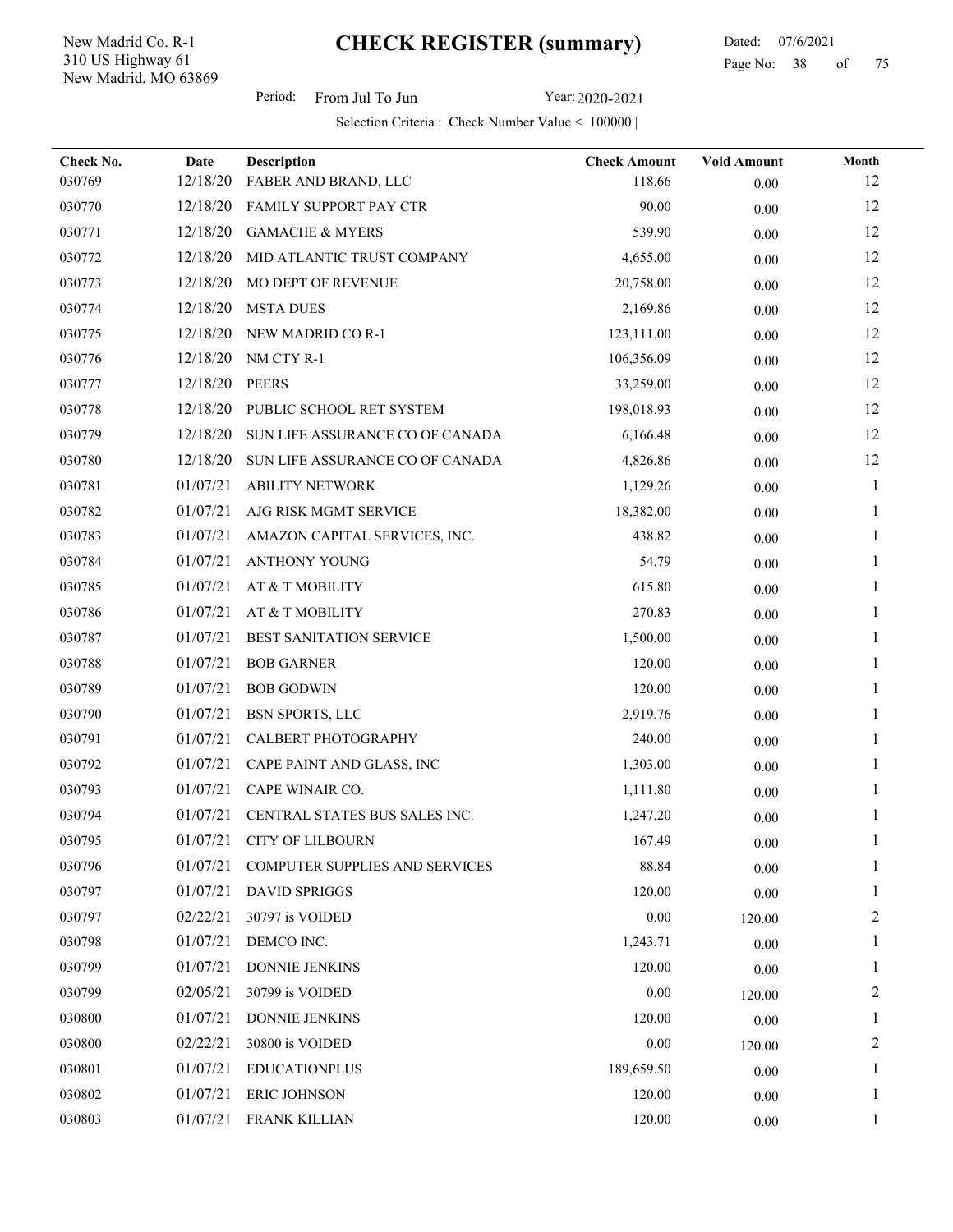New Madrid, MO 63869 310 US Highway 61 New Madrid Co. R-1

l,

Period: From Jul To Jun Year: 2020-2021

| Check No. | Date     | <b>Description</b>                 | <b>Check Amount</b> | <b>Void Amount</b> | Month |
|-----------|----------|------------------------------------|---------------------|--------------------|-------|
| 030804    | 01/07/21 | GALLS, LLC                         | 70.49               | $0.00\,$           |       |
| 030805    | 01/07/21 | GOLF TEAM PRODUCTS INC             | 30.00               | 0.00               | 1     |
| 030806    | 01/07/21 | <b>GUINN M KELLY</b>               | 120.00              | 0.00               |       |
| 030806    | 02/22/21 | 30806 is VOIDED                    | 0.00                | 120.00             | 2     |
| 030807    | 01/07/21 | <b>HOBART SALES &amp; SERVICES</b> | 1,575.00            | 0.00               |       |
| 030808    | 01/07/21 | <b>JACKIE THACKER</b>              | 41.75               | 0.00               |       |
| 030809    | 01/07/21 | <b>JASON REED</b>                  | 120.00              | 0.00               |       |
| 030809    | 02/22/21 | 30809 is VOIDED                    | 0.00                | 120.00             | 2     |
| 030810    | 01/07/21 | <b>JASON VANDEVEN</b>              | 120.00              | 0.00               |       |
| 030811    | 01/07/21 | <b>JAY PYLES</b>                   | 120.00              | 0.00               | 1     |
| 030812    | 01/07/21 | <b>JAY PYLES</b>                   | 120.00              | 0.00               | 1     |
| 030812    | 02/22/21 | 30812 is VOIDED                    | $0.00\,$            | 120.00             | 2     |
| 030813    | 01/07/21 | <b>JERRY DEMENT</b>                | 120.00              | 0.00               | 1     |
| 030814    | 01/07/21 | <b>JERRY DEMENT</b>                | 120.00              | $0.00\,$           |       |
| 030814    | 02/22/21 | 30814 is VOIDED                    | 0.00                | 120.00             | 2     |
| 030815    | 01/07/21 | <b>JIM VAUGHN</b>                  | 120.00              | 0.00               | 1     |
| 030816    | 01/07/21 | KANSAS CITY AUDIO-VISUAL           | 3,002.40            | 0.00               |       |
| 030817    | 01/07/21 | KENNY ROGERS CHILDREN CT           | 7,300.50            | 0.00               | 1     |
| 030818    | 01/07/21 | <b>KEVIN LAWRENCE</b>              | 120.00              | 0.00               |       |
| 030819    | 01/07/21 | <b>KRISTI BOND</b>                 | 46.97               | 0.00               |       |
| 030820    | 01/07/21 | <b>LEE JONES</b>                   | 120.00              | 0.00               |       |
| 030821    | 01/07/21 | LOWES                              | 119.55              | 0.00               |       |
| 030822    | 01/07/21 | <b>LOYD RICE</b>                   | 120.00              | 0.00               |       |
| 030823    | 01/07/21 | <b>MCCTA</b>                       | 100.00              | 0.00               |       |
| 030824    | 01/07/21 | MIKE BUCK                          | 120.00              | 0.00               |       |
| 030825    | 01/07/21 | MIKE BUCK                          | 120.00              | 0.00               | 1     |
| 030826    | 01/07/21 | MSBA                               | 959.70              | 0.00               |       |
| 030827    | 01/07/21 | MUNICIPAL LIGHT & POWER            | 14,293.72           | 0.00               | 1     |
| 030828    | 01/07/21 | NAVIGATE BUILDING SOLUTIONS, LLC   | 13,263.00           | 0.00               |       |
| 030829    | 01/07/21 | NEC CORPORATION OF AMERICA         | 536.14              | 0.00               |       |
| 030830    | 01/07/21 | NOVATECH, INC.                     | 6,902.91            | 0.00               |       |
| 030831    | 01/07/21 | PERMA BOUND                        | 49.63               | 0.00               |       |
| 030832    | 01/07/21 | PETTY CASH                         | 199.29              | 0.00               |       |
| 030833    | 01/07/21 | POWELL SUPPLY INC.                 | 3.20                | 0.00               |       |
| 030834    | 01/07/21 | PREMIUM MECHANICAL INC.            | 590.00              | 0.00               |       |
| 030835    | 01/07/21 | <b>QUALITY ROOFING</b>             | 49,490.00           | 0.00               |       |
| 030836    | 01/07/21 | <b>QUILL CORPORATION</b>           | 34.62               | 0.00               |       |
| 030837    | 01/07/21 | ROTH ENVIRONMENTAL CONSULTANTS INC | 25.00               | $0.00\,$           | 1     |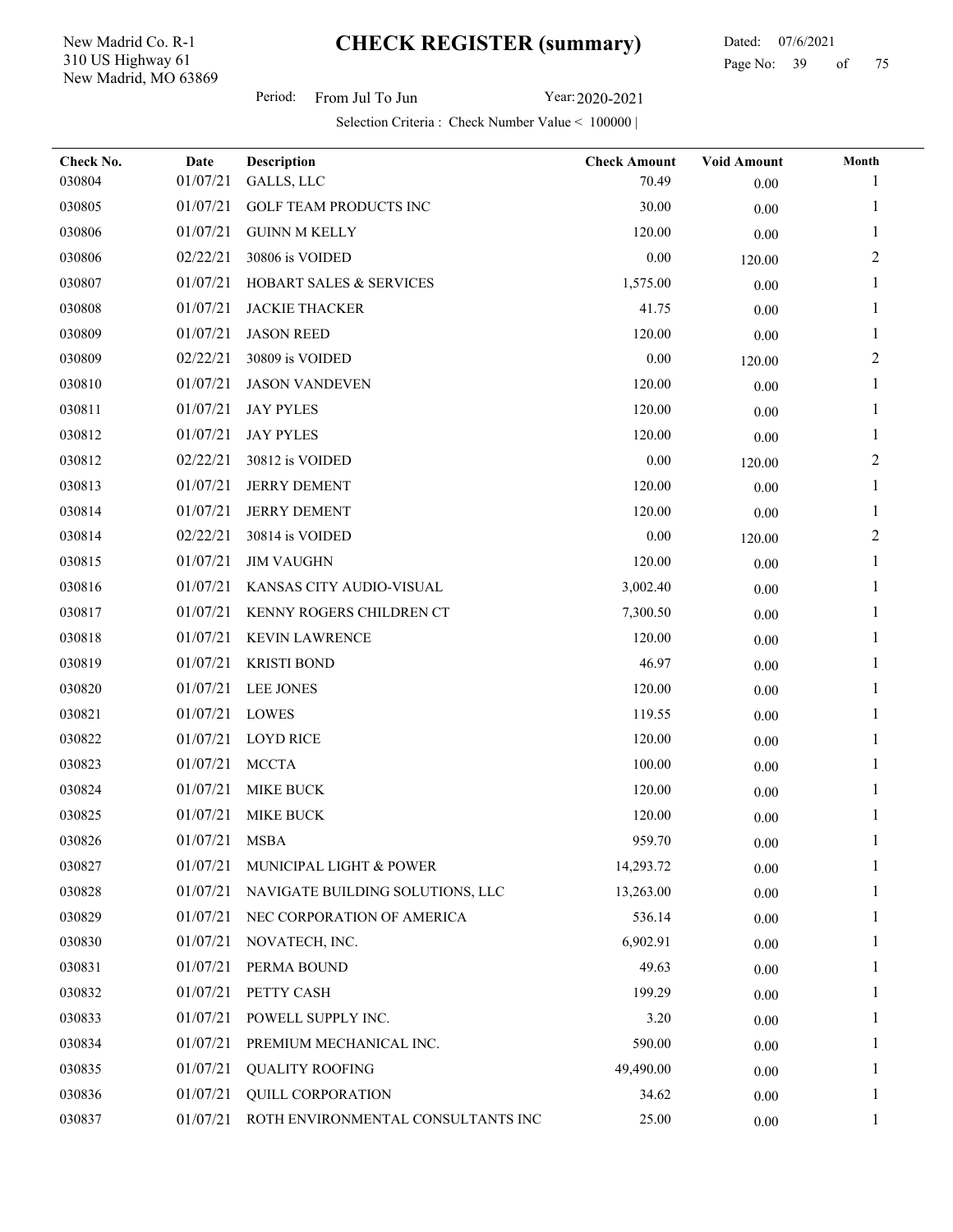New Madrid, MO 63869 310 US Highway 61 New Madrid Co. R-1

l,

Period: From Jul To Jun Year: 2020-2021

| Check No.<br>030838 | Date<br>01/07/21 | Description<br>ROY L WHITE         | <b>Check Amount</b><br>42.25 | <b>Void Amount</b><br>0.00 | Month        |
|---------------------|------------------|------------------------------------|------------------------------|----------------------------|--------------|
| 030839              | 01/07/21         | S & S ACTIVE WEAR, LLC             | 263.25                       | 0.00                       | 1            |
| 030840              | 01/07/21         | <b>SCOTT BROWN</b>                 | 120.00                       | 0.00                       |              |
| 030840              | 02/22/21         | 30840 is VOIDED                    | 0.00                         | 120.00                     | 2            |
| 030841              | 01/07/21         | <b>SCOTT BROWN</b>                 | 120.00                       | 0.00                       | 1            |
| 030841              | 02/22/21         | 30841 is VOIDED                    | 0.00                         | 120.00                     | 2            |
| 030842              | 01/07/21         | SEMO AUTOMOTIVE PARTS WHSE.        | 236.73                       | 0.00                       | 1            |
| 030843              | 01/07/21         | SEMO ELECTRIC COOP.                | 35.00                        | 0.00                       | 1            |
| 030844              | 01/07/21         | <b>SHANNON FOSTER</b>              | 120.00                       | 0.00                       | 1            |
| 030844              | 02/22/21         | 30844 is VOIDED                    | 0.00                         | 120.00                     | 2            |
| 030845              | 01/07/21         | SHOP CPR HEART.ORG                 | 108.50                       | 0.00                       |              |
| 030846              | 01/07/21         | SPRINGFIELD MUSIC, INC.            | 500.00                       | 0.00                       | 1            |
| 030847              | 01/07/21         | THE WEEKLY RECORD LLC.             | 237.25                       | 0.00                       |              |
| 030848              | 01/07/21         | TIM HARMON                         | 120.00                       | 0.00                       | $\mathbf{I}$ |
| 030849              | 01/07/21         | VOCABULARY.COM                     | 1,494.00                     | 0.00                       | 1            |
| 030850              | 01/07/21         | WALMART COMMUNITY/RFCSLLC          | 1,215.29                     | 0.00                       | 1            |
| 030851              | 01/11/21         | UNITED TERMITE & PEST CONTROL LLC  | 595.00                       | 0.00                       | 12           |
| 030852              | 01/13/21         | MALDEN R-1 SCHOOL DIST             | 200.00                       | 0.00                       | 1            |
| 030853              | 01/20/21         | JOHN R MALOYED                     | 92.35                        | 0.00                       |              |
| 030854              | 01/14/21         | ACT                                | 1,344.00                     | 0.00                       |              |
| 030855              | 01/14/21         | <b>ALLEN FRY</b>                   | 54.57                        | 0.00                       |              |
| 030856              | 01/14/21         | AMAZON CAPITAL SERVICES, INC.      | 188.37                       | 0.00                       |              |
| 030857              | 01/14/21         | AT & T MOBILITY                    | 223.49                       | 0.00                       | 1            |
| 030858              | 01/14/21         | <b>BROOKHOLLOW</b>                 | 466.01                       | 0.00                       |              |
| 030859              | 01/14/21         | <b>BSN SPORTS, LLC</b>             | 1,139.29                     | 0.00                       | 1            |
| 030860              | 01/14/21         | <b>BUREAU OF ED &amp; RESEARCH</b> | 1,437.00                     | 0.00                       | 1            |
| 030861              |                  | 01/14/21 C & K BLDG MATERIALS      | 66.44                        | 0.00                       |              |
| 030862              | 01/14/21         | CAPE PAINT AND GLASS, INC          | 1,084.40                     | 0.00                       |              |
| 030863              | 01/14/21         | <b>CITY OF MATTHEWS</b>            | 45.77                        | 0.00                       |              |
| 030864              | 01/14/21         | <b>DAVES GROCERY</b>               | 356.19                       | 0.00                       |              |
| 030865              | 01/14/21         | GALLS, LLC                         | 335.38                       | 0.00                       |              |
| 030866              | 01/14/21         | HI TECH COMMUNICATIONS             | 633.90                       | 0.00                       |              |
| 030867              | 01/14/21         | <b>JEREMY FRAZIER</b>              | 20.00                        | 0.00                       |              |
| 030868              | 01/14/21         | <b>LEGEND FITNESS</b>              | 876.30                       | 0.00                       |              |
| 030869              | 01/14/21         | M & M CROSS SERVICE                | 918.38                       | 0.00                       |              |
| 030870              | 01/14/21         | METRO ELECTRIC SUPPLY              | 300.00                       | 0.00                       |              |
| 030871              | 01/14/21         | MIKES MEATS & MORE                 | 165.00                       | 0.00                       | 1            |
| 030872              | 01/14/21         | MUNICIPAL LIGHT & POWER            | 3,114.19                     | $0.00\,$                   | 1            |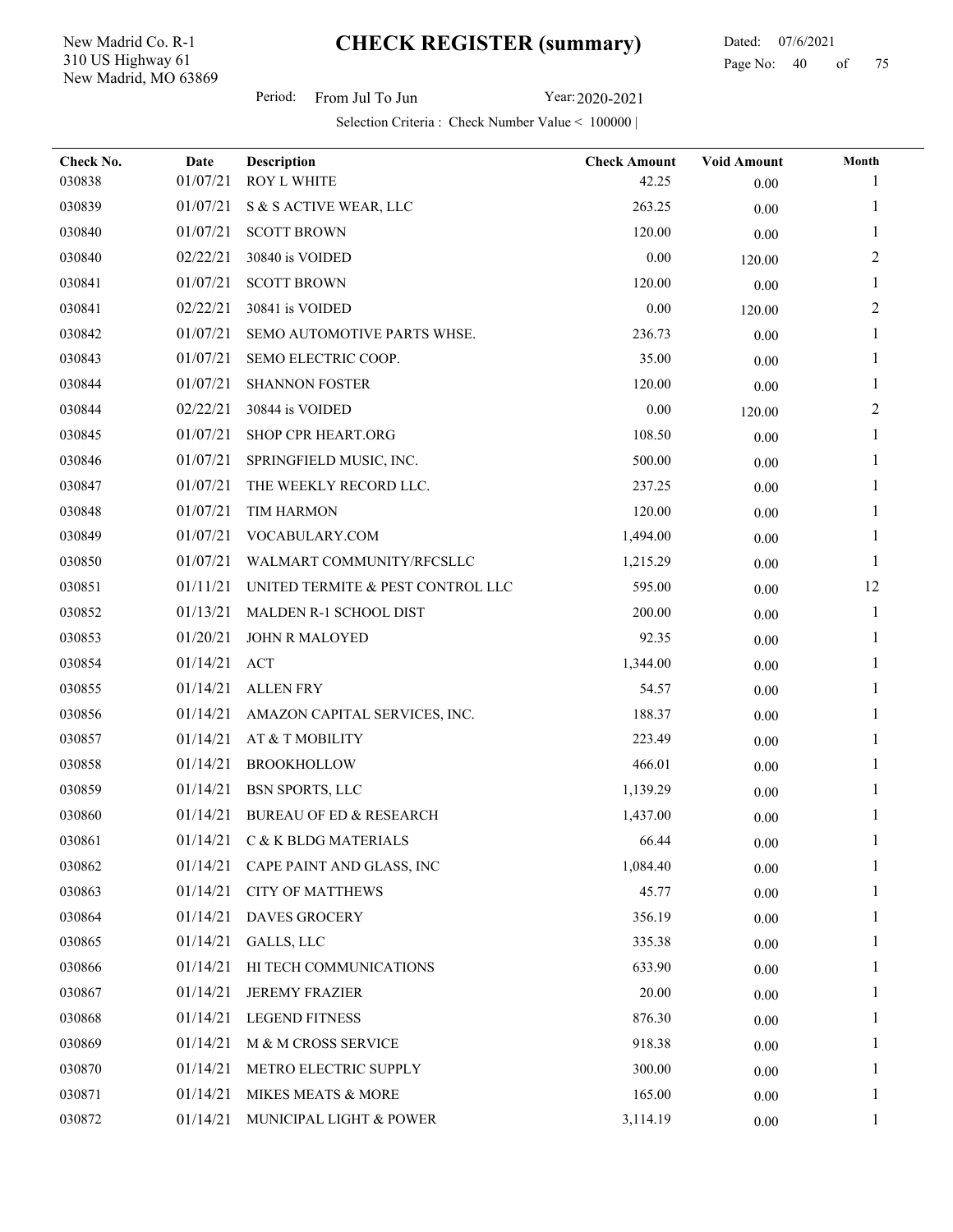New Madrid, MO 63869 310 US Highway 61 New Madrid Co. R-1

Period: From Jul To Jun Year: 2020-2021

| Check No.<br>030873 | Date<br>01/14/21 | Description<br>NEW MADRID COUNTY WATER | <b>Check Amount</b><br>490.00 | <b>Void Amount</b> | Month |
|---------------------|------------------|----------------------------------------|-------------------------------|--------------------|-------|
| 030874              | 01/14/21         | NEW MADRID FARM AND HOME               | 944.90                        | 0.00               | 1     |
| 030875              | 01/14/21         |                                        |                               | 0.00               | 1     |
|                     |                  | NOVATECH, INC.                         | 1,452.99                      | 0.00               |       |
| 030876              | 01/14/21         | OPAA FOOD MANAGEMENT INC               | 1,272.31                      | 0.00               | 1     |
| 030877              | 01/14/21         | POWELL SUPPLY INC.                     | 128.91                        | 0.00               |       |
| 030878              | 01/14/21         | PREMIUM MECHANICAL INC.                | 627.94                        | 0.00               | 1     |
| 030879              | 01/14/21         | <b>QUALITY INN &amp; SUITES</b>        | 574.00                        | 0.00               | 1     |
| 030880              | 01/14/21         | <b>RESIDENCE INN</b>                   | 1,859.17                      | 0.00               |       |
| 030881              | 01/14/21         | <b>RONS SMALL ENGINE</b>               | 69.99                         | 0.00               | 1     |
| 030882              | 01/14/21         | ROTH ENVIRONMENTAL CONSULTANTS INC     | 1,700.00                      | 0.00               |       |
| 030883              | 01/14/21         | <b>SEMO CONFERENCE</b>                 | 350.00                        | 0.00               |       |
| 030884              | 01/14/21         | SLUSHER FARM & HOME INC.               | 37.03                         | 0.00               |       |
| 030885              | 01/14/21         | STANDARD DEMOCRAT                      | 617.39                        | 0.00               | 1     |
| 030886              | 01/14/21         | SYMMETRY ENERGY SOLUTIONS, LLC         | 2,440.27                      | 0.00               | 1     |
| 030887              | 01/14/21         | <b>TAMEIKA WILLIAMS</b>                | 102.00                        | 0.00               | 1     |
| 030888              | 01/14/21         | TONI LYNNE LAWFIELD                    | 118.95                        | 0.00               | 1     |
| 030889              | 01/14/21         | UNITED TERMITE & PEST CONTROL LLC      | 595.00                        | 0.00               |       |
| 030890              | 01/14/21         | <b>US CUTTER</b>                       | 173.44                        | 0.00               | 1     |
| 030891              | 01/20/21         | ALONDRIA C FARR                        | 2,240.25                      | 0.00               |       |
| 030892              | 01/20/21         | AMERICAN FIDELITY ASSURANCE COMPANY    | 229.16                        | 0.00               | 1     |
| 030893              | 01/20/21         | AMERICAN FIDELITY ASSURANCE COMPANY    | 15,757.10                     | 0.00               |       |
| 030894              | 01/20/21         | AMERICAN HERITAGE LIFE                 | 217.35                        | 0.00               | 1     |
| 030895              | 01/20/21         | <b>BANK OF NEW MADRID</b>              | 3,236.00                      | 0.00               | 1     |
| 030896              | 01/20/21         | <b>COLONIAL LIFE PROCESSING CENTER</b> | 96.75                         | 0.00               |       |
| 030897              | 01/20/21         | EDWARD JONES INVESTMENT                | 270.00                        | 0.00               |       |
| 030898              | 01/20/21         | FIDELITY SECURITY LIFE INSURANCE CO    | 1,614.59                      | 0.00               |       |
| 030899              |                  | 01/20/21 FABER AND BRAND, LLC          | 342.26                        | $0.00\,$           |       |
| 030900              | 01/20/21         | FABER AND BRAND, LLC                   | 118.78                        | 0.00               | 1     |
| 030901              | 01/20/21         | FAMILY SUPPORT PAY CTR                 | 90.00                         | $0.00\,$           |       |
| 030902              | 01/20/21         | <b>GAMACHE &amp; MYERS</b>             | 31.08                         | 0.00               | 1     |
| 030903              | 01/20/21         | MID ATLANTIC TRUST COMPANY             | 4,655.00                      | 0.00               |       |
| 030904              | 01/20/21         | <b>MO DEPT OF REVENUE</b>              | 19,104.00                     | 0.00               |       |
| 030905              | 01/20/21         | <b>MSTA DUES</b>                       | 2,111.18                      | $0.00\,$           | 1     |
| 030906              | 01/20/21         | NEW MADRID CO R-1                      | 125,796.00                    | $0.00\,$           |       |
| 030907              | 01/20/21         | NM CTY R-1                             | 99,079.39                     | $0.00\,$           |       |
| 030908              | 01/20/21         | <b>PEERS</b>                           | 34,102.90                     | 0.00               |       |
| 030909              | 01/20/21         | PUBLIC SCHOOL RET SYSTEM               | 187,059.11                    | 0.00               | 1     |
| 030910              | 01/20/21         | SUN LIFE ASSURANCE CO OF CANADA        | 6,199.20                      | $0.00\,$           | 1     |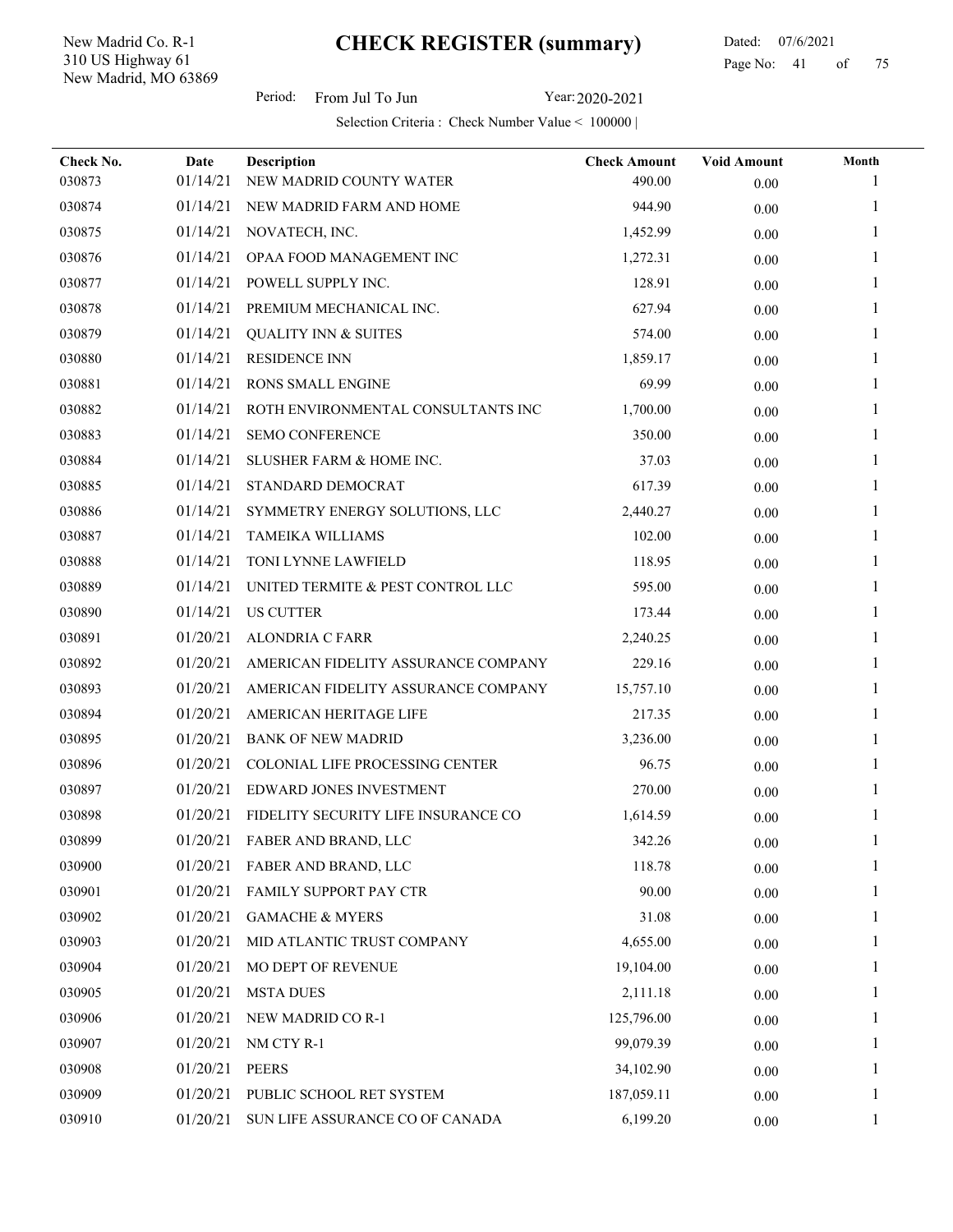New Madrid, MO 63869 310 US Highway 61 New Madrid Co. R-1

l,

Period: From Jul To Jun Year: 2020-2021

| Check No. | Date     | Description                             | <b>Check Amount</b> | <b>Void Amount</b> | Month |
|-----------|----------|-----------------------------------------|---------------------|--------------------|-------|
| 030911    | 01/20/21 | SUN LIFE ASSURANCE CO OF CANADA         | 4,906.98            | 0.00               |       |
| 030912    | 01/20/21 | MISTY CUMMINS                           | 41.00               | 0.00               | 1     |
| 030916    | 01/21/21 | <b>ABILITY NETWORK</b>                  | 1,841.76            | 0.00               |       |
| 030917    | 01/21/21 | AMAZON CAPITAL SERVICES, INC.           | 612.71              | $0.00\,$           | 1     |
| 030918    | 01/21/21 | AMEREN MISSOURI                         | 6,803.17            | 0.00               |       |
| 030919    | 01/21/21 | <b>ARAMARK</b>                          | 2,139.90            | 0.00               |       |
| 030920    | 01/21/21 | Chk # 30920 was replaced by Chk # 30979 | 0.00                | 0.00               | 1     |
| 030921    | 01/21/21 | BELL CITY HIGH SCHOOL                   | 50.00               | 0.00               | T     |
| 030922    | 01/21/21 | <b>BSN SPORTS, LLC</b>                  | 1,155.60            | 0.00               |       |
| 030923    | 01/21/21 | <b>CLAYTON S LIGHTFOOT</b>              | 177.52              | 0.00               |       |
| 030924    | 01/21/21 | <b>DAVES GROCERY</b>                    | 41.63               | $0.00\,$           |       |
| 030925    | 01/21/21 | DEMCO INC.                              | 1,395.30            | 0.00               |       |
| 030926    | 01/21/21 | DITTRONICS INC.                         | 232.52              | 0.00               |       |
| 030927    | 01/21/21 | ESI.COMM                                | 510.75              | 0.00               |       |
| 030928    | 01/21/21 | GOLF TEAM PRODUCTS INC                  | 911.00              | 0.00               | 1     |
| 030929    | 01/21/21 | <b>JOSEPH MCCLARTY</b>                  | 227.24              | 0.00               | 1     |
| 030930    | 01/21/21 | MID-SOUTH STEEL PRODUCTS                | 270.50              | 0.00               |       |
| 030931    | 01/21/21 | <b>MSBA</b>                             | 201.81              | $0.00\,$           | 1     |
| 030932    | 01/21/21 | NEC CORPORATION OF AMERICA              | 521.10              | 0.00               |       |
| 030933    | 01/21/21 | NEW MADRID CO R-1                       | 150,000.00          | 0.00               |       |
| 030934    | 01/21/21 | NOVATECH, INC.                          | 299.00              | 0.00               |       |
| 030935    | 01/21/21 | <b>SCHOLASTIC BOOK FAIRS</b>            | 131.78              | 0.00               |       |
| 030936    | 01/21/21 | SHERWIN WILLIAMS                        | 64.14               | 0.00               |       |
| 030937    | 01/21/21 | SPRINGFIELD MUSIC, INC.                 | 128.95              | 0.00               |       |
| 030938    | 01/21/21 | ST FRANCIS MEDICAL CENTER               | 40.00               | $0.00\,$           |       |
| 030939    | 01/21/21 | STANDARD DEMOCRAT                       | 73.90               | 0.00               | 1     |
| 030940    | 01/21/21 | SUN LIFE ASSURANCE CO OF CANADA         | 17.35               | 0.00               |       |
| 030941    | 01/21/21 | SWIVL                                   | 4,667.00            | 0.00               | 1     |
| 030942    | 01/26/21 | PETTY CASH                              | 42.50               | 0.00               |       |
| 030943    | 01/28/21 | AMAZON CAPITAL SERVICES, INC.           | 769.10              | 0.00               |       |
| 030944    | 01/28/21 | ANW REFRIGERATION SERVICES              | 908.39              | 0.00               |       |
| 030945    | 01/28/21 | <b>ARAMARK</b>                          | 251.84              | 0.00               |       |
| 030946    | 01/28/21 | AT & T MOBILITY                         | 342.23              | 0.00               |       |
| 030947    | 01/28/21 | AT & T MOBILITY                         | 45.78               | 0.00               |       |
| 030948    | 01/28/21 | <b>BSN SPORTS, LLC</b>                  | 3,130.88            | 0.00               |       |
| 030949    | 01/28/21 | CENTRAL STATES BUS SALES INC.           | 148.46              | 0.00               |       |
| 030950    | 01/28/21 | <b>COLLEEN HUNTER PEARSON MD</b>        | 120.00              | 0.00               | T     |
| 030951    | 01/28/21 | CURRENT RIVER CAREER CEN                | 780.00              | $0.00\,$           | 1     |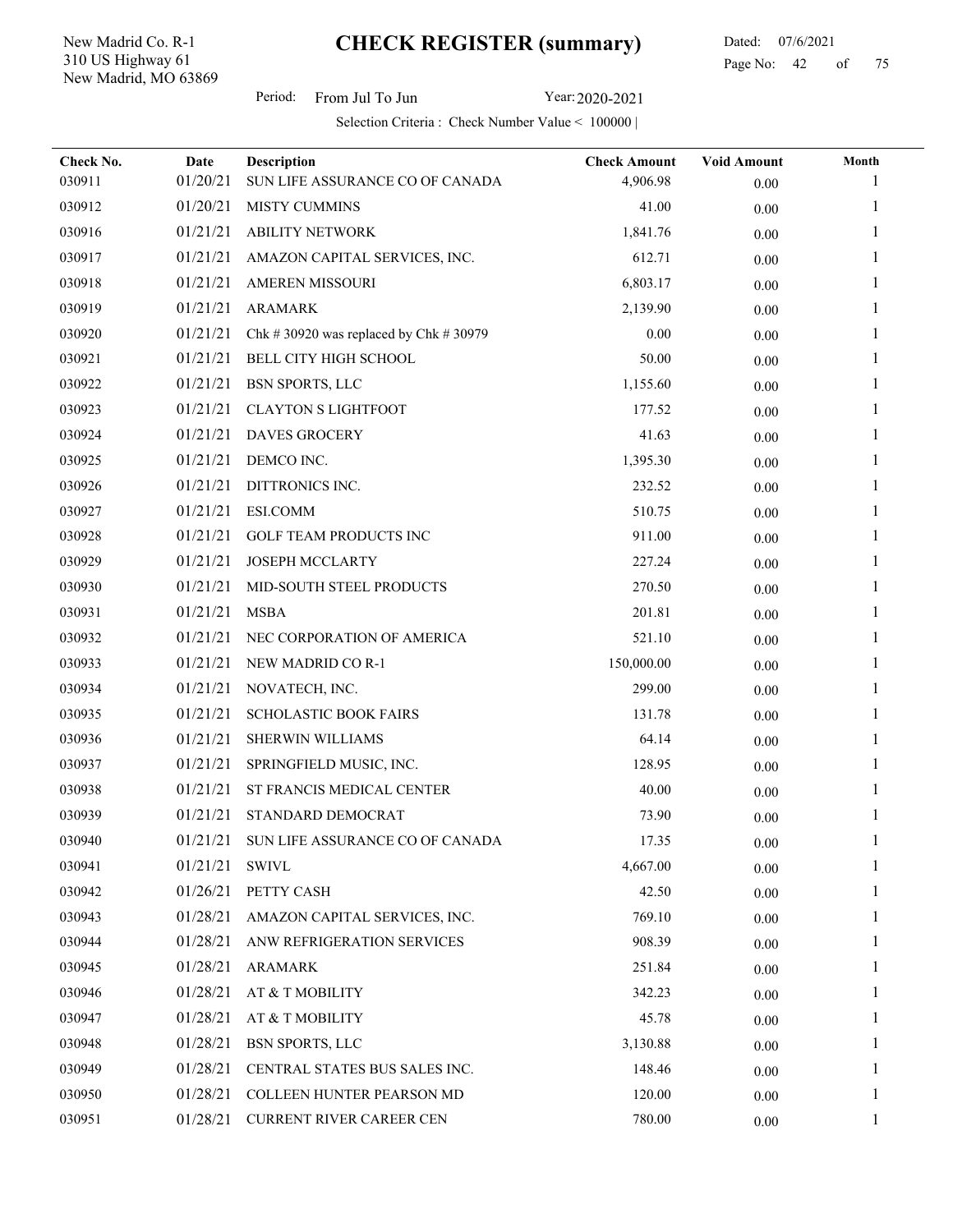New Madrid, MO 63869 310 US Highway 61 New Madrid Co. R-1

l,

Period: From Jul To Jun Year: 2020-2021

| Check No. | Date     | Description                       | <b>Check Amount</b> | <b>Void Amount</b> | Month          |
|-----------|----------|-----------------------------------|---------------------|--------------------|----------------|
| 030952    | 01/28/21 | <b>DARRYL LEWIS</b>               | 120.00              | $0.00\,$           |                |
| 030953    | 01/28/21 | <b>DESTINY MCSPADDEN</b>          | 37.88               | 0.00               | 1              |
| 030954    | 01/28/21 | HART ELECTRIC INC.                | 600.50              | 0.00               |                |
| 030955    | 01/28/21 | HEATHER SCHUERENBERG              | 162.38              | 0.00               |                |
| 030956    | 01/28/21 | LITERACY RESOURCES, LLC           | 172.78              | 0.00               |                |
| 030957    | 01/28/21 | HOLLOWAY DIST CO                  | 821.59              | 0.00               |                |
| 030958    | 01/28/21 | <b>ID WHOLESALER</b>              | 364.14              | 0.00               |                |
| 030959    | 01/28/21 | <b>JERRY WINBERRY</b>             | 64.92               | 0.00               | 1              |
| 030960    | 01/28/21 | <b>MELISSA HAHS</b>               | 144.63              | 0.00               |                |
| 030961    | 01/28/21 | MFA OIL COMPANY                   | 8,298.96            | 0.00               | 1              |
| 030962    | 01/28/21 | NATIONAL BETA CLUB                | 540.00              | 0.00               |                |
| 030963    | 01/28/21 | NOVATECH, INC.                    | 519.00              | $0.00\,$           |                |
| 030964    | 01/28/21 | OPAA FOOD MANAGEMENT INC          | 65,457.00           | 0.00               |                |
| 030965    | 01/28/21 | PETTY CASH                        | 410.00              | 0.00               |                |
| 030966    | 01/28/21 | PETTY CASH                        | 195.00              | 0.00               | 1              |
| 030967    | 01/28/21 | <b>SEMMEA</b>                     | 100.00              | 0.00               |                |
| 030968    | 01/28/21 | <b>SHOW ME CENTER</b>             | 245.00              | 0.00               | 1              |
| 030969    | 01/28/21 | SOCIAL STUDIES SCHOOL SERVICE     | 2,640.00            | 0.00               | 1              |
| 030970    | 01/28/21 | SPRINGFIELD MUSIC, INC.           | 329.71              | 0.00               |                |
| 030971    | 01/28/21 | <b>START 2 SEW</b>                | 575.44              | 0.00               | 1              |
| 030972    | 01/28/21 | SYNOVIA SOLUTIONS, LLC            | 258.00              | 0.00               | 1              |
| 030973    | 01/28/21 | TIMOTHY COLLINS                   | 120.00              | 0.00               |                |
| 030974    | 01/28/21 | TYLER BUSINESS FORMS              | 101.80              | 0.00               |                |
| 030975    | 01/28/21 | TYLER TECHNOLOGIES INC            | 9,895.98            | 0.00               |                |
| 030976    | 01/28/21 | UNITED TERMITE & PEST CONTROL LLC | 595.00              | 0.00               |                |
| 030977    | 01/28/21 | WALMART COMMUNITY/RFCSLLC         | 1,612.31            | 0.00               |                |
| 030978    | 01/28/21 | ZANER-BLOSER                      | 723.60              | 0.00               |                |
| 030979    | 02/03/21 | <b>AUTO TIRE AND PARTS</b>        | 2,994.99            | 0.00               | 1              |
| 030980    | 02/04/21 | <b>3B SCIENTIFIC</b>              | 6,367.35            | $0.00\,$           | 2              |
| 030981    | 02/04/21 | AMAZON CAPITAL SERVICES, INC.     | 855.62              | 0.00               | 2              |
| 030982    | 02/04/21 | ANGELA D. JACKSON                 | 225.00              | 0.00               | $\overline{c}$ |
| 030983    | 02/04/21 | AT YOUR SERVICE PORTABLE TOILETS  | 4,500.00            | 0.00               | 2              |
| 030984    | 02/04/21 | <b>B&amp;B MEDIA</b>              | 3,800.00            | 0.00               | 2              |
| 030985    | 02/04/21 | <b>BANDEMER MARKETING INC</b>     | 2,780.00            | 0.00               | 2              |
| 030986    | 02/04/21 | BEST SANITATION SERVICE           | 1,500.00            | $0.00\,$           | 2              |
| 030987    | 02/04/21 | CENTRAL STATES BUS SALES INC.     | 114.22              | 0.00               | 2              |
| 030988    | 02/04/21 | <b>CHRISTINA HODGES</b>           | 73.66               | 0.00               | 2              |
| 030989    | 02/04/21 | <b>CITY OF LILBOURN</b>           | 181.11              | $0.00\,$           | 2              |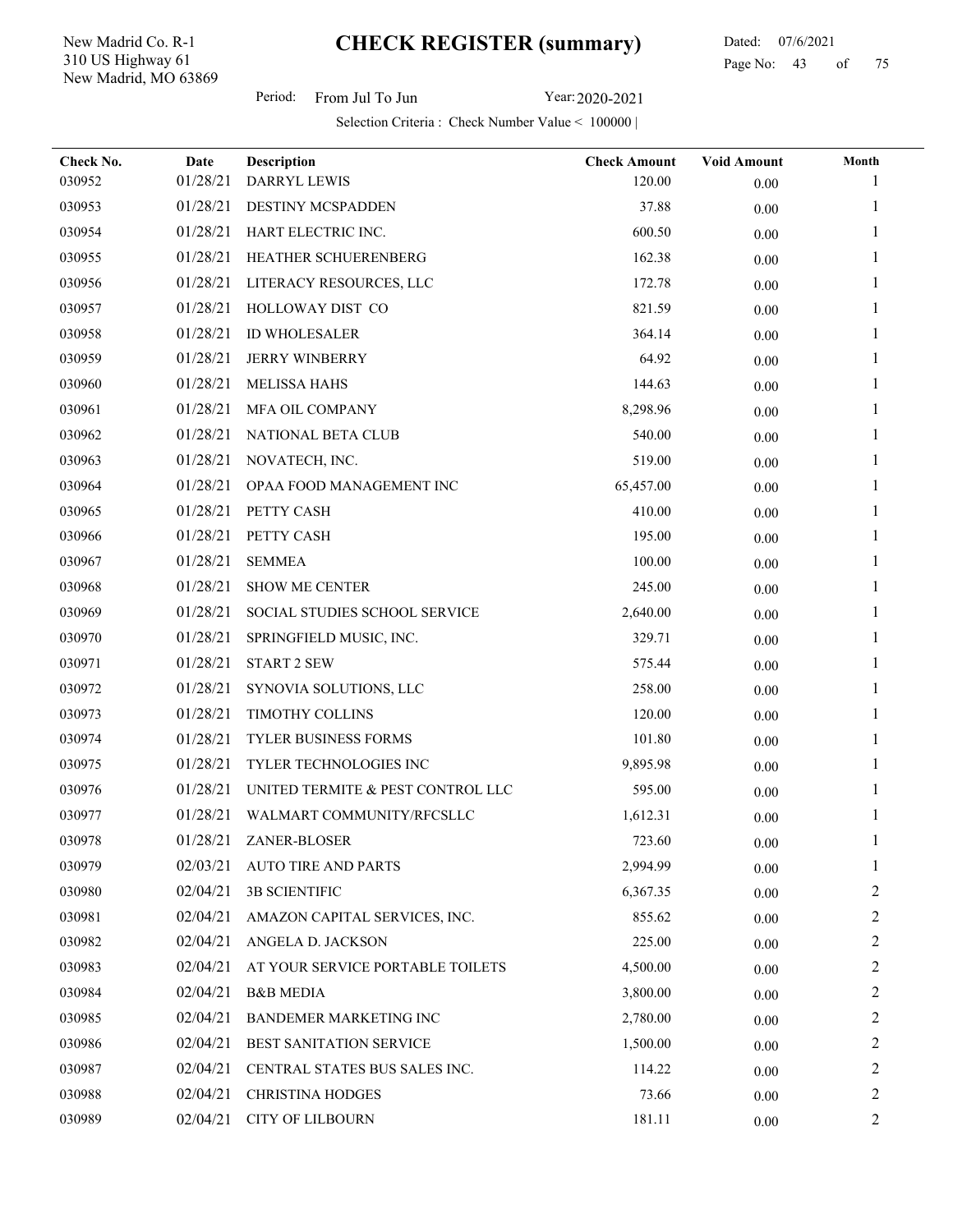New Madrid, MO 63869 310 US Highway 61 New Madrid Co. R-1

l,

Period: From Jul To Jun Year: 2020-2021

| Check No. | Date     | Description                      | <b>Check Amount</b> | <b>Void Amount</b> | Month          |
|-----------|----------|----------------------------------|---------------------|--------------------|----------------|
| 030990    | 02/04/21 | <b>CUMMINS SALES AND SERVICE</b> | 644.22              | $0.00\,$           | 2              |
| 030991    | 02/04/21 | <b>DAVES GROCERY</b>             | 307.26              | 0.00               | 2              |
| 030992    | 02/04/21 | DIVISION EMPLOYMENT SECURITY     | 6.32                | 0.00               | 2              |
| 030993    | 02/04/21 | DONTRE GERARD JENKINS            | 9.94                | $0.00\,$           | $\overline{c}$ |
| 030994    | 02/04/21 | ELIZABETH RILEY                  | 253.00              | 0.00               | 2              |
| 030995    | 02/04/21 | <b>GO EARN IT</b>                | 570.00              | 0.00               | 2              |
| 030996    | 02/04/21 | HEALTH <sub>180</sub>            | 2,500.00            | 0.00               | $\overline{c}$ |
| 030997    | 02/04/21 | <b>HUDL</b>                      | 82.15               | 0.00               | 2              |
| 030998    | 02/04/21 | <b>JAMIE KIMBALL</b>             | 253.00              | 0.00               | 2              |
| 030999    | 02/04/21 | <b>JEROME STONE</b>              | 120.00              | 0.00               | $\overline{c}$ |
| 031000    | 02/04/21 | <b>JERRY WINBERRY</b>            | 18.50               | $0.00\,$           | 2              |
| 031001    | 02/04/21 | <b>JUDSON HALL</b>               | 52.50               | $0.00\,$           | 2              |
| 031002    | 02/04/21 | <b>JUJU PROMOTIONS</b>           | 1,626.50            | 0.00               | 2              |
| 031003    | 02/04/21 | <b>JUJU PROMOTIONS</b>           | 280.00              | 0.00               | 2              |
| 031004    | 02/04/21 | <b>JULIE HALL</b>                | 60.00               | 0.00               | 2              |
| 031005    | 02/04/21 | LODGE OF FOUR SEASONS            | 255.44              | 0.00               | 2              |
| 031006    | 02/04/21 | LOWES                            | 822.22              | 0.00               | 2              |
| 031007    | 02/04/21 | M & M CROSS SERVICE              | 249.00              | $0.00\,$           | $\overline{c}$ |
| 031008    | 02/04/21 | MELISSA HAHS                     | 85.07               | 0.00               | 2              |
| 031009    | 02/04/21 | <b>MELISSA MORRIS</b>            | 110.00              | $0.00\,$           | 2              |
| 031010    | 02/04/21 | MUHL TECH BASEBALL               | 1,264.00            | 0.00               | $\overline{c}$ |
| 031011    | 02/04/21 | MUNICIPAL LIGHT & POWER          | 16,219.81           | 0.00               | 2              |
| 031012    | 02/04/21 | NAVIGATE BUILDING SOLUTIONS, LLC | 11,513.00           | 0.00               | 2              |
| 031013    | 02/04/21 | NEW MADRID CHAMBER OF COMMERCE   | 60.00               | 0.00               | $\overline{c}$ |
| 031014    | 02/04/21 | NOVATECH, INC.                   | 6,358.22            | $0.00\,$           | 2              |
| 031015    | 02/04/21 | PARK HILLS CENTRAL HIGH          | 225.00              | $0.00\,$           | 2              |
| 031016    | 02/04/21 | POWELL SUPPLY INC.               | 134.03              | $0.00\,$           | 2              |
| 031017    | 02/04/21 | PREMIUM MECHANICAL INC.          | 1,855.90            | 0.00               | $\overline{c}$ |
| 031018    | 02/04/21 | <b>ROBERT GREEN</b>              | 86.25               | $0.00\,$           | 2              |
| 031019    | 02/04/21 | S & S ACTIVE WEAR, LLC           | 201.35              | 0.00               | 2              |
| 031020    | 02/04/21 | SEMO ELECTRIC COOP.              | 35.00               | 0.00               | 2              |
| 031021    | 02/04/21 | SLUSHER FARM & HOME INC.         | 6.18                | 0.00               | 2              |
| 031022    | 02/04/21 | SPRINGFIELD MUSIC, INC.          | 128.24              | $0.00\,$           | 2              |
| 031023    | 02/04/21 | ST FRANCIS MEDICAL CENTER        | 7.00                | 0.00               | 2              |
| 031024    | 02/04/21 | THE FLAG LOFT                    | 84.60               | 0.00               | 2              |
| 031025    | 02/04/21 | <b>TOBY HEEB</b>                 | 6.25                | 0.00               | 2              |
| 031026    | 02/04/21 | TONI LYNNE LAWFIELD              | 42.40               | 0.00               | 2              |
| 031027    | 02/04/21 | <b>USUMBRELLAS</b>               | 246.15              | $0.00\,$           | 2              |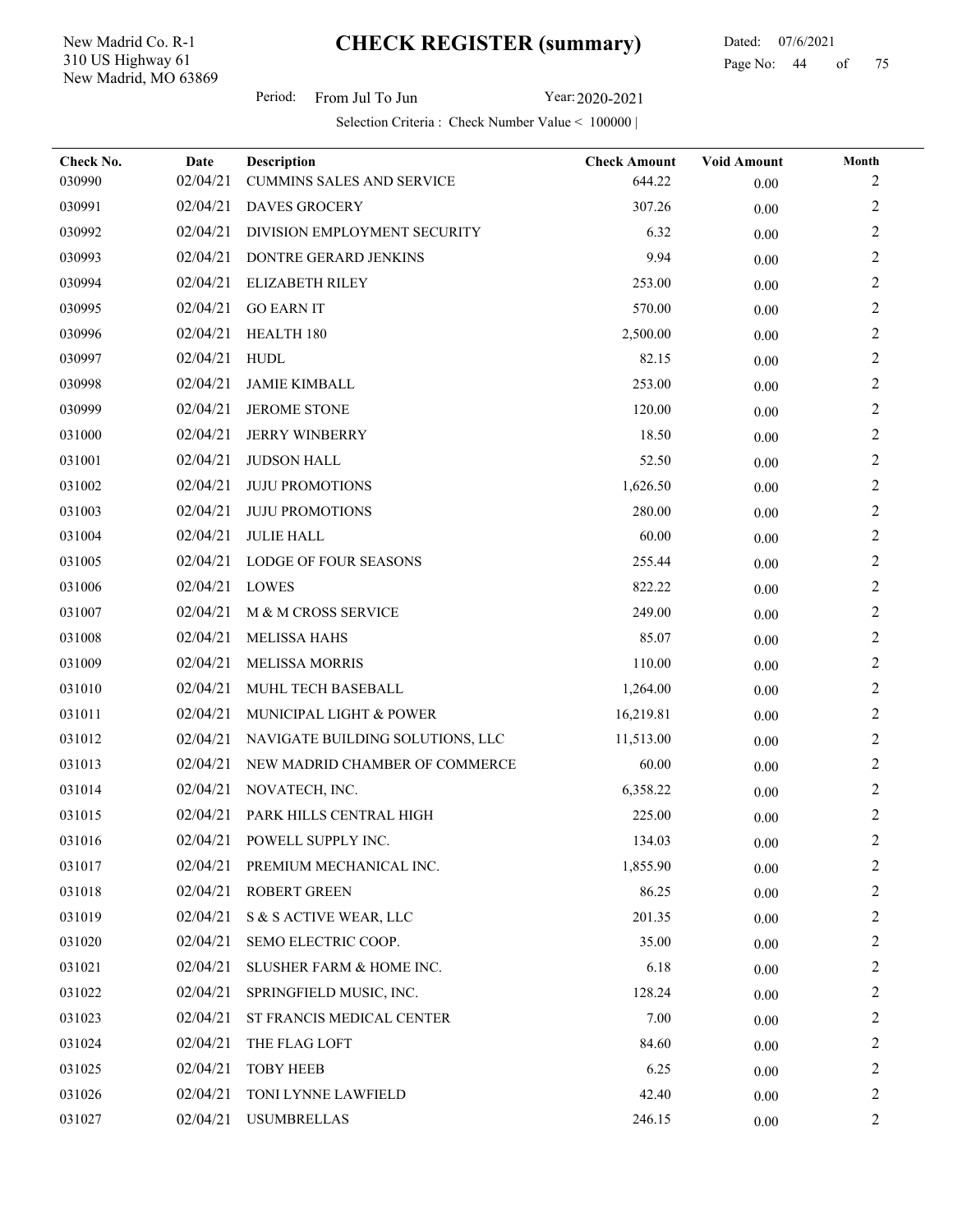New Madrid, MO 63869 310 US Highway 61 New Madrid Co. R-1

 Dated: 07/6/2021 Page No: 45 of

Period: From Jul To Jun Year: 2020-2021

| Check No. | Date     | <b>Description</b>                  | <b>Check Amount</b> | <b>Void Amount</b> | Month          |
|-----------|----------|-------------------------------------|---------------------|--------------------|----------------|
| 031028    | 02/09/21 | AMAZON CAPITAL SERVICES, INC.       | 911.43              | 0.00               | 2              |
| 031029    | 02/09/21 | AT & T MOBILITY                     | 225.35              | 0.00               | 2              |
| 031030    | 02/09/21 | <b>AUTO TIRE AND PARTS</b>          | 797.77              | 0.00               | 2              |
| 031031    | 02/09/21 | <b>BRIAN GUNNELS</b>                | 120.00              | 0.00               | 2              |
| 031032    | 02/09/21 | <b>BSN SPORTS, LLC</b>              | 299.95              | 0.00               | 2              |
| 031033    | 02/09/21 | <b>CITY OF MATTHEWS</b>             | 55.76               | $0.00\,$           | $\overline{2}$ |
| 031034    | 02/09/21 | DECOTA ELECTRIC SUPPLY              | 42.29               | 0.00               | 2              |
| 031035    | 02/09/21 | DERRICK PULLEN                      | 65.00               | 0.00               | 2              |
| 031036    | 03/22/21 | 31036 is VOIDED                     | 0.00                | 65.00              | 3              |
| 031036    | 02/09/21 | DERRICK PULLEN                      | 65.00               | 0.00               | 2              |
| 031037    | 03/22/21 | 31037 is VOIDED                     | 0.00                | 65.00              | 3              |
| 031037    | 02/09/21 | DERRICK PULLEN                      | 65.00               | 0.00               | $\overline{c}$ |
| 031038    | 02/09/21 | <b>DUNCAN ELECTRIC</b>              | 248.00              | 0.00               | 2              |
| 031039    | 02/09/21 | HI TECH COMMUNICATIONS              | 1,004.00            | $0.00\,$           | 2              |
| 031040    | 02/09/21 | HOLLOWAY DIST CO                    | 1,960.22            | 0.00               | 2              |
| 031041    | 02/09/21 | <b>KAREN SMITH</b>                  | 50.00               | 0.00               | 2              |
| 031042    | 02/09/21 | KENNY ROGERS CHILDREN CT            | 9,305.50            | $0.00\,$           | $\overline{2}$ |
| 031043    | 02/09/21 | MIDLAND PAPER COMPANY               | 25.83               | 0.00               | 2              |
| 031044    | 02/09/21 | <b>MSBA</b>                         | 131.70              | 0.00               | 2              |
| 031045    | 02/09/21 | MUNICIPAL LIGHT & POWER             | 4,738.27            | 0.00               | $\overline{2}$ |
| 031046    | 02/09/21 | NEW MADRID COUNTY WATER             | 420.00              | 0.00               | 2              |
| 031047    | 02/09/21 | NEW MADRID FARM AND HOME            | 768.00              | $0.00\,$           | 2              |
| 031048    | 02/09/21 | NOVATECH, INC.                      | 204.00              | 0.00               | $\overline{c}$ |
| 031049    | 02/09/21 | OPAA FOOD MANAGEMENT INC            | 4,068.36            | 0.00               | 2              |
| 031050    | 02/09/21 | PETTY CASH                          | 32.50               | 0.00               | 2              |
| 031051    | 02/09/21 | PETTY CASH                          | 40.00               | 0.00               | $\overline{c}$ |
| 031051    |          | 05/25/21 31051 is VOIDED            | 0.00                | 40.00              | 5              |
| 031052    | 02/09/21 | PROFESSIONAL SERVICE INDUSTRIES INC | 9,320.00            | $0.00\,$           | 2              |
| 031053    | 02/09/21 | PROJECT LEAD THE WAY                | 1,770.00            | $0.00\,$           | 2              |
| 031054    | 02/09/21 | <b>QUILL CORPORATION</b>            | 645.02              | 0.00               | $\overline{c}$ |
| 031055    | 02/09/21 | RIDDELL ALL AMERICAN SPORTS CORP    | 235.50              | 0.00               | 2              |
| 031056    | 02/09/21 | <b>SAM DUNCAN</b>                   | 142.97              | 0.00               | 2              |
| 031057    | 02/09/21 | SEMO AUTOMOTIVE PARTS WHSE.         | 132.50              | 0.00               | $\overline{c}$ |
| 031058    | 02/09/21 | <b>SOUTHEAST RPDC</b>               | 150.00              | 0.00               | 2              |
| 031059    | 02/09/21 | <b>STAGE PARTNERS</b>               | 350.00              | 0.00               | 2              |
| 031060    | 02/09/21 | STANDARD DEMOCRAT                   | 115.85              | $0.00\,$           | 2              |
| 031061    | 02/09/21 | <b>WAYMON SIMS</b>                  | 65.00               | $0.00\,$           | 2              |
| 031062    | 02/09/21 | <b>WAYMON SIMS</b>                  | 65.00               | $0.00\,$           | $\overline{2}$ |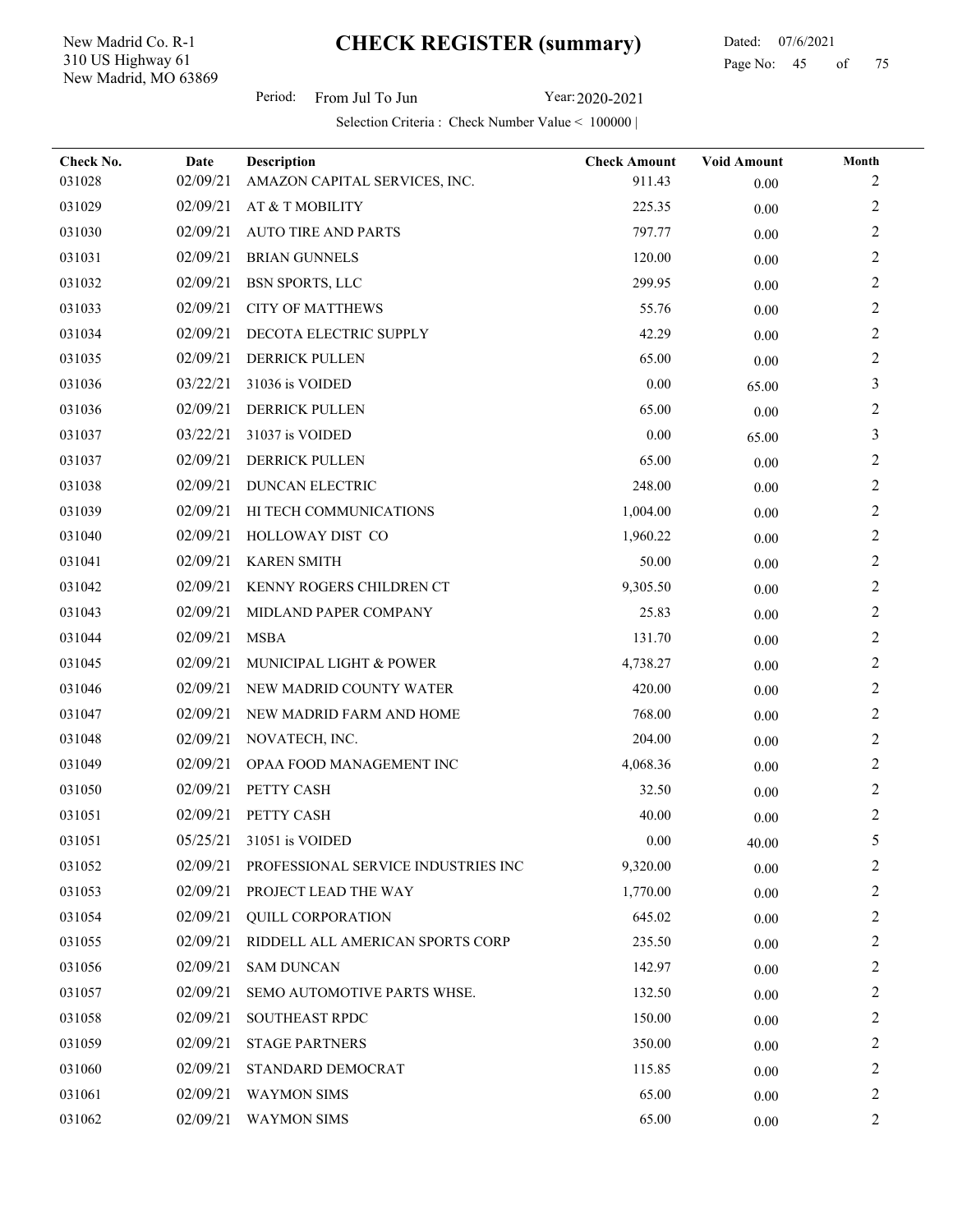New Madrid, MO 63869 310 US Highway 61 New Madrid Co. R-1

l,

Period: From Jul To Jun Year: 2020-2021

| Check No. | <b>Date</b> | Description                         | <b>Check Amount</b> | <b>Void Amount</b> | Month                   |
|-----------|-------------|-------------------------------------|---------------------|--------------------|-------------------------|
| 031063    | 03/22/21    | 31063 is VOIDED                     | $0.00\,$            | 65.00              | 3                       |
| 031063    | 02/09/21    | <b>WAYMON SIMS</b>                  | 65.00               | 0.00               | 2                       |
| 031064    | 02/19/21    | <b>JOHN R MALOYED</b>               | 92.35               | 0.00               | 2                       |
| 031065    | 02/19/21    | <b>J'VAUN C MAYS</b>                | 9.51                | 0.00               | 2                       |
| 031066    | 02/19/21    | AIR EVAC LIFETEAM                   | 6,685.00            | 0.00               | $\overline{c}$          |
| 031067    | 02/19/21    | AMERICAN FIDELITY ASSURANCE COMPANY | 229.16              | 0.00               | $\overline{c}$          |
| 031068    | 02/19/21    | AMERICAN FIDELITY ASSURANCE COMPANY | 15,583.55           | 0.00               | $\overline{c}$          |
| 031069    | 02/19/21    | AMERICAN HERITAGE LIFE              | 217.35              | 0.00               | $\overline{c}$          |
| 031070    | 02/19/21    | <b>BANK OF NEW MADRID</b>           | 3,146.00            | 0.00               | 2                       |
| 031071    | 02/19/21    | COLONIAL LIFE PROCESSING CENTER     | 96.75               | 0.00               | $\overline{c}$          |
| 031072    | 02/19/21    | DAVID A KRAFT & ASSOCIATES, LLC     | 1,741.95            | 0.00               | $\overline{c}$          |
| 031073    | 02/19/21    | EDWARD JONES INVESTMENT             | 270.00              | $0.00\,$           | $\overline{c}$          |
| 031074    | 02/19/21    | FIDELITY SECURITY LIFE INSURANCE CO | 1,631.18            | 0.00               | $\overline{c}$          |
| 031075    | 02/19/21    | FABER AND BRAND, LLC                | 342.26              | 0.00               | 2                       |
| 031076    | 02/19/21    | FABER AND BRAND, LLC                | 52.21               | 0.00               | $\overline{c}$          |
| 031077    | 02/19/21    | FAMILY SUPPORT PAY CTR              | 90.00               | 0.00               | $\overline{c}$          |
| 031078    | 02/19/21    | MID ATLANTIC TRUST COMPANY          | 4,605.00            | 0.00               | $\overline{c}$          |
| 031079    | 02/19/21    | <b>MO DEPT OF REVENUE</b>           | 19,477.00           | 0.00               | $\overline{c}$          |
| 031080    | 02/19/21    | <b>MSTA DUES</b>                    | 2,111.18            | 0.00               | $\overline{c}$          |
| 031081    | 02/19/21    | NEW MADRID CO R-1                   | 122,665.00          | $0.00\,$           | $\overline{c}$          |
| 031082    | 02/19/21    | NM CTY R-1                          | 105,385.88          | 0.00               | $\overline{c}$          |
| 031083    | 02/19/21    | <b>PEERS</b>                        | 34,519.30           | 0.00               | $\overline{c}$          |
| 031084    | 02/19/21    | PUBLIC SCHOOL RET SYSTEM            | 189,675.67          | 0.00               | 2                       |
| 031085    | 02/19/21    | SUN LIFE ASSURANCE CO OF CANADA     | 6,067.32            | 0.00               | $\overline{c}$          |
| 031086    | 02/19/21    | SUN LIFE ASSURANCE CO OF CANADA     | 4,849.06            | $0.00\,$           | 2                       |
| 031087    | 02/23/21    | AIR EVAC LIFETEAM                   | 520.00              | 0.00               | $\overline{c}$          |
| 031088    | 02/23/21    | <b>AMEREN MISSOURI</b>              | 3,581.52            | 0.00               | 2                       |
| 031089    | 02/23/21    | <b>CLAYTON S LIGHTFOOT</b>          | 177.52              | 0.00               | $\overline{c}$          |
| 031090    | 02/23/21    | SUN LIFE ASSURANCE CO OF CANADA     | 17.35               | $0.00\,$           | 2                       |
| 031091    | 02/24/21    | DENVER STUCKEY                      | 120.00              | 0.00               | 2                       |
| 031092    | 02/24/21    | <b>JASON VANDEVEN</b>               | 120.00              | 0.00               | $\overline{\mathbf{c}}$ |
| 031093    | 02/24/21    | <b>LOYD RICE</b>                    | 120.00              | 0.00               | 2                       |
| 031094    | 02/25/21    | 2080 MEDIA INC                      | 2,500.00            | $0.00\,$           | 2                       |
| 031095    | 02/25/21    | <b>AMERICAN 3B SCIENTIFIC LP</b>    | 123.90              | 0.00               | 2                       |
| 031096    | 02/25/21    | AED PROFESSIONALS                   | 3,193.90            | $0.00\,$           | 2                       |
| 031097    | 02/25/21    | AED SUPERSTORE                      | 311.00              | 0.00               | $\overline{c}$          |
| 031098    | 02/25/21    | AL MCFERREN                         | 120.00              | 0.00               | 2                       |
| 031099    | 02/25/21    | AMAZON CAPITAL SERVICES, INC.       | 608.57              | $0.00\,$           | 2                       |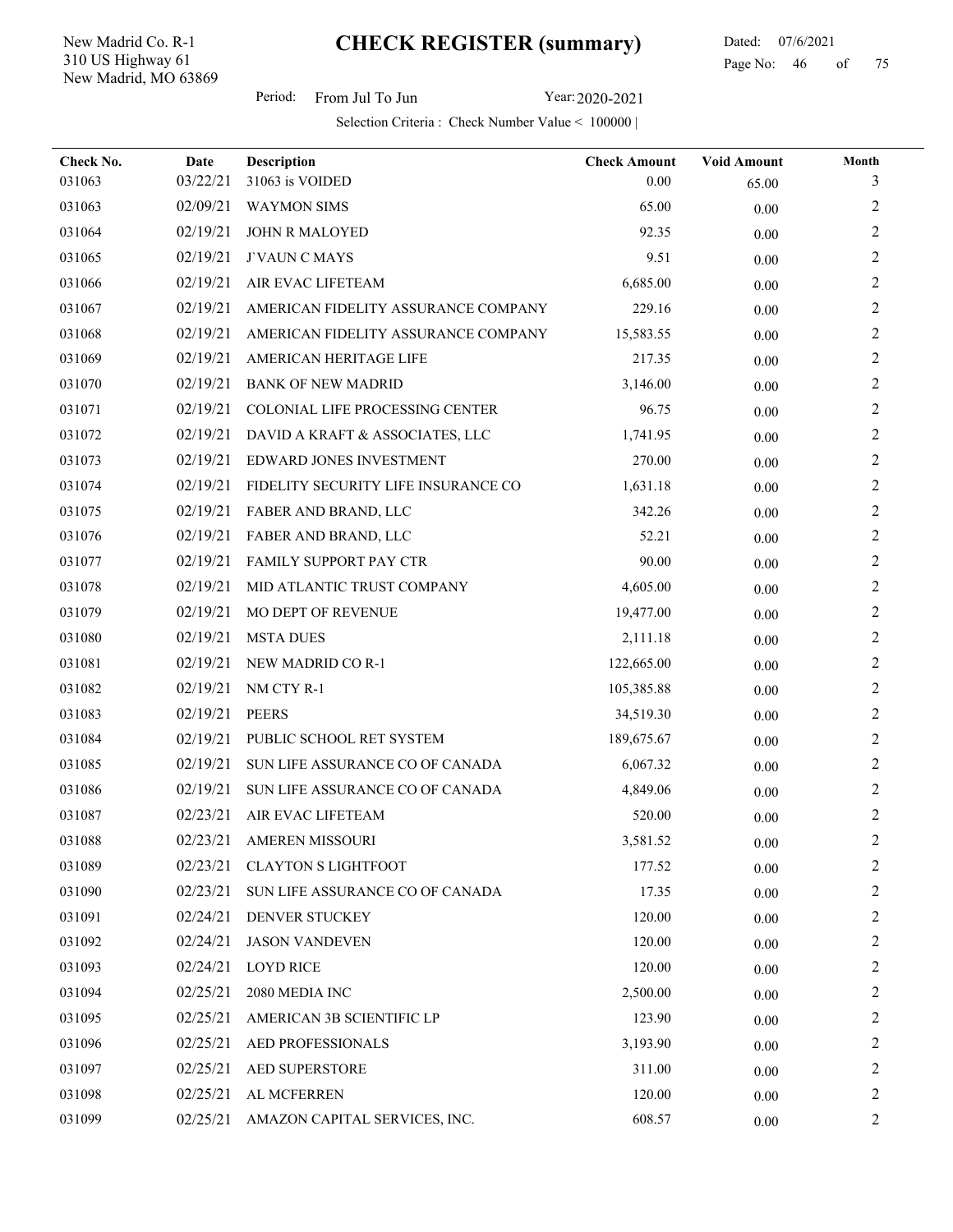New Madrid, MO 63869 310 US Highway 61 New Madrid Co. R-1

## Dated: 07/6/2021 Page No: 47 of

Period: From Jul To Jun Year: 2020-2021

| Check No.<br>031100 | Date<br>02/25/21 | Description<br>AMEREN MISSOURI | <b>Check Amount</b><br>2,832.73 | <b>Void Amount</b><br>0.00 | Month<br>$\overline{c}$ |
|---------------------|------------------|--------------------------------|---------------------------------|----------------------------|-------------------------|
| 031101              | 02/25/21         | ANTHONY YOUNG                  | 194.83                          |                            | 2                       |
| 031102              | 02/25/21         | ARAMARK                        | 2,367.22                        | $0.00\,$                   | $\overline{c}$          |
| 031103              | 02/25/21         | <b>ARCHIMAGES</b>              | 219,999.87                      | $0.00\,$                   | $\overline{c}$          |
| 031104              | 02/25/21         | AT & T MOBILITY                | 372.96                          | 0.00<br>0.00               | $\overline{c}$          |
| 031105              | 02/25/21         | <b>BRAIN POP LLC</b>           | 1,150.00                        | 0.00                       | $\overline{c}$          |
| 031106              | 02/25/21         | <b>BSN SPORTS, LLC</b>         | 112.47                          |                            | $\overline{c}$          |
| 031107              | 02/25/21         | C & K BLDG MATERIALS           | 17.52                           | 0.00                       | $\overline{c}$          |
| 031108              | 02/25/21         | CAPE PAINT AND GLASS, INC      | 45,883.00                       | 0.00<br>0.00               | $\overline{c}$          |
| 031109              | 02/25/21         | <b>CORY DON GROJEAN</b>        | 120.00                          |                            | $\overline{c}$          |
| 031110              | 02/25/21         | <b>DAVES GROCERY</b>           | 136.49                          | 0.00<br>0.00               | 2                       |
| 031111              | 02/25/21         | <b>DELTA EDUCATION</b>         | 133.52                          | 0.00                       | $\overline{c}$          |
| 031112              | 02/25/21         | <b>HAMILTON PLUMBING</b>       | 275.00                          | 0.00                       | $\overline{c}$          |
| 031113              | 02/25/21         | HART ELECTRIC INC.             | 715.76                          | 0.00                       | 2                       |
| 031114              | 02/25/21         | HILLYARD/ST LOUIS              | 710.22                          | 0.00                       | $\overline{c}$          |
| 031115              | 02/25/21         | HOLLOWAY DIST CO               | 116.84                          | 0.00                       | $\overline{c}$          |
| 031116              | 02/25/21         | JAMES G STAAT TUCK-POINTING    | 1,600.00                        | $0.00\,$                   | $\overline{c}$          |
| 031117              | 02/25/21         | <b>JERRY WINBERRY</b>          | 140.52                          | 0.00                       | $\overline{c}$          |
| 031118              | 02/25/21         | <b>JUSTIN POLEY</b>            | 172.45                          | 0.00                       | $\overline{c}$          |
| 031119              | 02/25/21         | <b>KEVIN WILLIAMS</b>          | 120.00                          | 0.00                       | $\overline{c}$          |
| 031120              | 02/25/21         | LEGACY EQUIPMENT               | 314.08                          | 0.00                       | 2                       |
| 031121              | 02/25/21         | <b>MARCUS SIMMONS</b>          | 120.00                          | 0.00                       | $\overline{c}$          |
| 031122              | 02/25/21         | MARMIC FIRE & SAFETY CO., INC. | 1,384.50                        | 0.00                       | $\boldsymbol{2}$        |
| 031123              | 02/25/21         | MARTINDALE CHEV OLDS PON       | 2,479.40                        | $0.00\,$                   | $\overline{c}$          |
| 031124              | 02/25/21         | MFA OIL COMPANY                | 6,963.43                        | $0.00\,$                   | 2                       |
| 031125              | 02/25/21         | MICKES O'TOOLE, LLC            | 990.00                          | 0.00                       | $\overline{c}$          |
| 031126              |                  | 02/25/21 MIDLAND PAPER COMPANY | 239.67                          | 0.00                       | 2                       |
| 031127              | 02/25/21         | MISSOURI DEPT. OF REVENUE      | 251.00                          | $0.00\,$                   | $\overline{c}$          |
| 031128              | 02/25/21         | MSBA                           | 182.75                          | 0.00                       | $\overline{c}$          |
| 031129              | 02/25/21         | NATIONAL FFA ORGANIZATION      | 21.00                           | 0.00                       | $\overline{c}$          |
| 031130              | 02/25/21         | NEC CORPORATION OF AMERICA     | 521.40                          | 0.00                       | $\overline{c}$          |
| 031131              | 02/25/21         | NOTRE DAME BOOSTER CLUB        | 300.00                          | 0.00                       | 2                       |
| 031132              | 02/25/21         | NOVATECH, INC.                 | 1,964.00                        | 0.00                       | $\boldsymbol{2}$        |
| 031133              | 02/25/21         | OLD FASHION CANDY CO.          | 145.87                          | 0.00                       | $\overline{c}$          |
| 031134              | 02/25/21         | OPAA FOOD MANAGEMENT INC       | 84,127.59                       | $0.00\,$                   | $\overline{c}$          |
| 031135              | 02/25/21         | NCS PEARSON INC.               | 1,030.79                        | 0.00                       | $\overline{c}$          |
| 031136              | 02/25/21         | PITNEY BOWES                   | 254.04                          | $0.00\,$                   | $\overline{c}$          |
| 031137              | 02/25/21         | RPCS, INC.                     | 27.45                           | $0.00\,$                   | $\overline{c}$          |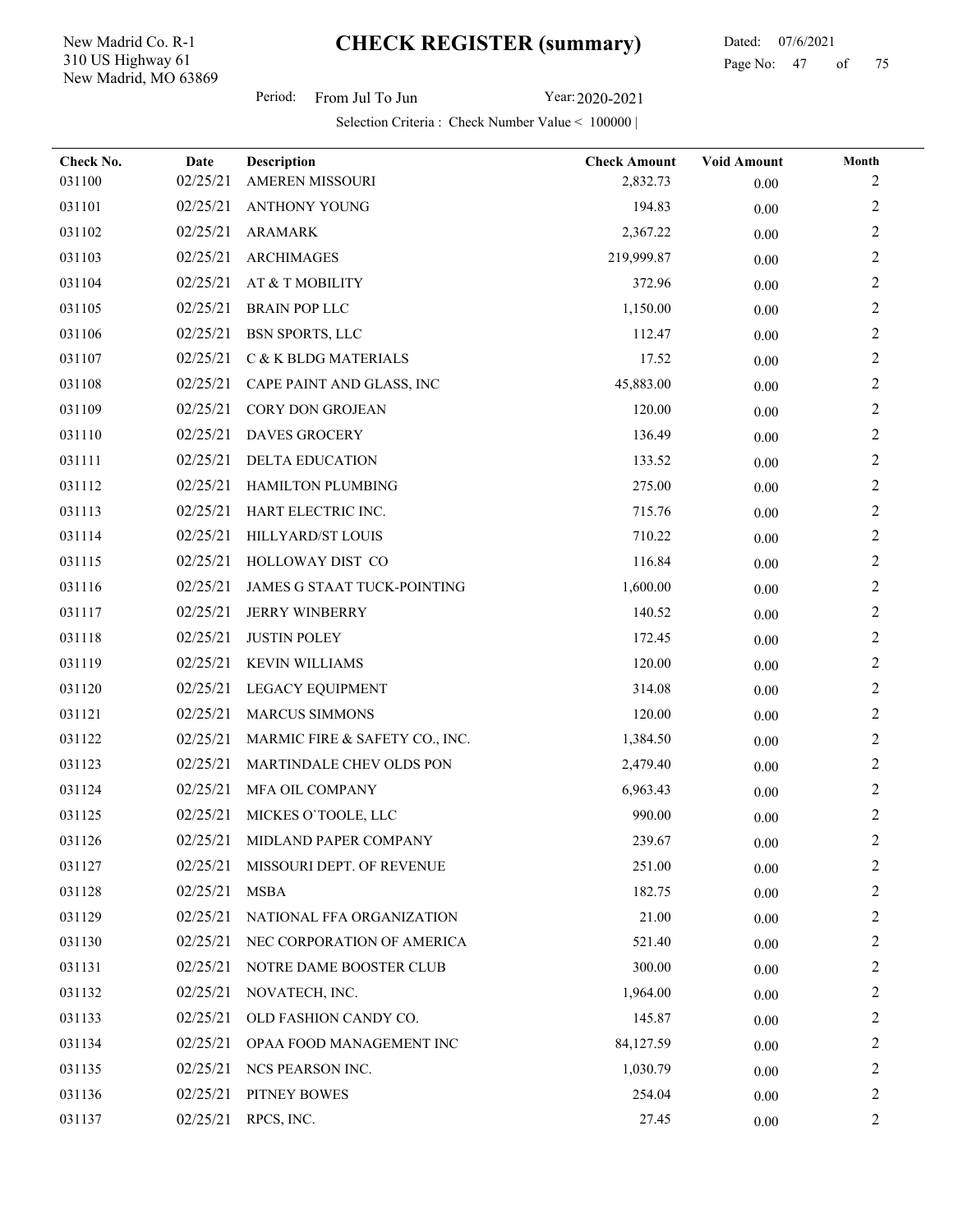New Madrid, MO 63869 310 US Highway 61 New Madrid Co. R-1

 Dated: 07/6/2021 Page No: 48 of

Period: From Jul To Jun Year: 2020-2021

| Check No.<br>031138 | Date<br>02/25/21 | <b>Description</b><br><b>QUALITY INN &amp; SUITES</b> | <b>Check Amount</b><br>208.28 | <b>Void Amount</b> | Month<br>2          |
|---------------------|------------------|-------------------------------------------------------|-------------------------------|--------------------|---------------------|
| 031139              | 02/25/21         | <b>QUALITY ROOFING</b>                                | 4,460.00                      | 0.00               | 2                   |
| 031140              | 02/25/21         | <b>QUILL CORPORATION</b>                              | 973.15                        | 0.00               | $\overline{c}$      |
| 031141              | 02/25/21         | REALLY GREAT READING COMPANY LLC                      | 442.00                        | 0.00               | 2                   |
| 031142              | 02/25/21         | <b>RUSSELL BEAM</b>                                   | 120.00                        | 0.00               | 2                   |
| 031143              | 02/25/21         | S & S ACTIVE WEAR, LLC                                | 452.13                        | 0.00               | 2                   |
| 031144              | 02/25/21         | <b>SCHOOL OUTFITTERS</b>                              | 207.88                        | $0.00\,$           |                     |
|                     |                  |                                                       |                               | 0.00               | 2                   |
| 031145              | 02/25/21         | <b>SKILLSUSA INC</b>                                  | 13.00                         | $0.00\,$           | 2<br>$\overline{2}$ |
| 031146              | 02/25/21         | SPRINGFIELD MUSIC, INC.                               | 78.06                         | 0.00               |                     |
| 031147              | 02/25/21         | <b>STUMPS</b>                                         | 95.93                         | 0.00               | 2                   |
| 031148              | 02/25/21         | SYMMETRY ENERGY SOLUTIONS, LLC                        | 6,460.17                      | 0.00               | 2                   |
| 031149              | 02/25/21         | SYNOVIA SOLUTIONS, LLC                                | 258.00                        | 0.00               | $\overline{c}$      |
| 031150              | 02/25/21         | TONI LYNNE LAWFIELD                                   | 61.97                         | 0.00               | 2                   |
| 031151              | 02/25/21         | <b>ULINE</b>                                          | 106.96                        | $0.00\,$           | 2                   |
| 031152              | 02/25/21         | WALMART COMMUNITY/RFCSLLC                             | 2,541.68                      | 0.00               | 2                   |
| 031153              | 02/25/21         | <b>WAYMON SIMS</b>                                    | 120.00                        | 0.00               | 2                   |
| 031154              | 02/25/21         | <b>ZACHARY BOWERS</b>                                 | 81.15                         | 0.00               | 2                   |
| 031155              | 02/25/21         | ZANER-BLOSER                                          | 2,926.72                      | 0.00               | 2                   |
| 031156              | 02/26/21         | PETTY CASH                                            | 200.00                        | 0.00               | 2                   |
| 031157              | 03/04/21         | <b>AAFCS</b>                                          | 420.00                        | 0.00               | 3                   |
| 031158              | 03/04/21         | ALL VOLLEYBALL INC.                                   | 880.38                        | 0.00               | 3                   |
| 031159              | 03/04/21         | AMAZON CAPITAL SERVICES, INC.                         | 289.40                        | $0.00\,$           | 3                   |
| 031160              | 03/04/21         | AT & T MOBILITY                                       | 45.78                         | 0.00               | 3                   |
| 031161              | 03/04/21         | <b>CASEY ROST</b>                                     | 4.82                          | 0.00               | 3                   |
| 031162              | 03/04/21         | CENGAGE LEARNING                                      | 1,000.00                      | 0.00               | 3                   |
| 031163              | 03/04/21         | HEARTLAND COCA-COLA BOTTLING CO LLC                   | 2,066.82                      | 0.00               | 3                   |
| 031164              |                  | 03/04/21 CROWD CONTROL COMPANY                        | 2,045.20                      | $0.00\,$           | 3                   |
| 031165              | 03/04/21         | DANNY J. BAEHR                                        | 200.00                        | $0.00\,$           | 3                   |
| 031166              | 03/04/21         | <b>DAVES GROCERY</b>                                  | 115.24                        | $0.00\,$           | 3                   |
| 031167              | 03/04/21         | <b>GO EARN IT</b>                                     | 750.00                        | 0.00               | 3                   |
| 031168              | 03/04/21         | <b>HAMILTON PLUMBING</b>                              | 773.00                        | 0.00               | 3                   |
| 031169              | 03/04/21         | HERFF JONES LLC                                       | 620.08                        | 0.00               | 3                   |
| 031170              | 03/04/21         | <b>HOBART SALES &amp; SERVICES</b>                    | 224.50                        | 0.00               | 3                   |
| 031171              | 03/04/21         | HOLLOWAY DIST CO                                      | 2,411.80                      | 0.00               | 3                   |
| 031172              | 03/04/21         | <b>JERRY WINBERRY</b>                                 | 177.27                        | 0.00               | 3                   |
| 031173              | 03/04/21         | <b>JOSTENS</b>                                        | 8,107.50                      | $0.00\,$           | 3                   |
| 031174              | 03/04/21         | LOWES                                                 | 1,971.71                      | $0.00\,$           | 3                   |
| 031175              | 03/04/21         | MARMIC FIRE & SAFETY CO., INC.                        | 224.50                        | $0.00\,$           | 3                   |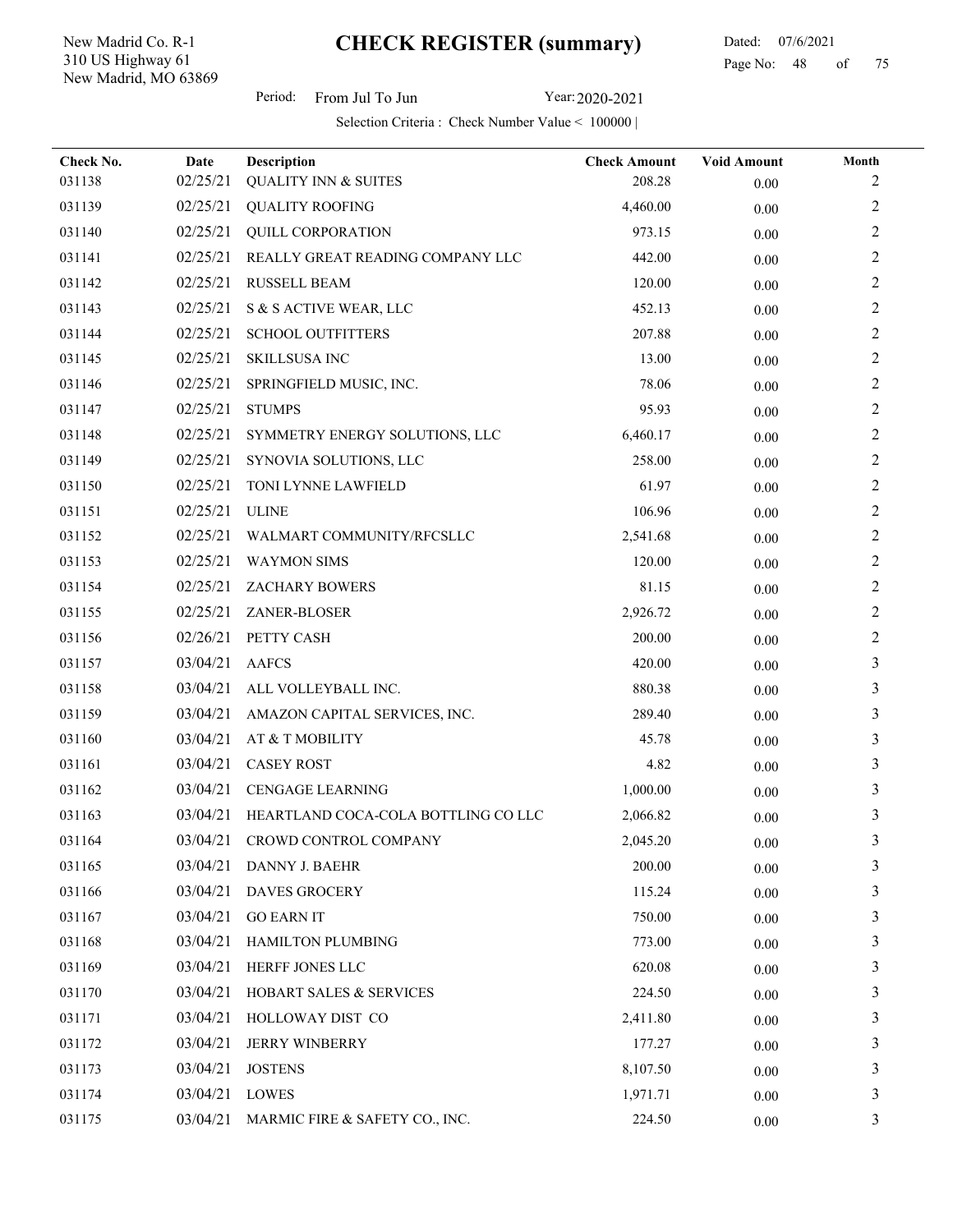New Madrid, MO 63869 310 US Highway 61 New Madrid Co. R-1

Period: From Jul To Jun Year: 2020-2021

| Check No.<br>031176 | Date<br>03/04/21 | <b>Description</b><br><b>MCDA</b>           | <b>Check Amount</b><br>20.00 | <b>Void Amount</b> | Month<br>3 |
|---------------------|------------------|---------------------------------------------|------------------------------|--------------------|------------|
| 031176              | 04/23/21         | 31176 is VOIDED                             | 0.00                         | 0.00               | 4          |
| 031177              | 03/04/21         | MEDMART                                     | 1,325.00                     | 20.00<br>0.00      | 3          |
| 031178              | 03/04/21         | MISSOURI FFA ASSOCIATION                    | 200.00                       | 0.00               | 3          |
| 031179              | 03/04/21         | <b>MOLL PRINTING</b>                        | 826.19                       | 0.00               | 3          |
| 031180              | 03/04/21         | MUNICIPAL LIGHT & POWER                     | 16,981.88                    | $0.00\,$           | 3          |
| 031181              | 03/04/21         | NAVIGATE BUILDING SOLUTIONS, LLC            | 11,444.00                    | 0.00               | 3          |
| 031182              | 03/04/21         | NOVATECH, INC.                              | 4,746.22                     | $0.00\,$           | 3          |
| 031183              | 03/04/21         | OTC BRANDS, INC.                            | 206.36                       | 0.00               | 3          |
| 031184              | 03/04/21         | PETTY CASH                                  | 500.00                       | 0.00               | 3          |
| 031185              | 03/04/21         | PETTY CASH                                  | 762.50                       | 0.00               | 3          |
| 031186              | 03/04/21         | PLUMBERS SUPPLY/KBS                         | 51.16                        | 0.00               | 3          |
| 031187              | 03/04/21         | POWELL SUPPLY INC.                          | 1,495.07                     | 0.00               | 3          |
| 031188              | 03/04/21         | QUILL CORPORATION                           | 148.78                       | $0.00\,$           | 3          |
| 031189              | 03/04/21         | SEMO ELECTRIC COOP.                         | 35.00                        | 0.00               | 3          |
| 031190              | 03/04/21         | SKEETER KELL SPORTING                       | 306.00                       | 0.00               | 3          |
| 031191              | 03/04/21         | SLUSHER FARM & HOME INC.                    | 913.95                       | $0.00\,$           | 3          |
| 031192              | 03/04/21         | SOUTHEAST MISSOURIAN                        | 384.38                       | 0.00               | 3          |
| 031193              | 03/04/21         | SYMMETRY ENERGY SOLUTIONS, LLC              | 11,008.95                    | 0.00               | 3          |
| 031194              | 03/04/21         | UNITED TERMITE & PEST CONTROL LLC           | 595.00                       | 0.00               | 3          |
| 031195              | 03/08/21         | <b>BANK OF NEW MADRID</b>                   | 9,540.00                     | 0.00               | 3          |
| 031196              | 03/19/21         | JOHN R MALOYED                              | 92.35                        | $0.00\,$           | 3          |
| 031197              | 03/19/21         | <b>J'VAUN C MAYS</b>                        | 38.05                        | 0.00               | 3          |
| 031198              | 03/11/21         | <b>ABILITY NETWORK</b>                      | 979.26                       | 0.00               | 3          |
| 031199              | 03/11/21         | <b>ALEXIS EAKENS</b>                        | 15.00                        | 0.00               | 3          |
| 031200              | 03/11/21         | <b>ALVIN MILLER</b>                         | 20.00                        | 0.00               | 3          |
| 031201              |                  | 03/11/21 AMERICAN HEART ASSOCIATION MIDWEST | 110.00                       | $0.00\,$           | 3          |
| 031202              | 03/11/21         | ANGELA D. JACKSON                           | 12,870.00                    | $0.00\,$           | 3          |
| 031203              | 03/11/21         | BEST SANITATION SERVICE                     | 1,500.00                     | $0.00\,$           | 3          |
| 031204              | 03/11/21         | <b>BOOTHEEL GYMNASTICS CENTER</b>           | 330.00                       | 0.00               | 3          |
| 031205              | 03/11/21         | C & K BLDG MATERIALS                        | 30.48                        | 0.00               | 3          |
| 031206              | 03/11/21         | CAPE PAINT AND GLASS, INC                   | 14,576.00                    | 0.00               | 3          |
| 031207              | 03/11/21         | <b>CITY OF LILBOURN</b>                     | 119.82                       | 0.00               | 3          |
| 031208              | 03/11/21         | <b>CITY OF MATTHEWS</b>                     | 54.37                        | 0.00               | 3          |
| 031209              | 03/11/21         | <b>CLAYTON S LIGHTFOOT</b>                  | 177.52                       | $0.00\,$           | 3          |
| 031210              | 03/11/21         | HEARTLAND COCA-COLA BOTTLING CO LLC         | 1,084.70                     | $0.00\,$           | 3          |
| 031211              | 03/11/21         | <b>DANIEL WHITE</b>                         | 75.00                        | $0.00\,$           | 3          |
| 031212              | 03/11/21         | <b>DANIEL WHITE</b>                         | 140.00                       | $0.00\,$           | 3          |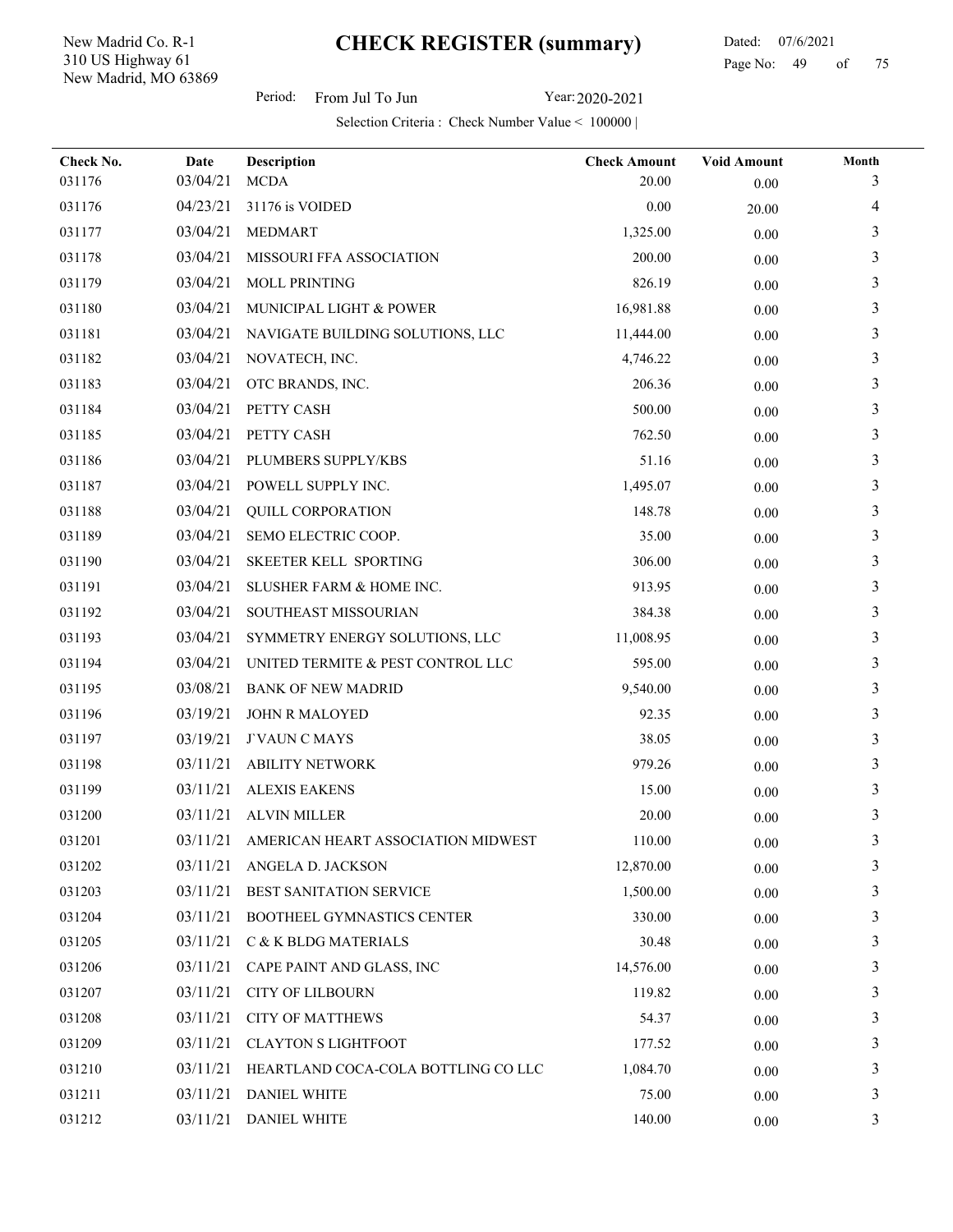New Madrid, MO 63869 310 US Highway 61 New Madrid Co. R-1

Period: From Jul To Jun Year: 2020-2021

| Check No. | <b>Date</b> | Description                             | <b>Check Amount</b> | <b>Void Amount</b> | Month |
|-----------|-------------|-----------------------------------------|---------------------|--------------------|-------|
| 031212    | 03/26/21    | 31212 is VOIDED                         | 0.00                | 140.00             | 3     |
| 031213    | 03/11/21    | <b>DANIEL WHITE</b>                     | 75.00               | 0.00               | 3     |
| 031213    | 05/06/21    | 31213 is VOIDED                         | 0.00                | 75.00              | 5     |
| 031214    | 03/11/21    | <b>DANIEL WHITE</b>                     | 110.00              | 0.00               | 3     |
| 031215    | 03/11/21    | DANNY MANNING                           | 75.00               | $0.00\,$           | 3     |
| 031216    | 03/11/21    | DECOTA ELECTRIC SUPPLY                  | 80.86               | $0.00\,$           | 3     |
| 031217    | 03/11/21    | ETHAN A HUNZIKER                        | 50.25               | 0.00               | 3     |
| 031218    | 03/11/21    | <b>FIRST BOOK</b>                       | 136.75              | 0.00               | 3     |
| 031219    | 03/11/21    | <b>HAMILTON PLUMBING</b>                | 160.00              | 0.00               | 3     |
| 031220    | 03/11/21    | HEATHER SCHUERENBERG                    | 20.32               | 0.00               | 3     |
| 031221    | 03/11/21    | HUNTER POLK                             | 7.50                | 0.00               | 3     |
| 031222    | 03/11/21    | <b>KEVIN LYONS</b>                      | 75.00               | $0.00\,$           | 3     |
| 031223    | 03/11/21    | <b>KEVIN LYONS</b>                      | 140.00              | 0.00               | 3     |
| 031224    | 03/11/21    | LAWSON SCREEN & DIGITAL                 | 55.36               | $0.00\,$           | 3     |
| 031225    | 03/11/21    | M & M CROSS SERVICE                     | 1,800.76            | $0.00\,$           | 3     |
| 031226    | 03/11/21    | <b>MARCIE SNIDER</b>                    | 10.00               | 0.00               | 3     |
| 031227    | 03/11/21    | MICHAEL RICHMOND                        | 75.00               | 0.00               | 3     |
| 031227    | 05/06/21    | 31227 is VOIDED                         | 0.00                | 75.00              | 5     |
| 031228    | 03/11/21    | MIDLAND PAPER COMPANY                   | 134.59              | 0.00               | 3     |
| 031229    | 03/11/21    | MISSOURI FBLA-PBL                       | 250.00              | $0.00\,$           | 3     |
| 031230    | 03/11/21    | MUNICIPAL LIGHT & POWER                 | 5,189.34            | 0.00               | 3     |
| 031231    | 03/11/21    | <b>NEALS CARQUEST</b>                   | 45.00               | 0.00               | 3     |
| 031232    | 03/11/21    | NEW MADRID COUNTY WATER                 | 680.00              | $0.00\,$           | 3     |
| 031233    | 03/11/21    | NIKKI BROWN                             | 75.00               | 0.00               | 3     |
| 031234    | 03/11/21    | NOVATECH, INC.                          | 429.00              | $0.00\,$           | 3     |
| 031235    | 03/11/21    | OPAA FOOD MANAGEMENT INC                | 5,801.96            | 0.00               | 3     |
| 031236    | 03/11/21    | PERMA BOUND                             | 593.94              | 0.00               | 3     |
| 031237    | 03/11/21    | PETTY CASH                              | 100.00              | 0.00               | 3     |
| 031238    | 03/11/21    | PETTY CASH                              | 50.00               | $0.00\,$           | 3     |
| 031239    | 03/11/21    | PETTY CASH                              | 1,252.50            | $0.00\,$           | 3     |
| 031240    | 03/11/21    | PETTY CASH                              | 2,130.00            | $0.00\,$           | 3     |
| 031241    | 03/11/21    | PETTY CASH                              | 28.00               | $0.00\,$           | 3     |
| 031242    | 03/11/21    | PETTY CASH                              | 122.50              | $0.00\,$           | 3     |
| 031243    | 03/11/21    | POWELL SUPPLY INC.                      | 91.94               | $0.00\,$           | 3     |
| 031244    | 03/11/21    | PREMIUM MECHANICAL INC.                 | 46,400.00           | $0.00\,$           | 3     |
| 031245    | 03/11/21    | <b>QUILL CORPORATION</b>                | 260.44              | $0.00\,$           | 3     |
| 031246    | 03/11/21    | Chk # 31246 was replaced by Chk # 31813 | 0.00                | $0.00\,$           | 3     |
| 031247    | 03/11/21    | S & S ACTIVE WEAR, LLC                  | 102.71              | $0.00\,$           | 3     |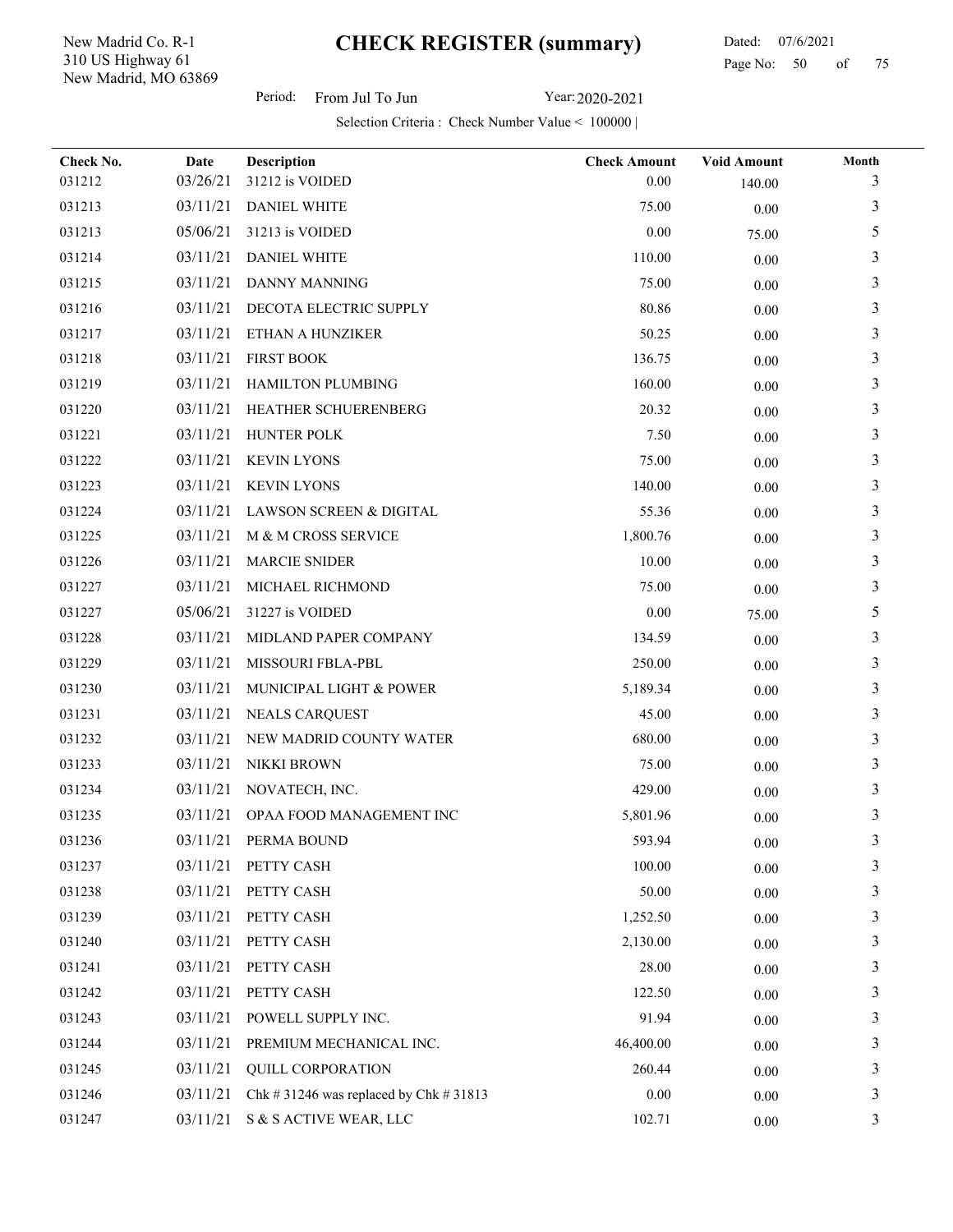New Madrid, MO 63869 310 US Highway 61 New Madrid Co. R-1

Period: From Jul To Jun Year: 2020-2021

| Check No.<br>031248 | Date<br>03/11/21 | Description<br>SEMO AUTOMOTIVE PARTS WHSE. | <b>Check Amount</b><br>250.58 | <b>Void Amount</b> | Month<br>3 |
|---------------------|------------------|--------------------------------------------|-------------------------------|--------------------|------------|
| 031249              | 03/11/21         | <b>SKILLSUSA MISSOURI</b>                  | 480.00                        | 0.00               | 3          |
| 031250              | 03/11/21         | <b>SCHOOL SPECIALTY</b>                    | 128.43                        | $0.00\,$           | 3          |
| 031251              | 03/11/21         | STANDARD DEMOCRAT                          | 252.48                        | $0.00\,$           | 3          |
| 031252              | 03/11/21         | SUN LIFE ASSURANCE CO OF CANADA            | 17.35                         | 0.00               | 3          |
| 031253              | 03/11/21         | THOMAS DRUMMOND                            | 69.30                         | 0.00               | 3          |
| 031254              | 03/11/21         | <b>THOMAS GUEST</b>                        | 150.00                        | $0.00\,$           | 3          |
| 031254              | 05/06/21         | 31254 is VOIDED                            | 0.00                          | 0.00               | 5          |
| 031255              | 03/11/21         | <b>THOMAS GUEST</b>                        | 80.00                         | 150.00<br>0.00     | 3          |
| 031256              | 03/11/21         | <b>THOMAS GUEST</b>                        | 80.00                         | 0.00               | 3          |
| 031256              | 05/06/21         | 31256 is VOIDED                            | 0.00                          | 80.00              | 5          |
| 031257              | 03/11/21         | <b>THOMAS GUEST</b>                        | 140.00                        | 0.00               | 3          |
| 031258              | 03/11/21         | TIM G. KAVAN                               | 140.00                        | 0.00               | 3          |
| 031259              | 03/11/21         | TIM G. KAVAN                               | 80.00                         | 0.00               | 3          |
| 031260              | 03/11/21         | TIM G. KAVAN                               | 80.00                         | 0.00               | 3          |
| 031261              | 03/11/21         | TIM G. KAVAN                               | 140.00                        | 0.00               | 3          |
| 031262              | 03/11/21         | UNIVERSITY OF CENTRAL MISSOURI             | 40.00                         | $0.00\,$           | 3          |
| 031263              | 03/11/21         | <b>WAYMON SIMS</b>                         | 150.00                        | 0.00               | 3          |
| 031264              | 03/11/21         | <b>WAYMON SIMS</b>                         | 110.00                        | 0.00               | 3          |
| 031265              | 03/12/21         | AED PROFESSIONALS                          | 3,193.90                      | $0.00\,$           | 3          |
| 031266              | 03/12/21         | AMAZON CAPITAL SERVICES, INC.              | 348.40                        | 0.00               | 3          |
| 031267              | 03/12/21         | <b>AMEREN MISSOURI</b>                     | 1,005.78                      | 0.00               | 3          |
| 031268              | 03/12/21         | AT & T MOBILITY                            | 200.23                        | 0.00               | 3          |
| 031269              | 03/12/21         | HEATHER SCHUERENBERG                       | 271.52                        | 0.00               | 3          |
| 031270              | 03/12/21         | KENNY ROGERS CHILDREN CT                   | 6,379.00                      | $0.00\,$           | 3          |
| 031271              | 03/12/21         | MFA OIL COMPANY                            | 9,391.19                      | 0.00               | 3          |
| 031272              | 03/12/21 MSBA    |                                            | 55.00                         | 0.00               | 3          |
| 031273              | 03/12/21         | NOVATECH, INC.                             | 85.00                         | $0.00\,$           | 3          |
| 031274              | 03/12/21         | OPAA FOOD MANAGEMENT INC                   | 52,283.14                     | 0.00               | 3          |
| 031275              | 03/12/21         | SYMMETRY ENERGY SOLUTIONS, LLC             | 10,326.26                     | 0.00               | 3          |
| 031276              | 03/12/21         | <b>US BANCORP</b>                          | 262,071.50                    | 0.00               | 3          |
| 031277              | 03/12/21         | MASA                                       | 260.00                        | $0.00\,$           | 3          |
| 031278              | 03/19/21         | <b>AIR EVAC LIFETEAM</b>                   | 60.00                         | 0.00               | 3          |
| 031279              | 03/19/21         | AMERICAN FIDELITY ASSURANCE COMPANY        | 229.16                        | 0.00               | 3          |
| 031280              | 03/19/21         | AMERICAN FIDELITY ASSURANCE COMPANY        | 15,523.65                     | $0.00\,$           | 3          |
| 031281              | 03/19/21         | AMERICAN HERITAGE LIFE                     | 217.35                        | 0.00               | 3          |
| 031282              | 03/19/21         | <b>BANK OF NEW MADRID</b>                  | 3,146.00                      | 0.00               | 3          |
| 031283              | 03/19/21         | COLONIAL LIFE PROCESSING CENTER            | 96.75                         | $0.00\,$           | 3          |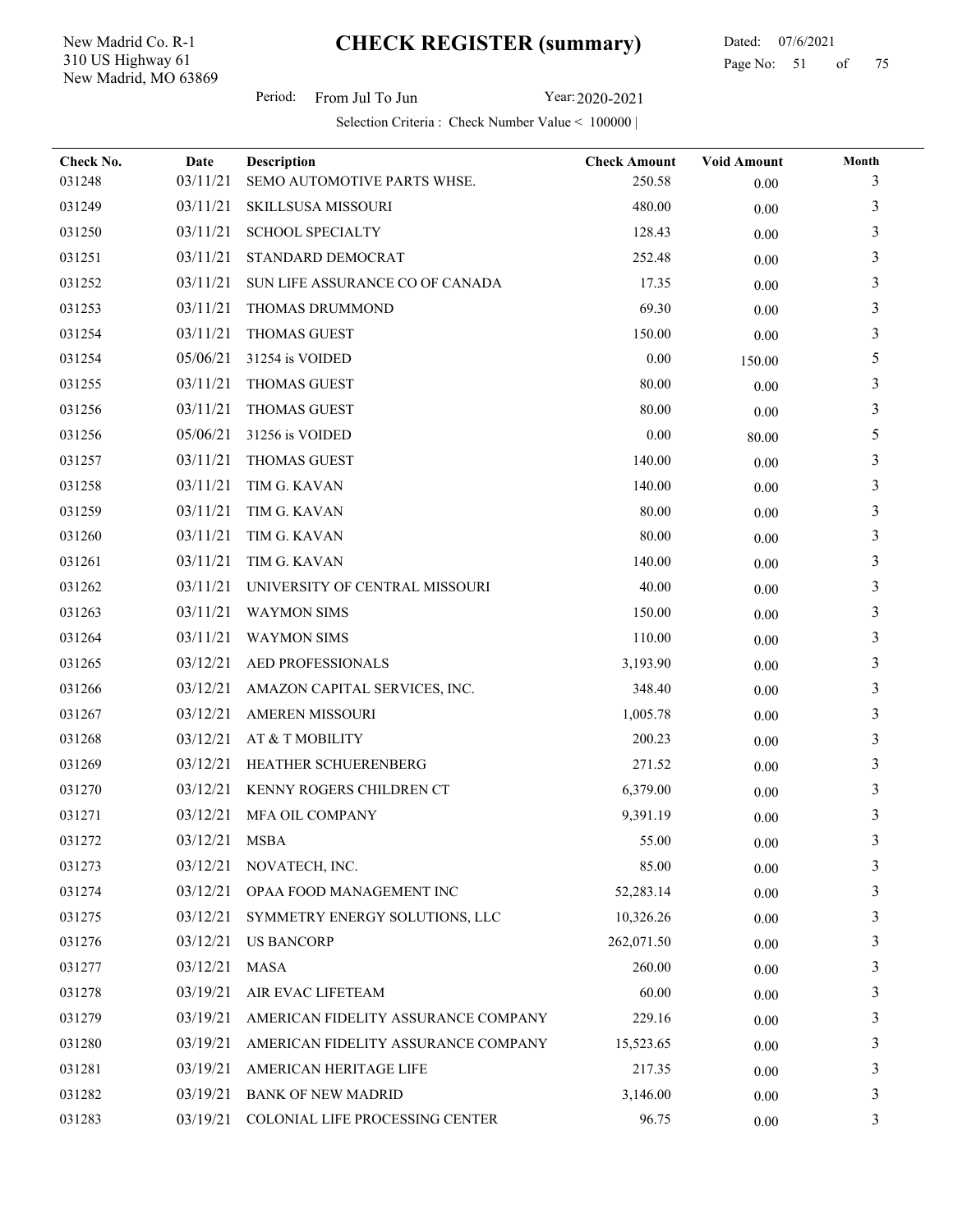New Madrid, MO 63869 310 US Highway 61 New Madrid Co. R-1

 Dated: 07/6/2021 Page No: 52 of

Period: From Jul To Jun Year: 2020-2021

| Check No.<br>031284 | Date<br>03/19/21 | Description<br>EDWARD JONES INVESTMENT | <b>Check Amount</b><br>270.00 | <b>Void Amount</b><br>0.00 | Month<br>3     |
|---------------------|------------------|----------------------------------------|-------------------------------|----------------------------|----------------|
| 031285              | 03/19/21         | FIDELITY SECURITY LIFE INSURANCE CO    | 1,623.25                      | $0.00\,$                   | 3              |
| 031286              | 03/19/21         | FABER AND BRAND, LLC                   | 72.73                         | $0.00\,$                   | 3              |
| 031287              | 03/19/21         | FAMILY SUPPORT PAY CTR                 | 90.00                         | 0.00                       | 3              |
| 031288              | 03/19/21         | MID ATLANTIC TRUST COMPANY             | 4,605.00                      | 0.00                       | 3              |
| 031289              | 03/19/21         | MO DEPT OF REVENUE                     | 19,087.00                     | 0.00                       | 3              |
| 031290              | 03/19/21         | <b>MSTA DUES</b>                       | 2,111.18                      | 0.00                       | 3              |
| 031291              | 03/19/21         | NEW MADRID CO R-1                      | 121,905.00                    | 0.00                       | 3              |
| 031292              | 03/19/21         | NM CTY R-1                             | 96,639.70                     | 0.00                       | 3              |
| 031293              | 03/19/21         | <b>PEERS</b>                           | 30,791.14                     | 0.00                       | 3              |
| 031294              | 03/19/21         | PUBLIC SCHOOL RET SYSTEM               | 191,469.83                    | 0.00                       | 3              |
| 031295              | 03/19/21         | SUN LIFE ASSURANCE CO OF CANADA        | 6,116.90                      | 0.00                       | 3              |
| 031296              | 03/19/21         | SUN LIFE ASSURANCE CO OF CANADA        | 4,851.51                      | 0.00                       | 3              |
| 031297              | 03/23/21         | PETTY CASH                             | 145.00                        | 0.00                       | 3              |
| 031298              | 03/23/21         | PETTY CASH                             | 85.00                         | 0.00                       | 3              |
| 031299              | 03/23/21         | PETTY CASH                             | 110.00                        | 0.00                       | 3              |
| 031300              | 03/25/21         | 2080 MEDIA INC                         | 250.00                        | 0.00                       | 3              |
| 031301              | 03/25/21         | <b>ABILITY NETWORK</b>                 | 1,193.82                      | 0.00                       | 3              |
| 031302              | 03/25/21         | AMAZON CAPITAL SERVICES, INC.          | 1,158.74                      | 0.00                       | 3              |
| 031303              | 03/25/21         | <b>AMEREN MISSOURI</b>                 | 4,044.06                      | 0.00                       | 3              |
| 031304              | 03/25/21         | ARAMARK                                | 2,378.29                      | 0.00                       | 3              |
| 031305              | 03/25/21         | <b>ARCHIMAGES</b>                      | 90,652.85                     | 0.00                       | 3              |
| 031306              | 03/25/21         | AT & T MOBILITY                        | 372.96                        | 0.00                       | 3              |
| 031307              | 03/25/21         | AT & T MOBILITY                        | 45.78                         | $0.00\,$                   | 3              |
| 031308              | 03/25/21         | <b>AUTO TIRE AND PARTS</b>             | 1,747.27                      | 0.00                       | 3              |
| 031309              | 03/25/21         | BOUND TO STAY BOUND BOOK, INC.         | 1,011.02                      | 0.00                       | 3              |
| 031310              |                  | 03/25/21 BSN SPORTS, LLC               | 713.58                        | 0.00                       | 3              |
| 031311              | 03/25/21         | CAPE PAINT AND GLASS, INC              | 360.85                        | 0.00                       | 3              |
| 031312              | 03/25/21         | CAPE WINAIR CO.                        | 124.32                        | 0.00                       | 3              |
| 031313              | 03/25/21         | <b>CURTIS ESSNER</b>                   | 140.00                        | 0.00                       | $\mathfrak{Z}$ |
| 031314              | 03/25/21         | DEMCO INC.                             | 118.40                        | 0.00                       | 3              |
| 031315              | 03/25/21         | DESTINY MCSPADDEN                      | 82.43                         | 0.00                       | 3              |
| 031316              | 03/25/21         | <b>DOLLAMUR SPORT SURFACES</b>         | 200.00                        | 0.00                       | $\mathfrak{Z}$ |
| 031317              | 03/25/21         | <b>ELIZABETH RILEY</b>                 | 137.01                        | 0.00                       | 3              |
| 031318              | 03/25/21         | HAMILTON PLUMBING                      | 200.00                        | $0.00\,$                   | 3              |
| 031319              | 03/25/21         | HART ELECTRIC INC.                     | 12,015.23                     | 0.00                       | 3              |
| 031320              | 03/25/21         | HEATHER JOHNSON                        | 47.38                         | 0.00                       | 3              |
| 031321              |                  | 03/25/21 HI TECH COMMUNICATIONS        | 225.00                        | $0.00\,$                   | 3              |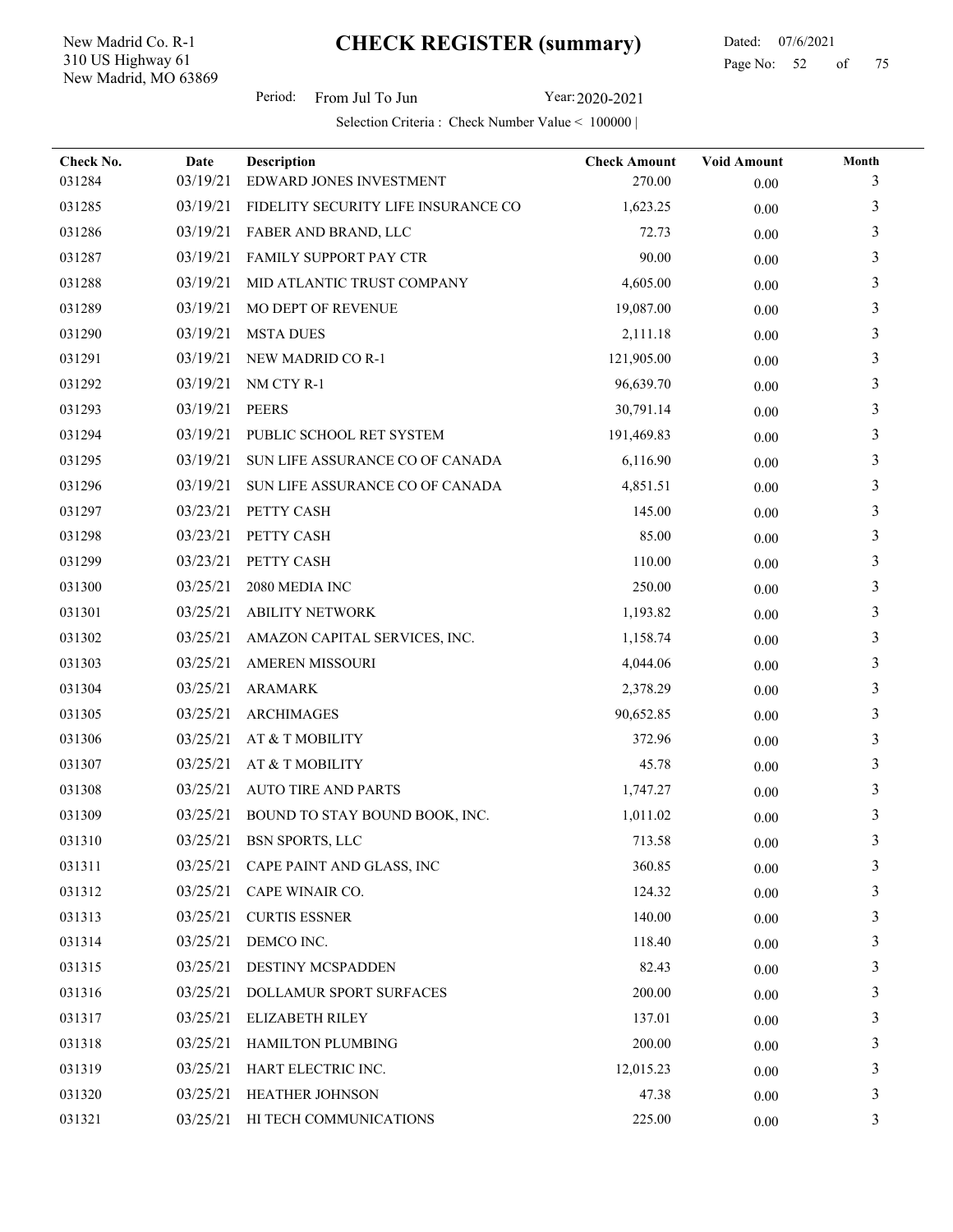New Madrid, MO 63869 310 US Highway 61 New Madrid Co. R-1

 Dated: 07/6/2021 Page No: 53 of

Period: From Jul To Jun Year: 2020-2021

| Check No. | Date     | Description                             | <b>Check Amount</b> | <b>Void Amount</b> | Month          |
|-----------|----------|-----------------------------------------|---------------------|--------------------|----------------|
| 031322    | 03/25/21 | HILLYARD/ST LOUIS                       | 4,553.38            | 0.00               | 3              |
| 031323    | 03/25/21 | <b>JARETT ALLEN</b>                     | 108.70              | 0.00               | 3              |
| 031324    | 03/25/21 | <b>JERRY WINBERRY</b>                   | 80.24               | 0.00               | 3              |
| 031325    | 03/25/21 | <b>JUSTIN POLEY</b>                     | 450.49              | $0.00\,$           | 3              |
| 031326    | 03/25/21 | KATHERINE STANLEY                       | 20.50               | 0.00               | 3              |
| 031327    | 03/25/21 | <b>KELSIE BRANDS</b>                    | 35.93               | 0.00               | 3              |
| 031328    | 03/25/21 | Chk # 31328 was replaced by Chk # 31862 | 0.00                | $0.00\,$           | 3              |
| 031329    | 03/25/21 | <b>MASL</b>                             | 25.05               | 0.00               | 3              |
| 031330    | 03/25/21 | MATTHEW RAYMOND SEMOSPORTS OFFICIAL     | 100.00              | $0.00\,$           | 3              |
| 031331    | 03/25/21 | MAVERICK GLASS INC.                     | 1,299.00            | 0.00               | 3              |
| 031332    | 03/25/21 | MERCER CONSUMER                         | 530.00              | 0.00               | 3              |
| 031333    | 03/25/21 | METRO ELECTRIC SUPPLY                   | 3,000.00            | 0.00               | 3              |
| 031334    | 03/25/21 | MICKES O'TOOLE, LLC                     | 1,307.50            | 0.00               | $\mathfrak{Z}$ |
| 031335    | 03/25/21 | MIKES MEATS & MORE                      | 220.00              | 0.00               | 3              |
| 031336    | 03/25/21 | MISSOURI HEALTHCARE ASSO                | 60.00               | 0.00               | 3              |
| 031337    | 03/25/21 | <b>MSBA</b>                             | 3,669.42            | $0.00\,$           | 3              |
| 031338    | 03/25/21 | <b>NAEA</b>                             | 195.00              | $0.00\,$           | 3              |
| 031339    | 03/25/21 | NEW MADRID FARM AND HOME                | 4,162.77            | $0.00\,$           | 3              |
| 031340    | 03/25/21 | NOVATECH, INC.                          | 1,375.79            | 0.00               | 3              |
| 031341    | 03/25/21 | OPAA FOOD MANAGEMENT INC                | 595.80              | 0.00               | 3              |
| 031342    | 03/25/21 | OTC BRANDS, INC.                        | 995.27              | $0.00\,$           | 3              |
| 031343    | 03/25/21 | PATE HOGAN                              | 424.50              | 0.00               | 3              |
| 031344    | 03/25/21 | PERMA BOUND                             | 178.16              | 0.00               | 3              |
| 031345    | 03/25/21 | POSTMASTER/MATTHEWS                     | 66.00               | $0.00\,$           | 3              |
| 031346    | 03/25/21 | PREMIUM MECHANICAL INC.                 | 5,651.00            | 0.00               | 3              |
| 031347    | 03/25/21 | RPCS, INC.                              | 58.94               | $0.00\,$           | 3              |
| 031348    | 03/25/21 | <b>QUALITY ROOFING</b>                  | 4,808.00            | $0.00\,$           | 3              |
| 031349    | 03/25/21 | <b>QUILL CORPORATION</b>                | 717.50              | $0.00\,$           | $\mathfrak{Z}$ |
| 031350    | 03/25/21 | <b>RENEE SMITH</b>                      | 83.85               | 0.00               | 3              |
| 031351    | 03/25/21 | <b>ROY L WHITE</b>                      | 77.00               | $0.00\,$           | 3              |
| 031352    | 03/25/21 | S & S ACTIVE WEAR, LLC                  | 770.70              | $0.00\,$           | 3              |
| 031353    | 03/25/21 | SCHOOL NUTRITION ASSOCIATION            | 152.50              | $0.00\,$           | 3              |
| 031354    | 03/25/21 | SKEETER KELL SPORTING                   | 1,250.00            | 0.00               | 3              |
| 031355    | 03/25/21 | SOUTHEAST MISSOURI STATE UNIVERSITY     | 630.00              | $0.00\,$           | 3              |
| 031356    | 03/25/21 | SOUTHEAST RPDC                          | 1,000.00            | 0.00               | 3              |
| 031357    | 03/25/21 | SPRINGFIELD MUSIC, INC.                 | 737.99              | $0.00\,$           | 3              |
| 031358    | 03/25/21 | SYNOVIA SOLUTIONS, LLC                  | 258.00              | $0.00\,$           | 3              |
| 031359    | 03/25/21 | T J S LANDSCAPE SERVICE                 | 7,825.00            | $0.00\,$           | 3              |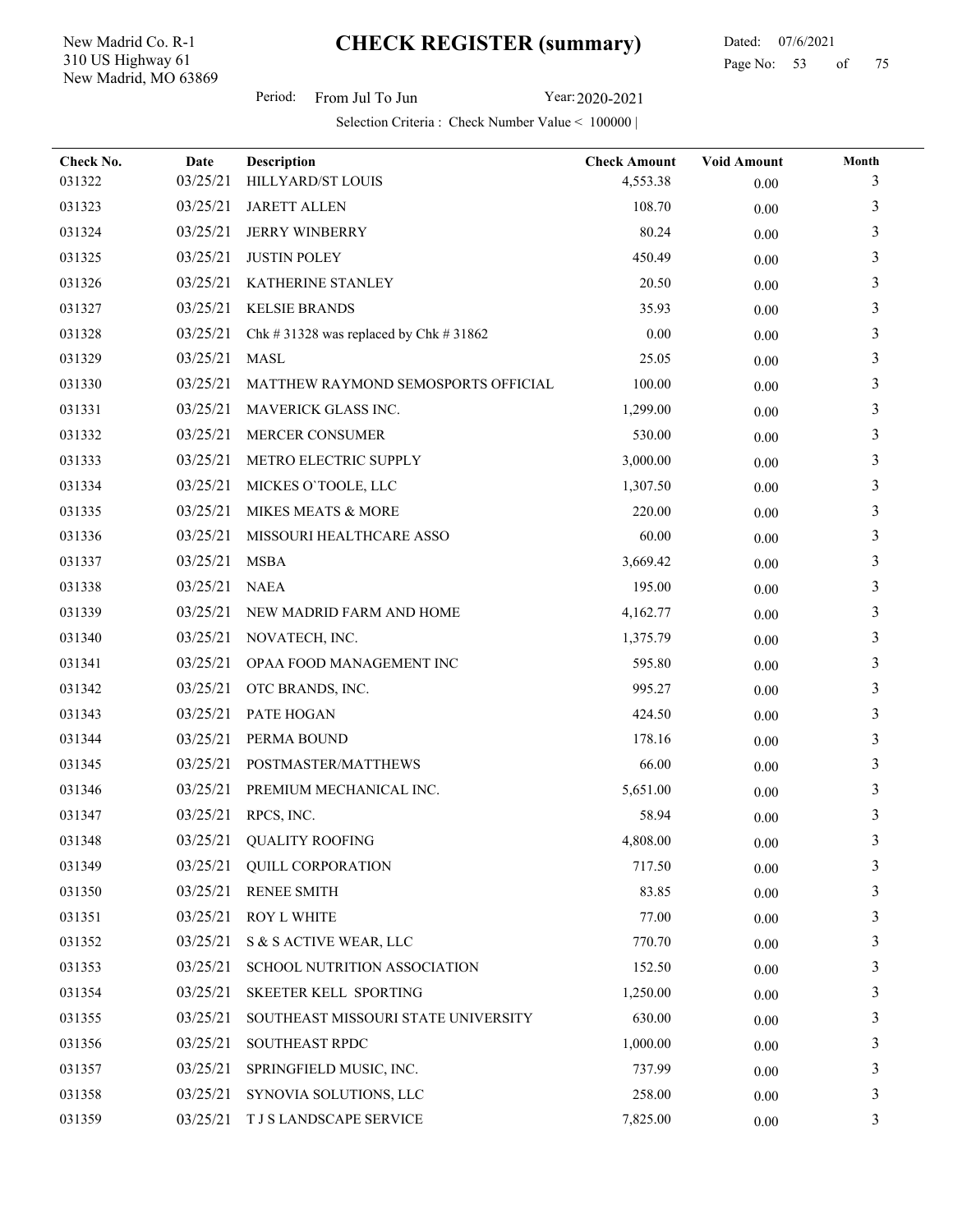New Madrid, MO 63869 310 US Highway 61 New Madrid Co. R-1

 Dated: 07/6/2021 Page No: 54 of

Period: From Jul To Jun Year: 2020-2021

| Check No.<br>031360 | Date<br>03/25/21 | <b>Description</b><br>THE CORSAGE SHOP   | <b>Check Amount</b><br>212.50 | <b>Void Amount</b><br>0.00 | Month<br>3 |
|---------------------|------------------|------------------------------------------|-------------------------------|----------------------------|------------|
| 031361              | 03/25/21         | TROPHYKITS.COM                           | 292.99                        | 0.00                       | 3          |
| 031362              | 03/25/21         | WALMART COMMUNITY/RFCSLLC                | 1,049.41                      | 0.00                       | 3          |
| 031363              | 03/25/21         | WHITNEY SMITH                            | 270.37                        | 0.00                       | 3          |
| 031364              | 03/25/21         | WRESTLINGMART.COM                        | 270.00                        | 0.00                       | 3          |
| 031365              | 03/30/21         | <b>EAST PRAIRIE R-II SCHOOL DISTRICT</b> | 150.00                        | $0.00\,$                   | 3          |
| 031366              | 04/01/21         | <b>ACTE</b>                              | 295.00                        | 0.00                       | 4          |
| 031367              | 04/01/21         | AMAZON CAPITAL SERVICES, INC.            | 4,211.66                      | $0.00\,$                   | 4          |
| 031368              | 04/01/21         | <b>AMEREN MISSOURI</b>                   | 2,426.98                      | 0.00                       | 4          |
| 031369              | 04/01/21         | ANTHONY YOUNG                            | 86.13                         | 0.00                       | 4          |
| 031370              | 04/01/21         | AT YOUR SERVICE PORTABLE TOILETS         | 525.00                        | 0.00                       | 4          |
| 031371              | 04/01/21         | BSN SPORTS, LLC                          | 130.80                        | 0.00                       | 4          |
| 031372              | 04/01/21         | <b>CASEY WHITE</b>                       | 107.00                        | 0.00                       | 4          |
| 031373              | 04/01/21         | CENTRAL STATES BUS SALES INC.            | 4,505.00                      | $0.00\,$                   | 4          |
| 031374              | 04/01/21         | <b>CURTIS ESSNER</b>                     | 140.00                        | 0.00                       | 4          |
| 031375              | 04/01/21         | DANIEL WHITE                             | 65.00                         | 0.00                       | 4          |
| 031376              | 04/01/21         | <b>DANIEL WHITE</b>                      | 75.00                         | 0.00                       | 4          |
| 031377              | 04/01/21         | DITTRONICS INC.                          | 90.00                         | 0.00                       | 4          |
| 031378              | 04/01/21         | EAST PRAIRIE HIGH SCHOOL                 | 150.00                        | 0.00                       | 4          |
| 031379              | 04/01/21         | <b>GLEN COOK</b>                         | 65.00                         | 0.00                       |            |
| 031380              | 04/01/21         | INSTRUMENTALIST AWARDS LLC               | 65.00                         | 0.00                       | 4          |
| 031381              | 04/01/21         | JACKSON JUNIOR HIGH                      | 390.00                        | $0.00\,$                   | 4          |
| 031382              | 04/01/21         | <b>JAMIE KIMBALL</b>                     | 142.67                        | 0.00                       | 4          |
| 031383              | 04/01/21         | JONES SCHOOL SUPPLY                      | 108.73                        | 0.00                       |            |
| 031384              | 04/01/21         | KATHERINE STANLEY                        | 400.00                        | 0.00                       | 4          |
| 031385              | 04/01/21         | KENNETT HIGH SCHOOL                      | 250.00                        | 0.00                       | 4          |
| 031386              |                  | 04/01/21 KIM KELLAMS IVIE                | 4,290.00                      | $0.00\,$                   | 4          |
| 031387              | 04/01/21         | M & M CROSS SERVICE                      | 9,825.76                      | $0.00\,$                   | 4          |
| 031388              | 04/01/21         | M & M DELI                               | 111.00                        | $0.00\,$                   | 4          |
| 031389              | 04/01/21         | MALDEN R-1 SCHOOL DIST                   | 150.00                        | 0.00                       | 4          |
| 031390              | 04/01/21         | <b>MELISSA HARRIS</b>                    | 159.86                        | 0.00                       | 4          |
| 031391              | 04/01/21         | MIDWEST BUS SALES                        | 2,413.62                      | 0.00                       | 4          |
| 031392              | 04/01/21         | MSBA                                     | 149.93                        | 0.00                       | 4          |
| 031393              | 04/01/21         | NEC CORPORATION OF AMERICA               | 459.72                        | 0.00                       | 4          |
| 031394              | 04/01/21         | NOVATECH, INC.                           | 4,397.00                      | $0.00\,$                   | 4          |
| 031395              | 04/01/21         | PRO PIZZA                                | 56.93                         | $0.00\,$                   | 4          |
| 031396              | 04/01/21         | PUBLIC SCHOOL RET SYSTEM                 | 350.24                        | $0.00\,$                   | 4          |
| 031397              | 04/01/21         | <b>QUILL CORPORATION</b>                 | 456.85                        | $0.00\,$                   | 4          |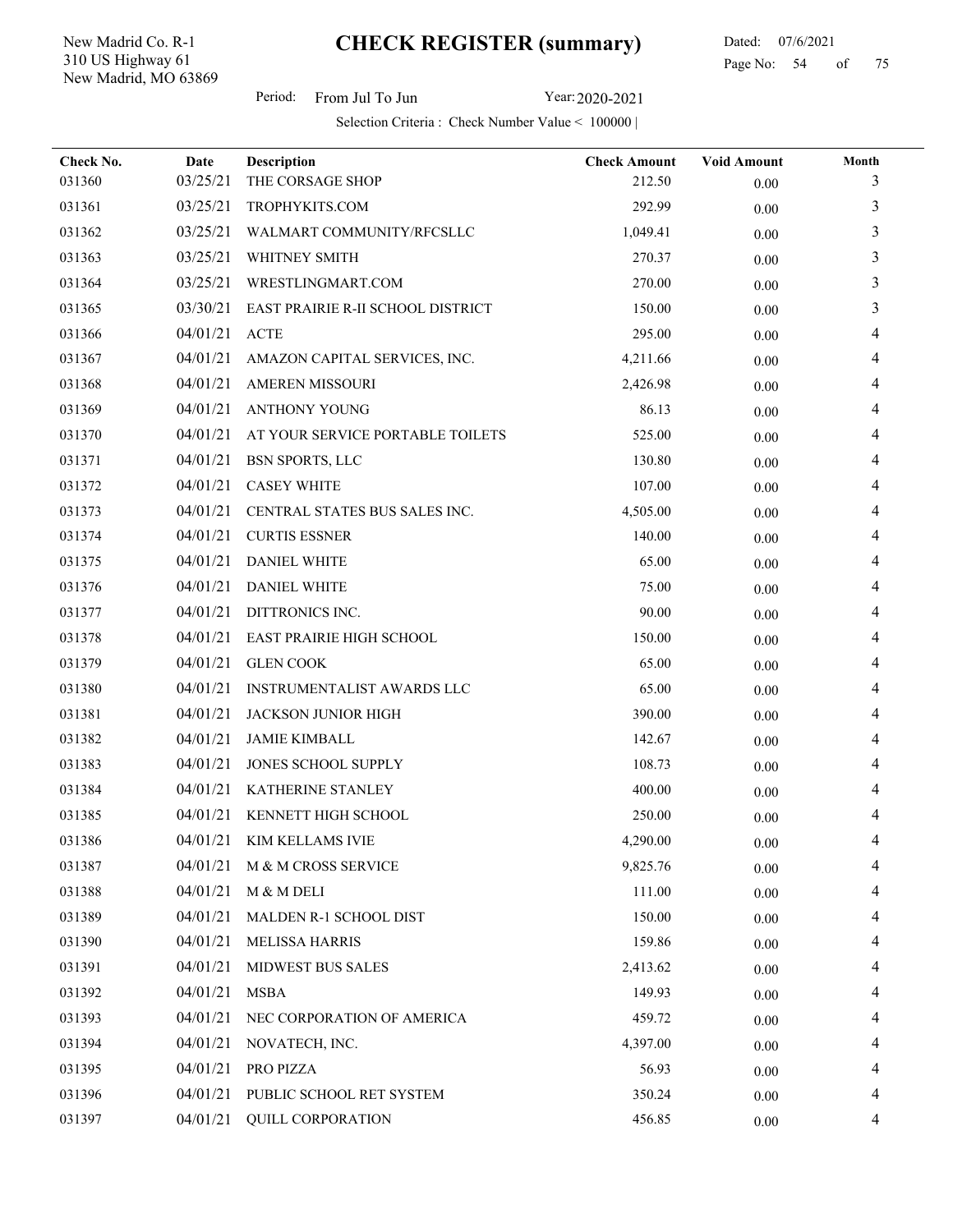New Madrid, MO 63869 310 US Highway 61 New Madrid Co. R-1

Period: From Jul To Jun Year: 2020-2021

| Check No.<br>031398 | Date<br>04/01/21 | Description<br><b>RENEE SMITH</b>   | <b>Check Amount</b><br>165.00 | <b>Void Amount</b>   | Month<br>4 |
|---------------------|------------------|-------------------------------------|-------------------------------|----------------------|------------|
| 031399              | 04/01/21         | <b>SAM DUNCAN</b>                   | 58.81                         | 0.00                 |            |
| 031400              | 04/01/21         | <b>SCHOLASTIC BOOK FAIRS</b>        | 3,225.28                      | 0.00                 | 4          |
| 031401              | 04/01/21         | SCOTT CO R-IV SCHOOLS               | 200.00                        | 0.00                 |            |
| 031402              | 04/01/21         | SHI INTERNATIONAL CORP              | 637.00                        | 0.00                 |            |
| 031403              | 04/01/21         | SLUSHER FARM & HOME INC.            | 52.76                         | 0.00                 |            |
| 031404              | 04/01/21         | <b>THOMAS GUEST</b>                 | 60.00                         | $0.00\,$             |            |
| 031405              | 04/01/21         | TIM G. KAVAN                        | 60.00                         | 0.00                 | 4          |
| 031406              | 04/01/21         | TONI LYNNE LAWFIELD                 | 29.19                         | $0.00\,$<br>$0.00\,$ |            |
| 031407              | 04/01/21         | TYLER TECHNOLOGIES INC              | 17,897.65                     | 0.00                 |            |
| 031408              | 04/01/21         | WOODS LUMBER COMPANY                | 462.53                        | 0.00                 |            |
| 031409              | 04/01/21         | ZOELLNER CONSTRUCTION               | 75,344.50                     | 0.00                 |            |
| 031410              | 04/05/21         | <b>GLEN COOK</b>                    | 65.00                         | 0.00                 |            |
| 031411              | 04/05/21         | <b>GLEN COOK</b>                    | 65.00                         | $0.00\,$             |            |
| 031412              | 04/05/21         | <b>KEVIN LYONS</b>                  | 65.00                         | 0.00                 | 4          |
| 031413              | 04/05/21         | <b>KEVIN LYONS</b>                  | 65.00                         | 0.00                 |            |
| 031414              | 04/05/21         | MALDEN R-1 SCHOOL DIST              | 150.00                        | $0.00\,$             |            |
| 031415              | 04/07/21         | <b>ACTE</b>                         | 170.00                        | 0.00                 |            |
| 031416              | 04/07/21         | AMAZON CAPITAL SERVICES, INC.       | 1,171.20                      | 0.00                 | 4          |
| 031417              | 04/07/21         | AMERICAN DIGITAL SECURITY           | 4,776.18                      | 0.00                 |            |
| 031418              | 04/07/21         | <b>ANDREA HARRIS</b>                | 135.00                        | 0.00                 |            |
| 031419              | 04/07/21         | AREA 16 FFA ASSOCIATION             | 129.50                        | $0.00\,$             |            |
| 031420              | 04/07/21         | ASHLEY CLAIR SISK                   | 19.05                         | $0.00\,$             |            |
| 031421              | 04/07/21         | <b>BARBARA LAMONT</b>               | 150.00                        | 0.00                 |            |
| 031422              | 04/07/21         | BEST SANITATION SERVICE             | 1,500.00                      | $0.00\,$             |            |
| 031423              | 04/07/21         | <b>BSN SPORTS, LLC</b>              | 763.98                        | $0.00\,$             | 4          |
| 031424              |                  | 04/07/21 CAPE PAINT AND GLASS, INC  | $778.00\,$                    | $0.00\,$             | 4          |
| 031425              | 04/07/21         | CENTRAL STATES BUS SALES INC.       | 1,998.14                      | $0.00\,$             | 4          |
| 031426              | 04/07/21         | CHAFFEE PUBLIC SCHOOLS              | 150.00                        | $0.00\,$             | 4          |
| 031427              | 04/07/21         | <b>CITY OF MATTHEWS</b>             | 69.46                         | 0.00                 | 4          |
| 031428              | 04/07/21         | HEARTLAND COCA-COLA BOTTLING CO LLC | 1,884.36                      | 0.00                 |            |
| 031429              | 04/07/21         | <b>COLLEEN HUNTER PEARSON MD</b>    | 110.00                        | 0.00                 | 4          |
| 031430              | 04/07/21         | <b>CURTIS ESSNER</b>                | 80.00                         | 0.00                 | 4          |
| 031431              | 04/07/21         | <b>CURTIS ESSNER</b>                | 80.00                         | 0.00                 |            |
| 031431              | 05/06/21         | 31431 is VOIDED                     | 0.00                          | 80.00                | 5          |
| 031432              | 04/07/21         | <b>DANIEL WHITE</b>                 | 110.00                        | $0.00\,$             |            |
| 031432              | 05/06/21         | 31432 is VOIDED                     | 0.00                          | 110.00               | 5          |
| 031433              | 04/07/21         | DAVID SPRIGGS                       | 75.00                         | $0.00\,$             | 4          |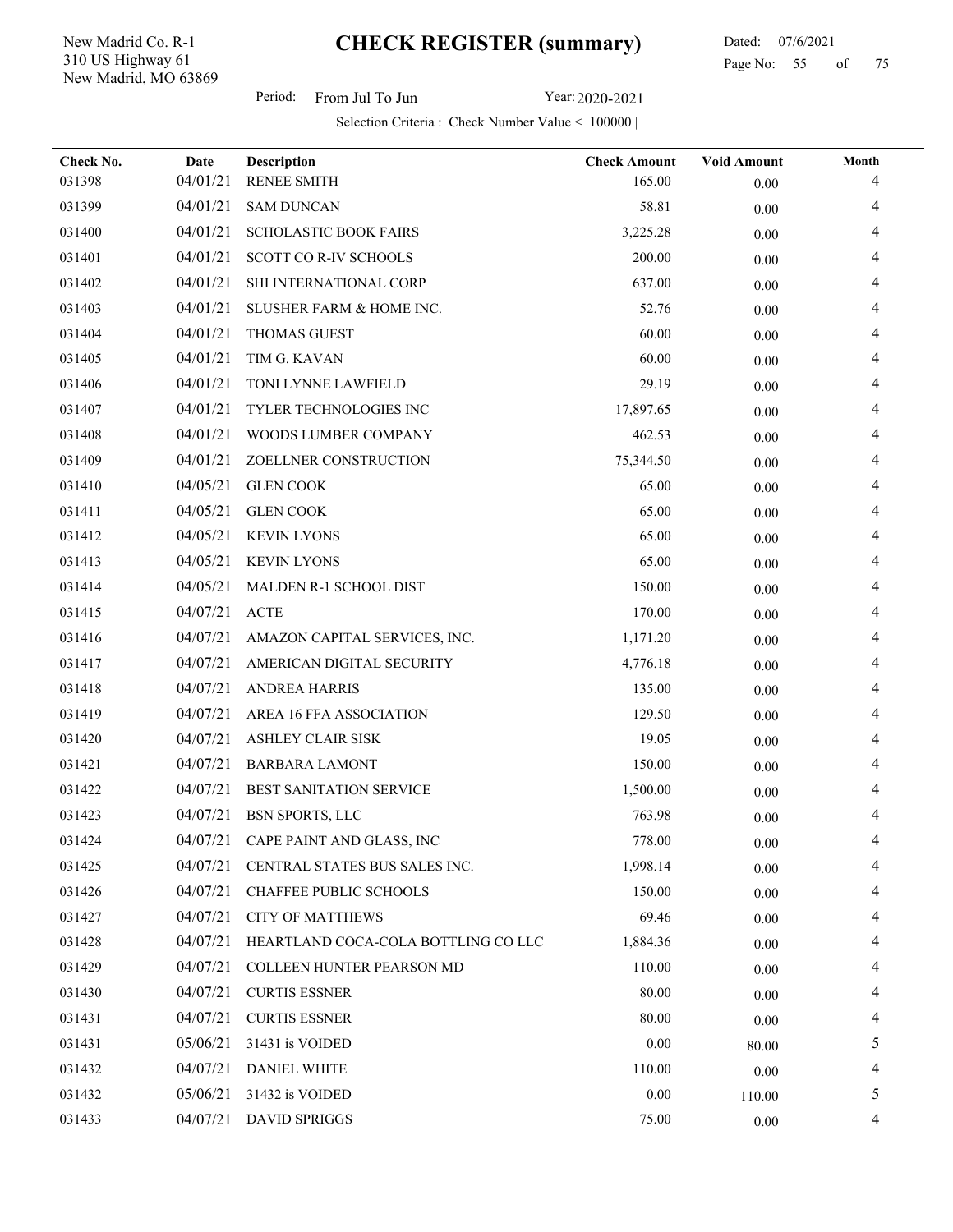New Madrid, MO 63869 310 US Highway 61 New Madrid Co. R-1

Period: From Jul To Jun Year: 2020-2021

| Check No. | Date     | Description                      | <b>Check Amount</b> | <b>Void Amount</b> | Month |
|-----------|----------|----------------------------------|---------------------|--------------------|-------|
| 031434    | 04/07/21 | <b>DAVID SPRIGGS</b>             | 75.00               | 0.00               | 4     |
| 031434    | 05/06/21 | 31434 is VOIDED                  | 0.00                | 75.00              | 5     |
| 031435    | 04/07/21 | ELIZABETH HOGAN                  | 150.00              | 0.00               | 4     |
| 031436    | 04/07/21 | <b>EWELL EDUCATION SERVICES</b>  | 127.00              | 0.00               | 4     |
| 031437    | 04/07/21 | <b>GLEN COOK</b>                 | 65.00               | 0.00               |       |
| 031438    | 04/07/21 | <b>GOLF TEAM PRODUCTS INC</b>    | 376.00              | $0.00\,$           |       |
| 031439    | 04/07/21 | <b>GREGS LOCK</b>                | 38.38               | 0.00               |       |
| 031440    | 04/07/21 | HEALTH 180                       | 15,070.00           | $0.00\,$           |       |
| 031441    | 04/07/21 | HERFF JONES LLC                  | 58.38               | $0.00\,$           |       |
| 031442    | 04/07/21 | HILLYARD/ST LOUIS                | 1,444.80            | 0.00               |       |
| 031443    | 04/07/21 | INSTRUMENTALIST AWARDS LLC       | 198.00              | 0.00               | 4     |
| 031444    | 04/07/21 | <b>JW PEPPER &amp; SON INC</b>   | 269.75              | 0.00               |       |
| 031445    | 04/07/21 | JEFFERY RICHMOND                 | 75.00               | 0.00               |       |
| 031446    | 04/07/21 | JEFFERY RICHMOND                 | 75.00               | $0.00\,$           |       |
| 031447    | 04/07/21 | <b>JIM MAY III</b>               | 75.00               | 0.00               |       |
| 031448    | 04/07/21 | <b>JUJU PROMOTIONS</b>           | 652.00              | 0.00               |       |
| 031449    | 04/07/21 | <b>JUSTIN GENTRY</b>             | 80.00               | $0.00\,$           |       |
| 031450    | 04/07/21 | <b>KEVIN LYONS</b>               | 65.00               | 0.00               |       |
| 031451    | 04/07/21 | <b>KEVIN LYONS</b>               | 110.00              | 0.00               | 4     |
| 031452    | 04/07/21 | <b>KEVIN LYONS</b>               | 75.00               | 0.00               | 4     |
| 031453    | 04/07/21 | <b>KEVIN LYONS</b>               | 140.00              | 0.00               | 4     |
| 031453    | 05/06/21 | 31453 is VOIDED                  | 0.00                | 140.00             | 5     |
| 031454    | 04/07/21 | <b>KRISTI BOND</b>               | 42.11               | $0.00\,$           |       |
| 031455    | 04/07/21 | <b>MELISSA HAHS</b>              | 158.57              | $0.00\,$           |       |
| 031456    | 04/07/21 | MIDWEST BUS SALES                | 416.35              | $0.00\,$           |       |
| 031457    | 04/07/21 | MISSOURI DEPT. OF REVENUE        | 88.50               | $0.00\,$           |       |
| 031458    |          | 04/07/21 AMERICAN BANK AND TRUST | 8,694.18            | $0.00\,$           |       |
| 031459    | 04/07/21 | MUNICIPAL LIGHT & POWER          | 24,435.23           | $0.00\,$           | 4     |
| 031460    | 04/07/21 | NATIONAL FFA ORGANIZATION        | 166.50              | $0.00\,$           |       |
| 031461    | 04/07/21 | NAVIGATE BUILDING SOLUTIONS, LLC | 10,393.00           | $0.00\,$           | 4     |
| 031462    | 04/07/21 | NIKKI BROWN                      | 110.00              | 0.00               |       |
| 031463    | 04/07/21 | NOVATECH, INC.                   | 4,588.22            | 0.00               | 4     |
| 031464    | 04/07/21 | OPAA FOOD MANAGEMENT INC         | 6,981.54            | 0.00               | 4     |
| 031465    | 04/07/21 | PETTY CASH                       | 250.00              | 0.00               |       |
| 031466    | 04/07/21 | POWELL SUPPLY INC.               | 356.64              | $0.00\,$           | 4     |
| 031467    | 04/07/21 | <b>QUALITY ROOFING</b>           | 715.00              | $0.00\,$           | 4     |
| 031468    | 04/07/21 | QUILL CORPORATION                | 225.32              | $0.00\,$           | 4     |
| 031469    | 04/07/21 | RIB CITY SHOOTOUT                | 300.00              | $0.00\,$           | 4     |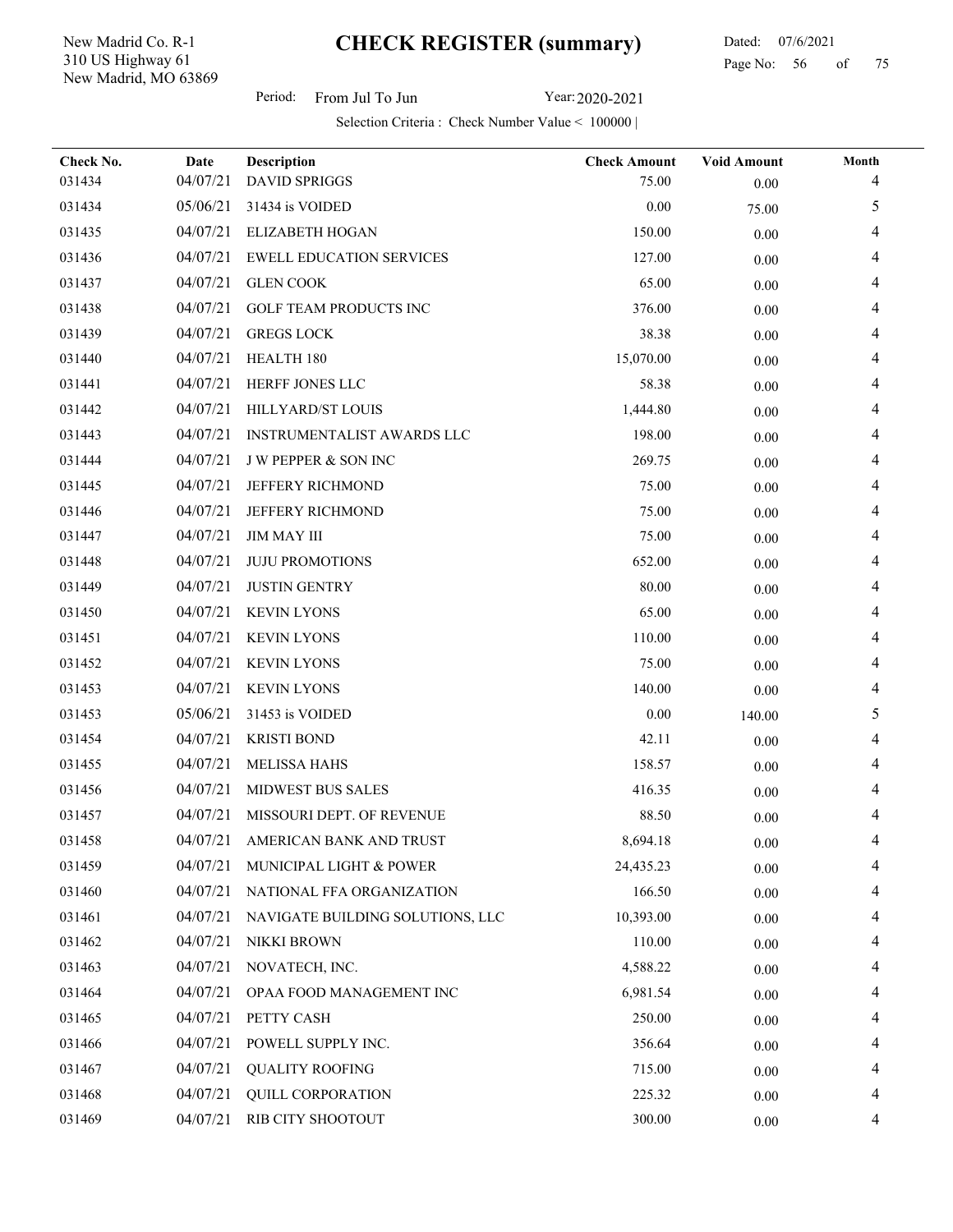New Madrid, MO 63869 310 US Highway 61 New Madrid Co. R-1

Period: From Jul To Jun Year: 2020-2021

| Check No.<br>031470 | Date<br>04/07/21 | Description<br>ROBERT GREEN       | <b>Check Amount</b><br>130.00 | <b>Void Amount</b><br>0.00 | Month<br>4 |
|---------------------|------------------|-----------------------------------|-------------------------------|----------------------------|------------|
| 031471              | 04/07/21         | RODNEY DOCK                       | 110.00                        | 0.00                       | 4          |
| 031471              | 05/06/21         | 31471 is VOIDED                   | $0.00\,$                      | 110.00                     | 5          |
| 031472              | 04/07/21         | SEMO AUTOMOTIVE PARTS WHSE.       | 1,067.49                      | 0.00                       |            |
| 031473              | 04/07/21         | SEMO ELECTRIC COOP.               | 35.00                         | 0.00                       |            |
| 031474              | 04/07/21         | SHERWIN WILLIAMS                  | 226.08                        | 0.00                       |            |
| 031475              | 04/07/21         | SKILLSUSA INC                     | 216.00                        | 0.00                       |            |
| 031476              | 04/07/21         | SPRINGFIELD MUSIC, INC.           | 114.00                        | 0.00                       | 4          |
| 031477              | 04/07/21         | <b>THOMAS GUEST</b>               | 80.00                         | 0.00                       |            |
| 031478              | 04/07/21         | <b>THOMAS GUEST</b>               | 140.00                        | 0.00                       | 4          |
| 031478              | 04/13/21         | 31478 is VOIDED                   | $0.00\,$                      | 140.00                     | 4          |
| 031479              | 04/07/21         | <b>THOMAS GUEST</b>               | 140.00                        | 0.00                       |            |
| 031479              | 05/06/21         | 31479 is VOIDED                   | 0.00                          | 140.00                     | 5          |
| 031480              | 04/07/21         | TIM G. KAVAN                      | 80.00                         | 0.00                       | 4          |
| 031481              | 04/07/21         | TIM G. KAVAN                      | 140.00                        | 0.00                       | 4          |
| 031481              | 04/13/21         | 31481 is VOIDED                   | 0.00                          | 140.00                     |            |
| 031482              | 04/07/21         | TIM G. KAVAN                      | 140.00                        | 0.00                       | 4          |
| 031482              | 05/06/21         | 31482 is VOIDED                   | 0.00                          | 140.00                     | 5          |
| 031483              | 04/07/21         | TIM G. KAVAN                      | 140.00                        | 0.00                       | 4          |
| 031484              | 04/07/21         | TIM G. KAVAN                      | 80.00                         | 0.00                       | 4          |
| 031484              | 05/06/21         | 31484 is VOIDED                   | 0.00                          | 80.00                      | 5          |
| 031485              | 04/07/21         | TIM G. KAVAN                      | 60.00                         | 0.00                       | 4          |
| 031486              | 04/07/21         | <b>TOBY HEEB</b>                  | 240.95                        | 0.00                       |            |
| 031487              | 04/07/21         | TONI LYNNE LAWFIELD               | 34.11                         | 0.00                       |            |
| 031488              | 04/07/21         | TROY MCCULLOCH JR.                | 75.00                         | 0.00                       |            |
| 031489              | 04/07/21         | UNITED TERMITE & PEST CONTROL LLC | 595.00                        | $0.00\,$                   | 4          |
| 031490              |                  | 04/07/21 WHITNEY SMITH            | 52.94                         | 0.00                       |            |
| 031491              | 04/07/21         | <b>ITC</b>                        | 1,680.02                      | 0.00                       | 4          |
| 031492              | 04/20/21         | JOHN R MALOYED                    | 92.35                         | 0.00                       | 4          |
| 031493              | 04/15/21         | AMAZON CAPITAL SERVICES, INC.     | 923.95                        | $0.00\,$                   |            |
| 031494              | 04/15/21         | AMEREN MISSOURI                   | 4,624.37                      | 0.00                       |            |
| 031495              | 04/15/21         | ARAMARK                           | 2,450.05                      | 0.00                       |            |
| 031496              | 04/15/21         | AT & T MOBILITY                   | 200.23                        | 0.00                       | 4          |
| 031497              | 04/15/21         | <b>AUTO TIRE AND PARTS</b>        | 3,056.20                      | 0.00                       |            |
| 031498              | 04/15/21         | AUTOMOTIVE SERVICE EXCELLENCE     | 90.00                         | $0.00\,$                   |            |
| 031499              | 04/15/21         | <b>BSN SPORTS, LLC</b>            | 0.00                          | $0.00\,$                   |            |
| 031500              | 04/15/21         | <b>CASEY ROST</b>                 | 18.31                         | $0.00\,$                   | 4          |
| 031501              | 04/15/21         | <b>CITY OF LILBOURN</b>           | 310.50                        | $0.00\,$                   | 4          |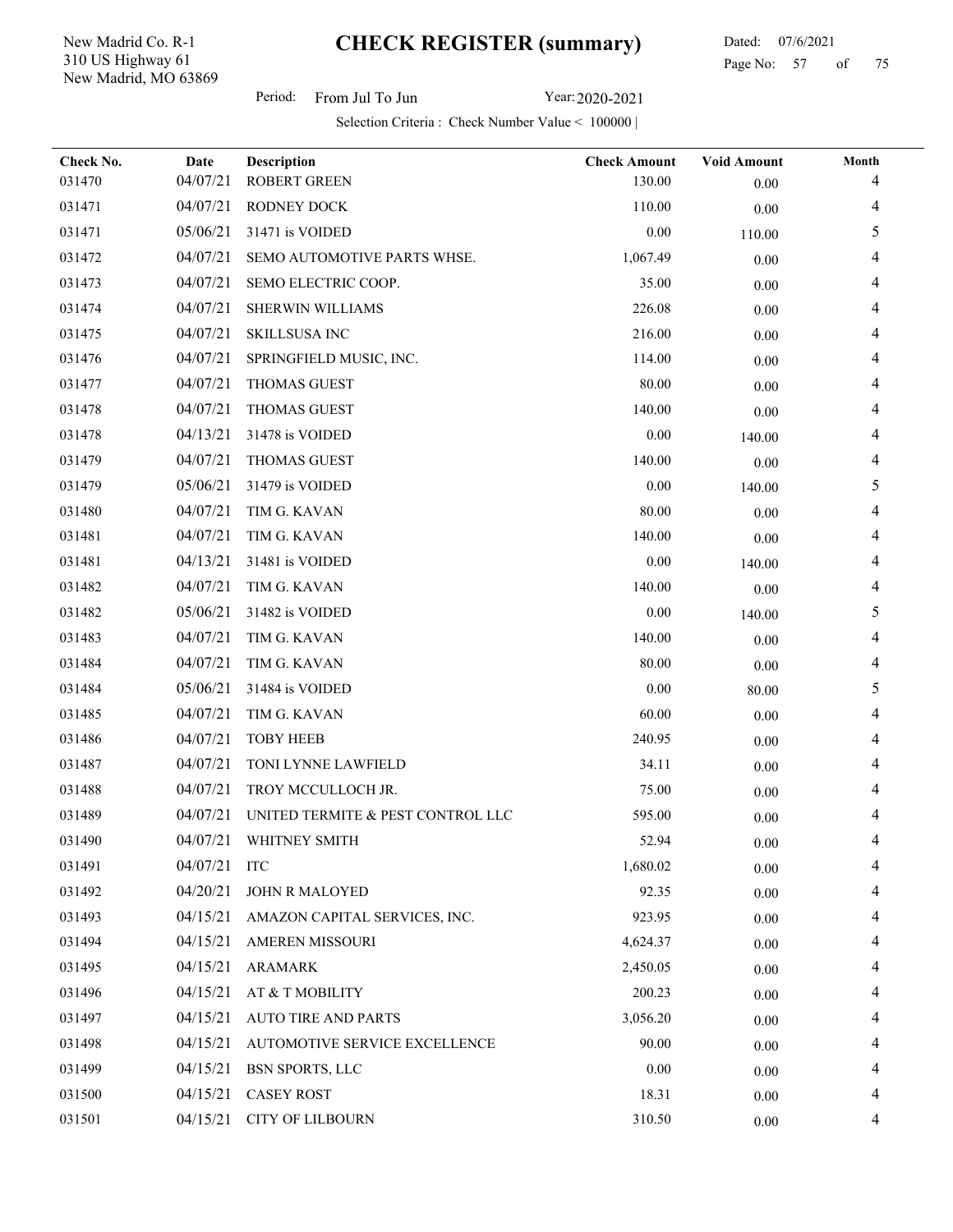New Madrid, MO 63869 310 US Highway 61 New Madrid Co. R-1

 Dated: 07/6/2021 Page No: 58 of

Period: From Jul To Jun Year: 2020-2021

| Check No.<br>031502 | Date<br>04/15/21 | Description<br><b>CLAYTON PLAZA HOTEL &amp; EXTENDED STAY</b> | <b>Check Amount</b><br>1,330.00 | <b>Void Amount</b><br>0.00 | Month<br>4 |
|---------------------|------------------|---------------------------------------------------------------|---------------------------------|----------------------------|------------|
| 031502              | 05/17/21         | 31502 is VOIDED                                               | 0.00                            | 1,330.00                   | 5          |
| 031503              | 04/15/21         | DISNEY DESTINATIONS LLC                                       | 4,147.11                        | $0.00\,$                   | 4          |
| 031504              | 04/15/21         | <b>EAST PRAIRIE HIGH SCHOOL</b>                               | 10.00                           | 0.00                       |            |
| 031505              | 04/15/21         | <b>GROUPROTECTOR</b>                                          | 2,859.60                        | 0.00                       |            |
| 031506              | 04/15/21         | CENTRAL PROGRAMS INC.                                         | 736.38                          | $0.00\,$                   |            |
| 031507              | 04/15/21         | HILTON GARDEN INN                                             | 505.40                          | 0.00                       | 4          |
| 031507              | 05/14/21         | 31507 is VOIDED                                               | 0.00                            | 505.40                     | 5          |
| 031508              | 04/15/21         | HOBY REGISTRATION                                             | 225.00                          | 0.00                       | 4          |
| 031509              | 04/15/21         | HOLLOWAY DIST CO                                              | 2,808.95                        | 0.00                       |            |
| 031510              | 04/15/21         | <b>ID WHOLESALER</b>                                          | 537.90                          | 0.00                       |            |
| 031511              | 04/15/21         | J W PEPPER & SON INC                                          | 1,273.69                        | 0.00                       |            |
| 031512              | 04/15/21         | <b>JACOB KIMBALL</b>                                          | 200.00                          | 0.00                       |            |
| 031513              | 04/15/21         | JASON & HANNAH COLBERT                                        | 136.28                          | $0.00\,$                   | 4          |
| 031514              | 04/15/21         | <b>JEFF ROSS</b>                                              | 258.30                          | 0.00                       | 4          |
| 031515              | 04/15/21         | <b>JERRY WINBERRY</b>                                         | 521.21                          | 0.00                       |            |
| 031516              | 04/15/21         | KENNETT JR HIGH SCHOOL                                        | 150.00                          | $0.00\,$                   |            |
| 031517              | 04/15/21         | KENNY ROGERS CHILDREN CT                                      | 8,193.50                        | 0.00                       |            |
| 031518              | 04/15/21         | L D DAVIS                                                     | 230.91                          | 0.00                       | 4          |
| 031519              | 04/15/21         | MALDEN R-1 SCHOOL DIST                                        | 300.00                          | 0.00                       |            |
| 031520              | 04/15/21         | MARGARITAVILLE LAKE RESORT                                    | 514.40                          | 0.00                       |            |
| 031521              | 04/15/21         | MARTINDALE CHEV OLDS PON                                      | 48.99                           | $0.00\,$                   | 4          |
| 031522              | 04/15/21         | MFA OIL COMPANY                                               | 7,492.74                        | $0.00\,$                   |            |
| 031523              | 04/15/21         | MICKES O'TOOLE, LLC                                           | 1,228.00                        | 0.00                       |            |
| 031524              | 04/15/21         | <b>MPCCF</b>                                                  | 350.00                          | $0.00\,$                   |            |
| 031525              | 04/15/21         | <b>MSBA</b>                                                   | 631.45                          | $0.00\,$                   | 4          |
| 031526              | 04/15/21 NASRO   |                                                               | 1,880.00                        | $0.00\,$                   |            |
| 031527              | 04/15/21         | NEW MADRID COUNTY WATER                                       | 760.00                          | 0.00                       | 4          |
| 031528              | 04/15/21         | NEW MADRID FARM AND HOME                                      | 885.20                          | $0.00\,$                   |            |
| 031529              | 04/15/21         | PERMA BOUND                                                   | 39.68                           | 0.00                       |            |
| 031530              | 04/15/21         | POPLAR BLUFF HIGH SCHOOL ATHLETICS                            | 275.00                          | 0.00                       |            |
| 031531              | 04/15/21         | RPCS, INC.                                                    | 78.52                           | 0.00                       |            |
| 031532              | 04/15/21         | SCHOLASTIC INC.                                               | 3,751.94                        | 0.00                       | 4          |
| 031533              | 04/15/21         | <b>SIKESTON BOWLING CENTER</b>                                | 700.00                          | 0.00                       |            |
| 031534              | 04/15/21         | <b>SIKESTON HIGH SCHOOL</b>                                   | 300.00                          | $0.00\,$                   |            |
| 031534              | 04/21/21         | 31534 is VOIDED                                               | 0.00                            | 300.00                     |            |
| 031535              | 04/15/21         | STANDARD DEMOCRAT                                             | 198.60                          | 0.00                       | 4          |
| 031536              | 04/15/21         | TIM G. KAVAN                                                  | 80.00                           | $0.00\,$                   | 4          |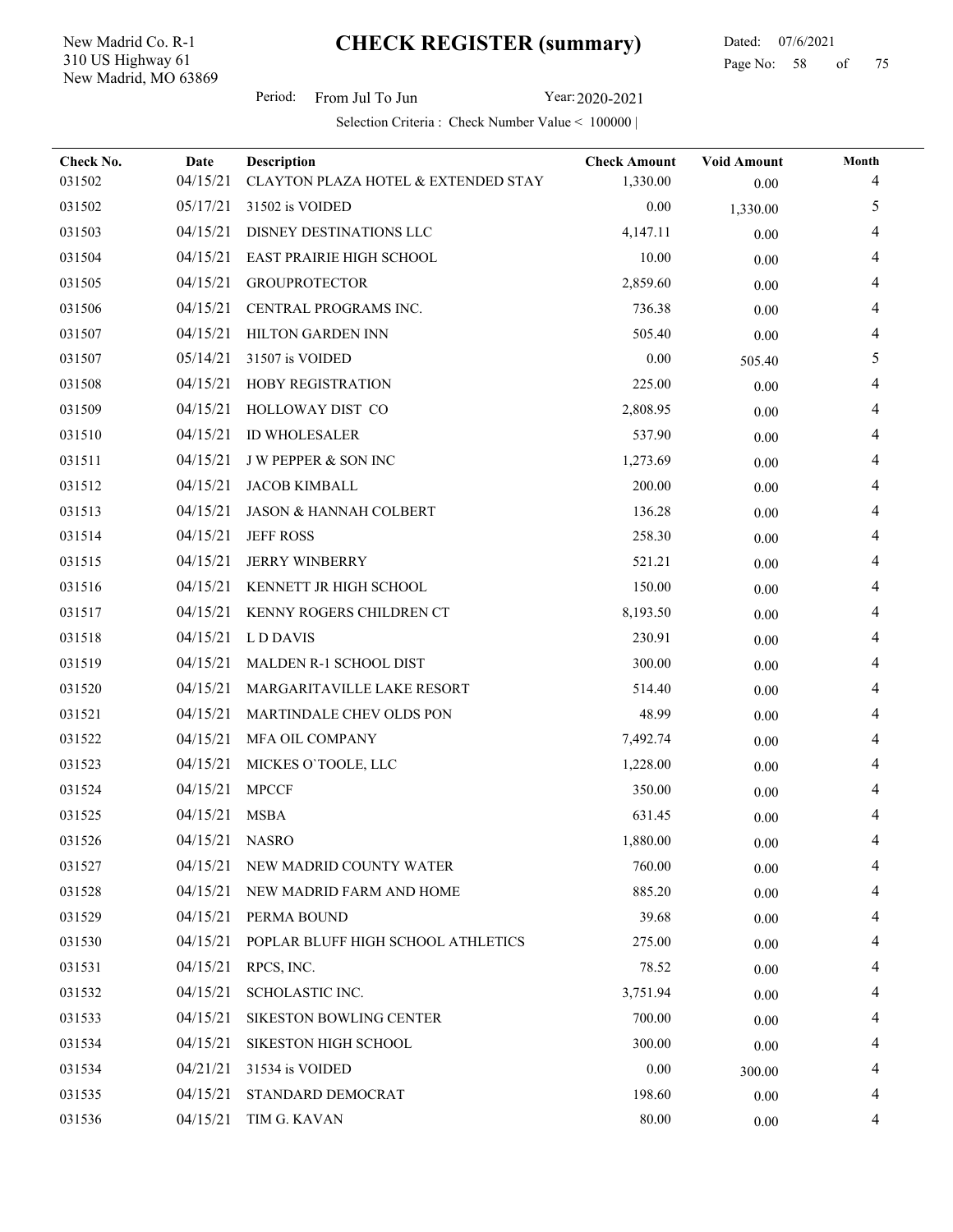New Madrid, MO 63869 310 US Highway 61 New Madrid Co. R-1

 Dated: 07/6/2021 Page No: 59 of

| Check No.<br>031537 | Date<br>04/15/21 | Description<br>WHITNEY SMITH           | <b>Check Amount</b><br>121.10 | <b>Void Amount</b><br>0.00 | Month<br>4 |
|---------------------|------------------|----------------------------------------|-------------------------------|----------------------------|------------|
| 031538              | 04/20/21         | AMERICAN FIDELITY ASSURANCE COMPANY    | 229.16                        | 0.00                       | 4          |
| 031539              | 04/20/21         | AMERICAN FIDELITY ASSURANCE COMPANY    | 15,523.65                     | 0.00                       | 4          |
| 031540              | 04/20/21         | AMERICAN HERITAGE LIFE                 | 217.35                        | 0.00                       |            |
| 031541              | 04/20/21         | <b>BANK OF NEW MADRID</b>              | 3,146.00                      | 0.00                       |            |
| 031542              | 04/20/21         | COLONIAL LIFE PROCESSING CENTER        | 96.75                         | $0.00\,$                   |            |
| 031543              | 04/20/21         | EDWARD JONES INVESTMENT                | 270.00                        | 0.00                       | 4          |
| 031544              | 04/20/21         | FIDELITY SECURITY LIFE INSURANCE CO    | 1,622.39                      | 0.00                       | 4          |
| 031545              | 04/20/21         | FABER AND BRAND, LLC                   | 72.73                         | 0.00                       |            |
| 031546              | 04/20/21         | FAMILY SUPPORT PAY CTR                 | 60.00                         | 0.00                       |            |
| 031547              | 04/20/21         | MARSHA M HOLIMAN                       | 244.93                        | 0.00                       |            |
| 031548              | 04/20/21         | <b>MARSHA M HOLIMAN</b>                | 155.36                        | 0.00                       |            |
| 031549              | 04/20/21         | MID ATLANTIC TRUST COMPANY             | 4,605.00                      | 0.00                       |            |
| 031550              | 04/20/21         | MO DEPT OF REVENUE                     | 19,620.00                     | $0.00\,$                   | 4          |
| 031551              | 04/20/21         | <b>MSTA DUES</b>                       | 2,111.18                      | 0.00                       | 4          |
| 031552              | 04/20/21         | NEW MADRID CO R-1                      | 123,420.00                    | 0.00                       |            |
| 031553              | 04/20/21         | NM CTY R-1                             | 103,672.10                    | 0.00                       |            |
| 031554              | 04/20/21         | <b>PEERS</b>                           | 32,857.26                     | 0.00                       |            |
| 031555              | 04/20/21         | PUBLIC SCHOOL RET SYSTEM               | 191,402.25                    | 0.00                       | 4          |
| 031556              | 04/20/21         | SUN LIFE ASSURANCE CO OF CANADA        | 6,182.34                      | 0.00                       |            |
| 031557              | 04/20/21         | SUN LIFE ASSURANCE CO OF CANADA        | 5,045.82                      | 0.00                       |            |
| 031558              | 04/20/21         | CARUTHERSVILLE HIGH SCH                | 90.00                         | 0.00                       | 4          |
| 031559              | 04/20/21         | CHAFFEE PUBLIC SCHOOLS                 | 150.00                        | 0.00                       |            |
| 031560              | 04/20/21         | PETTY CASH                             | 117.50                        | 0.00                       |            |
| 031561              | 04/22/21         | <b>ABILITY NETWORK</b>                 | 1,691.76                      | 0.00                       |            |
| 031562              | 04/22/21         | <b>ACTE</b>                            | 95.00                         | $0.00\,$                   | 4          |
| 031563              |                  | 04/22/21 AMAZON CAPITAL SERVICES, INC. | 1,366.75                      | $0.00\,$                   | 4          |
| 031564              | 04/22/21         | <b>BULTE COMPANY</b>                   | 7,200.00                      | $0.00\,$                   | 4          |
| 031565              | 04/22/21         | <b>CLAYTON S LIGHTFOOT</b>             | 177.52                        | $0.00\,$                   | 4          |
| 031566              | 04/28/21         | 31566 is VOIDED                        | 0.00                          | 195.00                     | 4          |
| 031566              | 04/22/21         | DARRYL LEWIS                           | 195.00                        | 0.00                       |            |
| 031567              | 04/22/21         | DAVES GROCERY                          | 189.04                        | 0.00                       | 4          |
| 031568              | 04/22/21         | ESI.COMM                               | 169.75                        | 0.00                       | 4          |
| 031569              | 04/22/21         | KATHERINE STANLEY                      | 200.00                        | 0.00                       |            |
| 031570              | 04/22/21         | <b>LAKESHORE LEARNING</b>              | 900.40                        | $0.00\,$                   |            |
| 031571              | 04/22/21         | <b>LANCO PORTABLE BUILDINGS</b>        | 3,360.00                      | $0.00\,$                   |            |
| 031572              | 04/22/21         | <b>LINDI SPROUSE</b>                   | 59.94                         | $0.00\,$                   | 4          |
| 031573              | 04/22/21         | MCGRAW HILL SCHOOL EDUCATION           | 1,289.32                      | $0.00\,$                   | 4          |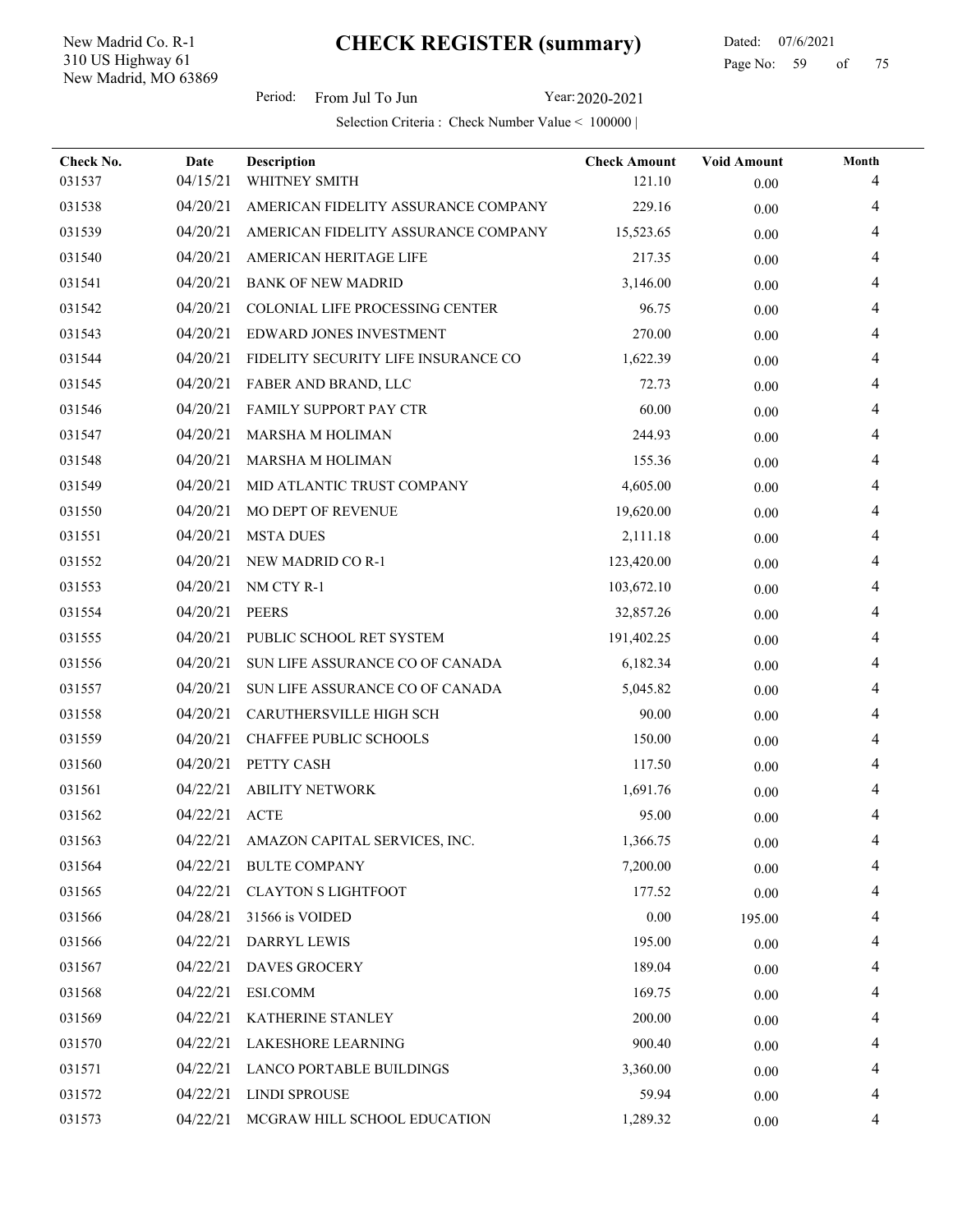New Madrid, MO 63869 310 US Highway 61 New Madrid Co. R-1

 Dated: 07/6/2021 Page No: 60 of

Period: From Jul To Jun Year: 2020-2021

| Check No. | Date     | Description                     | <b>Check Amount</b> | <b>Void Amount</b> | Month |
|-----------|----------|---------------------------------|---------------------|--------------------|-------|
| 031574    | 04/22/21 | MIDLAND PAPER COMPANY           | 134.59              | 0.00               |       |
| 031575    | 04/22/21 | NATIONAL RESTAURANT ASSOCIATION | 247.95              | 0.00               | 4     |
| 031576    | 04/22/21 | NEC CORPORATION OF AMERICA      | 464.10              | 0.00               | 4     |
| 031577    | 04/22/21 | NOVATECH, INC.                  | 4,490.10            | $0.00\,$           | 4     |
| 031578    | 04/22/21 | POWELL SUPPLY INC.              | 52.65               | $0.00\,$           | 4     |
| 031579    | 04/22/21 | <b>QUILL CORPORATION</b>        | 1,926.27            | 0.00               | 4     |
| 031580    | 04/22/21 | <b>SAM DUNCAN</b>               | 166.05              | 0.00               | 4     |
| 031581    | 04/22/21 | <b>SKILLSUSA MISSOURI</b>       | 570.00              | 0.00               | 4     |
| 031582    | 04/22/21 | SLUSHER FARM & HOME INC.        | 11.34               | 0.00               | 4     |
| 031583    | 04/22/21 | SPRINGFIELD MUSIC, INC.         | 121.19              | $0.00\,$           | 4     |
| 031584    | 04/22/21 | SUN LIFE ASSURANCE CO OF CANADA | 17.35               | 0.00               | 4     |
| 031585    | 04/22/21 | SYNOVIA SOLUTIONS, LLC          | 258.00              | $0.00\,$           | 4     |
| 031586    | 04/22/21 | VARSITY SPIRIT FASHIONS         | 466.25              | $0.00\,$           | 4     |
| 031587    | 04/28/21 | 31587 is VOIDED                 | 0.00                | 195.00             | 4     |
| 031587    | 04/22/21 | <b>WAYMON SIMS</b>              | 195.00              | 0.00               | 4     |
| 031588    | 04/29/21 | AMAZON CAPITAL SERVICES, INC.   | 3,011.74            | 0.00               | 4     |
| 031589    | 04/29/21 | ANGELA D. JACKSON               | 5,967.50            | 0.00               | 4     |
| 031590    | 04/29/21 | <b>ARCHIMAGES</b>               | 30,794.13           | $0.00\,$           | 4     |
| 031591    | 04/29/21 | AT & T MOBILITY                 | 373.05              | 0.00               | 4     |
| 031592    | 04/29/21 | AT & T MOBILITY                 | 45.80               | $0.00\,$           | 4     |
| 031593    | 04/29/21 | <b>BSN SPORTS, LLC</b>          | 538.46              | 0.00               | 4     |
| 031594    | 04/29/21 | CAPE CENTRAL HIGH SCHOOL        | 130.00              | 0.00               | 4     |
| 031595    | 04/29/21 | CAPE WINAIR CO.                 | 362.13              | 0.00               | 4     |
| 031596    | 04/29/21 | <b>CARRIE FARLEY</b>            | 40.00               | 0.00               |       |
| 031597    | 04/29/21 | COVERMASTER INC.                | 1,309.88            | 0.00               |       |
| 031598    | 04/29/21 | <b>DANIEL DARNALL</b>           | 130.00              | 0.00               | 4     |
| 031599    | 04/29/21 | DANNY J. BAEHR                  | 65.28               | $0.00\,$           | 4     |
| 031600    | 04/29/21 | <b>DAVES GROCERY</b>            | 406.73              | 0.00               | 4     |
| 031601    | 04/29/21 | DEMCO INC.                      | 1,794.16            | 0.00               |       |
| 031602    | 04/29/21 | DIVISION EMPLOYMENT SECURITY    | 3.10                | 0.00               |       |
| 031603    | 04/29/21 | <b>EDAY SALES</b>               | 75.00               | 0.00               |       |
| 031604    | 04/29/21 | LITANIA SPORTS GROUP            | 771.00              | 0.00               |       |
| 031605    | 04/29/21 | HART ELECTRIC INC.              | 539.57              | 0.00               |       |
| 031606    | 04/29/21 | HERFF JONES LLC                 | 3.08                | 0.00               |       |
| 031607    | 04/29/21 | <b>HERFF JONES</b>              | 45.90               | 0.00               |       |
| 031608    | 04/29/21 | HI TECH COMMUNICATIONS          | 75.00               | 0.00               |       |
| 031609    | 04/29/21 | <b>J W PEPPER &amp; SON INC</b> | 959.99              | 0.00               | 4     |
| 031610    | 04/29/21 | JEFFERY RICHMOND                | 65.00               | 0.00               | 4     |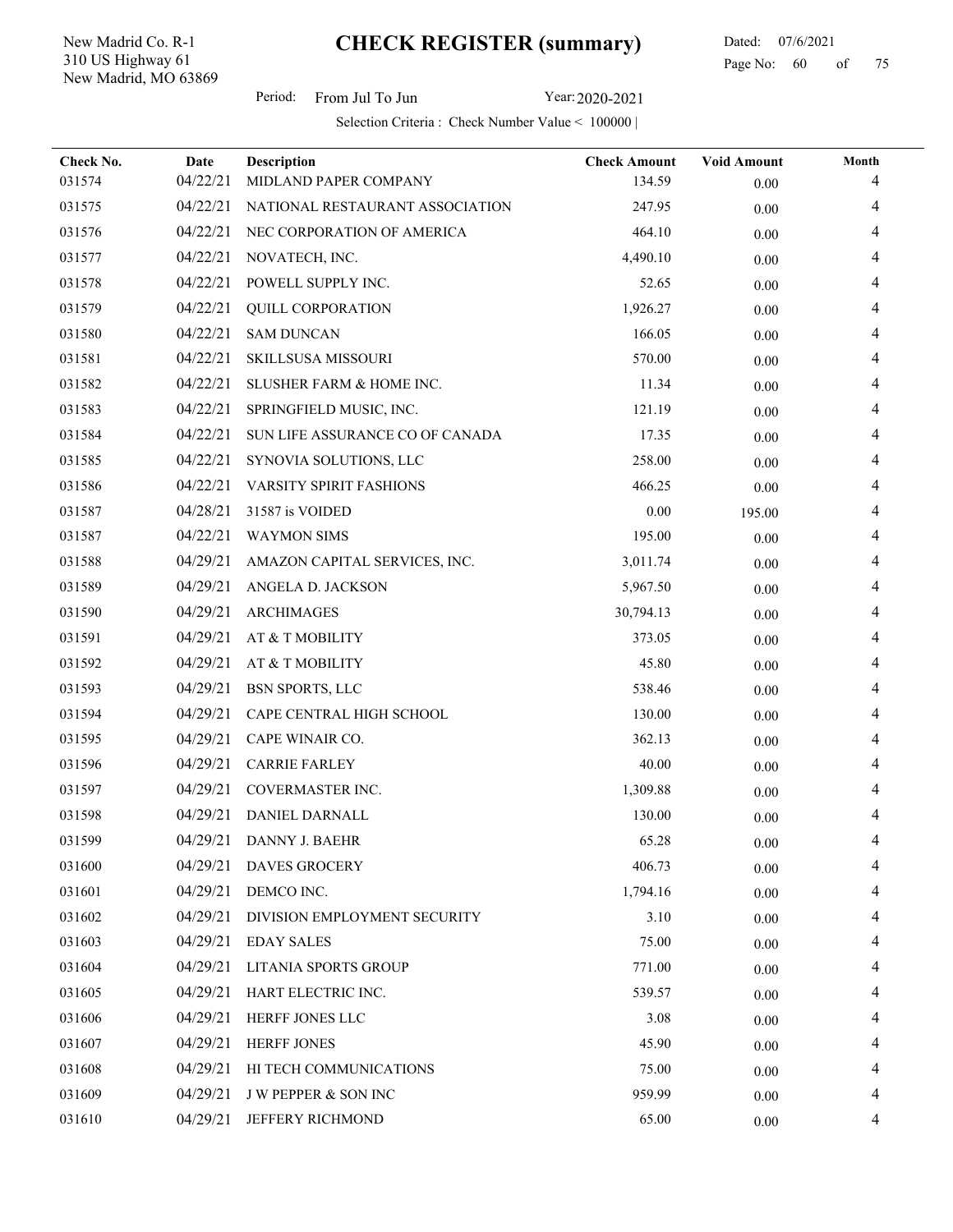New Madrid, MO 63869 310 US Highway 61 New Madrid Co. R-1

 Dated: 07/6/2021 Page No: 61 of

Period: From Jul To Jun Year: 2020-2021

| Check No. | Date     | <b>Description</b>               | <b>Check Amount</b> | <b>Void Amount</b> | Month |
|-----------|----------|----------------------------------|---------------------|--------------------|-------|
| 031611    | 04/29/21 | JOSHUA SPEAKMAN TREASURER        | 216.86              | 0.00               | 4     |
| 031612    | 04/29/21 | <b>JUJU PROMOTIONS</b>           | 1,015.49            | 0.00               | 4     |
| 031613    | 04/29/21 | <b>LINDI SPROUSE</b>             | 59.95               | 0.00               | 4     |
| 031614    | 04/29/21 | LISA cox                         | 240.17              | 0.00               |       |
| 031615    | 04/29/21 | <b>LISA GODWIN</b>               | 8.09                | 0.00               | 4     |
| 031616    | 04/29/21 | MIDLAND PAPER COMPANY            | 602.36              | 0.00               |       |
| 031617    | 04/29/21 | NEW MADRID COUNTY CLERK          | 8,680.70            | $0.00\,$           | 4     |
| 031618    | 04/29/21 | <b>NOCTI</b>                     | 368.00              | 0.00               | 4     |
| 031619    | 04/29/21 | OPAA FOOD MANAGEMENT INC         | 75,797.93           | 0.00               |       |
| 031620    | 04/29/21 | PETTY CASH                       | 125.00              | 0.00               | 4     |
| 031620    | 04/29/21 | 31620 is VOIDED                  | 0.00                | 125.00             |       |
| 031621    | 04/29/21 | PETTY CASH                       | 200.00              | 0.00               | 4     |
| 031622    | 04/29/21 | PETTY CASH                       | 445.00              | 0.00               |       |
| 031623    | 04/29/21 | PETTY CASH                       | 142.50              | 0.00               | 4     |
| 031624    | 04/29/21 | <b>QUILL CORPORATION</b>         | 38.30               | 0.00               | 4     |
| 031625    | 04/29/21 | SPRINGFIELD MUSIC, INC.          | 80.00               | 0.00               | 4     |
| 031626    | 04/29/21 | <b>SWIVL</b>                     | 297.00              | 0.00               | 4     |
| 031627    | 04/29/21 | THOMAS DRUMMOND                  | 86.85               | 0.00               |       |
| 031628    | 04/29/21 | TONI LYNNE LAWFIELD              | 80.35               | 0.00               | 4     |
| 031629    | 04/29/21 | <b>TROX</b>                      | 8,304.00            | 0.00               |       |
| 031630    | 04/29/21 | TROY MCCULLOCH JR.               | 65.00               | $0.00\,$           |       |
| 031631    | 04/29/21 | TYLER TECHNOLOGIES INC           | 1,597.01            | 0.00               | 4     |
| 031632    | 04/29/21 | CAPITAL ONE TRADE CREDIT         | 1,721.01            | $0.00\,$           |       |
| 031633    | 04/29/21 | WHITNEY STARR                    | 277.65              | 0.00               | 4     |
| 031634    | 04/29/21 | WOODS LUMBER COMPANY             | 143.85              | 0.00               |       |
| 031635    | 04/30/21 | <b>GERALD RICHARD LINTNER JR</b> | 150.00              | 0.00               | 4     |
| 031636    | 04/30/21 | <b>JON L GIDDENS</b>             | 150.00              | 0.00               | 4     |
| 031637    | 04/30/21 | PAUL DENNIS NAIL                 | 150.00              | $0.00\,$           | 4     |
| 031638    | 05/06/21 | ACT                              | 2,226.00            | 0.00               | 5     |
| 031639    | 05/06/21 | AMAZON CAPITAL SERVICES, INC.    | 267.05              | 0.00               | 5     |
| 031640    | 05/06/21 | ANGELA D. JACKSON                | 6,187.50            | 0.00               | 5.    |
| 031641    | 05/06/21 | BEST SANITATION SERVICE          | 1,500.00            | 0.00               | 5     |
| 031642    | 05/06/21 | CENTRAL STATES BUS SALES INC.    | 1,419.71            | 0.00               | 5     |
| 031643    | 05/06/21 | <b>CENTRICITY</b>                | 712.00              | 0.00               | 5     |
| 031644    | 05/06/21 | <b>CITY OF LILBOURN</b>          | 269.64              | 0.00               | 5     |
| 031645    | 05/06/21 | <b>CUMMINS SALES AND SERVICE</b> | 1,727.84            | 0.00               | 5     |
| 031646    | 05/06/21 | EAGLE SPRINGS GOLF COURSE        | 280.00              | 0.00               | 5     |
| 031647    | 05/06/21 | ETHAN A HUNZIKER                 | 46.02               | $0.00\,$           | 5     |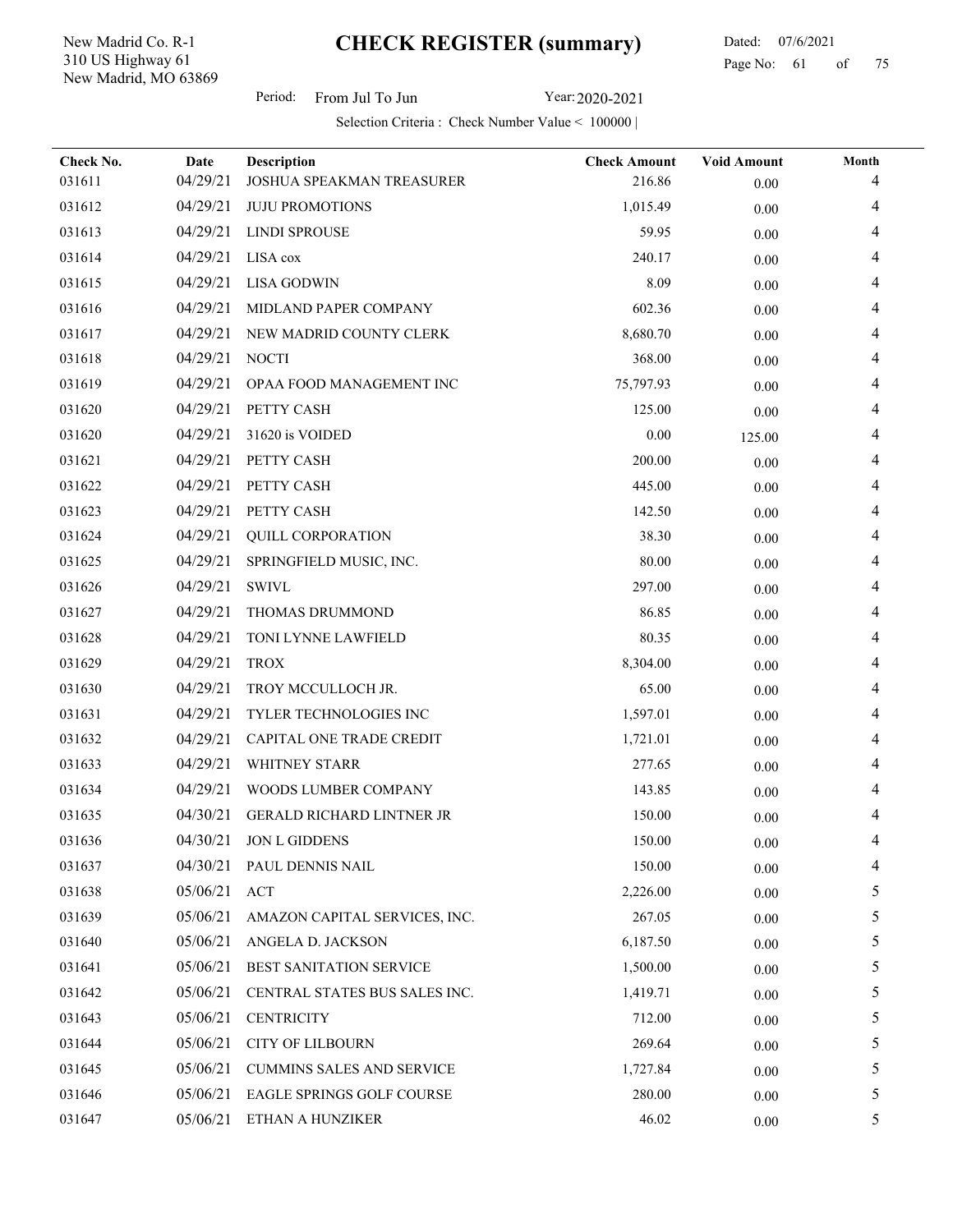New Madrid, MO 63869 310 US Highway 61 New Madrid Co. R-1

 Dated: 07/6/2021 Page No: 62 of

Period: From Jul To Jun Year: 2020-2021

| Check No. | Date     | Description                      | <b>Check Amount</b> | <b>Void Amount</b> | Month |
|-----------|----------|----------------------------------|---------------------|--------------------|-------|
| 031648    | 05/06/21 | FBLA-PBL                         | 65.00               | 0.00               | 5     |
| 031649    | 05/06/21 | FOLLETT SCHOOL SOLUTIONS INC.    | 175.93              | 0.00               | 5     |
| 031650    | 05/06/21 | HART ELECTRIC INC.               | 20,033.00           | 0.00               | 5     |
| 031651    | 05/06/21 | HERFF JONES LLC                  | 651.32              | 0.00               | 5     |
| 031652    | 05/06/21 | <b>J W PEPPER &amp; SON INC</b>  | 170.00              | 0.00               | 5     |
| 031653    | 05/06/21 | <b>JERRY WINBERRY</b>            | 650.00              | 0.00               | 5     |
| 031654    | 05/06/21 | JONES SCHOOL SUPPLY              | 152.65              | 0.00               | 5     |
| 031655    | 06/08/21 | 31655 is VOIDED                  | 0.00                | 220.00             | 6     |
| 031655    | 05/06/21 | MOONWALKERS OF SEMO              | 220.00              | 0.00               | 5     |
| 031656    | 05/06/21 | LEGACY EQUIPMENT                 | 323.60              | $0.00\,$           | 5     |
| 031657    | 05/06/21 | LOWES                            | 1,029.41            | 0.00               | 5     |
| 031658    | 05/06/21 | M & M CROSS SERVICE              | 449.19              | 0.00               | 5     |
| 031659    | 05/06/21 | MARTINDALE CHEV OLDS PON         | 337.36              | 0.00               | 5     |
| 031660    | 05/06/21 | <b>MATT HARTMAN</b>              | 161.94              | 0.00               | 5     |
| 031661    | 05/06/21 | MEMPHIS REDBIRDS                 | 672.00              | 0.00               | 5     |
| 031662    | 05/06/21 | <b>MHSFCA</b>                    | 80.00               | $0.00\,$           | 5     |
| 031663    | 05/06/21 | MIDLAND PAPER COMPANY            | 755.29              | $0.00\,$           | 5     |
| 031664    | 05/06/21 | MIDWEST BUS SALES                | 112,178.58          | 0.00               | 5     |
| 031665    | 05/06/21 | <b>MSBA</b>                      | 235.21              | 0.00               | 5     |
| 031666    | 05/06/21 | MUNICIPAL LIGHT & POWER          | 16,543.98           | 0.00               | 5     |
| 031667    | 05/06/21 | <b>NASSP</b>                     | 480.00              | $0.00\,$           | 5     |
| 031668    | 05/06/21 | NAVIGATE BUILDING SOLUTIONS, LLC | 11,933.00           | 0.00               | 5     |
| 031669    | 05/06/21 | NEW MADRID COUNTY WATER          | 1,120.00            | 0.00               | 5     |
| 031670    | 05/06/21 | NOVATECH, INC.                   | 4,957.22            | $0.00\,$           | 5     |
| 031671    | 05/06/21 | OPAA FOOD MANAGEMENT INC         | 3,812.28            | 0.00               | 5     |
| 031672    | 05/06/21 | PATE HOGAN                       | 476.10              | $0.00\,$           | 5     |
| 031673    | 05/06/21 | <b>DRURY HOTELS</b>              | 298.92              | 0.00               | 5     |
| 031674    | 05/06/21 | PETTY CASH                       | 90.00               | 0.00               | 5     |
| 031675    | 05/06/21 | PETTY CASH                       | 200.00              | 0.00               | 5     |
| 031676    | 05/06/21 | PITNEY BOWES                     | 254.04              | $0.00\,$           | 5     |
| 031677    | 05/06/21 | POLLACK BROADCASTING             | 578.00              | $0.00\,$           | 5     |
| 031678    | 05/06/21 | <b>QUILL CORPORATION</b>         | 137.96              | 0.00               | 5     |
| 031679    | 05/06/21 | ROCHESTER 100 INC.               | 202.50              | 0.00               | 5     |
| 031680    | 05/06/21 | RONS SMALL ENGINE                | 92.93               | 0.00               | 5     |
| 031681    | 05/06/21 | SEMO AUTOMOTIVE PARTS WHSE.      | 1,090.16            | 0.00               | 5     |
| 031682    | 05/06/21 | SEMO ELECTRIC COOP.              | 35.00               | 0.00               | 5     |
| 031683    | 05/06/21 | SKILLSUSA MISSOURI               | 250.00              | $0.00\,$           | 5     |
| 031684    | 05/06/21 | SLUSHER FARM & HOME INC.         | 77.02               | $0.00\,$           | 5     |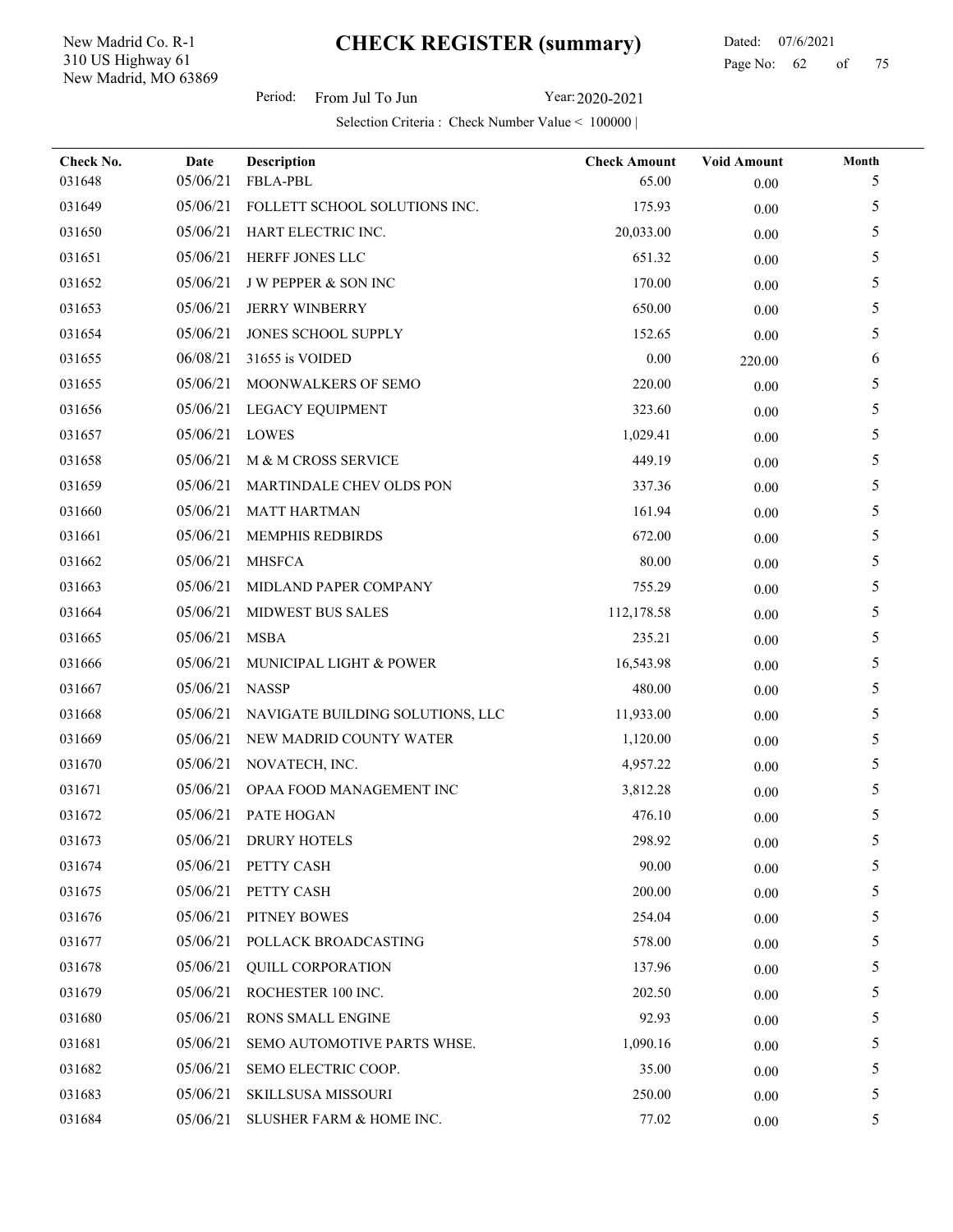New Madrid, MO 63869 310 US Highway 61 New Madrid Co. R-1

l,

 Dated: 07/6/2021 Page No: 63 of

Period: From Jul To Jun Year: 2020-2021

| Check No. | Date     | Description                     | <b>Check Amount</b> | <b>Void Amount</b> | Month |
|-----------|----------|---------------------------------|---------------------|--------------------|-------|
| 031685    | 05/06/21 | SOUTHEAST MISSOURIAN            | 150.00              | 0.00               | 5     |
| 031686    | 05/06/21 | STANDARD DEMOCRAT               | 282.76              | 0.00               | 5     |
| 031687    | 05/06/21 | <b>TRANSFINDER</b>              | 5,550.00            | 0.00               | 5     |
| 031688    | 05/06/21 | <b>UPS</b>                      | 38.90               | 0.00               | 5     |
| 031689    | 05/06/21 | WILSON LANGUAGE TRAINING CORP.  | 839.16              | 0.00               | 5     |
| 031690    | 05/06/21 | ZEECRAFT TECH LLC               | 30.00               | 0.00               | 5     |
| 031691    | 05/13/21 | PETTY CASH                      | 500.00              | $0.00\,$           | 5     |
| 031692    | 05/13/21 | PETTY CASH                      | 427.50              | 0.00               | 5     |
| 031692    | 05/17/21 | 31692 is VOIDED                 | $0.00\,$            | 427.50             | 5     |
| 031693    | 05/13/21 | SANDYRIDGE                      | 395.00              | 0.00               | 5     |
| 031694    | 05/13/21 | <b>BJ S TRAVEL CENTER</b>       | 485.00              | 0.00               | 5     |
| 031695    | 05/13/21 | AMAZON CAPITAL SERVICES, INC.   | 2,906.52            | 0.00               | 5     |
| 031696    | 05/13/21 | AMEREN MISSOURI                 | 1,707.49            | 0.00               | 5     |
| 031697    | 05/13/21 | AMERICAN MEDICAL CERTIFICATION  | 1,090.00            | $0.00\,$           | 5     |
| 031698    | 05/13/21 | AT & T MOBILITY                 | 200.27              | $0.00\,$           | 5     |
| 031699    | 05/13/21 | <b>BG INNOVATIONS</b>           | 2,400.00            | 0.00               | 5     |
| 031700    | 05/13/21 | BOUND TO STAY BOUND BOOK, INC.  | 144.62              | 0.00               | 5     |
| 031701    | 05/13/21 | C & K BLDG MATERIALS            | 35.85               | $0.00\,$           | 5     |
| 031702    | 05/13/21 | CAPE CENTRAL HIGH SCHOOL        | 135.82              | 0.00               | 5     |
| 031703    | 05/13/21 | <b>CITY OF MATTHEWS</b>         | 104.15              | 0.00               | 5     |
| 031704    | 05/13/21 | <b>DANIEL WHITE</b>             | 140.00              | $0.00\,$           | 5     |
| 031705    | 05/13/21 | DARRYL LEWIS                    | 65.00               | 0.00               | 5     |
| 031706    | 05/13/21 | DEJOURNETT SURVEYING LLC        | 8,100.00            | $0.00\,$           | 5     |
| 031707    | 05/13/21 | DENISE WOODSIDE                 | 130.95              | 0.00               | 5     |
| 031708    | 05/13/21 | <b>DESTINY MCSPADDEN</b>        | 94.39               | 0.00               | 5     |
| 031709    | 05/13/21 | HD MEDIA SYSTEMS                | 1,083.81            | 0.00               | 5     |
| 031710    | 05/13/21 | HEALTH 180                      | 100.00              | 0.00               | 5     |
| 031711    | 05/13/21 | HEATHER SCHUERENBERG            | 271.64              | 0.00               | 5     |
| 031712    | 05/13/21 | HELENA AGRI-ENTERPRISES, LLC    | 1,332.50            | $0.00\,$           | 5     |
| 031713    | 05/13/21 | HI TECH COMMUNICATIONS          | 150.00              | $0.00\,$           | 5     |
| 031714    | 05/13/21 | HOLLOWAY DIST CO                | 4,246.38            | $0.00\,$           | 5     |
| 031715    | 05/13/21 | <b>J W PEPPER &amp; SON INC</b> | 136.00              | $0.00\,$           | 5     |
| 031716    | 05/13/21 | <b>JERRY WINBERRY</b>           | 200.00              | $0.00\,$           | 5     |
| 031717    | 05/13/21 | KATHERINE STANLEY               | 170.82              | 0.00               | 5     |
| 031718    | 05/13/21 | <b>KRISTI BOND</b>              | 76.50               | 0.00               | 5     |
| 031719    | 05/13/21 | L D DAVIS                       | 119.99              | $0.00\,$           | 5     |
| 031720    | 05/13/21 | MALCO THEATRES, INC.            | 628.88              | $0.00\,$           | 5     |
| 031721    | 05/13/21 | <b>MATT HARTMAN</b>             | 19.42               | $0.00\,$           | 5     |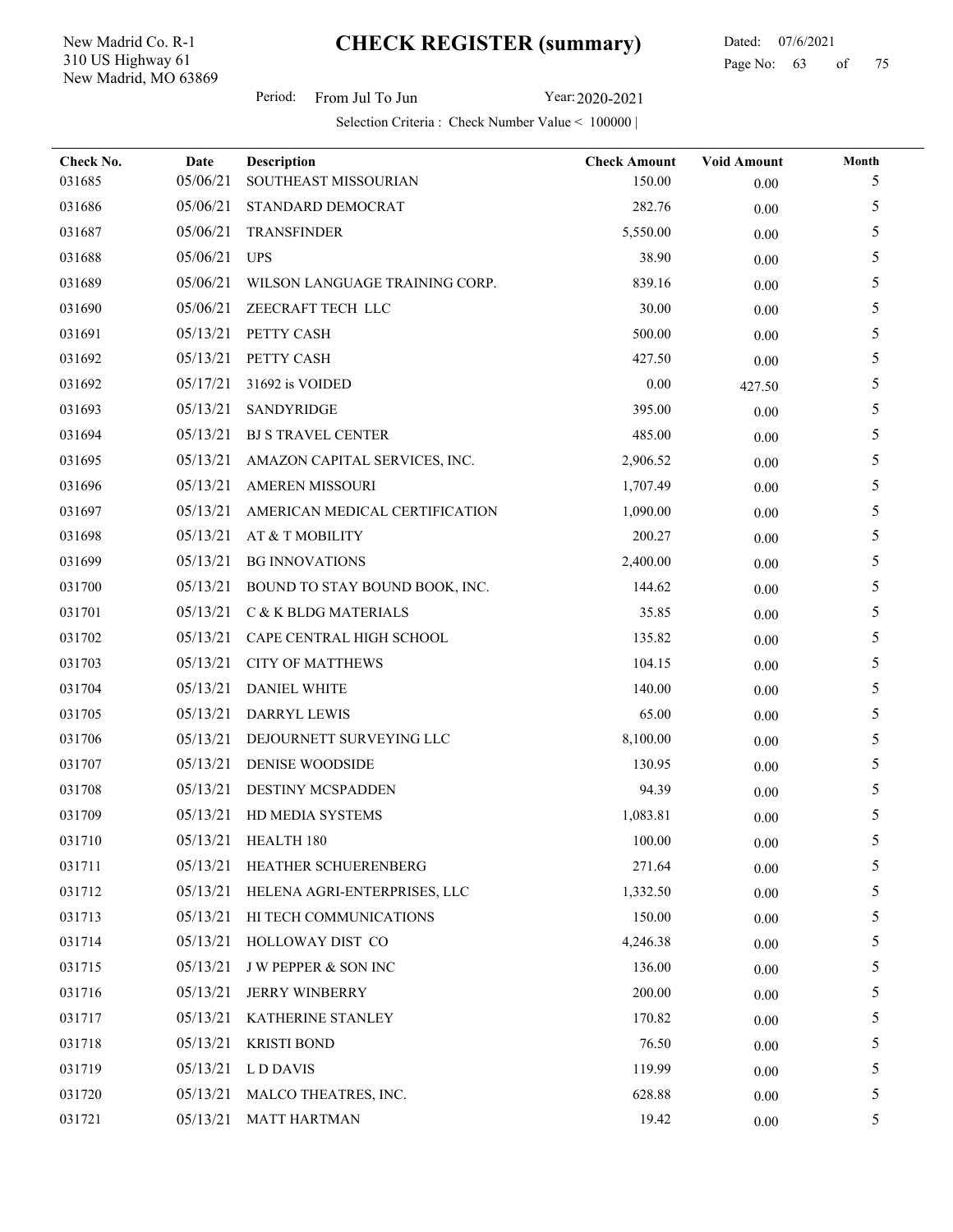New Madrid, MO 63869 310 US Highway 61 New Madrid Co. R-1

 Dated: 07/6/2021 Page No: 64 of

Period: From Jul To Jun Year: 2020-2021

| Check No. | Date     | Description                         | <b>Check Amount</b> | <b>Void Amount</b> | Month |
|-----------|----------|-------------------------------------|---------------------|--------------------|-------|
| 031722    | 05/13/21 | MAVERICK GLASS INC.                 | 150.00              | 0.00               | 5     |
| 031723    | 05/13/21 | <b>MSHSAA</b>                       | 2,796.00            | 0.00               | 5     |
| 031724    | 05/13/21 | <b>MSHSAA</b>                       | 2,359.91            | 0.00               | 5     |
| 031725    | 05/13/21 | <b>NASP</b>                         | 1,561.00            | 0.00               | 5     |
| 031726    | 05/13/21 | NEW MADRID FARM AND HOME            | 725.13              | 0.00               | 5     |
| 031727    | 05/13/21 | NIKKI BROWN                         | 65.00               | 0.00               | 5     |
| 031728    | 05/13/21 | NOTRE DAME BOOSTER CLUB             | 487.50              | $0.00\,$           | 5     |
| 031729    | 05/13/21 | NOVATECH, INC.                      | 166.00              | 0.00               | 5     |
| 031730    | 05/13/21 | PAIGE KIMBALL                       | 850.52              | $0.00\,$           | 5     |
| 031731    | 05/13/21 | PERMA BOUND                         | 116.97              | 0.00               | 5     |
| 031732    | 05/13/21 | RPCS, INC.                          | 120.33              | 0.00               | 5     |
| 031733    | 05/13/21 | <b>RED CARPET</b>                   | 370.00              | $0.00\,$           | 5     |
| 031734    | 05/13/21 | <b>SCHOLASTIC BOOK FAIRS</b>        | 3,663.86            | 0.00               | 5     |
| 031735    | 05/13/21 | SIKESTON TROPHIES AND AWARDS        | 35.00               | 0.00               | 5     |
| 031736    | 05/13/21 | SLUSHER FARM & HOME INC.            | 329.98              | 0.00               | 5     |
| 031737    | 05/13/21 | SPRINGFIELD MUSIC, INC.             | 1,324.61            | $0.00\,$           | 5     |
| 031738    | 05/13/21 | THE SENSORY PATH                    | 1,500.00            | $0.00\,$           | 5     |
| 031739    | 05/13/21 | THOMAS DRUMMOND                     | 26.73               | $0.00\,$           | 5     |
| 031740    | 05/13/21 | TONI LYNNE LAWFIELD                 | 39.06               | 0.00               | 5     |
| 031741    | 05/13/21 | <b>TYLER TECHNOLOGIES INC</b>       | 150.00              | 0.00               | 5     |
| 031742    | 05/13/21 | UNITED TERMITE & PEST CONTROL LLC   | 595.00              | $0.00\,$           | 5     |
| 031743    | 05/13/21 | VOYAGER SOPRIS LEARNING             | 262.50              | 0.00               | 5     |
| 031744    | 05/13/21 | POWELL SUPPLY INC.                  | 11,709.88           | $0.00\,$           | 5     |
| 031745    | 05/20/21 | JOHN R MALOYED                      | 92.35               | $0.00\,$           | 5     |
| 031746    | 05/20/21 | TRACY N CROSSFIELD                  | 577.19              | 0.00               | 5     |
| 031747    | 05/20/21 | SANDRA JAMERSON                     | 615.94              | $0.00\,$           | 5     |
| 031748    | 05/20/21 | <b>CLOIS YVONNE TAYLOR</b>          | 577.19              | 0.00               | 5     |
| 031749    | 05/20/21 | KENNETH W YATES                     | 547.61              | 0.00               | 5     |
| 031750    | 05/20/21 | AMERICAN FIDELITY ASSURANCE COMPANY | 229.16              | 0.00               | 5     |
| 031751    | 05/20/21 | AMERICAN FIDELITY ASSURANCE COMPANY | 15,523.65           | 0.00               | 5     |
| 031752    | 05/20/21 | AMERICAN HERITAGE LIFE              | 217.35              | 0.00               | 5     |
| 031753    | 05/20/21 | <b>BANK OF NEW MADRID</b>           | 3,146.00            | 0.00               | 5     |
| 031754    | 05/20/21 | COLONIAL LIFE PROCESSING CENTER     | 96.75               | 0.00               | 5     |
| 031755    | 05/20/21 | EDWARD JONES INVESTMENT             | 270.00              | 0.00               | 5     |
| 031756    | 05/20/21 | FIDELITY SECURITY LIFE INSURANCE CO | 1,622.39            | 0.00               | 5     |
| 031757    | 05/20/21 | FAMILY SUPPORT PAY CTR              | 60.00               | 0.00               | 5     |
| 031758    | 05/20/21 | <b>MARSHA M HOLIMAN</b>             | 146.00              | 0.00               | 5     |
| 031759    | 05/20/21 | MID ATLANTIC TRUST COMPANY          | 5,835.00            | 0.00               | 5     |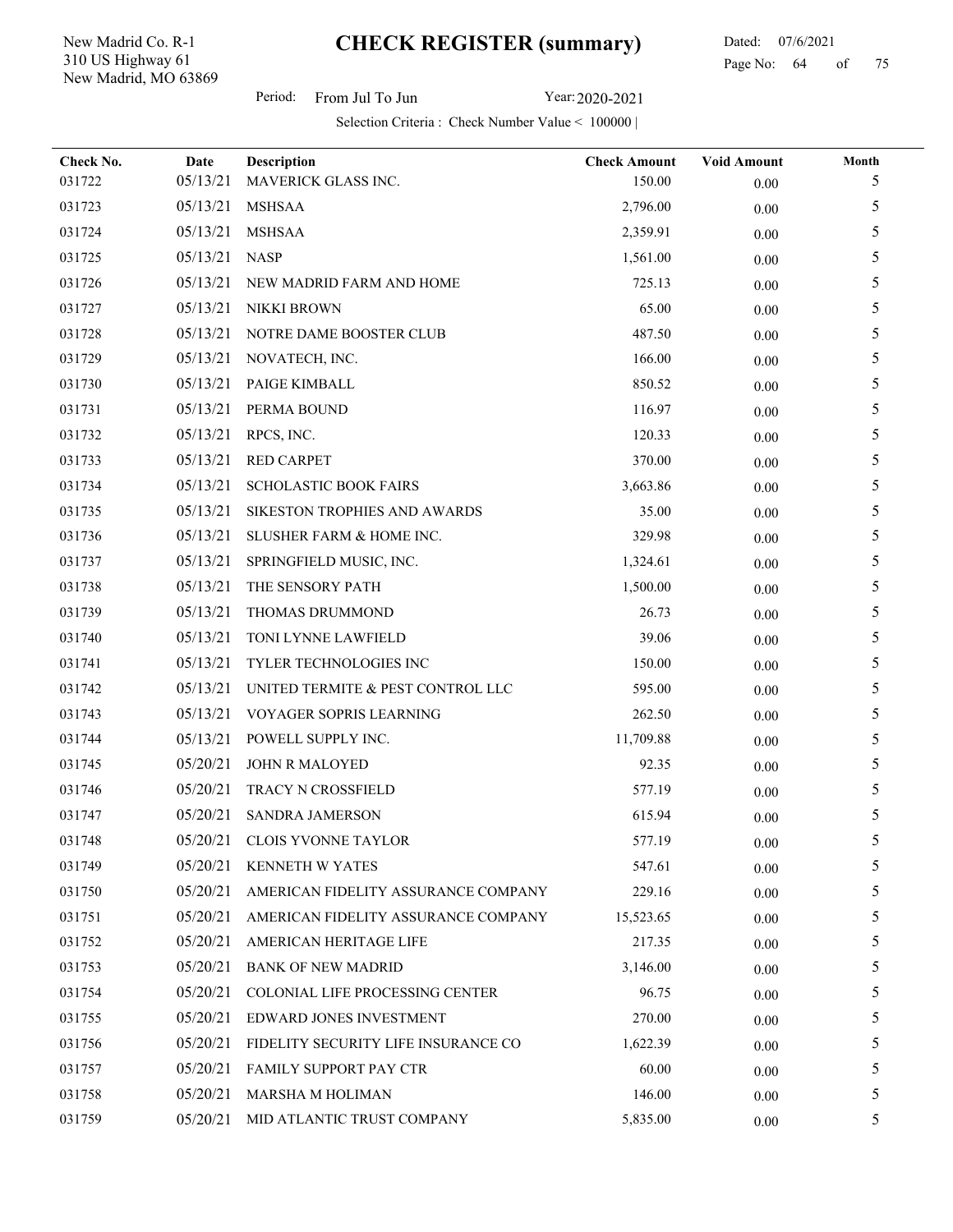New Madrid, MO 63869 310 US Highway 61 New Madrid Co. R-1

l,

 Dated: 07/6/2021 Page No: 65 of

Period: From Jul To Jun Year: 2020-2021

| Check No. | Date     | Description                         | <b>Check Amount</b> | <b>Void Amount</b> | Month |
|-----------|----------|-------------------------------------|---------------------|--------------------|-------|
| 031760    | 05/20/21 | MO DEPT OF REVENUE                  | 19,411.00           | 0.00               | 5     |
| 031761    | 05/20/21 | <b>MSTA DUES</b>                    | 2,111.18            | 0.00               | 5     |
| 031762    | 05/20/21 | <b>NEW MADRID CO R-1</b>            | 123,521.00          | 0.00               | 5     |
| 031763    | 05/20/21 | NM CTY R-1                          | 102,445.24          | 0.00               | 5     |
| 031764    | 05/20/21 | <b>PEERS</b>                        | 32,872.14           | 0.00               | 5     |
| 031765    | 05/20/21 | PUBLIC SCHOOL RET SYSTEM            | 190,143.28          | 0.00               | 5     |
| 031766    | 05/20/21 | SUN LIFE ASSURANCE CO OF CANADA     | 6,149.62            | $0.00\,$           | 5     |
| 031767    | 05/20/21 | SUN LIFE ASSURANCE CO OF CANADA     | 4,854.89            | 0.00               | 5     |
| 031768    | 05/20/21 | AMAZON CAPITAL SERVICES, INC.       | 553.58              | 0.00               | 5     |
| 031769    | 05/20/21 | AMEREN MISSOURI                     | 2,391.76            | 0.00               | 5     |
| 031770    | 05/20/21 | <b>ANDREA HARRIS</b>                | 148.08              | 0.00               | 5     |
| 031771    | 05/20/21 | <b>ANGIE HANLIN</b>                 | 678.66              | 0.00               | 5     |
| 031772    | 05/20/21 | <b>ARAMARK</b>                      | 2,405.70            | 0.00               | 5     |
| 031773    | 05/20/21 | <b>ARCHIMAGES</b>                   | 10,521.32           | $0.00\,$           | 5     |
| 031774    | 05/20/21 | AT YOUR SERVICE PORTABLE TOILETS    | 475.00              | $0.00\,$           | 5     |
| 031775    | 05/20/21 | <b>AUTO TIRE AND PARTS</b>          | 3,051.62            | 0.00               | 5     |
| 031776    | 05/20/21 | PRODUCTIVITY PLUS ACCOUNT           | 648.82              | 0.00               | 5     |
| 031777    | 05/20/21 | BOUND TO STAY BOUND BOOK, INC.      | 614.74              | 0.00               | 5     |
| 031778    | 05/20/21 | <b>CHELSEA BAKER</b>                | 88.00               | 0.00               | 5     |
| 031779    | 05/20/21 | CLAYTON PLAZA HOTEL & EXTENDED STAY | 1,426.40            | 0.00               | 5     |
| 031780    | 05/20/21 | <b>CLAYTON S LIGHTFOOT</b>          | 177.52              | $0.00\,$           | 5     |
| 031781    | 05/20/21 | ETHAN A HUNZIKER                    | 116.33              | 0.00               | 5     |
| 031782    | 05/20/21 | FBLA-PBL MARKET PLACE               | 474.17              | 0.00               | 5     |
| 031783    | 05/20/21 | HILTON GARDEN INN                   | 465.30              | 0.00               | 5     |
| 031784    | 05/20/21 | HOLLOWAY DIST CO                    | 208.32              | 0.00               | 5     |
| 031785    | 05/20/21 | <b>JEREMY FRAZIER</b>               | 75.00               | 0.00               | 5     |
| 031786    | 05/20/21 | <b>JUSTIN POLEY</b>                 | 674.18              | $0.00\,$           | 5     |
| 031787    | 05/20/21 | KATHERINE STANLEY                   | 7.95                | 0.00               | 5     |
| 031788    | 05/20/21 | KENTUCKY ASSOC OF SCHOOL ADMIN      | 209.00              | $0.00\,$           | 5     |
| 031789    | 05/20/21 | <b>MARTHA SUTTON</b>                | 236.58              | $0.00\,$           | 5     |
| 031790    | 05/20/21 | METALWELD INC.                      | 1,649.48            | 0.00               | 5     |
| 031791    | 05/20/21 | MFA OIL COMPANY                     | 14,511.97           | $0.00\,$           | 5     |
| 031792    | 05/20/21 | MICKES O'TOOLE, LLC                 | 770.00              | $0.00\,$           | 5     |
| 031793    | 05/20/21 | <b>MSBA</b>                         | 245.00              | 0.00               | 5     |
| 031794    | 05/20/21 | NATIONAL FFA ORGANIZATION           | 227.00              | 0.00               | 5     |
| 031795    | 05/20/21 | NOVATECH, INC.                      | 986.11              | $0.00\,$           | 5     |
| 031796    | 05/20/21 | PERMA BOUND                         | 2,843.46            | $0.00\,$           | 5     |
| 031797    | 05/20/21 | PETTY CASH                          | 1,187.50            | $0.00\,$           | 5     |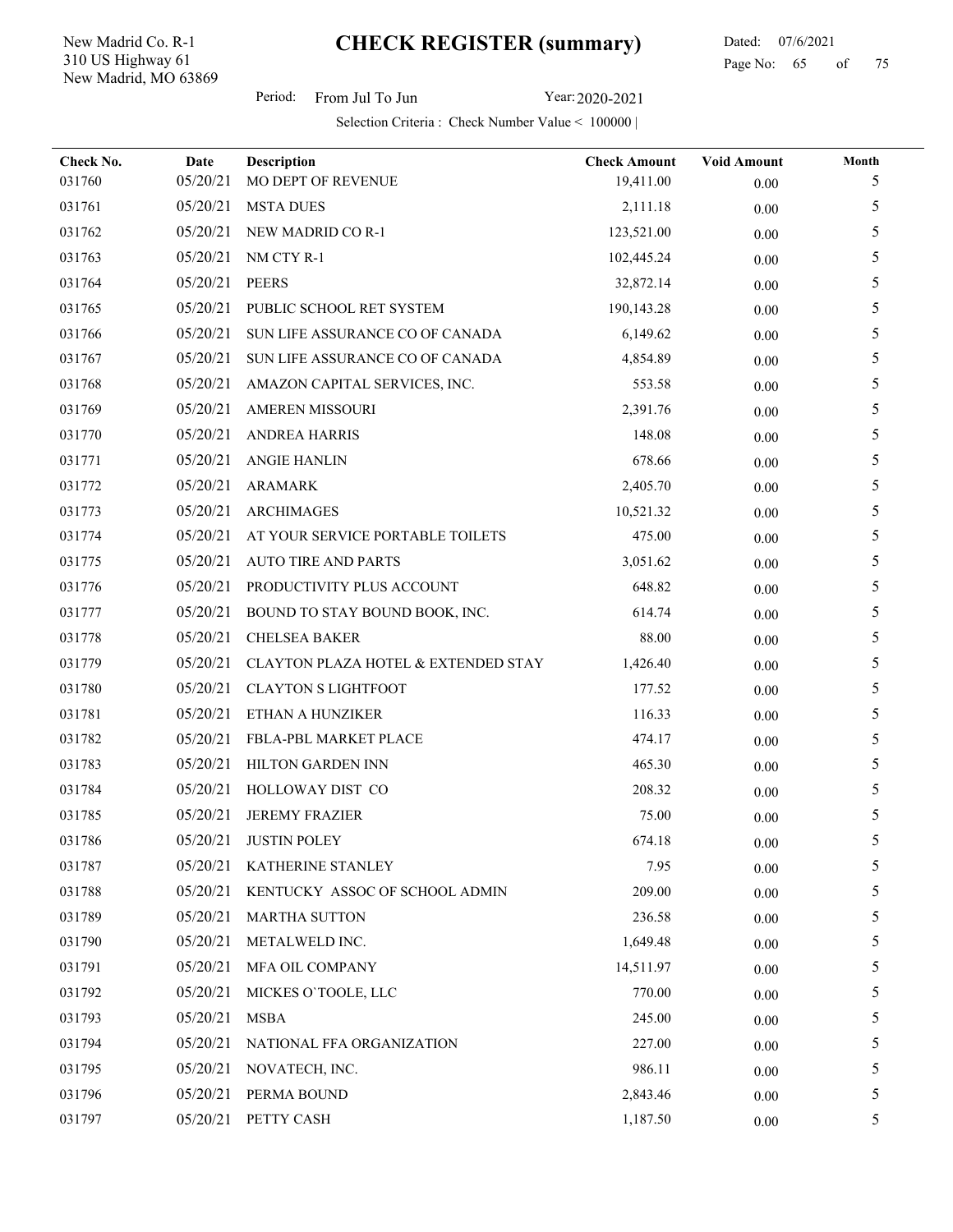New Madrid, MO 63869 310 US Highway 61 New Madrid Co. R-1

l,

 Dated: 07/6/2021 Page No: 66 of

Period: From Jul To Jun Year: 2020-2021

| Check No. | Date     | Description                       | <b>Check Amount</b> | <b>Void Amount</b> | Month |
|-----------|----------|-----------------------------------|---------------------|--------------------|-------|
| 031798    | 05/20/21 | POWELL SUPPLY INC.                | 481.48              | 0.00               | 5     |
| 031799    | 05/20/21 | <b>RENEE SMITH</b>                | 231.00              | 0.00               | 5     |
| 031800    | 05/20/21 | ROURKE PUBLISHING                 | 406.45              | 0.00               | 5     |
| 031801    | 05/20/21 | SPECIAL SCHOOL DISTRICT           | 8,232.86            | $0.00\,$           | 5     |
| 031802    | 05/20/21 | SUN LIFE ASSURANCE CO OF CANADA   | 17.35               | 0.00               | 5     |
| 031803    | 05/20/21 | SYNOVIA SOLUTIONS, LLC            | 258.00              | 0.00               | 5     |
| 031804    | 05/20/21 | TYLER BUSINESS FORMS              | 92.81               | 0.00               | 5     |
| 031805    | 05/20/21 | UNITED TERMITE & PEST CONTROL LLC | 650.00              | 0.00               | 5     |
| 031806    | 05/21/21 | CALBERT PHOTOGRAPHY               | 1,014.00            | 0.00               | 5     |
| 031807    | 05/21/21 | PETTY CASH                        | 95.00               | 0.00               | 5     |
| 031808    | 05/21/21 | PETTY CASH                        | 75.00               | $0.00\,$           | 5     |
| 031809    | 05/21/21 | PETTY CASH                        | 125.00              | $0.00\,$           | 5     |
| 031810    | 05/21/21 | PETTY CASH                        | 600.00              | 0.00               | 5     |
| 031811    | 05/21/21 | PETTY CASH                        | 1,950.00            | 0.00               | 5     |
| 031812    | 05/26/21 | TRINA JACKSON                     | 8.08                | 0.00               | 5     |
| 031813    | 05/26/21 | <b>RENEE SMITH</b>                | 19.00               | 0.00               | 5     |
| 031814    | 05/27/21 | <b>ABILITY NETWORK</b>            | 1,691.76            | 0.00               | 5     |
| 031815    | 05/27/21 | AMAZON CAPITAL SERVICES, INC.     | 4,625.46            | $0.00\,$           | 5     |
| 031816    | 05/27/21 | <b>ANDERSONS</b>                  | 1,103.64            | 0.00               | 5     |
| 031817    | 05/27/21 | ANGELA D. JACKSON                 | 15,235.00           | $0.00\,$           | 5     |
| 031818    | 05/27/21 | MBA RESEARCH & CURRICULUM CENTER  | 227.50              | 0.00               | 5     |
| 031819    | 05/27/21 | AT & T MOBILITY                   | 373.05              | 0.00               | 5     |
| 031820    | 05/27/21 | AT & T MOBILITY                   | 45.80               | 0.00               | 5     |
| 031821    | 05/27/21 | BOOTHEEL COUNSELING SVCS          | 125.00              | 0.00               | 5     |
| 031822    | 05/27/21 | <b>BULTE COMPANY</b>              | 16,034.00           | $0.00\,$           | 5     |
| 031823    | 05/27/21 | CAPITOL PLAZA HOTEL               | 250.38              | 0.00               | 5     |
| 031824    | 05/27/21 | <b>CASEY ROST</b>                 | 192.80              | 0.00               | 5     |
| 031825    | 05/27/21 | <b>CENTRICITY</b>                 | 1,297.00            | 0.00               | 5     |
| 031826    | 05/27/21 | <b>CHEMCO INDUSTRIES INC</b>      | 347.95              | 0.00               | 5     |
| 031827    | 05/27/21 | DAVES GROCERY                     | 853.88              | 0.00               | 5     |
| 031828    | 05/27/21 | <b>GROUPROTECTOR</b>              | 186.20              | 0.00               | 5     |
| 031829    | 05/27/21 | HERFF JONES LLC                   | 4,062.86            | 0.00               | 5     |
| 031830    | 05/27/21 | <b>JARETT ALLEN</b>               | 29.99               | $0.00\,$           | 5     |
| 031831    | 05/27/21 | <b>JERRY WINBERRY</b>             | 25.35               | 0.00               | 5     |
| 031832    | 05/27/21 | <b>JOSEPH MCCLARTY</b>            | 14.20               | 0.00               | 5     |
| 031833    | 05/27/21 | JUJU PROMOTIONS                   | 572.00              | 0.00               | 5     |
| 031834    | 05/27/21 | KENNY ROGERS CHILDREN CT          | 11,242.00           | 0.00               | 5     |
| 031835    | 05/27/21 | <b>KEVIN LYONS</b>                | 140.00              | $0.00\,$           | 5     |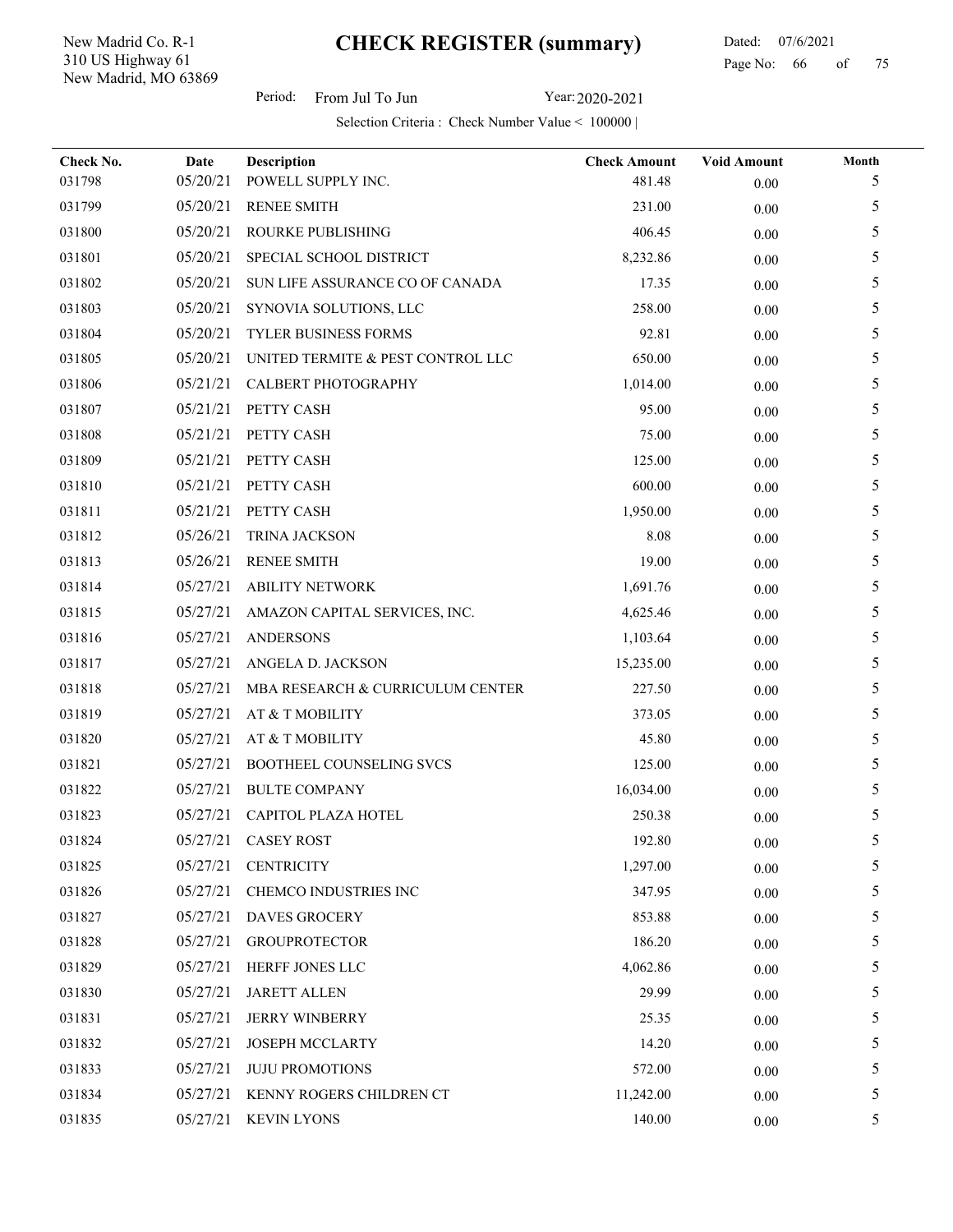New Madrid, MO 63869 310 US Highway 61 New Madrid Co. R-1

l,

## Dated: 07/6/2021 Page No: 67 of

Period: From Jul To Jun Year: 2020-2021

| Check No. | Date     | <b>Description</b>                      | <b>Check Amount</b> | <b>Void Amount</b> | Month |
|-----------|----------|-----------------------------------------|---------------------|--------------------|-------|
| 031836    | 05/27/21 | <b>LISA GODWIN</b>                      | 454.50              | $0.00\,$           | 5     |
| 031837    | 05/27/21 | MARGARITAVILLE LAKE RESORT              | 424.94              | 0.00               | 5     |
| 031838    | 05/27/21 | Chk # 31838 was replaced by Chk # 31892 | 0.00                | 0.00               | 5     |
| 031839    | 05/27/21 | MIDLAND PAPER COMPANY                   | 241.63              | 0.00               | 5     |
| 031840    | 05/27/21 | MISSOURI DEPT. OF REVENUE               | 63.50               | 0.00               | 5     |
| 031841    | 05/27/21 | <b>MSBA</b>                             | 449.35              | 0.00               | 5     |
| 031842    | 05/27/21 | NATIONAL FFA ORGANIZATION               | 70.00               | 0.00               | 5     |
| 031843    | 05/27/21 | NEC CORPORATION OF AMERICA              | 461.50              | 0.00               | 5     |
| 031844    | 05/27/21 | NOVATECH, INC.                          | 19,618.80           | 0.00               | 5     |
| 031845    | 05/27/21 | OPAA FOOD MANAGEMENT INC                | 98,304.14           | 0.00               | 5     |
| 031846    | 05/27/21 | PAIGE KIMBALL                           | 504.60              | 0.00               | 5     |
| 031847    | 05/27/21 | PETTY CASH                              | 250.00              | $0.00\,$           | 5     |
| 031848    | 05/27/21 | PLUMBERS SUPPLY/KBS                     | 306.02              | 0.00               | 5     |
| 031849    | 05/27/21 | QUILL CORPORATION                       | 187.78              | 0.00               | 5     |
| 031850    | 05/27/21 | RESERVE ACCOUNT                         | 2,000.00            | 0.00               | 5     |
| 031851    | 05/27/21 | <b>RUTH A MATLOCK</b>                   | 44.34               | 0.00               | 5     |
| 031852    | 05/27/21 | S & S ACTIVE WEAR, LLC                  | 618.21              | 0.00               | 5     |
| 031853    | 05/27/21 | SKEETER KELL SPORTING                   | 2,315.00            | 0.00               | 5     |
| 031854    | 05/27/21 | SPRINGFIELD MUSIC, INC.                 | 1,027.80            | 0.00               | 5     |
| 031855    | 05/27/21 | THE SENSORY PATH                        | 1,500.00            | $0.00\,$           | 5     |
| 031856    | 05/27/21 | TURF RENOVATIONS LLC                    | 1,125.00            | $0.00\,$           | 5     |
| 031857    | 06/24/21 | 31857 is VOIDED                         | 0.00                | 267.80             | 6     |
| 031857    | 05/27/21 | UNIVERSITY PLAZA HOTEL                  | 267.80              | 0.00               | 5     |
| 031858    | 05/27/21 | CAPITAL ONE TRADE CREDIT                | 10,719.42           | 0.00               | 5     |
| 031859    | 05/27/21 | WALT DISNEY WORLD SWAN AND DOLPHIN      | 2,551.56            | 0.00               | 5     |
| 031860    | 05/27/21 | YARBROUGH SALES CO.                     | 554.48              | 0.00               | 5     |
| 031861    | 05/27/21 | YHCTV                                   | 600.00              | 0.00               | 5     |
| 031862    | 06/01/21 | MARY L TAYLOR                           | 91.75               | 0.00               | 5     |
| 031863    | 06/03/21 | AMAZON CAPITAL SERVICES, INC.           | 585.07              | 0.00               | 6     |
| 031864    | 06/03/21 | BEST SANITATION SERVICE                 | 1,500.00            | 0.00               | 6     |
| 031865    | 06/03/21 | E3 DIAGNOSTICS                          | 71.50               | 0.00               | 6     |
| 031866    | 06/03/21 | <b>GRACIE BALLANCE</b>                  | 100.00              | 0.00               | 6     |
| 031867    | 06/03/21 | <b>ID WHOLESALER</b>                    | 739.10              | 0.00               | 6     |
| 031868    | 06/03/21 | INSTRUMENTALIST AWARDS LLC              | 25.00               | 0.00               | 6     |
| 031869    | 06/03/21 | <b>JAKE M ABNER</b>                     | 350.00              | 0.00               | 6     |
| 031870    | 06/03/21 | <b>JARETT ALLEN</b>                     | 93.28               | 0.00               | 6     |
| 031871    | 06/03/21 | <b>JOE MOSS</b>                         | 104.55              | 0.00               | 6     |
| 031872    | 06/03/21 | <b>JUJU PROMOTIONS</b>                  | 1,006.00            | $0.00\,$           | 6     |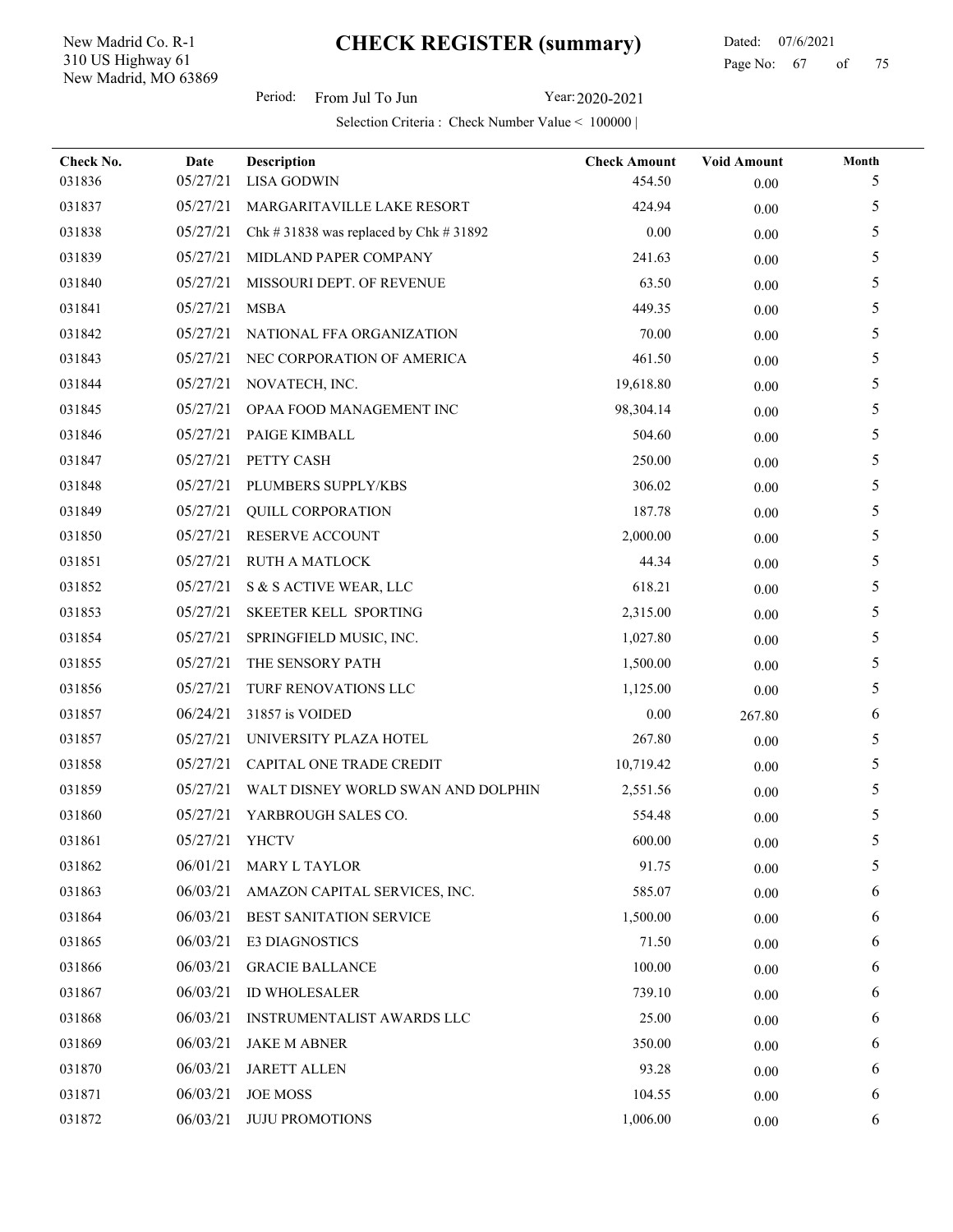New Madrid, MO 63869 310 US Highway 61 New Madrid Co. R-1

l,

Period: From Jul To Jun Year: 2020-2021

| Check No. | Date     | Description                     | <b>Check Amount</b> | <b>Void Amount</b> | Month |
|-----------|----------|---------------------------------|---------------------|--------------------|-------|
| 031873    | 06/03/21 | <b>LEXIE GROJEAN</b>            | 100.00              | 0.00               | 6     |
| 031874    | 06/03/21 | LOWES                           | 602.26              | 0.00               | 6     |
| 031875    | 06/03/21 | <b>MEGHAN BIVENS</b>            | 100.00              | 0.00               | 6     |
| 031876    | 06/03/21 | MUNICIPAL LIGHT & POWER         | 14,096.07           | 0.00               | 6     |
| 031877    | 06/03/21 | NATIONAL FFA ORGANIZATION       | 1,256.50            | 0.00               | 6     |
| 031878    | 06/03/21 | NOVATECH, INC.                  | 111,024.22          | $0.00\,$           | 6     |
| 031879    | 06/03/21 | POLLACK BROADCASTING            | 102.00              | $0.00\,$           | 6     |
| 031880    | 06/03/21 | POPLAR BLUFF LETTER CLUB        | 345.00              | 0.00               | 6     |
| 031881    | 06/03/21 | PRO PIZZA                       | 24.00               | $0.00\,$           | 6     |
| 031882    | 06/03/21 | <b>QUILL CORPORATION</b>        | 2,473.82            | 0.00               | 6     |
| 031883    | 06/03/21 | RIGGS TREE & LIGHT SERVICE, LLC | 600.00              | 0.00               | 6     |
| 031884    | 06/03/21 | <b>SCHOLASTIC MAGAZINES</b>     | 1,040.66            | $0.00\,$           | 6     |
| 031885    | 06/03/21 | SEMO ELECTRIC COOP.             | 35.00               | 0.00               | 6     |
| 031886    | 06/03/21 | SPRINGFIELD MUSIC, INC.         | 781.41              | 0.00               | 6     |
| 031887    | 06/03/21 | SYMMETRY ENERGY SOLUTIONS, LLC  | 22,876.44           | $0.00\,$           | 6     |
| 031888    | 06/03/21 | TURF RENOVATIONS LLC            | 2,950.00            | 0.00               | 6     |
| 031889    | 06/03/21 | ZANER-BLOSER                    | 8.10                | $0.00\,$           | 6     |
| 031890    | 06/07/21 | ZOELLNER CONSTRUCTION           | 97,826.51           | 0.00               | 6     |
| 031891    | 06/08/21 | <b>TOBY HEEB</b>                | 75.00               | 0.00               | 5     |
| 031892    | 06/09/21 | <b>MATT HARTMAN</b>             | 377.59              | 0.00               | 5     |
| 031893    | 06/09/21 | <b>SAM DUNCAN</b>               | 819.21              | $0.00\,$           | 6     |
| 031894    | 06/10/21 | AMAZON CAPITAL SERVICES, INC.   | 410.90              | 0.00               | 6     |
| 031895    | 06/10/21 | <b>AMEREN MISSOURI</b>          | 799.45              | $0.00\,$           | 6     |
| 031896    | 06/10/21 | <b>ANGIE HANLIN</b>             | 17.97               | $0.00\,$           | 6     |
| 031897    | 06/10/21 | ANW REFRIGERATION SERVICES      | 542.92              | 0.00               | 6     |
| 031898    | 06/10/21 | <b>ARAMARK</b>                  | 2,696.91            | 0.00               | 6     |
| 031899    | 06/10/21 | <b>ASHLEY BREWER</b>            | 500.00              | $0.00\,$           | 6     |
| 031900    | 06/10/21 | <b>AUTO TIRE AND PARTS</b>      | 1,552.38            | 0.00               | 6     |
| 031901    | 06/10/21 | BOLIVAR R-1 SCHOOL DISTRICT     | 3,073.14            | 0.00               | 6     |
| 031902    | 06/10/21 | <b>BSN SPORTS, LLC</b>          | 3,060.38            | $0.00\,$           | 6     |
| 031903    | 06/10/21 | <b>CAITLIN PAVY</b>             | 500.00              | 0.00               | 6     |
| 031904    | 06/10/21 | <b>CASEY ROST</b>               | 500.00              | 0.00               | 6     |
| 031905    | 06/10/21 | CENTRAL STATES BUS SALES INC.   | 372.53              | 0.00               | 6     |
| 031906    | 06/10/21 | <b>CHLOE DAMBACH</b>            | 500.00              | 0.00               | 6     |
| 031907    | 06/10/21 | <b>CITY OF LILBOURN</b>         | 252.21              | 0.00               | 6     |
| 031908    | 06/10/21 | <b>CITY OF MATTHEWS</b>         | 82.55               | 0.00               | 6     |
| 031909    | 06/10/21 | <b>DALLAS ALLEN</b>             | 500.00              | $0.00\,$           | 6     |
| 031910    | 06/10/21 | DECOTA ELECTRIC SUPPLY          | 88.60               | $0.00\,$           | 6     |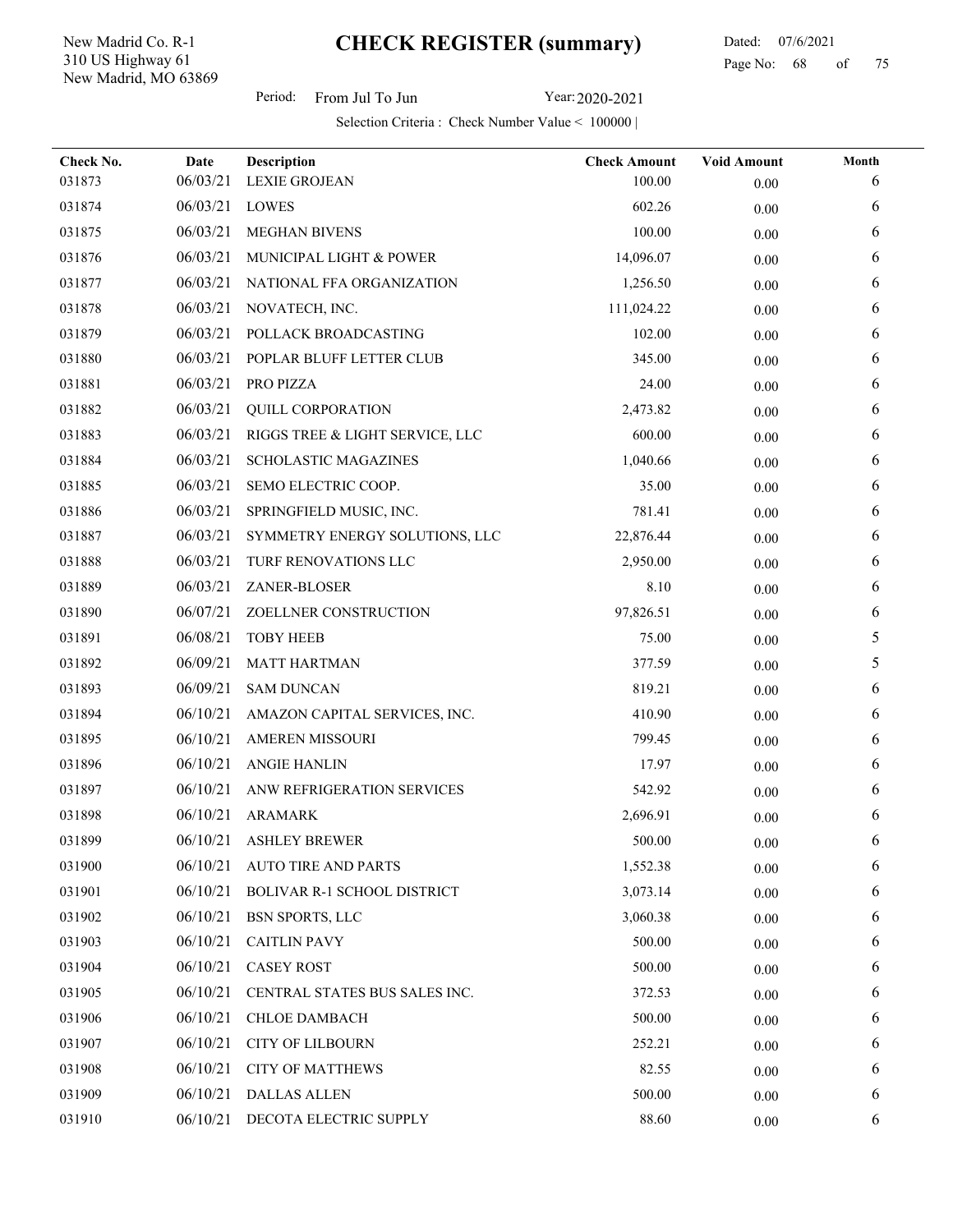New Madrid, MO 63869 310 US Highway 61 New Madrid Co. R-1

 Dated: 07/6/2021 Page No: 69 of

Period: From Jul To Jun Year: 2020-2021

| Check No. | Date          | Description                      | <b>Check Amount</b> | <b>Void Amount</b> | Month |
|-----------|---------------|----------------------------------|---------------------|--------------------|-------|
| 031911    | 06/10/21      | DENEKIA NICOLE TUCKER            | 500.00              | 0.00               | 6     |
| 031912    | 06/10/21      | DONTRE GERARD JENKINS            | 500.00              | 0.00               | 6     |
| 031913    | 06/10/21      | <b>ELIZABETH HODGES</b>          | 500.00              | 0.00               | 6     |
| 031914    | 06/10/21      | <b>ERICA TOWNSEND</b>            | 500.00              | 0.00               | 6     |
| 031915    | 06/10/21      | FOLLETT SCHOOL SOLUTIONS INC.    | 1,928.00            | 0.00               | 6     |
| 031916    | 06/10/21      | <b>GLORIA HOUSTON</b>            | 500.00              | $0.00\,$           | 6     |
| 031917    | 06/10/21      | <b>GRACE RILEY</b>               | 500.00              | 0.00               | 6     |
| 031918    | 06/10/21      | HELENA AGRI-ENTERPRISES, LLC     | 250.00              | 0.00               | 6     |
| 031919    | 06/10/21      | HERFF JONES LLC                  | 14.53               | 0.00               | 6     |
| 031920    | 06/10/21      | HILLYARD/ST LOUIS                | 3,985.60            | 0.00               | 6     |
| 031921    | 06/10/21      | HOLLOWAY DIST CO                 | 410.32              | 0.00               | 6     |
| 031922    | 06/10/21      | <b>JAMIE KIMBALL</b>             | 500.00              | 0.00               | 6     |
| 031923    | 06/10/21      | <b>KELLI HUNT</b>                | 500.00              | 0.00               | 6     |
| 031924    | 06/10/21      | KENNY ROGERS CHILDREN CT         | 7,984.00            | $0.00\,$           | 6     |
| 031925    | 06/10/21      | MOONWALKERS OF SEMO              | 120.00              | 0.00               | 6     |
| 031926    | 06/10/21      | LEGACY EQUIPMENT                 | 198.27              | 0.00               | 6     |
| 031927    | 06/10/21      | <b>LESLIE SUTTON</b>             | 500.00              | $0.00\,$           | 6     |
| 031928    | 06/10/21      | LISA COX                         | 553.50              | 0.00               | 6     |
| 031929    | 06/10/21      | M & M CROSS SERVICE              | 934.99              | 0.00               | 6     |
| 031930    | 06/10/21      | <b>MARSHA HOWARD</b>             | 500.00              | 0.00               | 6     |
| 031931    | 06/10/21      | MCELROY CONSTRUCTION             | 500.00              | $0.00\,$           | 6     |
| 031932    | 06/10/21      | <b>MEGAN MYERS</b>               | 500.00              | $0.00\,$           | 6     |
| 031933    | 06/10/21      | METRO ELECTRIC SUPPLY            | 1,500.00            | 0.00               | 6     |
| 031934    | 06/10/21      | MICHAELA KIMBALL                 | 500.00              | 0.00               | 6     |
| 031935    | 06/10/21      | MICKES O'TOOLE, LLC              | 550.00              | $0.00\,$           | 6     |
| 031936    | 06/10/21      | MIKES MEATS & MORE               | 143.00              | $0.00\,$           | 6     |
| 031937    | 06/10/21 MSBA |                                  | 299.00              | $0.00\,$           | 6     |
| 031938    | 06/10/21      | MUNICIPAL LIGHT & POWER          | 2,580.01            | $0.00\,$           | 6     |
| 031939    | 06/10/21      | NAVIGATE BUILDING SOLUTIONS, LLC | 14,454.00           | $0.00\,$           | 6     |
| 031940    | 06/10/21      | NETTIE TOWNSEND                  | 500.00              | 0.00               | 6     |
| 031941    | 06/10/21      | NOVATECH, INC.                   | 139.00              | 0.00               | 6     |
| 031942    | 06/10/21      | OPAA FOOD MANAGEMENT INC         | 1,432.32            | 0.00               | 6     |
| 031943    | 06/10/21      | PERRYVILLE HIGH SCHOOL           | 50.00               | 0.00               | 6     |
| 031944    | 06/10/21      | PETTY CASH                       | 63.00               | 0.00               | 6     |
| 031944    | 06/16/21      | 31944 is VOIDED                  | 0.00                | 63.00              | 6     |
| 031945    | 06/10/21      | PETTY CASH                       | 37.50               | $0.00\,$           | 6     |
| 031946    | 06/10/21      | PREMIUM MECHANICAL INC.          | 911.00              | $0.00\,$           | 6     |
| 031947    | 06/10/21      | RPCS, INC.                       | 7.57                | $0.00\,$           | 6     |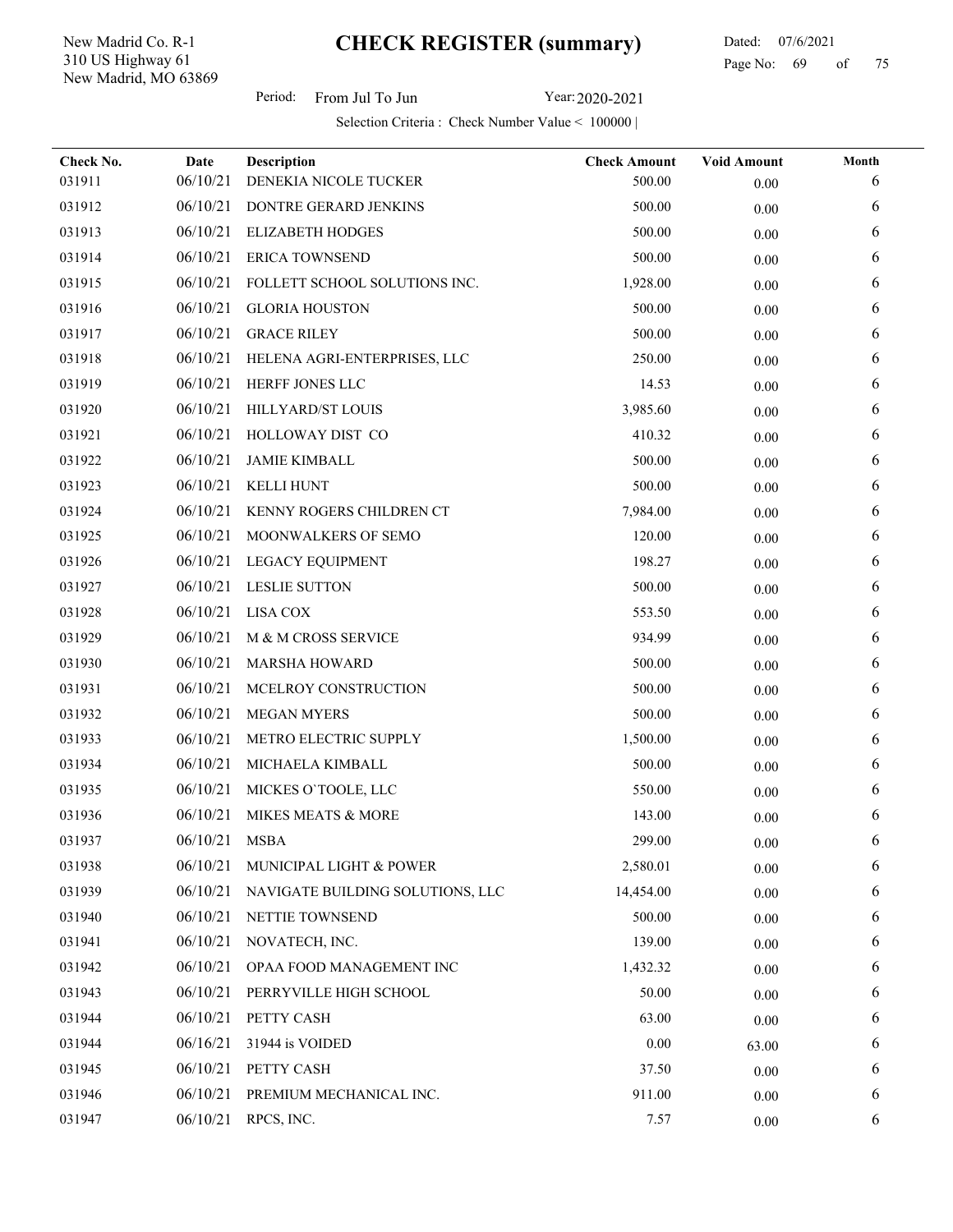New Madrid, MO 63869 310 US Highway 61 New Madrid Co. R-1

 Dated: 07/6/2021 Page No: 70 of

Period: From Jul To Jun Year: 2020-2021

| Check No.<br>031948 | Date<br>06/10/21 | Description<br>REALLY GREAT READING COMPANY LLC | <b>Check Amount</b><br>3,450.00 | <b>Void Amount</b><br>0.00 | Month<br>6 |
|---------------------|------------------|-------------------------------------------------|---------------------------------|----------------------------|------------|
| 031949              | 06/10/21         | <b>ROBERT GREEN</b>                             | 500.00                          | 0.00                       | 6          |
| 031950              | 06/10/21         | S & S ACTIVE WEAR, LLC                          | 641.73                          | 0.00                       | 6          |
| 031951              | 06/10/21         | SKILLSUSA MISSOURI                              | 15.00                           | 0.00                       | 6          |
| 031952              | 06/10/21         | SLUSHER FARM & HOME INC.                        | 85.90                           | 0.00                       | 6          |
| 031953              | 06/10/21         | SOUTHEAST RPDC                                  | 50.00                           | 0.00                       | 6          |
| 031954              | 06/10/21         | <b>STEVEN CLARK</b>                             | 500.00                          | 0.00                       | 6          |
| 031955              | 06/10/21         | <b>TENISHA NELSON</b>                           | 500.00                          | 0.00                       | 6          |
| 031956              | 06/10/21         | UNIVERSAL CHEERLEADERS ASSOCIATION              | 3,442.00                        | 0.00                       | 6          |
| 031957              | 06/10/21         | WHITNEY SMITH                                   | 500.00                          | 0.00                       | 6          |
| 031957              | 06/21/21         | 31957 is VOIDED                                 | 0.00                            | 500.00                     | 6          |
| 031958              | 06/17/21         | <b>JOHN R MALOYED</b>                           | 92.35                           | 0.00                       | 6          |
| 031959              | 06/17/21         | AMERICAN FIDELITY ASSURANCE COMPANY             | 229.16                          | 0.00                       | 6          |
| 031960              | 06/17/21         | AMERICAN FIDELITY ASSURANCE COMPANY             | 15,391.08                       | 0.00                       | 6          |
| 031961              | 06/17/21         | AMERICAN HERITAGE LIFE                          | 217.35                          | 0.00                       | 6          |
| 031962              | 06/17/21         | <b>BANK OF NEW MADRID</b>                       | 3,156.00                        | 0.00                       | 6          |
| 031963              | 06/17/21         | COLONIAL LIFE PROCESSING CENTER                 | 96.75                           | 0.00                       | 6          |
| 031964              | 06/17/21         | EDWARD JONES INVESTMENT                         | 270.00                          | 0.00                       | 6          |
| 031965              | 06/17/21         | FIDELITY SECURITY LIFE INSURANCE CO             | 1,597.87                        | 0.00                       | 6          |
| 031966              | 06/17/21         | FAMILY SUPPORT PAY CTR                          | 60.00                           | 0.00                       | 6          |
| 031967              | 06/17/21         | MARSHA M HOLIMAN                                | 52.75                           | 0.00                       | 6          |
| 031968              | 06/15/21         | 31968 is VOIDED                                 | 0.00                            | 6,460.00                   | 6          |
| 031968              | 06/17/21         | MID ATLANTIC TRUST COMPANY                      | 6,460.00                        | 0.00                       | 6          |
| 031969              | 06/17/21         | MO DEPT OF REVENUE                              | 19,326.00                       | 0.00                       | 6          |
| 031970              | 06/17/21         | <b>MSTA DUES</b>                                | 2,058.00                        | 0.00                       | 6          |
| 031971              | 06/17/21         | NEW MADRID CO R-1                               | 132,033.00                      | 0.00                       | 6          |
| 031972              |                  | 06/17/21 NEW MADRID CO R-1 SCHOOL               | 471.51                          | 0.00                       | 6          |
| 031973              | 06/17/21         | NM CTY R-1                                      | 102,140.28                      | 0.00                       | 6          |
| 031974              | 06/17/21         | <b>PEERS</b>                                    | 32,219.60                       | 0.00                       | 6          |
| 031975              | 06/17/21         | PUBLIC SCHOOL RET SYSTEM                        | 192,441.05                      | 0.00                       | 6          |
| 031976              | 06/17/21         | SUN LIFE ASSURANCE CO OF CANADA                 | 6,018.73                        | 0.00                       | 6          |
| 031977              | 06/17/21         | SUN LIFE ASSURANCE CO OF CANADA                 | 4,875.37                        | 0.00                       | 6          |
| 031978              | 06/17/21         | AMERICAN FIDELITY ASSURANCE COMPANY             | 0.00                            | 0.00                       | 6          |
| 031979              | 06/17/21         | <b>BANK OF NEW MADRID</b>                       | 0.00                            | 0.00                       | 6          |
| 031980              | 06/17/21         | FIDELITY SECURITY LIFE INSURANCE CO             | 0.00                            | $0.00\,$                   | 6          |
| 031981              | 06/17/21         | Negative Check. Check was voided.               | 0.00                            | 0.00                       | 6          |
| 031982              | 06/17/21         | MO DEPT OF REVENUE                              | 33.00                           | 0.00                       | 6          |
| 031983              | 06/17/21         | NEW MADRID CO R-1                               | $0.00\,$                        | $0.00\,$                   | 6          |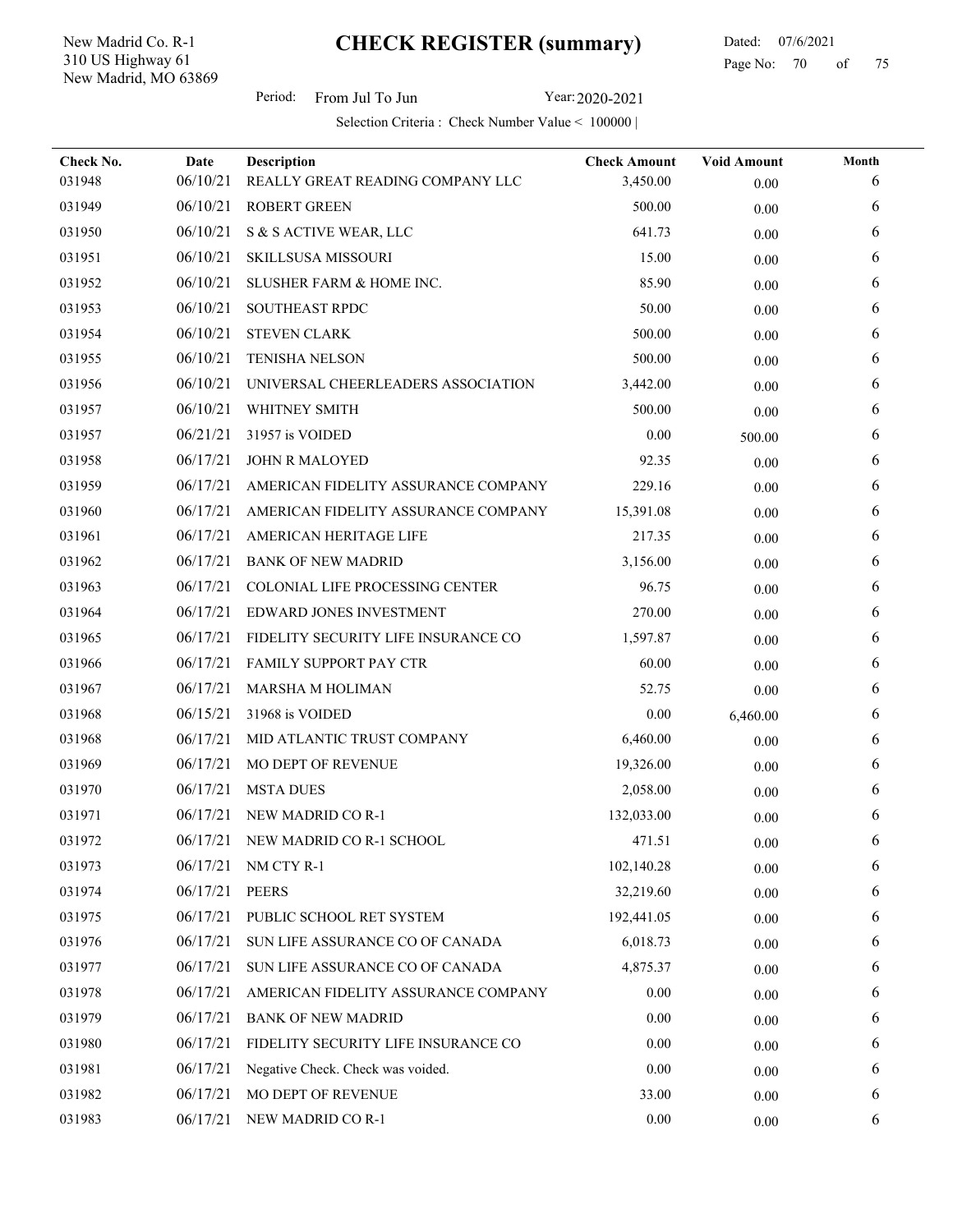New Madrid, MO 63869 310 US Highway 61 New Madrid Co. R-1

l,

Period: From Jul To Jun Year: 2020-2021

| Check No. | Date     | Description                         | <b>Check Amount</b> | <b>Void Amount</b> | Month |
|-----------|----------|-------------------------------------|---------------------|--------------------|-------|
| 031984    | 06/17/21 | NM CTY R-1                          | 88.69               | 0.00               | 6     |
| 031985    | 06/17/21 | PUBLIC SCHOOL RET SYSTEM            | 0.00                | 0.00               | 6     |
| 031986    | 06/17/21 | SUN LIFE ASSURANCE CO OF CANADA     | 0.00                | 0.00               | 6     |
| 031987    | 06/17/21 | MID ATLANTIC TRUST COMPANY          | 5,835.00            | 0.00               | 6     |
| 031988    | 06/15/21 | WHITNEY STARR                       | 500.00              | 0.00               | 6     |
| 031989    | 06/17/21 | <b>TRACY N CROSSFIELD</b>           | 1,083.94            | 0.00               | 6     |
| 031990    | 06/17/21 | <b>JULIE A HALL</b>                 | 951.77              | 0.00               | 6     |
| 031991    | 06/17/21 | KIMBERLY E HUNTER                   | 289.79              | 0.00               | 6     |
| 031992    | 06/17/21 | MISTY D CUMMINS                     | 284.65              | 0.00               | 6     |
| 031993    | 06/17/21 | <b>CHARISSE E BRYANT</b>            | 592.11              | 0.00               | 6     |
| 031994    | 06/17/21 | <b>CASSIE D DURDEN</b>              | 1,083.33            | 0.00               | 6     |
| 031995    | 06/17/21 | LAURA DENISE NORTHINGTON            | 403.02              | 0.00               | 6     |
| 031996    | 06/17/21 | <b>KARLIE PRICE</b>                 | 1,102.23            | 0.00               | 6     |
| 031997    | 06/17/21 | <b>CASEY M WHITE</b>                | 70.88               | 0.00               | 6     |
| 031998    | 06/17/21 | ADDISON C MCGILL                    | 1,302.79            | 0.00               | 6     |
| 031999    | 06/17/21 | JANET E COOK                        | 1,010.09            | 0.00               | 6     |
| 032000    | 06/17/21 | DEBRA RAY HENDRICKS                 | 941.75              | 0.00               | 6     |
| 032001    | 06/17/21 | ALECIA LEE MARTIN                   | 1,223.65            | 0.00               | 6     |
| 032002    | 06/17/21 | AMERICAN FIDELITY ASSURANCE COMPANY | 1,349.85            | 0.00               | 6     |
| 032003    | 06/17/21 | <b>BANK OF NEW MADRID</b>           | 115.00              | 0.00               | 6     |
| 032004    | 06/17/21 | COLONIAL LIFE PROCESSING CENTER     | 20.90               | 0.00               | 6     |
| 032005    | 06/17/21 | FIDELITY SECURITY LIFE INSURANCE CO | 175.20              | 0.00               | 6     |
| 032006    | 06/17/21 | MID ATLANTIC TRUST COMPANY          | 90.00               | 0.00               | 6     |
| 032007    | 06/17/21 | MO DEPT OF REVENUE                  | 773.00              | 0.00               | 6     |
| 032008    | 06/17/21 | NEW MADRID CO R-1                   | 10,032.00           | 0.00               | 6     |
| 032009    | 06/17/21 | NM CTY R-1                          | 5,203.60            | 0.00               | 6     |
| 032010    | 06/17/21 | <b>PEERS</b>                        | 4,010.36            | 0.00               | 6     |
| 032011    | 06/17/21 | PUBLIC SCHOOL RET SYSTEM            | 5,631.06            | 0.00               | 6     |
| 032012    | 06/17/21 | SUN LIFE ASSURANCE CO OF CANADA     | 517.59              | 0.00               | 6     |
| 032013    | 06/17/21 | SUN LIFE ASSURANCE CO OF CANADA     | 223.25              | 0.00               | 6     |
| 032014    | 06/17/21 | TRACY N CROSSFIELD                  | 1,083.94            | 0.00               | 6     |
| 032015    | 06/17/21 | KIMBERLY E HUNTER                   | 289.79              | 0.00               | 6     |
| 032016    | 06/17/21 | <b>CHARISSE E BRYANT</b>            | 592.11              | 0.00               | 6     |
| 032017    | 06/17/21 | LAURA DENISE NORTHINGTON            | 403.02              | 0.00               | 6     |
| 032018    | 06/17/21 | ADDISON C MCGILL                    | 1,302.76            | 0.00               | 6     |
| 032019    | 06/17/21 | DEBRA RAY HENDRICKS                 | 1,009.63            | 0.00               | 6     |
| 032020    | 06/17/21 | AMERICAN FIDELITY ASSURANCE COMPANY | 822.82              | 0.00               | 6     |
| 032021    | 06/17/21 | <b>BANK OF NEW MADRID</b>           | 115.00              | $0.00\,$           | 6     |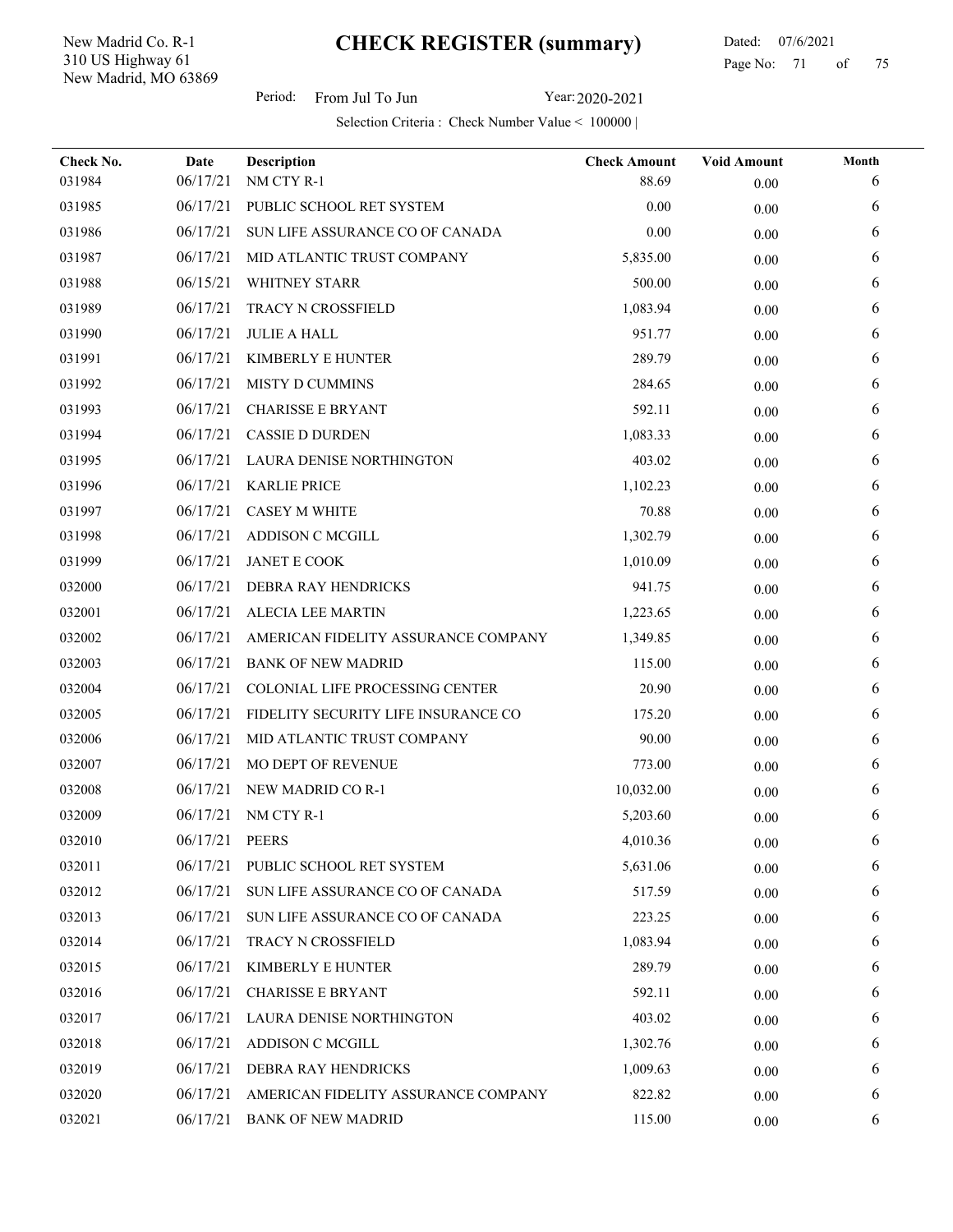New Madrid, MO 63869 310 US Highway 61 New Madrid Co. R-1

l,

 Dated: 07/6/2021 Page No: 72 of

Period: From Jul To Jun Year: 2020-2021

| Check No. | Date           | <b>Description</b>                  | <b>Check Amount</b> | <b>Void Amount</b> | Month |
|-----------|----------------|-------------------------------------|---------------------|--------------------|-------|
| 032022    | 06/17/21       | COLONIAL LIFE PROCESSING CENTER     | 20.90               | 0.00               | 6     |
| 032023    | 06/17/21       | FIDELITY SECURITY LIFE INSURANCE CO | 67.15               | 0.00               | 6     |
| 032024    | 06/17/21       | MID ATLANTIC TRUST COMPANY          | 20.00               | 0.00               | 6     |
| 032025    | 06/17/21       | <b>MO DEPT OF REVENUE</b>           | 487.00              | 0.00               | 6     |
| 032026    | 06/17/21       | NEW MADRID CO R-1                   | 2,888.00            | 0.00               | 6     |
| 032027    | 06/17/21       | NM CTY R-1                          | 3,117.16            | 0.00               | 6     |
| 032028    | 06/17/21       | <b>PEERS</b>                        | 2,040.52            | 0.00               | 6     |
| 032029    | 06/17/21       | PUBLIC SCHOOL RET SYSTEM            | 2,308.88            | 0.00               | 6     |
| 032030    | 06/17/21       | SUN LIFE ASSURANCE CO OF CANADA     | 65.44               | 0.00               | 6     |
| 032031    | 06/17/21       | SUN LIFE ASSURANCE CO OF CANADA     | 75.38               | 0.00               | 6     |
| 032035    | 06/17/21       | PUBLIC SCHOOL RET SYSTEM            | 13.04               | 0.00               | 6     |
| 032036    | 06/17/21       | NM CTY R-1                          | 190.84              | 0.00               | 6     |
| 032037    | 06/17/21       | <b>PEERS</b>                        | 124.72              | 0.00               | 6     |
| 032038    | 06/17/21       | NM CTY R-1                          | 190.83              | 0.00               | 6     |
| 032039    | 06/17/21       | <b>PEERS</b>                        | 124.72              | 0.00               | 6     |
| 032040    | 06/15/21       | AMERICAN FIDELITY ASSURANCE COMPANY | 375.41              | 0.00               | 6     |
| 032041    | 06/15/21       | AMERICAN FIDELITY ASSURANCE COMPANY | 12,003.24           | 0.00               | 6     |
| 032042    | 06/15/21       | AMERICAN HERITAGE LIFE              | 217.35              | 0.00               | 6     |
| 032043    | 06/15/21       | <b>BANK OF NEW MADRID</b>           | 2,131.00            | 0.00               | 6     |
| 032044    | 06/15/21       | COLONIAL LIFE PROCESSING CENTER     | 28.60               | 0.00               | 6     |
| 032045    | 06/15/21       | EDWARD JONES INVESTMENT             | 270.00              | 0.00               | 6     |
| 032046    | 06/15/21       | FIDELITY SECURITY LIFE INSURANCE CO | 1,071.09            | 0.00               | 6     |
| 032047    | 06/15/21       | MID ATLANTIC TRUST COMPANY          | 4,055.00            | 0.00               | 6     |
| 032048    | 06/15/21       | <b>MO DEPT OF REVENUE</b>           | 13,582.00           | 0.00               | 6     |
| 032049    | 06/15/21       | <b>NEW MADRID CO R-1</b>            | 89,442.00           | 0.00               | 6     |
| 032050    | 06/15/21       | NEW MADRID CO R-1 SCHOOL            | 14.15               | 0.00               | 6     |
| 032051    | 06/15/21       | NM CTY R-1                          | 60,020.50           | 0.00               | 6     |
| 032052    | 06/15/21 PEERS |                                     | 10,104.14           | $0.00\,$           | 6     |
| 032053    | 06/15/21       | PUBLIC SCHOOL RET SYSTEM            | 164,129.83          | 0.00               | 6     |
| 032054    | 06/15/21       | SUN LIFE ASSURANCE CO OF CANADA     | 4,013.80            | 0.00               | 6     |
| 032054    | 06/28/21       | 32054 is VOIDED                     | 0.00                | 4,013.80           | 6     |
| 032055    | 06/15/21       | SUN LIFE ASSURANCE CO OF CANADA     | 3,145.94            | 0.00               | 6     |
| 032055    | 06/28/21       | 32055 is VOIDED                     | 0.00                | 3,145.94           | 6     |
| 032056    | 06/16/21       | AMERICAN FIDELITY ASSURANCE COMPANY | 8,328.86            | 0.00               | 6     |
| 032057    | 06/16/21       | AMERICAN HERITAGE LIFE              | 217.35              | $0.00\,$           | 6     |
| 032058    | 06/16/21       | <b>BANK OF NEW MADRID</b>           | 1,541.00            | 0.00               | 6     |
| 032059    | 06/16/21       | COLONIAL LIFE PROCESSING CENTER     | 28.60               | 0.00               | 6     |
| 032060    | 06/16/21       | EDWARD JONES INVESTMENT             | 270.00              | 0.00               | 6     |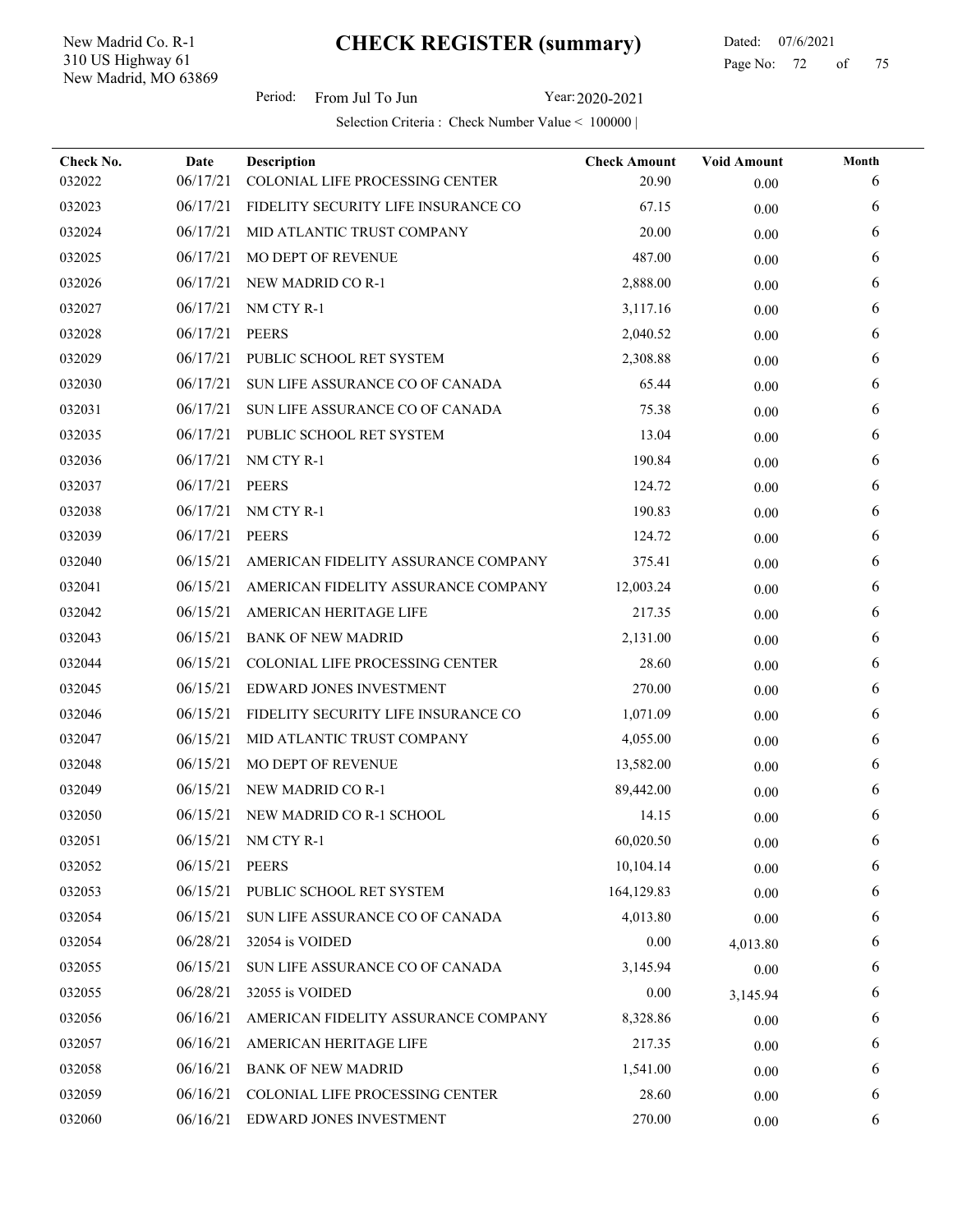New Madrid, MO 63869 310 US Highway 61 New Madrid Co. R-1

l,

 Dated: 07/6/2021 Page No: 73 of

Period: From Jul To Jun Year: 2020-2021

| Check No. | Date     | <b>Description</b>                  | <b>Check Amount</b> | <b>Void Amount</b> | Month |
|-----------|----------|-------------------------------------|---------------------|--------------------|-------|
| 032061    | 06/16/21 | FIDELITY SECURITY LIFE INSURANCE CO | 613.96              | 0.00               | 6     |
| 032062    | 06/16/21 | MID ATLANTIC TRUST COMPANY          | 2,855.00            | 0.00               | 6     |
| 032063    | 06/16/21 | <b>MO DEPT OF REVENUE</b>           | 9,090.00            | 0.00               | 6     |
| 032064    | 06/16/21 | NEW MADRID CO R-1                   | 52,965.00           | 0.00               | 6     |
| 032065    | 06/16/21 | NM CTY R-1                          | 39,180.58           | 0.00               | 6     |
| 032066    | 06/16/21 | <b>PEERS</b>                        | 5,595.48            | $0.00\,$           | 6     |
| 032067    | 06/16/21 | PUBLIC SCHOOL RET SYSTEM            | 104,560.21          | 0.00               | 6     |
| 032068    | 06/16/21 | SUN LIFE ASSURANCE CO OF CANADA     | 2,534.42            | 0.00               | 6     |
| 032069    | 06/16/21 | SUN LIFE ASSURANCE CO OF CANADA     | 1,800.61            | 0.00               | 6     |
| 032070    | 06/17/21 | <b>ABILITY NETWORK</b>              | 1,466.76            | 0.00               | 6     |
| 032071    | 06/17/21 | AMAZON CAPITAL SERVICES, INC.       | 1,596.63            | 0.00               | 6     |
| 032072    | 06/17/21 | <b>AMEREN MISSOURI</b>              | 3,993.42            | 0.00               | 6     |
| 032073    | 06/17/21 | <b>ANGIE HANLIN</b>                 | 69.58               | 0.00               | 6     |
| 032074    | 06/17/21 | <b>ARCHIMAGES</b>                   | 24,590.50           | 0.00               | 6     |
| 032075    | 06/17/21 | <b>BOOTHEEL COUNSELING SVCS</b>     | 375.00              | $0.00\,$           | 6     |
| 032076    | 06/17/21 | <b>BULTE COMPANY</b>                | 1,975.00            | 0.00               | 6     |
| 032077    | 06/17/21 | C & K BLDG MATERIALS                | 87.95               | 0.00               | 6     |
| 032078    | 06/17/21 | <b>CAPE GIRARDEAU 63</b>            | 1,964.07            | 0.00               | 6     |
| 032079    | 06/17/21 | <b>CLAYTON S LIGHTFOOT</b>          | 355.04              | 0.00               | 6     |
| 032080    | 06/17/21 | <b>COLLEGE BOARD</b>                | 93.00               | 0.00               | 6     |
| 032081    | 06/17/21 | DANNY J. BAEHR                      | 175.00              | 0.00               | 6     |
| 032082    | 06/17/21 | <b>DAVES GROCERY</b>                | 530.13              | 0.00               | 6     |
| 032083    | 06/17/21 | <b>DELTA AUTO PARTS</b>             | 50.00               | 0.00               | 6     |
| 032084    | 06/17/21 | HD MEDIA SYSTEMS                    | 79,400.52           | 0.00               | 6     |
| 032085    | 06/17/21 | HEATHER SCHUERENBERG                | 135.82              | 0.00               | 6     |
| 032086    | 06/17/21 | HILLYARD/ST LOUIS                   | 459.64              | 0.00               | 6     |
| 032087    | 06/17/21 | <b>J W PEPPER &amp; SON INC</b>     | 36.99               | $0.00\,$           | 6     |
| 032088    | 06/17/21 | <b>JUJU PROMOTIONS</b>              | 1,114.00            | 0.00               | 6     |
| 032089    | 06/17/21 | MARTINDALE CHEV OLDS PON            | 579.35              | 0.00               | 6     |
| 032090    | 06/17/21 | MELISSA J SHELL                     | 41.75               | 0.00               | 6     |
| 032091    | 06/17/21 | METRO ELECTRIC SUPPLY               | 4,500.00            | 0.00               | 6     |
| 032092    | 06/17/21 | MFA OIL COMPANY                     | 20,330.55           | 0.00               | 6     |
| 032093    | 06/17/21 | MISSOURI DEPT. OF PUBLIC SAFETY     | 20.00               | 0.00               | 6     |
| 032094    | 06/17/21 | <b>MSBA</b>                         | 1,168.84            | 0.00               | 6     |
| 032095    | 06/17/21 | NEW MADRID FARM AND HOME            | 378.61              | 0.00               | 6     |
| 032096    | 06/17/21 | NOVATECH, INC.                      | 638.00              | 0.00               | 6     |
| 032097    | 06/17/21 | OPAA FOOD MANAGEMENT INC            | 79,099.40           | 0.00               | 6     |
| 032098    | 06/17/21 | PETTY CASH                          | 295.41              | $0.00\,$           | 6     |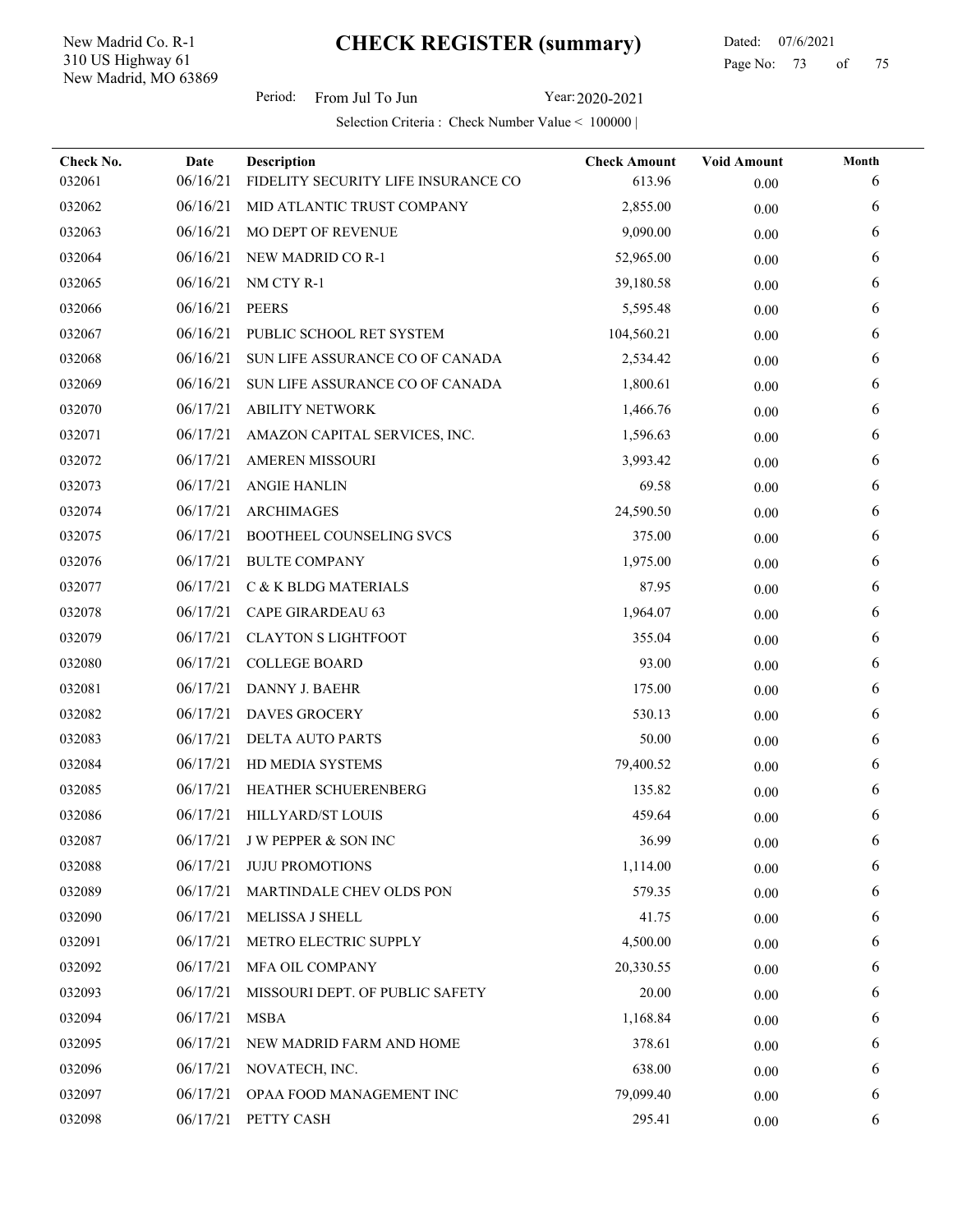New Madrid, MO 63869 310 US Highway 61 New Madrid Co. R-1

l,

### Dated: 07/6/2021 Page No: 74 of

Period: From Jul To Jun Year: 2020-2021

| Check No. | Date     | Description                         | <b>Check Amount</b> | <b>Void Amount</b> | Month |
|-----------|----------|-------------------------------------|---------------------|--------------------|-------|
| 032099    | 06/17/21 | PLOW LLC                            | 1,125.00            | 0.00               | 6     |
| 032100    | 06/17/21 | RPCS, INC.                          | 9.97                | 0.00               | 6     |
| 032101    | 06/17/21 | <b>QUILL CORPORATION</b>            | 255.48              | 0.00               | 6     |
| 032102    | 06/17/21 | SEMO AUTOMOTIVE PARTS WHSE.         | 1,011.90            | 0.00               | 6     |
| 032103    | 06/17/21 | <b>STANS CARPET</b>                 | 3,683.35            | 0.00               | 6     |
| 032104    | 06/17/21 | SUN LIFE ASSURANCE CO OF CANADA     | 17.55               | 0.00               | 6     |
| 032105    | 06/17/21 | SYNOVIA SOLUTIONS, LLC              | 258.00              | 0.00               | 6     |
| 032106    | 06/17/21 | USA TEST PREP LLC                   | 4,625.00            | 0.00               | 6     |
| 032107    | 06/21/21 | AMERICAN FIDELITY ASSURANCE COMPANY | 146.82              | 0.00               | 6     |
| 032108    | 06/21/21 | FIDELITY SECURITY LIFE INSURANCE CO | 24.52               | 0.00               | 6     |
| 032109    | 06/21/21 | <b>MO DEPT OF REVENUE</b>           | 142.00              | 0.00               | 6     |
| 032110    | 06/21/21 | NEW MADRID CO R-1                   | 1,100.00            | 0.00               | 6     |
| 032111    | 06/21/21 | NM CTY R-1                          | 614.19              | 0.00               | 6     |
| 032112    | 06/21/21 | PUBLIC SCHOOL RET SYSTEM            | 2,414.24            | 0.00               | 6     |
| 032113    | 06/21/21 | SUN LIFE ASSURANCE CO OF CANADA     | 65.44               | 0.00               | 6     |
| 032114    | 06/21/21 | SUN LIFE ASSURANCE CO OF CANADA     | 37.07               | 0.00               | 6     |
| 032115    | 06/17/21 | <b>JULIE L WHITEHEAD</b>            | 597.59              | 0.00               | 6     |
| 032116    | 06/24/21 | MO DEPT OF REVENUE                  | 53.00               | $0.00\,$           | 6     |
| 032117    | 06/24/21 | NEW MADRID CO R-1                   | 0.00                | 0.00               | 6     |
| 032118    | 06/24/21 | NM CTY R-1                          | 2,928.74            | 0.00               | 6     |
| 032119    | 06/24/21 | <b>PEERS</b>                        | 729.62              | 0.00               | 6     |
| 032120    | 06/24/21 | PUBLIC SCHOOL RET SYSTEM            | 6,993.96            | 0.00               | 6     |
| 032121    | 06/24/21 | SUN LIFE ASSURANCE CO OF CANADA     | 0.00                | 0.00               | 6     |
| 032122    | 06/24/21 | SUN LIFE ASSURANCE CO OF CANADA     | 0.94                | 0.00               | 6     |
| 032123    | 06/28/21 | SUN LIFE ASSURANCE CO OF CANADA     | 3,932.49            | 0.00               | 6     |
| 032124    | 06/28/21 | SUN LIFE ASSURANCE CO OF CANADA     | 3,086.49            | $0.00\,$           | 6     |
| 032125    | 06/28/21 | KRISTI L BOND                       | 3,399.69            | $0.00\,$           | 6     |
| 032126    |          | 06/28/21 KELLY MURPHY               | 3,293.37            | 0.00               | 6     |
| 032127    | 06/28/21 | <b>KYLIE B DODD</b>                 | 1,254.37            | 0.00               | 6     |
| 032128    | 06/28/21 | LATRISHA L DOWDY                    | 1,221.17            | 0.00               | 6     |
| 032129    | 06/28/21 | SHARDONNEY NICOLE PERKINS           | 2,016.47            | 0.00               | 6     |
| 032130    | 06/29/21 | AMERICAN FIDELITY ASSURANCE COMPANY | 0.00                | 0.00               | 6     |
| 032131    | 06/29/21 | AMERICAN HERITAGE LIFE              | 0.00                | 0.00               | 6     |
| 032132    | 06/29/21 | <b>BANK OF NEW MADRID</b>           | 0.00                | 0.00               | 6     |
| 032133    | 06/29/21 | FIDELITY SECURITY LIFE INSURANCE CO | 0.00                | 0.00               | 6     |
| 032134    | 06/29/21 | MID ATLANTIC TRUST COMPANY          | 0.00                | 0.00               | 6     |
| 032135    | 06/29/21 | <b>MO DEPT OF REVENUE</b>           | 0.00                | 0.00               | 6     |
| 032136    | 06/29/21 | NEW MADRID CO R-1                   | 0.00                | $0.00\,$           | 6     |